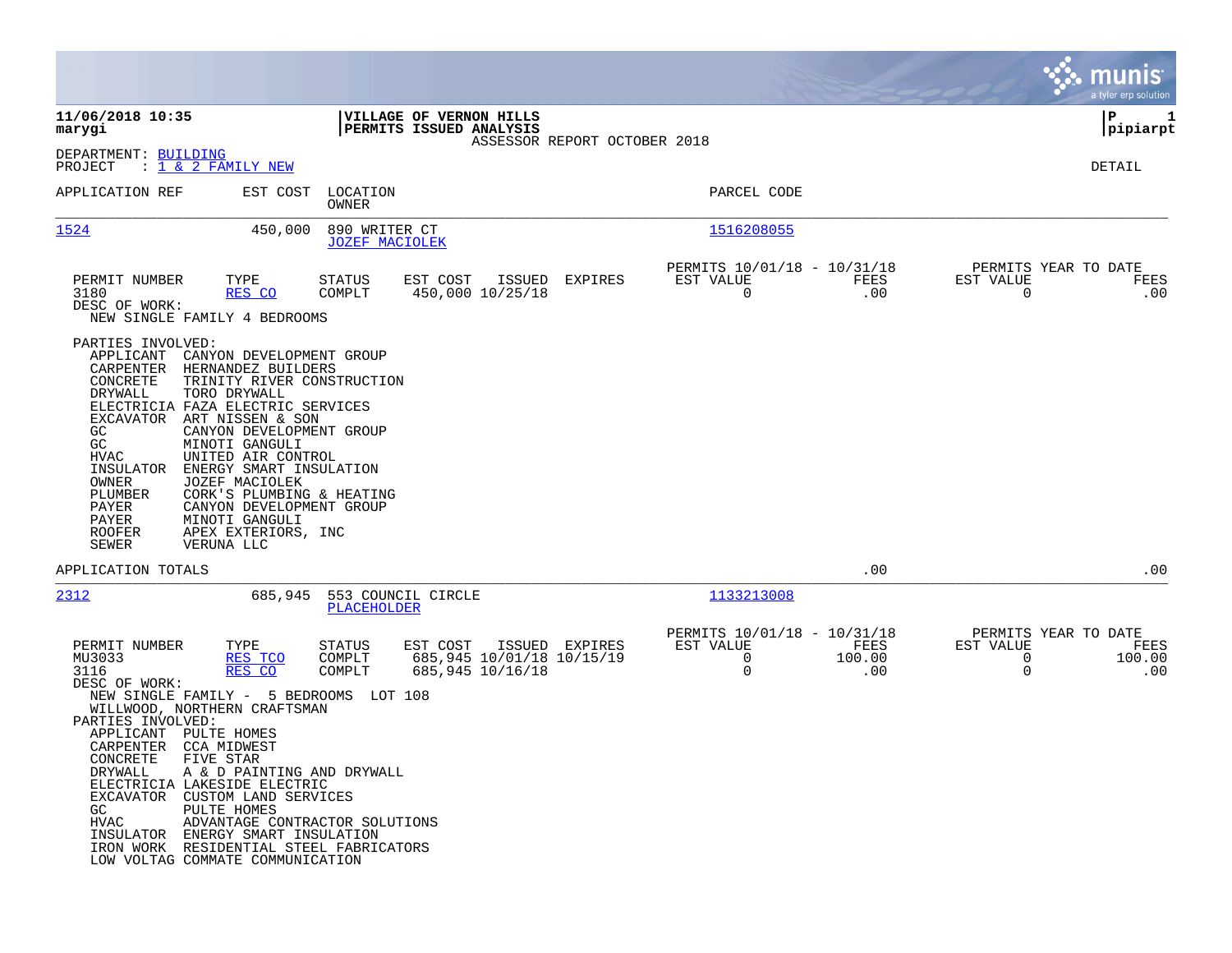|                                                                                                                                                                                                                                                                                                                                                                                                                                                                                                                                                                                                                                                                                                                                                                                                                                                       |                                                                 | munis<br>a tyler erp solution                                      |
|-------------------------------------------------------------------------------------------------------------------------------------------------------------------------------------------------------------------------------------------------------------------------------------------------------------------------------------------------------------------------------------------------------------------------------------------------------------------------------------------------------------------------------------------------------------------------------------------------------------------------------------------------------------------------------------------------------------------------------------------------------------------------------------------------------------------------------------------------------|-----------------------------------------------------------------|--------------------------------------------------------------------|
| 11/06/2018 10:35<br>VILLAGE OF VERNON HILLS<br>marygi<br>PERMITS ISSUED ANALYSIS<br>ASSESSOR REPORT OCTOBER 2018                                                                                                                                                                                                                                                                                                                                                                                                                                                                                                                                                                                                                                                                                                                                      |                                                                 | P<br>2<br> pipiarpt                                                |
| DEPARTMENT: BUILDING<br>PROJECT<br>: 1 & 2 FAMILY NEW                                                                                                                                                                                                                                                                                                                                                                                                                                                                                                                                                                                                                                                                                                                                                                                                 |                                                                 | DETAIL                                                             |
| APPLICATION REF<br>EST COST<br>LOCATION<br>OWNER<br>PRO BROTHERS MASONRY<br>MASON<br>OWNER<br>PLACEHOLDER<br>PLUMBING SYSTEMS & REPAIR<br>PLUMBER<br><b>ROOFER</b><br><b>EXTERIOR BUILDERS</b><br>SEWER<br>HOLIDAY SEWER & WATER                                                                                                                                                                                                                                                                                                                                                                                                                                                                                                                                                                                                                      | PARCEL CODE                                                     |                                                                    |
| APPLICATION TOTALS                                                                                                                                                                                                                                                                                                                                                                                                                                                                                                                                                                                                                                                                                                                                                                                                                                    | 100.00                                                          | 100.00                                                             |
| 2355<br>808,036<br>518 COUNCIL CIRCLE<br>PLACEHOLDER                                                                                                                                                                                                                                                                                                                                                                                                                                                                                                                                                                                                                                                                                                                                                                                                  | 1133205061                                                      |                                                                    |
| PERMIT NUMBER<br>TYPE<br>STATUS<br>EST COST<br>ISSUED EXPIRES<br>808,036 10/18/18 11/05/19<br>MU3131<br>RES TCO<br><b>ISSUED</b><br>DESC OF WORK:<br>6 BR, 6 BTH, MELROSE, CRAFTSMAN ELEVATION<br>GATHERING RM EXT W/ COVERED PORCH, GM RM W/ STORAGE, LOT 27<br>PARTIES INVOLVED:<br>CARPENTER CCA MIDWEST<br>CONCRETE<br>FIVE STAR<br>DRYWALL<br>A & D PAINTING AND DRYWALL<br>ELECTRICIA LAKESIDE ELECTRIC<br>EXCAVATOR CUSTOM LAND SERVICES<br>FIRE SPRIN NOVA FIRE PROTECTION<br>PULTE HOMES<br>GC.<br>HVAC<br>ADVANTAGE CONTRACTOR SOLUTIONS<br>INSULATOR<br>ENERGY SMART INSULATION<br>IRON WORK<br>RESIDENTIAL STEEL FABRICATORS<br>LOW VOLTAG COMMATE COMMUNICATION<br>PRO BROTHERS MASONRY<br>MASON<br>OWNER<br>PLACEHOLDER<br>PLUMBER<br>PLUMBING SYSTEMS & REPAIR<br><b>ROOFER</b><br>EXTERIOR BUILDERS<br>SEWER<br>HOLIDAY SEWER & WATER | PERMITS 10/01/18 - 10/31/18<br>EST VALUE<br>FEES<br>0<br>100.00 | PERMITS YEAR TO DATE<br>EST VALUE<br>FEES<br>$\mathbf 0$<br>100.00 |
| APPLICATION TOTALS                                                                                                                                                                                                                                                                                                                                                                                                                                                                                                                                                                                                                                                                                                                                                                                                                                    | 100.00                                                          | 100.00                                                             |
| 2422<br>797,861 1318 GARDEN VIEW DRIVE<br><b>PLACEHOLDER</b>                                                                                                                                                                                                                                                                                                                                                                                                                                                                                                                                                                                                                                                                                                                                                                                          | 1133205064                                                      |                                                                    |
| PERMIT NUMBER<br>TYPE<br>ISSUED EXPIRES<br>STATUS<br>EST COST<br>797,861 10/22/18 11/05/19<br>MU3137<br>RES TCO<br>ISSUED<br>DESC OF WORK:<br>NEW SINGLE FAMILY HOME - 3 BED 3.5 BATH<br>LOT 30 LYON MODEL, EUROPEAN COTTAGE ELEVATION<br>PARTIES INVOLVED:<br>APPLICANT PULTE HOMES<br>CARPENTER CCA MIDWEST<br>CONCRETE<br>FIVE STAR<br>DRYWALL<br>A & D PAINTING AND DRYWALL<br>ELECTRICIA LAKESIDE ELECTRIC                                                                                                                                                                                                                                                                                                                                                                                                                                       | PERMITS 10/01/18 - 10/31/18<br>EST VALUE<br>FEES<br>0<br>100.00 | PERMITS YEAR TO DATE<br>EST VALUE<br>FEES<br>0<br>100.00           |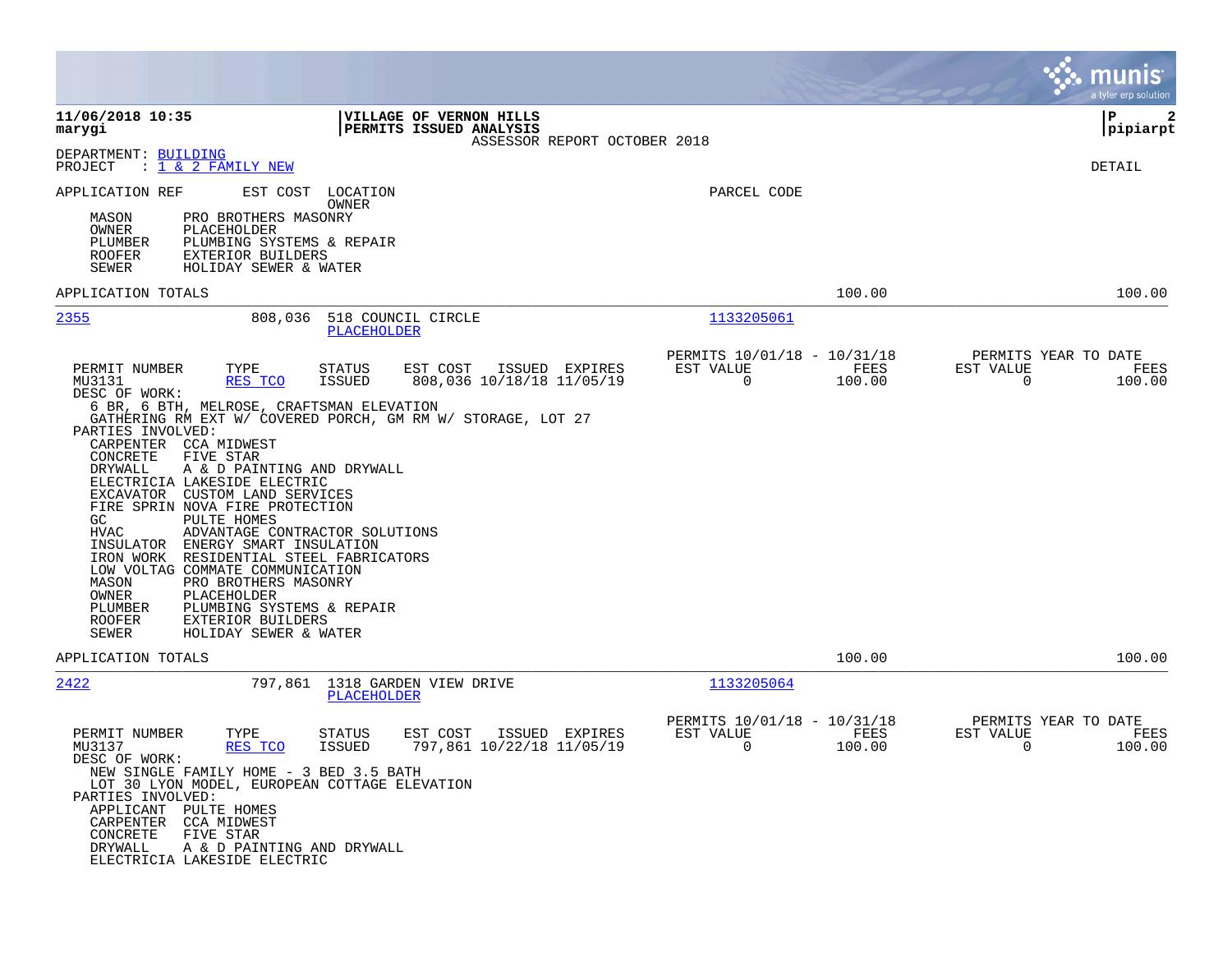|                                                                                                                                                                                                                                                                                                                                                                                                                                                                                                                                                                                                                                                                                                                                                                                                                                                                              |                                                                          | munis<br>a tyler erp solution                                     |
|------------------------------------------------------------------------------------------------------------------------------------------------------------------------------------------------------------------------------------------------------------------------------------------------------------------------------------------------------------------------------------------------------------------------------------------------------------------------------------------------------------------------------------------------------------------------------------------------------------------------------------------------------------------------------------------------------------------------------------------------------------------------------------------------------------------------------------------------------------------------------|--------------------------------------------------------------------------|-------------------------------------------------------------------|
| 11/06/2018 10:35<br>VILLAGE OF VERNON HILLS<br>PERMITS ISSUED ANALYSIS<br>marygi<br>ASSESSOR REPORT OCTOBER 2018                                                                                                                                                                                                                                                                                                                                                                                                                                                                                                                                                                                                                                                                                                                                                             |                                                                          | ΙP<br>3<br> pipiarpt                                              |
| DEPARTMENT: BUILDING<br>: 1 & 2 FAMILY NEW<br>PROJECT                                                                                                                                                                                                                                                                                                                                                                                                                                                                                                                                                                                                                                                                                                                                                                                                                        |                                                                          | DETAIL                                                            |
| APPLICATION REF<br>EST COST<br>LOCATION<br>OWNER<br>EXCAVATOR CUSTOM LAND SERVICES<br>GC<br>PULTE HOMES<br>HVAC<br>ADVANTAGE CONTRACTOR SOLUTIONS<br>INSULATOR ENERGY SMART INSULATION<br>IRON WORK RESIDENTIAL STEEL FABRICATORS<br>LOW VOLTAG COMMATE COMMUNICATION<br>PRO BROTHERS MASONRY<br>MASON<br>OWNER<br>PLACEHOLDER<br>PLUMBER<br>PLUMBING SYSTEMS & REPAIR<br>PAYER<br>PULTE HOMES<br><b>ROOFER</b><br>EXTERIOR BUILDERS<br>SEWER<br>HOLIDAY SEWER & WATER                                                                                                                                                                                                                                                                                                                                                                                                       | PARCEL CODE                                                              |                                                                   |
| APPLICATION TOTALS                                                                                                                                                                                                                                                                                                                                                                                                                                                                                                                                                                                                                                                                                                                                                                                                                                                           | 100.00                                                                   | 100.00                                                            |
| 2926<br>464 WOODLAND CHASE LANE<br>767,453<br>PLACEHOLDER                                                                                                                                                                                                                                                                                                                                                                                                                                                                                                                                                                                                                                                                                                                                                                                                                    | 1516104044                                                               |                                                                   |
| PERMIT NUMBER<br>TYPE<br>EST COST ISSUED EXPIRES<br>STATUS<br>767,453 10/10/18 11/06/19<br>MU3076<br>$1&2$ FAM<br><b>ISSUED</b><br>DESC OF WORK:<br>NEW SINGLE FAMILY 4 BEDROOM LOT 21<br>PARTIES INVOLVED:<br>APPLICANT ICON BUILDING GROUP<br>CARPENTER<br>DELTA CARPENTRY CONTRACTORS INC<br>CONCRETE<br>UPLAND CONCRETE<br>DRYWALL<br>DECICCO PAINTING & DRYWALL<br>ELECTRICIA INDEPENDENT ELECTRIC<br>EXCAVATOR KEVIN WALSH EXCAVATING INC<br>FENCE<br>UNITED RENT A FENCE<br>GC<br>ICON BUILDING GROUP<br>GC<br>WOODLAND CHASE PARTNERS, LLC<br><b>HVAC</b><br>TEMPCO HEATING & AIR CONDTIONING COMPANY<br>INSULATOR ENERGY SMART INSULATION<br>LOW VOLTAG INDEPENDENT ELECTRIC<br>NORTHERN ILLINOIS CONSTRUCTION<br>MASON<br>OWNER<br>PLACEHOLDER<br>PLUMBER<br>S3 PLUMBING AND MECHANICAL<br>WOODLAND CHASE PARTNERS, LLC<br>PAYER<br><b>ROOFER</b><br>TIM COTE, INC | PERMITS 10/01/18 - 10/31/18<br>EST VALUE<br>FEES<br>767,453<br>17,691.15 | PERMITS YEAR TO DATE<br>EST VALUE<br>FEES<br>767,453<br>17,691.15 |
| <b>SEWER</b><br>KEVIN WALSH EXCAVATING INC<br>APPLICATION TOTALS                                                                                                                                                                                                                                                                                                                                                                                                                                                                                                                                                                                                                                                                                                                                                                                                             | 17,691.15                                                                | 17,691.15                                                         |
| 2992<br>752,973<br>432 WOODLAND CHASE LANE<br>PLACEHOLDER                                                                                                                                                                                                                                                                                                                                                                                                                                                                                                                                                                                                                                                                                                                                                                                                                    | <u>1516104035</u>                                                        |                                                                   |
| TYPE<br>EST COST<br>PERMIT NUMBER<br>STATUS<br>ISSUED EXPIRES<br>MU3216<br>$1&2$ FAM<br><b>ISSUED</b><br>752,973 10/30/18 11/06/19                                                                                                                                                                                                                                                                                                                                                                                                                                                                                                                                                                                                                                                                                                                                           | PERMITS 10/01/18 - 10/31/18<br>FEES<br>EST VALUE<br>752,973<br>21,343.71 | PERMITS YEAR TO DATE<br>EST VALUE<br>FEES<br>752,973<br>21,343.71 |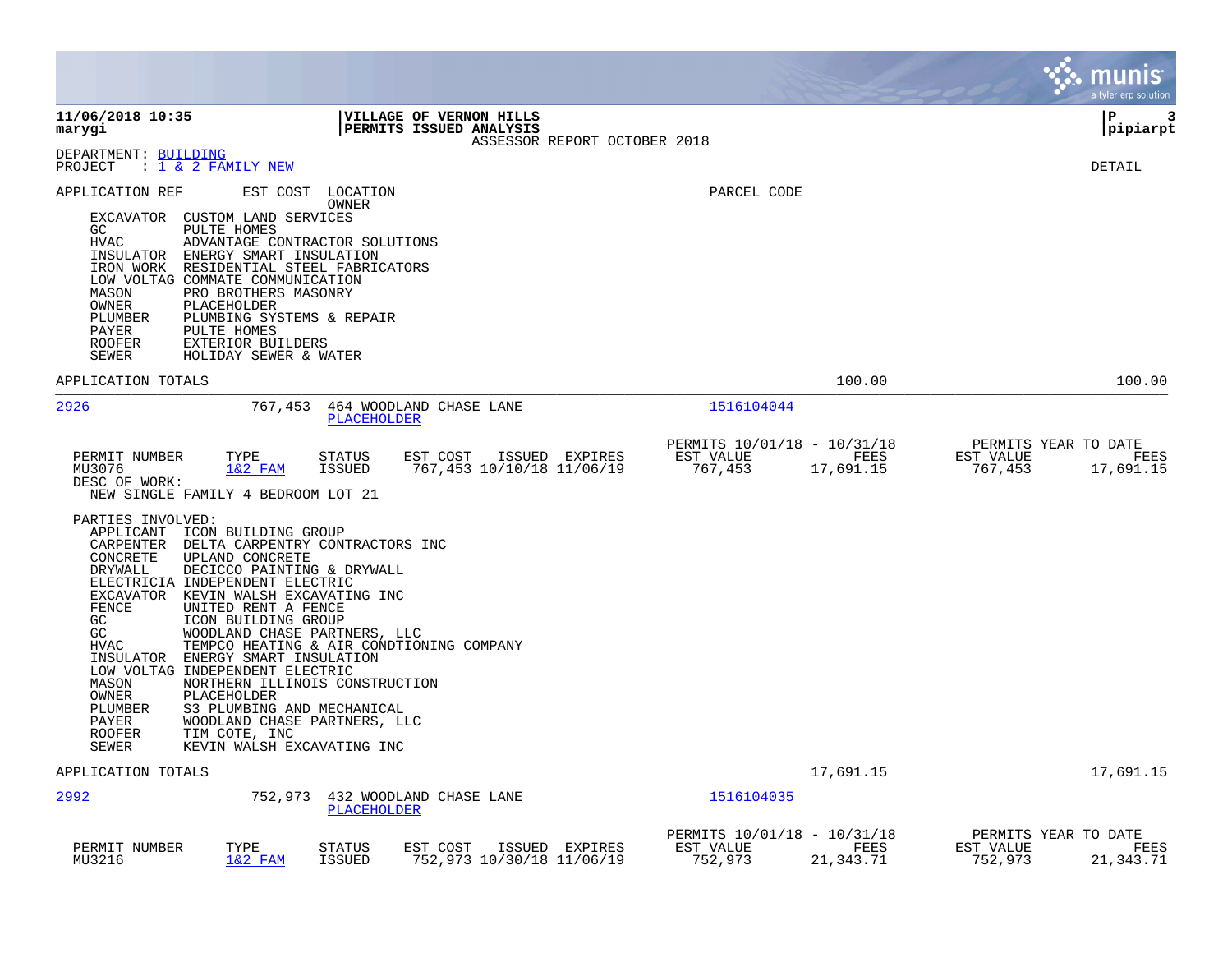|                                                                                                                                                                                       |                                                                                                                                                                                                                                                                                                                                                                                                                                                              |                                                    |                           |                              |                                                     |                   |                                              | munis<br>a tyler erp solution |
|---------------------------------------------------------------------------------------------------------------------------------------------------------------------------------------|--------------------------------------------------------------------------------------------------------------------------------------------------------------------------------------------------------------------------------------------------------------------------------------------------------------------------------------------------------------------------------------------------------------------------------------------------------------|----------------------------------------------------|---------------------------|------------------------------|-----------------------------------------------------|-------------------|----------------------------------------------|-------------------------------|
| 11/06/2018 10:35<br>marygi                                                                                                                                                            |                                                                                                                                                                                                                                                                                                                                                                                                                                                              | VILLAGE OF VERNON HILLS<br>PERMITS ISSUED ANALYSIS |                           | ASSESSOR REPORT OCTOBER 2018 |                                                     |                   |                                              | P<br>4<br> pipiarpt           |
| DEPARTMENT: BUILDING<br>PROJECT                                                                                                                                                       | : 1 & 2 FAMILY NEW                                                                                                                                                                                                                                                                                                                                                                                                                                           |                                                    |                           |                              |                                                     |                   |                                              | DETAIL                        |
| APPLICATION REF<br>DESC OF WORK:                                                                                                                                                      | EST COST<br>NEW SINGLE FAMILY LOT 13 5 BED ROOM                                                                                                                                                                                                                                                                                                                                                                                                              | LOCATION<br>OWNER                                  |                           |                              | PARCEL CODE                                         |                   |                                              |                               |
| PARTIES INVOLVED:<br>CARPENTER<br>CONCRETE<br>DRYWALL<br>EXCAVATOR<br>FENCE<br>GC.<br>HVAC<br>INSULATOR<br>MASON<br>OWNER<br>PLUMBER<br>PAYER<br><b>ROOFER</b><br>SEWER               | APPLICANT ICON BUILDING GROUP<br>DELTA CARPENTRY CONTRACTORS INC<br>UPLAND CONCRETE<br>DECICCO PAINTING & DRYWALL<br>KEVIN WALSH EXCAVATING INC<br>UNITED RENT A FENCE<br>ICON BUILDING GROUP<br>TEMPCO HEATING & AIR CONDTIONING COMPANY<br>ENERGY SMART INSULATION<br>LOW VOLTAG INDEPENDENT ELECTRIC<br>NORTHERN ILLINOIS CONSTRUCTION<br>PLACEHOLDER<br>S3 PLUMBING AND MECHANICAL<br>ICON BUILDING GROUP<br>TIM COTE, INC<br>KEVIN WALSH EXCAVATING INC |                                                    |                           |                              |                                                     |                   |                                              |                               |
| APPLICATION TOTALS                                                                                                                                                                    |                                                                                                                                                                                                                                                                                                                                                                                                                                                              |                                                    |                           |                              |                                                     | 21,343.71         |                                              | 21,343.71                     |
| 2993                                                                                                                                                                                  | 688,053                                                                                                                                                                                                                                                                                                                                                                                                                                                      | 527 COUNCIL CIRCLE<br>PLACEHOLDER                  |                           |                              | 1133213012                                          |                   |                                              |                               |
| PERMIT NUMBER<br>MU3063<br>DESC OF WORK:                                                                                                                                              | TYPE<br>$1&2$ FAM<br>NEW SINGLE FAM LOT 98 WILLWOOD CRAFTSMAN CR3G ELEV 5 BED                                                                                                                                                                                                                                                                                                                                                                                | STATUS<br>EST COST<br><b>ISSUED</b>                | 688,053 10/08/18 11/05/19 | ISSUED EXPIRES               | PERMITS 10/01/18 - 10/31/18<br>EST VALUE<br>688,053 | FEES<br>16,544.14 | PERMITS YEAR TO DATE<br>EST VALUE<br>688,053 | FEES<br>16,544.14             |
| PARTIES INVOLVED:<br>APPLICANT PULTE HOMES<br>CARPENTER CCA MIDWEST<br>CONCRETE<br>DRYWALL<br>GC<br>HVAC<br>IRON WORK<br>MASON<br>OWNER<br>PLUMBER<br>PAYER<br><b>ROOFER</b><br>SEWER | FIVE STAR<br>A & D PAINTING AND DRYWALL<br>ELECTRICIA LAKESIDE ELECTRIC<br>EXCAVATOR CUSTOM LAND SERVICES<br>PULTE HOMES<br>ADVANTAGE CONTRACTOR SOLUTIONS<br>INSULATOR ENERGY SMART INSULATION<br>RESIDENTIAL STEEL FABRICATORS<br>LOW VOLTAG COMMATE COMMUNICATION<br>PRO BROTHERS MASONRY<br>PLACEHOLDER<br>PLUMBING SYSTEMS & REPAIR<br>PULTE HOMES<br><b>EXTERIOR BUILDERS</b><br>HOLIDAY SEWER & WATER                                                 |                                                    |                           |                              |                                                     |                   |                                              |                               |
| APPLICATION TOTALS                                                                                                                                                                    |                                                                                                                                                                                                                                                                                                                                                                                                                                                              |                                                    |                           |                              |                                                     | 16,544.14         |                                              | 16,544.14                     |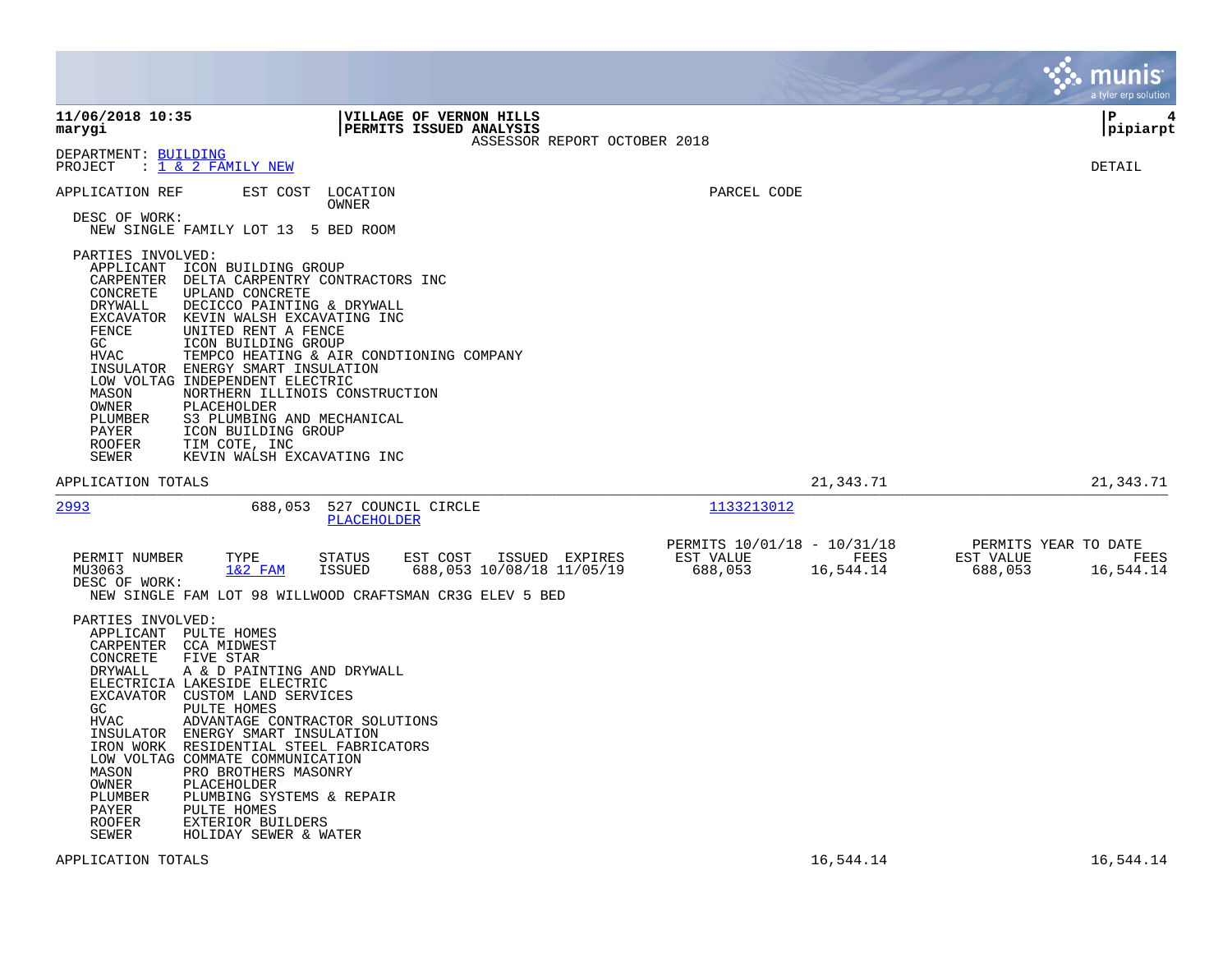|                                                                                                                                          |                                                                                                                                                                                                                                                                                                                                                                                                                                       |                         |                                                                                                      |                              |                                                     |                   |                      | a tyler erp solution                      |
|------------------------------------------------------------------------------------------------------------------------------------------|---------------------------------------------------------------------------------------------------------------------------------------------------------------------------------------------------------------------------------------------------------------------------------------------------------------------------------------------------------------------------------------------------------------------------------------|-------------------------|------------------------------------------------------------------------------------------------------|------------------------------|-----------------------------------------------------|-------------------|----------------------|-------------------------------------------|
| 11/06/2018 10:35<br>marygi                                                                                                               |                                                                                                                                                                                                                                                                                                                                                                                                                                       |                         | VILLAGE OF VERNON HILLS<br>PERMITS ISSUED ANALYSIS                                                   | ASSESSOR REPORT OCTOBER 2018 |                                                     |                   |                      | ΙP<br>5<br> pipiarpt                      |
| DEPARTMENT: BUILDING<br>PROJECT                                                                                                          | : <u>1 &amp; 2 FAMILY NEW</u>                                                                                                                                                                                                                                                                                                                                                                                                         |                         |                                                                                                      |                              |                                                     |                   |                      | DETAIL                                    |
| APPLICATION REF                                                                                                                          | EST COST                                                                                                                                                                                                                                                                                                                                                                                                                              | LOCATION<br>OWNER       |                                                                                                      |                              | PARCEL CODE                                         |                   |                      |                                           |
| 2999                                                                                                                                     | 699,545                                                                                                                                                                                                                                                                                                                                                                                                                               | PLACEHOLDER             | 549 COUNCIL CIRCLE                                                                                   |                              | 1133213006                                          |                   |                      |                                           |
| PERMIT NUMBER<br>MU3065<br>DESC OF WORK:                                                                                                 | TYPE<br>$1&2$ FAM                                                                                                                                                                                                                                                                                                                                                                                                                     | STATUS<br><b>ISSUED</b> | EST COST<br>699,545 10/08/18 10/31/19<br>NEW SINGLE FAM LOT 106 WILLWOOD AMERICAN COTTAGE ELEV 5 BED | ISSUED EXPIRES               | PERMITS 10/01/18 - 10/31/18<br>EST VALUE<br>699,545 | FEES<br>16,670.74 | EST VALUE<br>699,545 | PERMITS YEAR TO DATE<br>FEES<br>16,670.74 |
| PARTIES INVOLVED:<br>CONCRETE<br>DRYWALL<br>EXCAVATOR<br>GC.<br>HVAC<br>IRON WORK<br>MASON<br>OWNER<br>PLUMBER<br><b>ROOFER</b><br>SEWER | APPLICANT PULTE HOMES<br>CARPENTER CCA MIDWEST<br>FIVE STAR<br>A & D PAINTING AND DRYWALL<br>ELECTRICIA LAKESIDE ELECTRIC<br>CUSTOM LAND SERVICES<br>PULTE HOMES<br>ADVANTAGE CONTRACTOR SOLUTIONS<br>INSULATOR ENERGY SMART INSULATION<br>RESIDENTIAL STEEL FABRICATORS<br>LOW VOLTAG COMMATE COMMUNICATION<br>PRO BROTHERS MASONRY<br>PLACEHOLDER<br>PLUMBING SYSTEMS & REPAIR<br><b>EXTERIOR BUILDERS</b><br>HOLIDAY SEWER & WATER |                         |                                                                                                      |                              |                                                     |                   |                      |                                           |
| APPLICATION TOTALS                                                                                                                       |                                                                                                                                                                                                                                                                                                                                                                                                                                       |                         |                                                                                                      |                              |                                                     | 16,670.74         |                      | 16,670.74                                 |
| 3043                                                                                                                                     | 712,822                                                                                                                                                                                                                                                                                                                                                                                                                               | PLACEHOLDER             | 440 WOODLAND CHASE LANE                                                                              |                              | 1516104038                                          |                   |                      |                                           |
| PERMIT NUMBER<br>MU3123<br>DESC OF WORK:                                                                                                 | TYPE<br>$1&2$ FAM<br>NEW SINGLE FAMILY LOT 15 4 BEDROOMS                                                                                                                                                                                                                                                                                                                                                                              | <b>STATUS</b><br>ISSUED | EST COST<br>712,822 10/17/18 10/26/19                                                                | ISSUED EXPIRES               | PERMITS 10/01/18 - 10/31/18<br>EST VALUE<br>712,822 | FEES<br>18,173.55 | EST VALUE<br>712,822 | PERMITS YEAR TO DATE<br>FEES<br>18,173.55 |
| PARTIES INVOLVED:<br>CONCRETE<br>DRYWALL<br>FENCE<br>GC<br>HVAC<br>MASON                                                                 | APPLICANT ICON BUILDING GROUP<br>CARPENTER DELTA CARPENTRY CONTRACTORS INC<br>UPLAND CONCRETE<br>DECICCO PAINTING & DRYWALL<br>ELECTRICIA INDEPENDENT ELECTRIC<br>EXCAVATOR KEVIN WALSH EXCAVATING INC<br>UNITED RENT A FENCE<br>ICON BUILDING GROUP<br>TEMPCO HEATING & AIR CONDTIONING COMPANY<br>INSULATOR ENERGY SMART INSULATION<br>LOW VOLTAG INDEPENDENT ELECTRIC<br>NORTHERN ILLINOIS CONSTRUCTION                            |                         |                                                                                                      |                              |                                                     |                   |                      |                                           |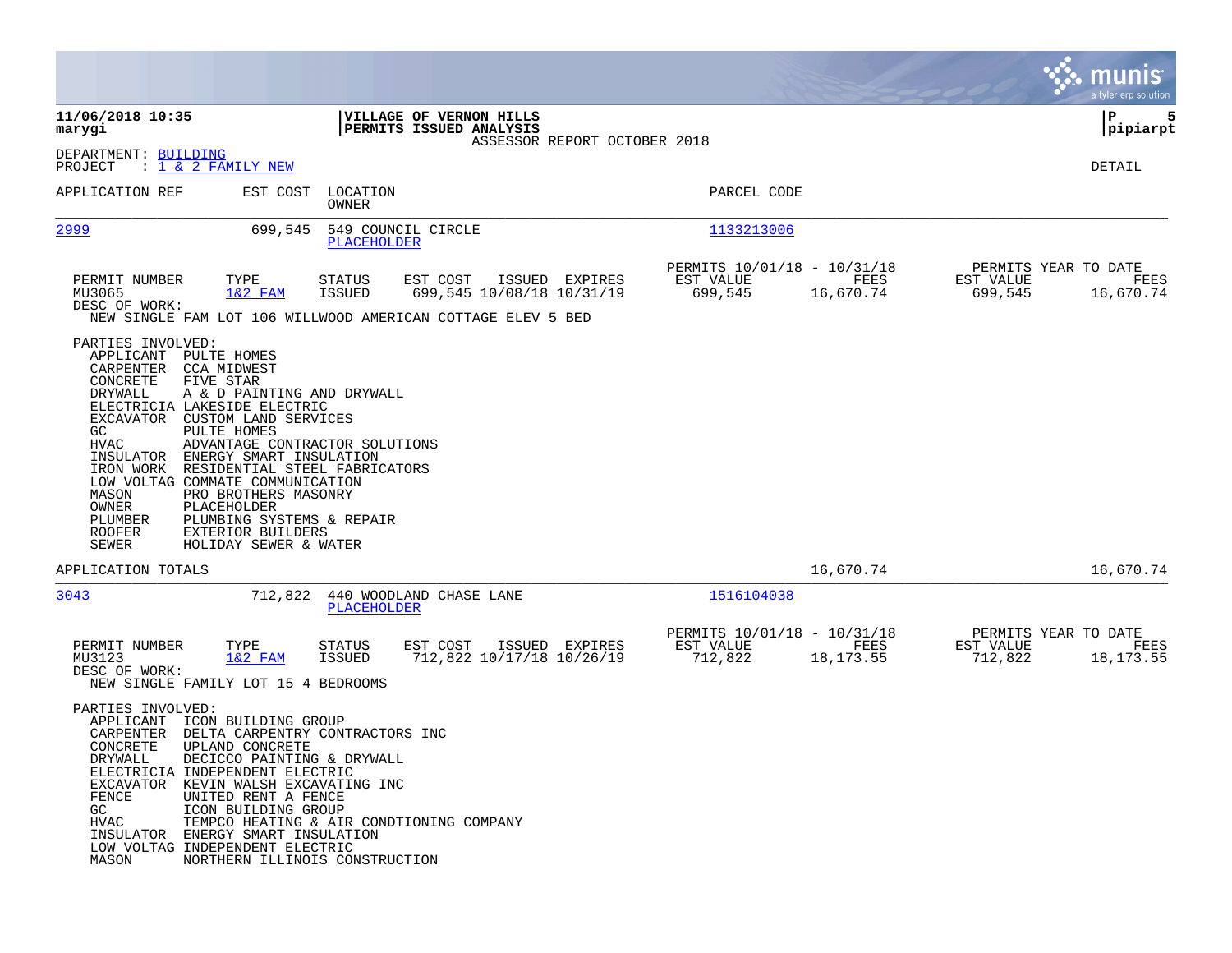|                                                                                                                                                                                                                                                                                                                                                                                                                                                                                                                                                                                                                                 |                      |                                                  | munis<br>a tyler erp solution                                     |
|---------------------------------------------------------------------------------------------------------------------------------------------------------------------------------------------------------------------------------------------------------------------------------------------------------------------------------------------------------------------------------------------------------------------------------------------------------------------------------------------------------------------------------------------------------------------------------------------------------------------------------|----------------------|--------------------------------------------------|-------------------------------------------------------------------|
| 11/06/2018 10:35<br>VILLAGE OF VERNON HILLS<br>PERMITS ISSUED ANALYSIS<br>marygi<br>ASSESSOR REPORT OCTOBER 2018                                                                                                                                                                                                                                                                                                                                                                                                                                                                                                                |                      |                                                  | l P<br>6<br>pipiarpt                                              |
| DEPARTMENT: BUILDING<br>: 1 & 2 FAMILY NEW<br>PROJECT                                                                                                                                                                                                                                                                                                                                                                                                                                                                                                                                                                           |                      |                                                  | <b>DETAIL</b>                                                     |
| EST COST<br>LOCATION<br>APPLICATION REF<br>OWNER<br>NORTHERN ILLINOIS CONSTRUCTION<br>MASON<br>OWNER<br>PLACEHOLDER<br>PLUMBER<br>S3 PLUMBING AND MECHANICAL<br><b>ROOFER</b><br>TIM COTE, INC<br><b>SEWER</b><br>KEVIN WALSH EXCAVATING INC                                                                                                                                                                                                                                                                                                                                                                                    | PARCEL CODE          |                                                  |                                                                   |
| APPLICATION TOTALS                                                                                                                                                                                                                                                                                                                                                                                                                                                                                                                                                                                                              |                      | 18, 173. 55                                      | 18, 173. 55                                                       |
| 3124<br>520 COUNCIL CIRCLE<br>648,578<br><b>PLACEHOLDER</b>                                                                                                                                                                                                                                                                                                                                                                                                                                                                                                                                                                     | 1133205060           |                                                  |                                                                   |
| PERMIT NUMBER<br>TYPE<br>EST COST<br>ISSUED EXPIRES<br><b>STATUS</b><br>648,578 10/23/18 11/01/19<br>MU3145<br>$1&2$ FAM<br><b>ISSUED</b><br>DESC OF WORK:<br>NEW SINGLE FAM LOT26 MAPLE VALLEY, CRAFTSMAN 4 BEDROOMS                                                                                                                                                                                                                                                                                                                                                                                                           | EST VALUE<br>648,578 | PERMITS 10/01/18 - 10/31/18<br>FEES<br>14,308.08 | PERMITS YEAR TO DATE<br>EST VALUE<br>FEES<br>648,578<br>14,308.08 |
| PARTIES INVOLVED:<br>APPLICANT<br>PULTE HOMES<br>CARPENTER<br>CCA MIDWEST<br>CONCRETE<br>FIVE STAR<br><b>DRYWALL</b><br>A & D PAINTING AND DRYWALL<br>ELECTRICIA LAKESIDE ELECTRIC<br>EXCAVATOR<br>CUSTOM LAND SERVICES<br>GC<br>PULTE HOMES<br>HVAC<br>ADVANTAGE CONTRACTOR SOLUTIONS<br>ENERGY SMART INSULATION<br>INSULATOR<br>IRON WORK<br>RESIDENTIAL STEEL FABRICATORS<br>LOW VOLTAG COMMATE COMMUNICATION<br>MASON<br>PRO BROTHERS MASONRY<br>OWNER<br>PLACEHOLDER<br>PLUMBER<br>PLUMBING SYSTEMS & REPAIR<br>PAYER<br>PULTE HOMES<br><b>ROOFER</b><br><b>EXTERIOR BUILDERS</b><br><b>SEWER</b><br>HOLIDAY SEWER & WATER |                      |                                                  |                                                                   |
| APPLICATION TOTALS<br>PROJECT TOTALS                                                                                                                                                                                                                                                                                                                                                                                                                                                                                                                                                                                            | 4,269,424            | 14,308.08<br>105,031.37                          | 14,308.08<br>4,269,424<br>105,031.37                              |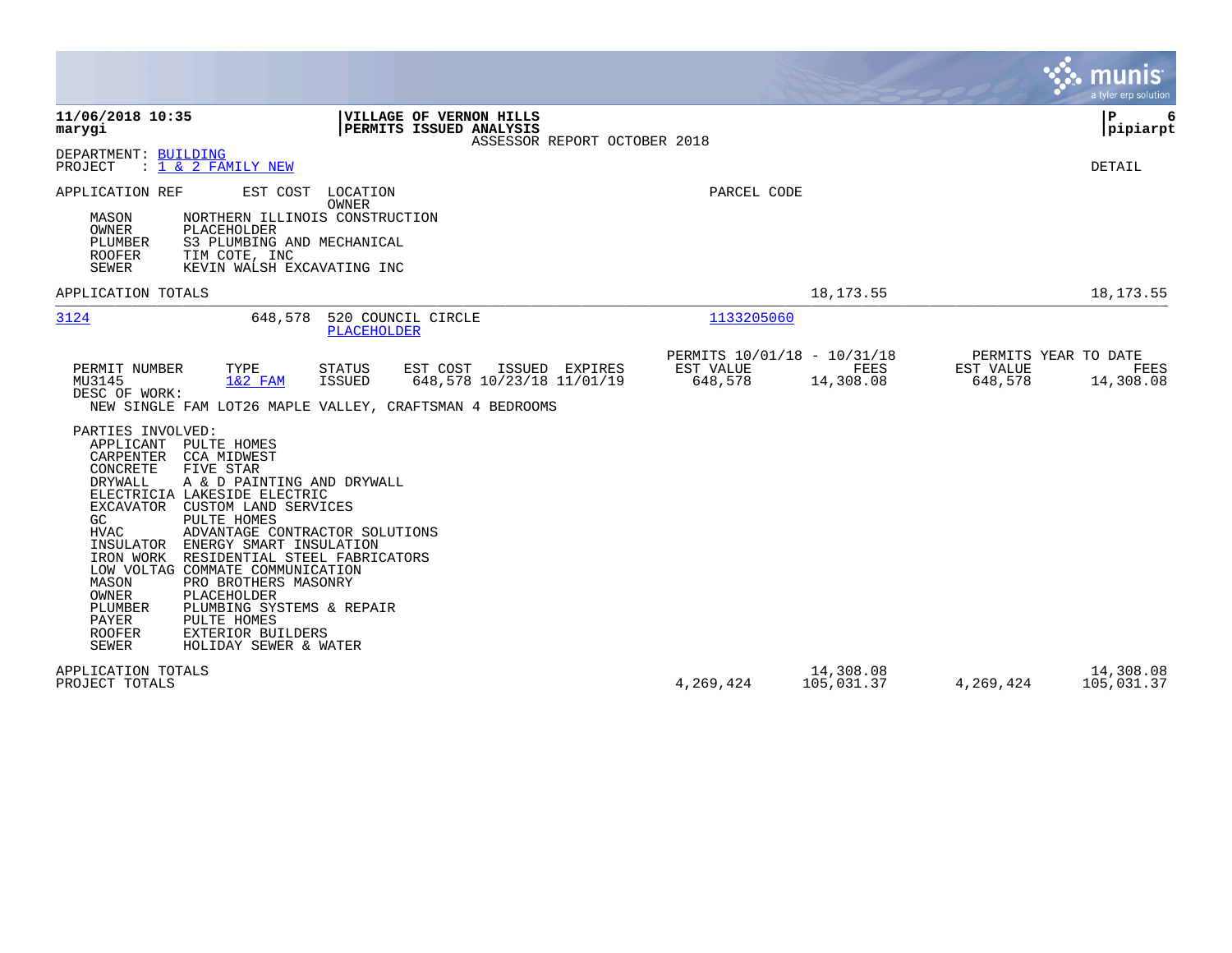|                                                                                                                                                                                                                                                                                                                                                                                                                                                                                |                                                                        | munis<br>a tyler erp solution                                   |
|--------------------------------------------------------------------------------------------------------------------------------------------------------------------------------------------------------------------------------------------------------------------------------------------------------------------------------------------------------------------------------------------------------------------------------------------------------------------------------|------------------------------------------------------------------------|-----------------------------------------------------------------|
| 11/06/2018 10:35<br>VILLAGE OF VERNON HILLS<br>PERMITS ISSUED ANALYSIS<br>marygi                                                                                                                                                                                                                                                                                                                                                                                               | ASSESSOR REPORT OCTOBER 2018                                           | IΡ<br>7<br>pipiarpt                                             |
| DEPARTMENT: BUILDING<br>PROJECT<br>: COMMERCIAL ALTERATION                                                                                                                                                                                                                                                                                                                                                                                                                     |                                                                        | DETAIL                                                          |
| EST COST<br>LOCATION<br>APPLICATION REF<br>OWNER                                                                                                                                                                                                                                                                                                                                                                                                                               | PARCEL CODE                                                            |                                                                 |
| 1659<br>750,000<br>901 NORTH MILWAUKEE AVENUE 900<br><b>PLACEHOLDER</b>                                                                                                                                                                                                                                                                                                                                                                                                        | 1134302008                                                             |                                                                 |
| TYPE<br>STATUS<br>ISSUED EXPIRES<br>PERMIT NUMBER<br>EST COST<br>750,000 10/26/18 10/26/19<br>MU3199<br>CO NO FEE<br>COMPLT<br>DESC OF WORK:<br>BUILD OUT: HOME GOODS                                                                                                                                                                                                                                                                                                          | PERMITS 10/01/18 - 10/31/18<br>EST VALUE<br>FEES<br>$\mathbf 0$<br>.00 | PERMITS YEAR TO DATE<br>EST VALUE<br>FEES<br>$\mathbf 0$<br>.00 |
| PARTIES INVOLVED:<br>ALARM<br>CPI POWER & CONTROL<br>APPLICANT<br>KA, INC. ARCHITECTURE<br>CARPENTER<br>OSMAN CONSTRUCTION<br>PEAK CARPENTRY<br>DRYWALL<br>ELECTRICIA CPI POWER & CONTROL<br>FIRE SPRIN ABSOLUTE FIRE PROTECTION<br>GC<br>OSMAN CONSTRUCTION<br>GC<br>REGENCY CENTERS LP<br>AIR SUPPLY<br><b>HVAC</b><br><b>OCCUPANT</b><br>HOME GOODS<br>OWNER<br>PLACEHOLDER<br>PLUMBER<br>VORTEX PLUMBING<br>PAYER<br>REGENCY CENTERS LP<br><b>ROOFER</b><br>OLSSON ROOFING |                                                                        |                                                                 |
| APPLICATION TOTALS                                                                                                                                                                                                                                                                                                                                                                                                                                                             | .00                                                                    | .00                                                             |
| 1736<br>1,050,000<br>901 NORTH MILWAUKEE AVENUE 100<br>PLACEHOLDER                                                                                                                                                                                                                                                                                                                                                                                                             | 1134302008                                                             |                                                                 |
| PERMIT NUMBER<br>TYPE<br>STATUS<br>EST COST<br>ISSUED EXPIRES<br>MU3212<br>CO NO FEE<br>COMPLT<br>1,050,000 10/29/18 10/29/19<br>DESC OF WORK:<br>INTERIOR BUILD OUT: REI                                                                                                                                                                                                                                                                                                      | PERMITS 10/01/18 - 10/31/18<br>EST VALUE<br>FEES<br>0<br>.00           | PERMITS YEAR TO DATE<br>EST VALUE<br>FEES<br>0<br>.00           |
| PARTIES INVOLVED:<br>APPLICANT<br>CALLISON RTKL INC<br>CARPENTER<br>MONARCH CONSTRUCTION<br>DRYWALL<br>MODERN BUILDING CONTRACTORS<br>ELECTRICIA TALON ELECTRIC CO<br>GC<br>FRED OLIVIERI CONSTRUCTION<br>GC<br>REI<br>GLASS<br>MIDWEST ARCHITECTURAL<br>HVAC<br>AIR SUPPLY<br>HARDCORE STEEL CO<br>IRON WORK<br>OCCUPANT<br>REI<br>OWNER<br>PLACEHOLDER<br>PLUMBER<br>TRITON PLUMBING<br>PAYER<br>CALLISON RTKL INC<br>PAYER<br>REI                                           |                                                                        |                                                                 |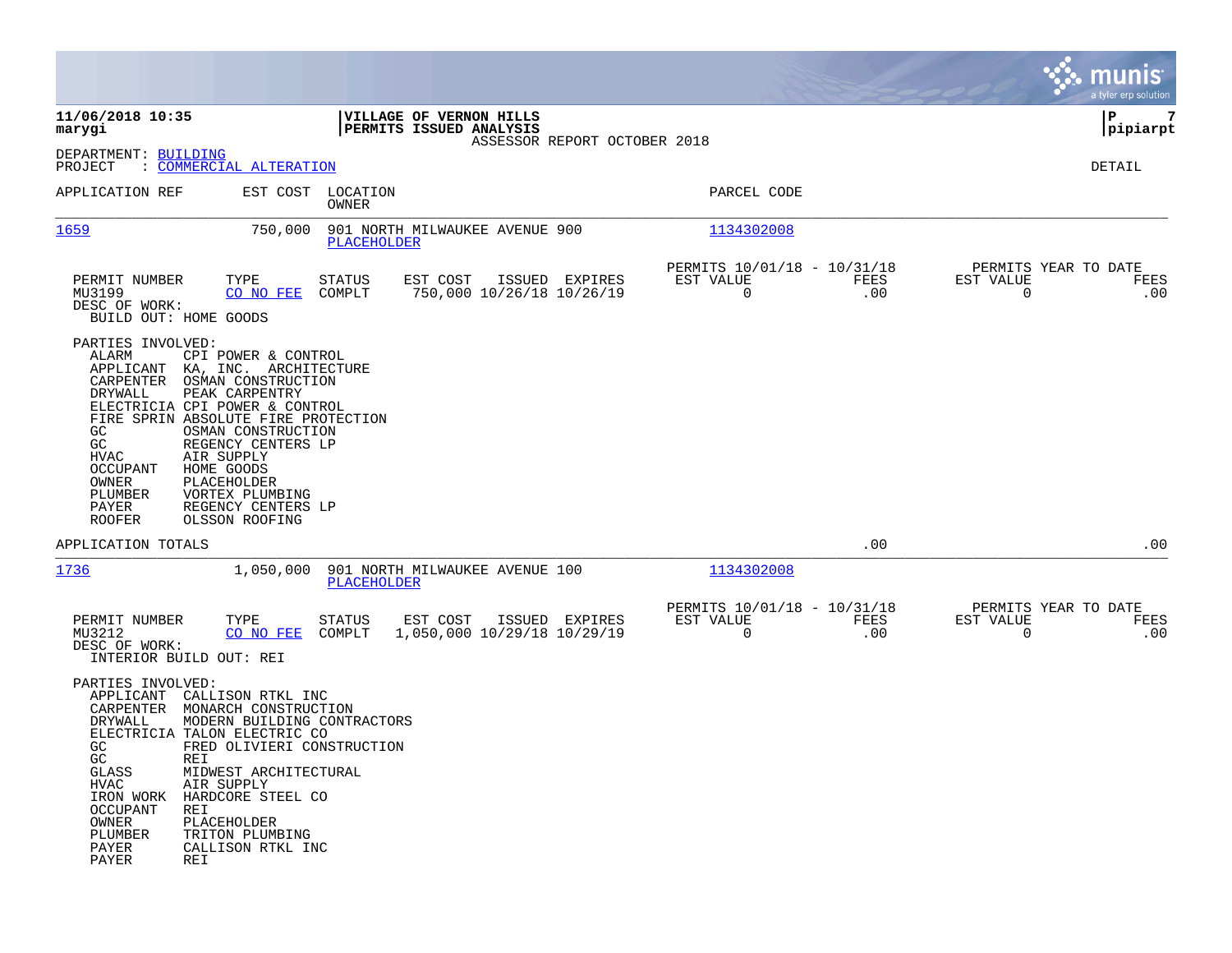|                                                                                                                                                                                                                                                                                                                                                                                                                                                                         |                                                                                    |                                                                              | munis<br>a tyler erp solution                                      |
|-------------------------------------------------------------------------------------------------------------------------------------------------------------------------------------------------------------------------------------------------------------------------------------------------------------------------------------------------------------------------------------------------------------------------------------------------------------------------|------------------------------------------------------------------------------------|------------------------------------------------------------------------------|--------------------------------------------------------------------|
| 11/06/2018 10:35<br>marygi                                                                                                                                                                                                                                                                                                                                                                                                                                              | VILLAGE OF VERNON HILLS<br>PERMITS ISSUED ANALYSIS<br>ASSESSOR REPORT OCTOBER 2018 |                                                                              | ΙP<br>8<br> pipiarpt                                               |
| DEPARTMENT: BUILDING<br>: COMMERCIAL ALTERATION<br>PROJECT                                                                                                                                                                                                                                                                                                                                                                                                              |                                                                                    |                                                                              | <b>DETAIL</b>                                                      |
| APPLICATION REF                                                                                                                                                                                                                                                                                                                                                                                                                                                         | EST COST LOCATION<br>OWNER                                                         | PARCEL CODE                                                                  |                                                                    |
| APPLICATION TOTALS                                                                                                                                                                                                                                                                                                                                                                                                                                                      |                                                                                    | .00                                                                          | .00                                                                |
| 1813<br>475,665                                                                                                                                                                                                                                                                                                                                                                                                                                                         | 225 NORTH MILWAUKEE AVE<br>EVANSTON NORTHWESTERN HEALTHCARE CORP                   | 1503301045                                                                   |                                                                    |
| PERMIT NUMBER<br>TYPE<br>MU3142<br>COMM TCO<br>DESC OF WORK:<br>INTERIOR REMODEL                                                                                                                                                                                                                                                                                                                                                                                        | STATUS<br>EST COST<br>ISSUED<br>EXPIRES<br><b>ISSUED</b><br>475,665 10/23/18       | PERMITS 10/01/18 - 10/31/18<br>EST VALUE<br>FEES<br>$\overline{0}$<br>350.00 | PERMITS YEAR TO DATE<br>EST VALUE<br>FEES<br>$\mathbf 0$<br>350.00 |
| PARTIES INVOLVED:<br>APPLICANT CUSTOM CONTRACTING LTD<br>CARPENTER CUSTOM CONTRACTING LTD<br>DRYWALL<br>CUSTOM CONTRACTING LTD<br>ELECTRICIA BLACKHAWK ELECTRICAL CONSTRUCTION<br>GC.<br>CUSTOM CONTRACTING LTD<br>HVAC<br>HILL MECHANICAL CORP<br><b>OCCUPANT</b><br>OWNER<br>PLUMBER<br>MARTIN PETERSEN COMPANY<br>PAYER<br>CUSTOM CONTRACTING LTD                                                                                                                    | NORTH SHORE UNIVERSITY HEALTH SYSTEM<br>EVANSTON NORTHWESTERN HEALTHCARE CORP      |                                                                              |                                                                    |
| APPLICATION TOTALS                                                                                                                                                                                                                                                                                                                                                                                                                                                      |                                                                                    | 350.00                                                                       | 350.00                                                             |
| 1921<br>2,500,000                                                                                                                                                                                                                                                                                                                                                                                                                                                       | 901 NORTH MILWAUKEE AVENUE 600<br>PLACEHOLDER                                      | 1134302008                                                                   |                                                                    |
| TYPE<br>PERMIT NUMBER<br>MU3198<br>CO NO FEE<br>DESC OF WORK:<br>BUILDOUT: NORDSTROM RACK                                                                                                                                                                                                                                                                                                                                                                               | STATUS<br>EST COST<br>ISSUED EXPIRES<br>2,500,000 10/26/18 10/26/19<br>COMPLT      | PERMITS 10/01/18 - 10/31/18<br>EST VALUE<br>FEES<br>$\mathbf 0$<br>.00       | PERMITS YEAR TO DATE<br>EST VALUE<br>FEES<br>$\mathbf 0$<br>.00    |
| PARTIES INVOLVED:<br>ALARM<br>CPI POWER & CONTROL<br>APPLICANT<br>CALLISON RTKL INC<br>CARPENTER<br>OSMAN CONSTRUCTION<br>PEAK CARPENTRY<br>DRYWALL<br>ELECTRICIA CPI POWER & CONTROL<br>FIRE SPRIN ABSOLUTE FIRE PROTECTION<br>GC<br>OSMAN CONSTRUCTION<br>GC<br>REGENCY CENTERS LP<br>HVAC<br>AIR SUPPLY<br><b>OCCUPANT</b><br>NORDSTROM RACK<br>OWNER<br>PLACEHOLDER<br>PLUMBER<br>VORTEX PLUMBING<br>PAYER<br>REGENCY CENTERS LP<br><b>ROOFER</b><br>OLSSON ROOFING |                                                                                    |                                                                              |                                                                    |
| APPLICATION TOTALS                                                                                                                                                                                                                                                                                                                                                                                                                                                      |                                                                                    | .00                                                                          | .00                                                                |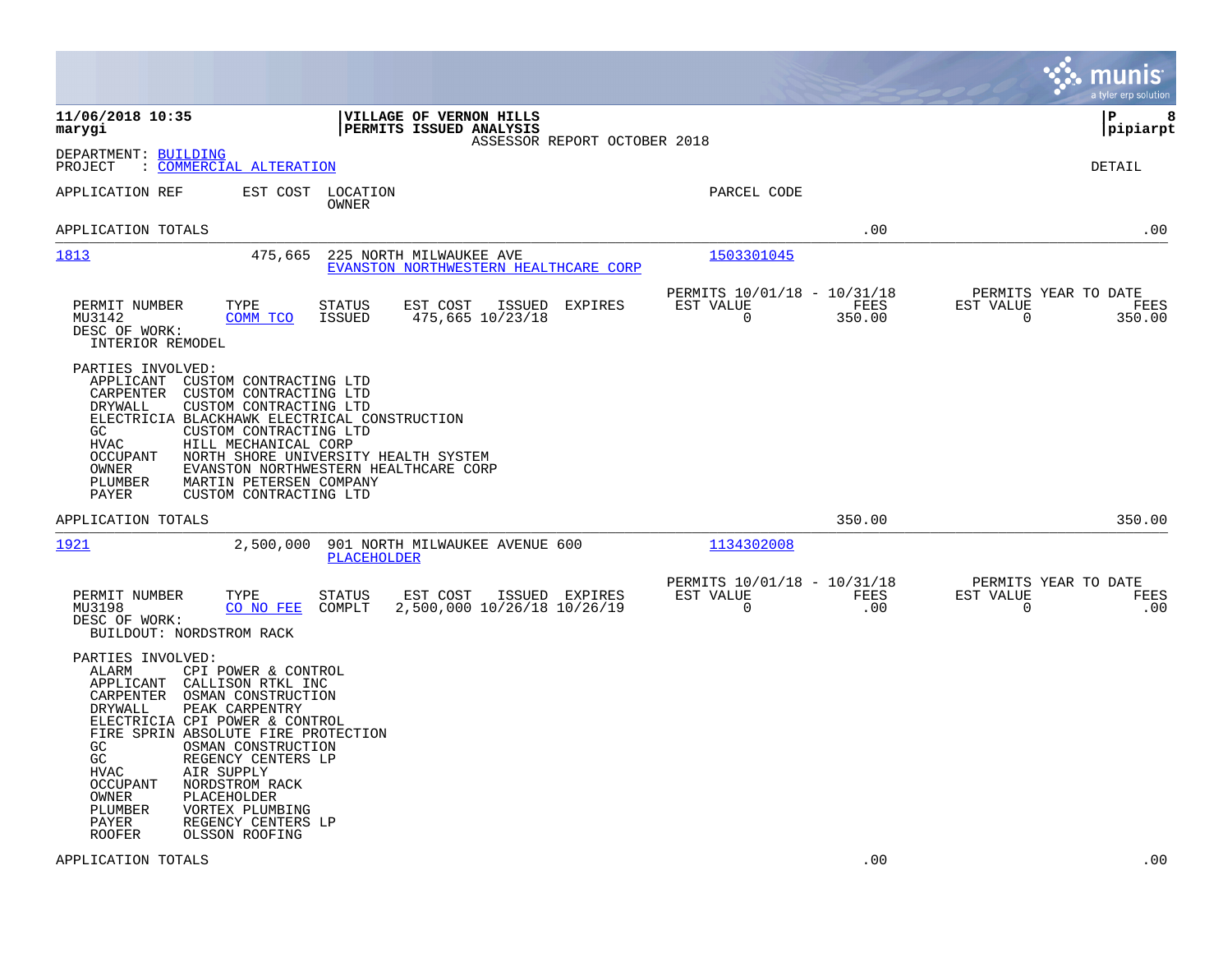|                                                                                                                                                                                                                                                                                                                                                                                                                                   |                                                                                    |                                                         |                    | munis<br>a tyler erp solution                                   |
|-----------------------------------------------------------------------------------------------------------------------------------------------------------------------------------------------------------------------------------------------------------------------------------------------------------------------------------------------------------------------------------------------------------------------------------|------------------------------------------------------------------------------------|---------------------------------------------------------|--------------------|-----------------------------------------------------------------|
| 11/06/2018 10:35<br>marygi                                                                                                                                                                                                                                                                                                                                                                                                        | VILLAGE OF VERNON HILLS<br>PERMITS ISSUED ANALYSIS<br>ASSESSOR REPORT OCTOBER 2018 |                                                         |                    | 9<br>l P<br> pipiarpt                                           |
| DEPARTMENT: BUILDING<br>PROJECT<br>: COMMERCIAL ALTERATION                                                                                                                                                                                                                                                                                                                                                                        |                                                                                    |                                                         |                    | DETAIL                                                          |
| APPLICATION REF                                                                                                                                                                                                                                                                                                                                                                                                                   | EST COST LOCATION<br>OWNER                                                         | PARCEL CODE                                             |                    |                                                                 |
| 1991<br>465,000                                                                                                                                                                                                                                                                                                                                                                                                                   | 222 HAWTHORN CTR<br>CENTENNIAL                                                     | 1133401086                                              |                    |                                                                 |
| PERMIT NUMBER<br>TYPE<br>MU3192<br>CO NO FEE<br>DESC OF WORK:<br>INTERIOR REMODEL: VICTORIA'S SECRET                                                                                                                                                                                                                                                                                                                              | EST COST<br>ISSUED EXPIRES<br>STATUS<br>COMPLT<br>465,000 10/26/18 10/26/19        | PERMITS 10/01/18 - 10/31/18<br>EST VALUE<br>0           | FEES<br>.00        | PERMITS YEAR TO DATE<br>EST VALUE<br>FEES<br>0<br>.00           |
| PARTIES INVOLVED:<br>ALARM<br>ESSCOE , LLC<br>APPLICANT<br>ELDER-JONES<br>CONCRETE<br>ALLSTATE CONCRETE CUTTING<br>ELECTRICIA D & T ELECTRIC INC<br>FIRE SPRIN SHAMROCK FIRE PROTECTION<br>GC.<br>OCCUPANT<br>VICTORIA'S SECRET<br>OWNER<br>CENTENNIAL<br>PLUMBER<br>ALTRA PLUMBING SOLUTIONS INC<br>PAYER<br>ELDER-JONES<br>PAYER                                                                                                | Heartland Retail COnstruction Inc<br>HEARTLAND RETAIL CONSTRUCTION INC             |                                                         |                    |                                                                 |
| APPLICATION TOTALS                                                                                                                                                                                                                                                                                                                                                                                                                |                                                                                    |                                                         | .00                | .00                                                             |
| 2034<br>100,000                                                                                                                                                                                                                                                                                                                                                                                                                   | 240 HAWTHORN VILLAGE COMMONS<br>US TRUST-BOA-SAM RES                               | 1133302053                                              |                    |                                                                 |
| PERMIT NUMBER<br>TYPE<br>MU3220<br>CO NO FEE<br>DESC OF WORK:<br>INTERIOR BUILD OUT: MILKCOW                                                                                                                                                                                                                                                                                                                                      | <b>STATUS</b><br>EST COST<br>ISSUED EXPIRES<br>100,000 10/30/18 10/30/19<br>ISSUED | PERMITS 10/01/18 - 10/31/18<br>EST VALUE<br>$\mathbf 0$ | <b>FEES</b><br>.00 | PERMITS YEAR TO DATE<br>EST VALUE<br>FEES<br>$\mathbf 0$<br>.00 |
| PARTIES INVOLVED:<br>APPLICANT BLECK & BLECK ARCHITECTS<br>CARPENTER<br>CRS CONTRACTING LLC<br>CONCRETE<br>CRS CONTRACTING LLC<br>ELECTRICIA DOWNING ELECTRIC SERVICES INC<br>GC<br>CRS CONTRACTING LLC<br>JOHNSON HEATING/COOLING<br><b>HVAC</b><br>CRS CONTRACTING LLC<br>INSULATOR<br><b>OCCUPANT</b><br>MILKCOW<br>OWNER<br>US TRUST-BOA-SAM RES<br>PLUMBER<br>MICAHEL S. GLAZIK PLUMBING INC<br>PAYER<br>KWOLITEA & CREAM CO |                                                                                    |                                                         |                    |                                                                 |
| APPLICATION TOTALS                                                                                                                                                                                                                                                                                                                                                                                                                |                                                                                    |                                                         | .00                | .00                                                             |
| 2126<br>175,000                                                                                                                                                                                                                                                                                                                                                                                                                   | 875 NORTH MILWAUKEE AVENUE 400<br>PLACEHOLDER                                      | 1134302008                                              |                    |                                                                 |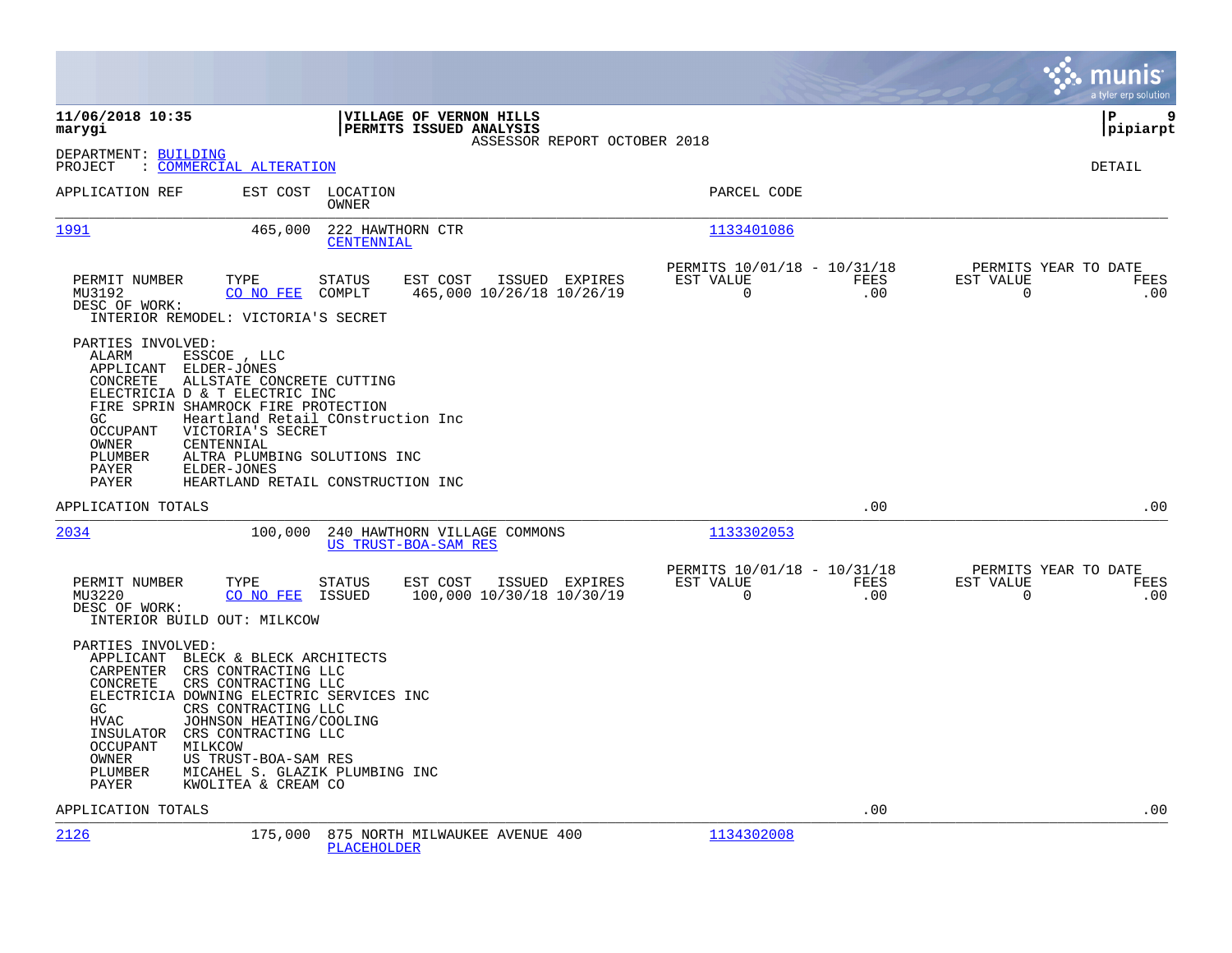|                                                                                                                                                                                                                                                                                                                                                                                                           |                                                                                                                                                                             |                                                                                    | munis<br>a tyler erp solution                                                               |
|-----------------------------------------------------------------------------------------------------------------------------------------------------------------------------------------------------------------------------------------------------------------------------------------------------------------------------------------------------------------------------------------------------------|-----------------------------------------------------------------------------------------------------------------------------------------------------------------------------|------------------------------------------------------------------------------------|---------------------------------------------------------------------------------------------|
| 11/06/2018 10:35<br>marygi                                                                                                                                                                                                                                                                                                                                                                                | VILLAGE OF VERNON HILLS<br>PERMITS ISSUED ANALYSIS                                                                                                                          |                                                                                    | l P<br>10<br> pipiarpt                                                                      |
| TYPE<br>PERMIT NUMBER                                                                                                                                                                                                                                                                                                                                                                                     | STATUS<br>EST COST<br>ISSUED EXPIRES<br>ASSESSOR REPORT OCTOBER 2018                                                                                                        | PERMITS 10/01/18 - 10/31/18<br>EST VALUE<br>FEES                                   | PERMITS YEAR TO DATE<br>FEES<br>EST VALUE                                                   |
| DEPARTMENT: BUILDING<br>: COMMERCIAL ALTERATION<br>PROJECT                                                                                                                                                                                                                                                                                                                                                |                                                                                                                                                                             |                                                                                    | DETAIL                                                                                      |
| APPLICATION REF<br>EST COST                                                                                                                                                                                                                                                                                                                                                                               | LOCATION<br>OWNER                                                                                                                                                           | PARCEL CODE                                                                        |                                                                                             |
| MU3202<br>CO NO FEE<br>MU3126<br>COMM TCO<br>DESC OF WORK:<br>INTERIOR BUILD OUT FLOYD'S 99 BARBERSHOP                                                                                                                                                                                                                                                                                                    | 175,000 10/26/18 10/26/19<br>COMPLT<br>175,000 10/17/18<br>COMPLT                                                                                                           | $\mathbf 0$<br>.00<br>0<br>350.00                                                  | $\mathbf 0$<br>.00<br>$\Omega$<br>350.00                                                    |
| PARTIES INVOLVED:<br>APPLICANT<br>CARPENTER<br>EMCO INTERIORS INC<br>CONCRETE<br>CIRCLE CONCRETE<br>DRYWALL<br>EMCO INTERIORS INC<br>ELECTRICIA NUCORE ELECTRIC<br>GC<br><b>HVAC</b><br>VP MECHANICAL<br>INSULATOR<br>EMCO INTERIORS INC<br><b>OCCUPANT</b><br>FLOYD'S 99 BARBERSHOP<br>OWNER<br>PLACEHOLDER<br>PLUMBER<br>PAYER<br>ROOFER<br>OLSSON ROOFING<br>SEWER                                     | CONSTRUCTION REALTY COMPANY<br>CONSTRUCTION REALTY COMPANY<br>P.S. COYOTE PLUMBING ENTERPRISES, INC<br>CONSTRUCTION REALTY COMPANY<br>P.S. COYOTE PLUMBING ENTERPRISES, INC |                                                                                    |                                                                                             |
| APPLICATION TOTALS                                                                                                                                                                                                                                                                                                                                                                                        |                                                                                                                                                                             | 350.00                                                                             | 350.00                                                                                      |
| 2195<br>1,000,000                                                                                                                                                                                                                                                                                                                                                                                         | 901 NORTH MILWAUKEE AVENUE 500<br><b>PLACEHOLDER</b>                                                                                                                        | 1134302008                                                                         |                                                                                             |
| PERMIT NUMBER<br>TYPE<br>MU3218<br>CO NO FEE<br>MU3031<br>COMM TCO<br>DESC OF WORK:<br>INTERIOR BUILD OUT: BARNES & NOBLE                                                                                                                                                                                                                                                                                 | <b>STATUS</b><br>EST COST<br>ISSUED EXPIRES<br>COMPLT<br>1,000,000 10/30/18 10/30/19<br>COMPLT<br>1,000,000 10/01/18                                                        | PERMITS 10/01/18 - 10/31/18<br>FEES<br>EST VALUE<br>$\Omega$<br>.00<br>0<br>350.00 | PERMITS YEAR TO DATE<br>EST VALUE<br>FEES<br>$\overline{0}$<br>.00<br>$\mathbf 0$<br>350.00 |
| PARTIES INVOLVED:<br>APPLICANT<br>CARPENTER<br>GALLANT CONSTRUCTION<br>CONCRETE<br>GALLANT CONSTRUCTION<br>GALLANT CONSTRUCTION<br>DRYWALL<br>ELECTRICIA NUCORE ELECTRIC<br>GC.<br>GALLANT CONSTRUCTION<br><b>HVAC</b><br>SYSTEMS MECHANICAL<br><b>OCCUPANT</b><br>BARNES & NOBLE<br>OWNER<br>PLACEHOLDER<br>PLUMBER<br>KOHN PLUMBING<br>PAYER<br>GALLANT CONSTRUCTION<br>PAYER<br>SEWER<br>KOHN PLUMBING | HOWELL BELANGER CASTELLI ARCHITECTS<br>HOWELL BELANGER CASTELLI ARCHITECTS                                                                                                  |                                                                                    |                                                                                             |
| APPLICATION TOTALS                                                                                                                                                                                                                                                                                                                                                                                        |                                                                                                                                                                             | 350.00                                                                             | 350.00                                                                                      |

**Contract**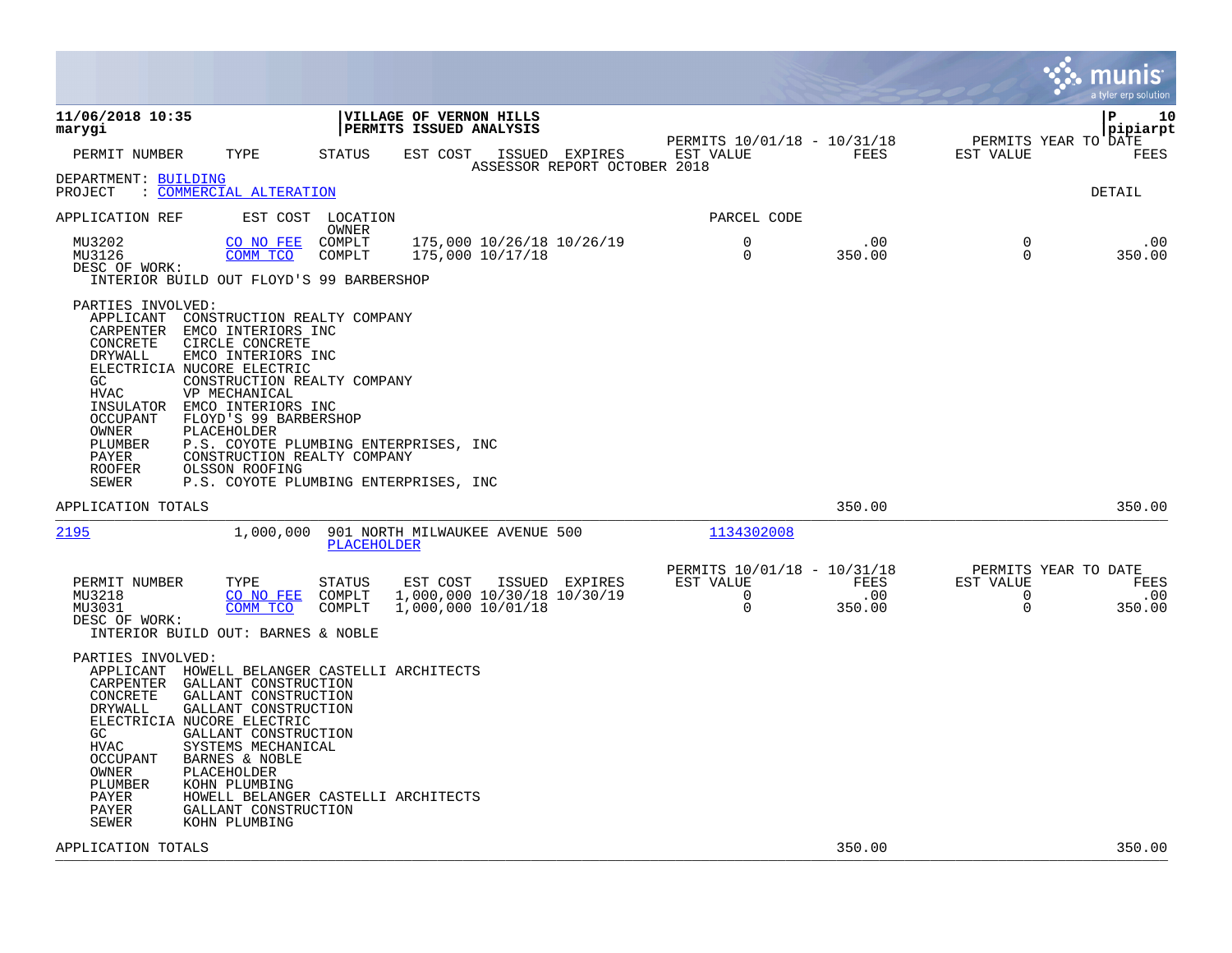|                                                                                                                                                  |                                                                                                                                                                                                                                                                                                                                                                                                             |                            |                                                                                                    |                                                |                                               |             |                          | munis<br>a tyler erp solution       |
|--------------------------------------------------------------------------------------------------------------------------------------------------|-------------------------------------------------------------------------------------------------------------------------------------------------------------------------------------------------------------------------------------------------------------------------------------------------------------------------------------------------------------------------------------------------------------|----------------------------|----------------------------------------------------------------------------------------------------|------------------------------------------------|-----------------------------------------------|-------------|--------------------------|-------------------------------------|
| 11/06/2018 10:35<br>marygi<br>2318                                                                                                               | 600,000                                                                                                                                                                                                                                                                                                                                                                                                     | PLACEHOLDER                | <b>VILLAGE OF VERNON HILLS</b><br><b>PERMITS ISSUED ANALYSIS</b><br>887 NORTH MILWAUKEE AVENUE 400 |                                                | 1134302008                                    |             |                          | l P<br>11<br> pipiarpt              |
| PERMIT NUMBER                                                                                                                                    | TYPE                                                                                                                                                                                                                                                                                                                                                                                                        | STATUS                     | EST COST                                                                                           | ISSUED EXPIRES<br>ASSESSOR REPORT OCTOBER 2018 | PERMITS 10/01/18 - 10/31/18<br>EST VALUE      | FEES        | EST VALUE                | PERMITS YEAR TO DATE<br>FEES        |
| DEPARTMENT: BUILDING<br>PROJECT                                                                                                                  | : COMMERCIAL ALTERATION                                                                                                                                                                                                                                                                                                                                                                                     |                            |                                                                                                    |                                                |                                               |             |                          | DETAIL                              |
| APPLICATION REF                                                                                                                                  |                                                                                                                                                                                                                                                                                                                                                                                                             | EST COST LOCATION<br>OWNER |                                                                                                    |                                                | PARCEL CODE                                   |             |                          |                                     |
| MU3219<br>DESC OF WORK:<br>BUILD OUT: CITY BBQ                                                                                                   | CO NO FEE                                                                                                                                                                                                                                                                                                                                                                                                   | COMPLT                     | 600,000 10/30/18 10/30/19                                                                          |                                                | 0                                             | .00         | $\mathbf 0$              | .00                                 |
| PARTIES INVOLVED:<br>ALARM<br>CONCRETE<br>DRYWALL<br>GC<br><b>HVAC</b><br><b>OCCUPANT</b><br>OWNER<br>PLUMBER<br>PAYER<br>PAYER<br><b>ROOFER</b> | FOX VALLEY FIRE SYSTEM<br>APPLICANT DESIGN COLLECTIVE INC<br>CARPENTER LAKEWOOD CARPENTRY SERVICES<br>JB CONCRETE CONTRACTOR INC<br>LAKEWOOD CARPENTRY SERVICES<br>ELECTRICIA GTS ELECTRIC<br>FIRE SPRIN ABSOLUTE FIRE PROTECTION<br>CAPITOL CONSTRUCTION SOLUTIONS<br>SYSTEMS MECHANICAL<br>CITY BBQ<br>PLACEHOLDER<br>RA SPOERL & SON CO<br>DESIGN COLLECTIVE INC<br>CITY BARBEQUE, LLC<br>OLSSON ROOFING |                            |                                                                                                    |                                                |                                               |             |                          |                                     |
| APPLICATION TOTALS                                                                                                                               |                                                                                                                                                                                                                                                                                                                                                                                                             |                            |                                                                                                    |                                                |                                               | .00         |                          | .00                                 |
| 2391                                                                                                                                             | 500,000                                                                                                                                                                                                                                                                                                                                                                                                     | <b>PLACEHOLDER</b>         | 875 NORTH MILWAUKEE AVENUE 700                                                                     |                                                | 1134302008                                    |             |                          |                                     |
| PERMIT NUMBER<br>MU3129<br>DESC OF WORK:<br>BUILD OUT: B. GOOD                                                                                   | TYPE<br>CO NO FEE                                                                                                                                                                                                                                                                                                                                                                                           | STATUS<br>COMPLT           | EST COST ISSUED EXPIRES<br>500,000 10/18/18 10/19/19                                               |                                                | PERMITS 10/01/18 - 10/31/18<br>EST VALUE<br>0 | FEES<br>.00 | EST VALUE<br>$\mathbf 0$ | PERMITS YEAR TO DATE<br>FEES<br>.00 |
| PARTIES INVOLVED:<br>ALARM<br>APPLICANT B GOOD<br>CONCRETE<br>GC.<br><b>HVAC</b><br>OCCUPANT<br>OWNER<br>PLUMBER<br>PAYER<br><b>ROOFER</b>       | HIGH RISE SECURITY SYSTEMS<br>CARPENTER LAKEWOOD CARPENTRY SERVICES<br>JB CONCRETE CONTRACTOR INC<br>ELECTRICIA GTS ELECTRIC<br>CAPITOL CONSTRUCTION SOLUTIONS<br>VP MECHANICAL<br>B GOOD<br>PLACEHOLDER<br>RA SPOERL & SON CO<br>B. GOOD LLC<br>OLSSON ROOFING                                                                                                                                             |                            |                                                                                                    |                                                |                                               |             |                          |                                     |
| APPLICATION TOTALS                                                                                                                               |                                                                                                                                                                                                                                                                                                                                                                                                             |                            |                                                                                                    |                                                |                                               | .00         |                          | .00                                 |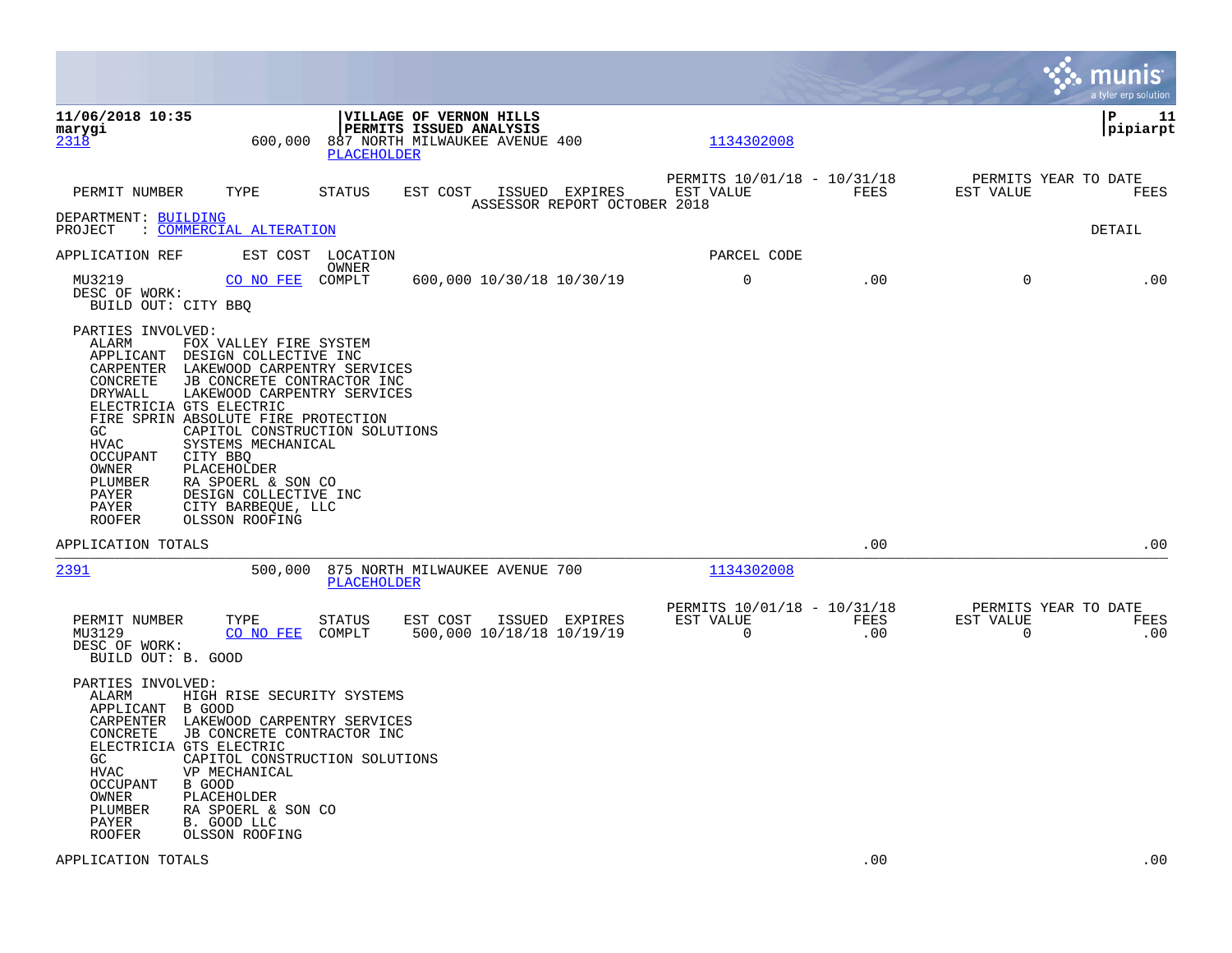|                                                                                                                                                                                                                                                                                                                                                                                                                                                                                      |                                               |                                                       |                   | munis<br>a tyler erp solution                                       |
|--------------------------------------------------------------------------------------------------------------------------------------------------------------------------------------------------------------------------------------------------------------------------------------------------------------------------------------------------------------------------------------------------------------------------------------------------------------------------------------|-----------------------------------------------|-------------------------------------------------------|-------------------|---------------------------------------------------------------------|
| 11/06/2018 10:35<br>VILLAGE OF VERNON HILLS<br>marygi<br>PERMITS ISSUED ANALYSIS                                                                                                                                                                                                                                                                                                                                                                                                     | ASSESSOR REPORT OCTOBER 2018                  |                                                       |                   | ΙP<br>12<br> pipiarpt                                               |
| DEPARTMENT: BUILDING<br>PROJECT<br>: COMMERCIAL ALTERATION                                                                                                                                                                                                                                                                                                                                                                                                                           |                                               |                                                       |                   | DETAIL                                                              |
| APPLICATION REF<br>EST COST LOCATION<br>OWNER                                                                                                                                                                                                                                                                                                                                                                                                                                        |                                               | PARCEL CODE                                           |                   |                                                                     |
| 2472<br>3,000,000<br>155 EAST TOWNLINE RD<br><b>JOSEPH Z WASCOW</b>                                                                                                                                                                                                                                                                                                                                                                                                                  |                                               | 1504109005                                            |                   |                                                                     |
| TYPE<br>PERMIT NUMBER<br>STATUS<br>EST COST<br>MU3103<br>COM ALT<br>ISSUED<br>DESC OF WORK:<br>COMMERCIAL BUILD OUT - BEARS FIT                                                                                                                                                                                                                                                                                                                                                      | ISSUED EXPIRES<br>3,000,000 10/15/18 10/15/19 | PERMITS 10/01/18 - 10/31/18<br>EST VALUE<br>3,000,000 | FEES<br>30,454.00 | PERMITS YEAR TO DATE<br>EST VALUE<br>FEES<br>3,000,000<br>30,454.00 |
| PARTIES INVOLVED:<br>APPLICANT<br>TB ARCHITECTS PC<br>LAKEWOOD CARPENTRY SERVICES<br>CARPENTER<br>LAKEWOOD CARPENTRY SERVICES<br>DRYWALL<br>ELECTRICIA BASSETT ELECTRICAL<br>GC<br>HILBERS INC<br>GC<br>FOOTBALL FIT CHICAGO LLC<br>HVAC<br>AIR SUPPLY<br>IRON WORK<br>HARDCORE STEEL CO<br>BEARS FIT<br><b>OCCUPANT</b><br>OWNER<br>JOSEPH Z WASCOW<br>PLUMBER<br>KOHN PLUMBING<br>PAYER<br>FOOTBALL FIT CHICAGO LLC<br><b>ROOFER</b><br>SULLIVAN ROOFING<br>SEWER<br>KOHN PLUMBING |                                               |                                                       |                   |                                                                     |
| APPLICATION TOTALS                                                                                                                                                                                                                                                                                                                                                                                                                                                                   |                                               |                                                       | 30,454.00         | 30,454.00                                                           |
| 2793<br>9012 HAWTHORN CTR<br>2,000<br>CENTENNIAL                                                                                                                                                                                                                                                                                                                                                                                                                                     |                                               | 1133401086                                            |                   |                                                                     |
| PERMIT NUMBER<br>TYPE<br>EST COST<br>STATUS<br>MU3077<br>CO NO FEE<br>COMPLT<br>DESC OF WORK:<br>CUSTOM KIOSK - DRAGON'S BREATH                                                                                                                                                                                                                                                                                                                                                      | ISSUED EXPIRES<br>2,000 10/10/18 10/10/19     | PERMITS 10/01/18 - 10/31/18<br>EST VALUE<br>0         | FEES<br>.00       | PERMITS YEAR TO DATE<br>EST VALUE<br>FEES<br>0<br>.00               |
| PARTIES INVOLVED:<br>APPLICANT<br>CHICAGO PERMIT SERVICES<br>GC.<br>CHICAGO PERMIT SERVICES<br><b>OCCUPANT</b><br>DRAGON'S BREATH<br>CENTENNIAL<br>OWNER<br>PAYER<br>CHICAGO PERMIT SERVICES                                                                                                                                                                                                                                                                                         |                                               |                                                       |                   |                                                                     |
| APPLICATION TOTALS                                                                                                                                                                                                                                                                                                                                                                                                                                                                   |                                               |                                                       | .00               | .00                                                                 |
| 2809<br>350,000<br>700 NORTH MILWAUKEE AVE 138                                                                                                                                                                                                                                                                                                                                                                                                                                       | HAWTHORN HILLS SQUARE 1687 LLC                | 1504201051                                            |                   |                                                                     |
| PERMIT NUMBER<br>TYPE<br>EST COST<br>STATUS<br>MU3234<br>CO NO FEE<br>COMPLT                                                                                                                                                                                                                                                                                                                                                                                                         | ISSUED EXPIRES<br>350,000 10/31/18 10/31/19   | PERMITS 10/01/18 - 10/31/18<br>EST VALUE<br>$\Omega$  | FEES<br>.00       | PERMITS YEAR TO DATE<br>EST VALUE<br>FEES<br>0<br>.00               |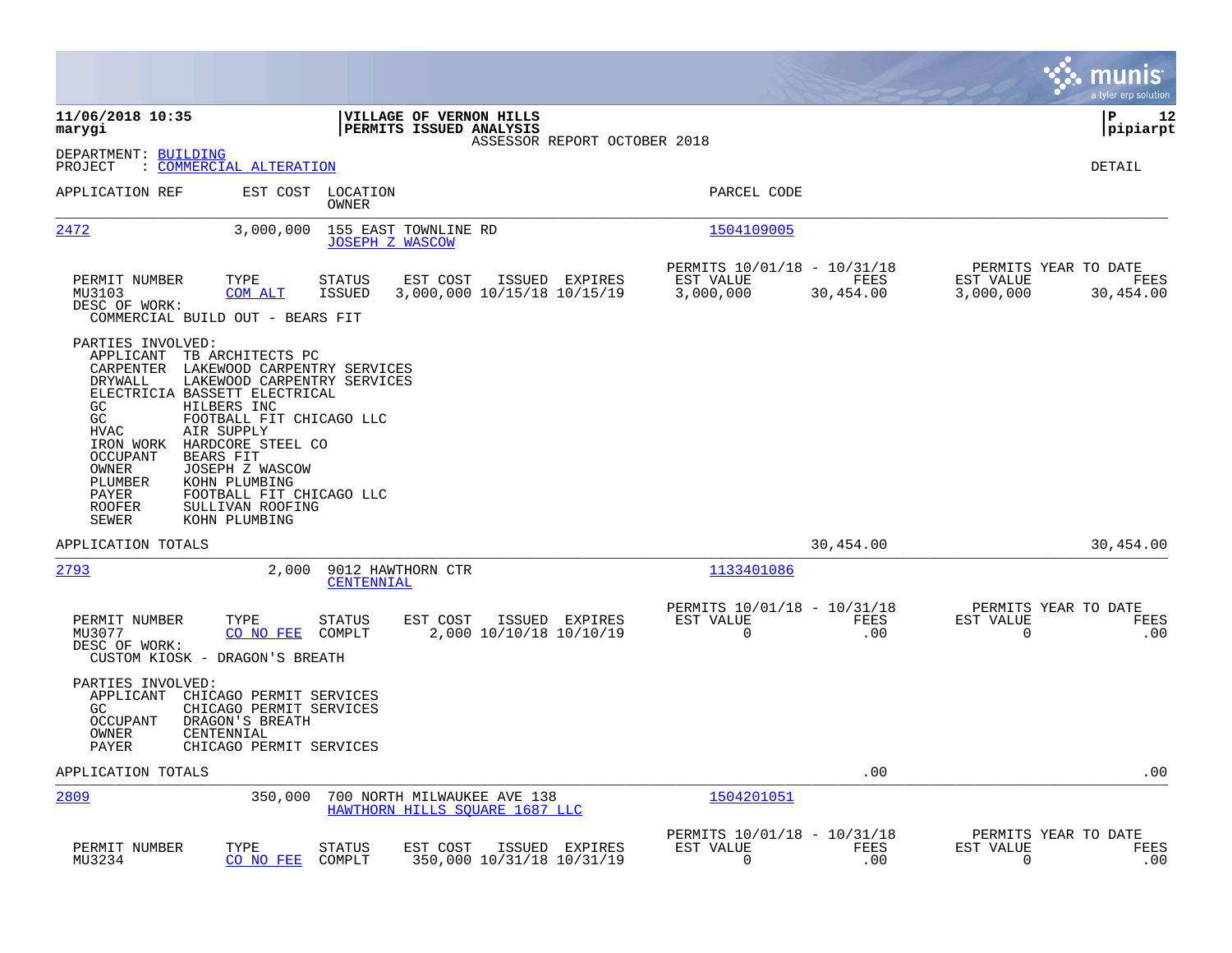|                                                                                                                                                                                                                                                                                                                                                                                                                                                |                                                                                           |                                                                         | munis<br>a tyler erp solution                                    |
|------------------------------------------------------------------------------------------------------------------------------------------------------------------------------------------------------------------------------------------------------------------------------------------------------------------------------------------------------------------------------------------------------------------------------------------------|-------------------------------------------------------------------------------------------|-------------------------------------------------------------------------|------------------------------------------------------------------|
| 11/06/2018 10:35<br>marygi                                                                                                                                                                                                                                                                                                                                                                                                                     | VILLAGE OF VERNON HILLS<br>PERMITS ISSUED ANALYSIS<br>ASSESSOR REPORT OCTOBER 2018        |                                                                         | l P<br>13<br> pipiarpt                                           |
| DEPARTMENT: BUILDING<br>: COMMERCIAL ALTERATION<br>PROJECT                                                                                                                                                                                                                                                                                                                                                                                     |                                                                                           |                                                                         | DETAIL                                                           |
| APPLICATION REF<br>EST COST                                                                                                                                                                                                                                                                                                                                                                                                                    | LOCATION<br>OWNER                                                                         | PARCEL CODE                                                             |                                                                  |
| DESC OF WORK:<br>BUILD OUT: MASSAGE ENVY                                                                                                                                                                                                                                                                                                                                                                                                       |                                                                                           |                                                                         |                                                                  |
| PARTIES INVOLVED:<br>APPLICANT<br>BMC<br>CARPENTER<br>BMC<br>DRYWALL<br><b>BMC</b><br>ELECTRICIA KRK ELECTRIC<br>GC.<br><b>BMC</b><br>${\tt HVAC}$<br><b>BMC</b><br><b>OCCUPANT</b><br>MASSAGE ENVY<br>OWNER<br>HAWTHORN HILLS SQUARE 1687 LLC<br>PLUMBER<br>SOVAIN MECHANICAL<br>PAYER<br><b>BMC</b>                                                                                                                                          |                                                                                           |                                                                         |                                                                  |
| APPLICATION TOTALS                                                                                                                                                                                                                                                                                                                                                                                                                             |                                                                                           | .00                                                                     | .00                                                              |
| 2973<br>100,000                                                                                                                                                                                                                                                                                                                                                                                                                                | 700 NORTH MILWAUKEE AVE 106<br>HAWTHORN HILLS SOUARE 1687 LLC                             | 1504201051                                                              |                                                                  |
| PERMIT NUMBER<br>TYPE<br>MU3118<br><b>COM ALT</b><br>DESC OF WORK:<br>REMODEL UNIT 106 AND EXPAND INTO UNIT 105                                                                                                                                                                                                                                                                                                                                | STATUS<br>EST COST<br>ISSUED EXPIRES<br>ISSUED<br>100,000 10/16/18 10/16/19               | PERMITS 10/01/18 - 10/31/18<br>EST VALUE<br>FEES<br>100,000<br>1,200.00 | PERMITS YEAR TO DATE<br>EST VALUE<br>FEES<br>100,000<br>1,200.00 |
| PARTIES INVOLVED:<br>APPLICANT MORANTE-WILSON ARCHITECTS<br>CARPENTER<br>PAULSON BUILDERS<br><b>DRYWALL</b><br>STATON DRYWALL<br>ELECTRICIA CUSTOM HOME ELECTRIC INC<br>GC<br>PAULSON BUILDERS<br>GC<br>FIREPLACE PLUS, INC<br><b>HVAC</b><br>IRELAND<br><b>OCCUPANT</b><br>FIREPLACE PLUS, INC<br>OWNER<br>HAWTHORN HILLS SQUARE 1687 LLC<br>PLUMBER<br>CHAMBERLIN PLUMBING<br>FIREPLACE PLUS, INC<br>PAYER<br><b>ROOFER</b><br>OLSON ROOFING |                                                                                           |                                                                         |                                                                  |
| APPLICATION TOTALS                                                                                                                                                                                                                                                                                                                                                                                                                             |                                                                                           | 1,200.00                                                                | 1,200.00                                                         |
| 3002<br>150,000                                                                                                                                                                                                                                                                                                                                                                                                                                | 544 LAKEVIEW PARKWAY 202<br>COLLIERS INTERNATIONAL                                        | 1504202152                                                              |                                                                  |
| PERMIT NUMBER<br>TYPE<br>MU3087<br><b>COM ALT</b><br>DESC OF WORK:<br>COMMERCIAL ALTERATION - HOUSING HEADQUARTERS                                                                                                                                                                                                                                                                                                                             | <b>STATUS</b><br>EST COST<br>ISSUED EXPIRES<br><b>ISSUED</b><br>150,000 10/10/18 10/10/19 | PERMITS 10/01/18 - 10/31/18<br>EST VALUE<br>FEES<br>150,000<br>1,700.00 | PERMITS YEAR TO DATE<br>EST VALUE<br>FEES<br>150,000<br>1,700.00 |

PARTIES INVOLVED: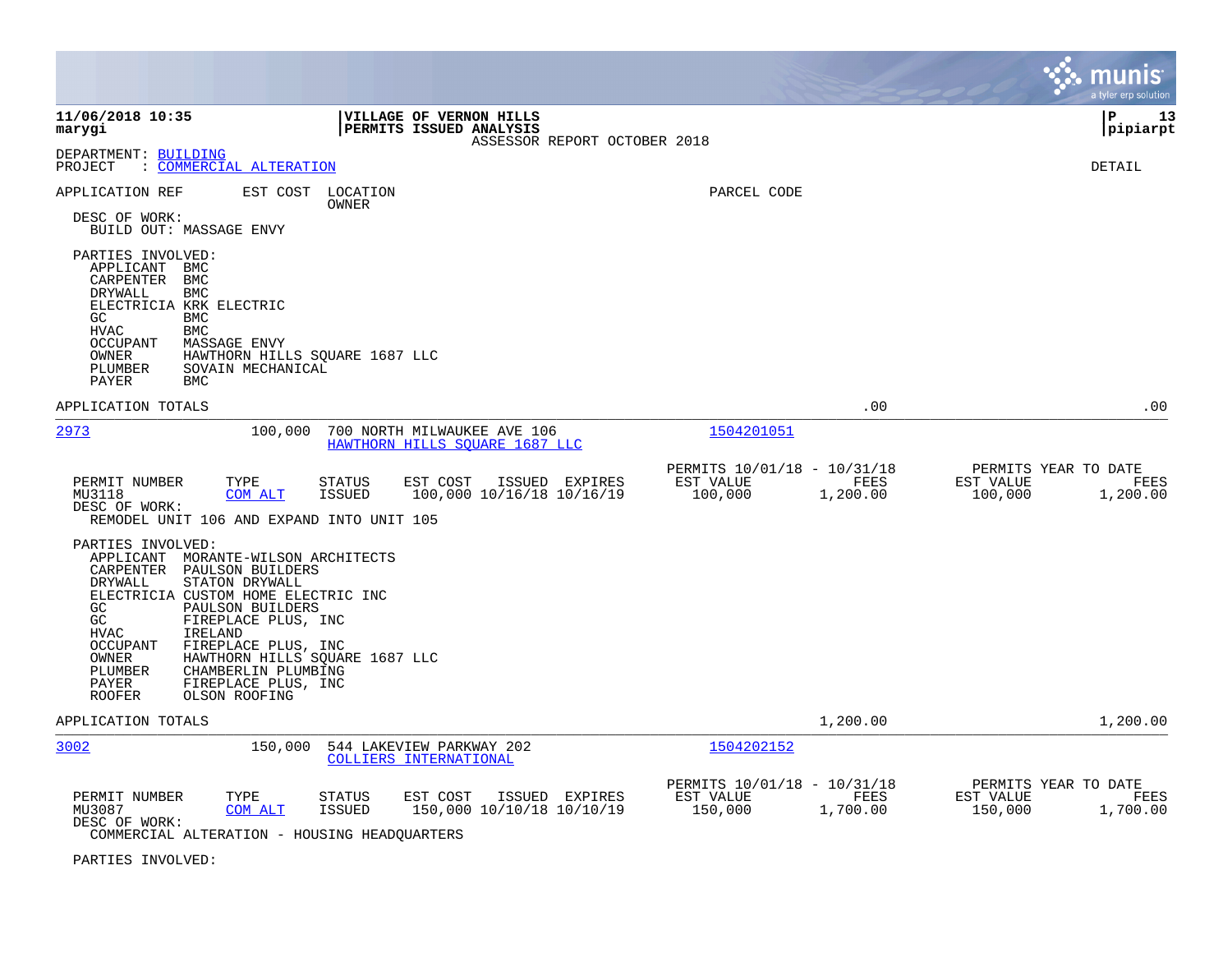|                                                                                                                                                                                                                                                                                                                                                                                                                                                                                                                                                                                                                               |                                                                                       | munis<br>a tyler erp solution                                    |
|-------------------------------------------------------------------------------------------------------------------------------------------------------------------------------------------------------------------------------------------------------------------------------------------------------------------------------------------------------------------------------------------------------------------------------------------------------------------------------------------------------------------------------------------------------------------------------------------------------------------------------|---------------------------------------------------------------------------------------|------------------------------------------------------------------|
| 11/06/2018 10:35<br>VILLAGE OF VERNON HILLS<br>PERMITS ISSUED ANALYSIS<br>marygi<br>ASSESSOR REPORT OCTOBER 2018                                                                                                                                                                                                                                                                                                                                                                                                                                                                                                              |                                                                                       | P<br>14<br> pipiarpt                                             |
| DEPARTMENT: BUILDING<br>: COMMERCIAL ALTERATION<br>PROJECT                                                                                                                                                                                                                                                                                                                                                                                                                                                                                                                                                                    |                                                                                       | DETAIL                                                           |
| EST COST LOCATION<br>APPLICATION REF<br>OWNER<br>QUINCY CONSTRUTION & DEVELOPMENT<br>APPLICANT<br>STATON CONTRACTING<br>CARPENTER<br>ELECTRICIA MOHAWK ELECTRIC<br>QUINCY CONSTRUTION & DEVELOPMENT<br>GC.<br>HVAC<br>MK INDUSTRIES , INC<br>OCCUPANT<br>HOUSING HEADQUARTERS<br>OWNER<br>COLLIERS INTERNATIONAL<br>PLUMBER<br>NATIONAL HEAT & POWER CORP<br>PAYER<br>QUINCY CONSTRUTION & DEVELOPMENT                                                                                                                                                                                                                        | PARCEL CODE                                                                           |                                                                  |
| APPLICATION TOTALS                                                                                                                                                                                                                                                                                                                                                                                                                                                                                                                                                                                                            | 1,700.00                                                                              | 1,700.00                                                         |
| 3019<br>19,700<br>401 HAWTHORN CTR<br>CENTENNIAL                                                                                                                                                                                                                                                                                                                                                                                                                                                                                                                                                                              | 1133401086<br>PERMITS 10/01/18 - 10/31/18                                             | PERMITS YEAR TO DATE                                             |
| PERMIT NUMBER<br>TYPE<br><b>STATUS</b><br>EST COST<br>ISSUED EXPIRES<br>19,700 10/09/18 10/11/19<br>MU3067<br>COM ALT<br>ISSUED<br>DESC OF WORK:<br>EXPAND UNIT 401 INTO UNIT 403<br>PARTIES INVOLVED:<br>APPLICANT<br>QUANTUM BUILDERS<br>CARPENTER<br><b>QUANTUM BUILDERS</b><br>DRYWALL<br><b>QUANTUM BUILDERS</b><br>ELECTRICIA UMBDENSTOCK ELECTRIC<br>GC.<br><b>QUANTUM BUILDERS</b><br>OCCUPANT<br>YU KIDS ISLAND<br>OWNER<br>CENTENNIAL<br>PAYER<br><b>QUANTUM BUILDERS</b>                                                                                                                                           | FEES<br>EST VALUE<br>19,700<br>397.00                                                 | EST VALUE<br>FEES<br>19,700<br>397.00                            |
| APPLICATION TOTALS                                                                                                                                                                                                                                                                                                                                                                                                                                                                                                                                                                                                            | 397.00                                                                                | 397.00                                                           |
| 3113<br>150,000<br>544 LAKEVIEW PKY<br>COLLIERS INTERNATIONAL<br>PERMIT NUMBER<br>TYPE<br>EST COST<br>ISSUED EXPIRES<br>STATUS<br>MU3169<br>COM ALT<br>150,000 10/24/18 10/24/19<br>ISSUED<br>DESC OF WORK:<br>2ND FLOOR DEMISING CORRIDOR<br>PARTIES INVOLVED:<br>APPLICANT<br>ARLINGTON CONSTRUCTION SERVICES, INC<br>CARPENTER<br>J.P. PHILLIPS, INC<br>DRYWALL<br>J.P. PHILLIPS, INC<br>ELECTRICIA MOHAWK ELECTRIC<br>GC<br>ARLINGTON CONSTRUCTION SERVICES, INC<br>HVAC<br>MK INDUSTRIES , INC<br>OCCUPANT<br>COLLIERS INTERNATIONAL<br>OWNER<br>COLLIERS INTERNATIONAL<br>PAYER<br>ARLINGTON CONSTRUCTION SERVICES, INC | 1504202152<br>PERMITS 10/01/18 - 10/31/18<br>EST VALUE<br>FEES<br>150,000<br>1,700.00 | PERMITS YEAR TO DATE<br>EST VALUE<br>FEES<br>150,000<br>1,700.00 |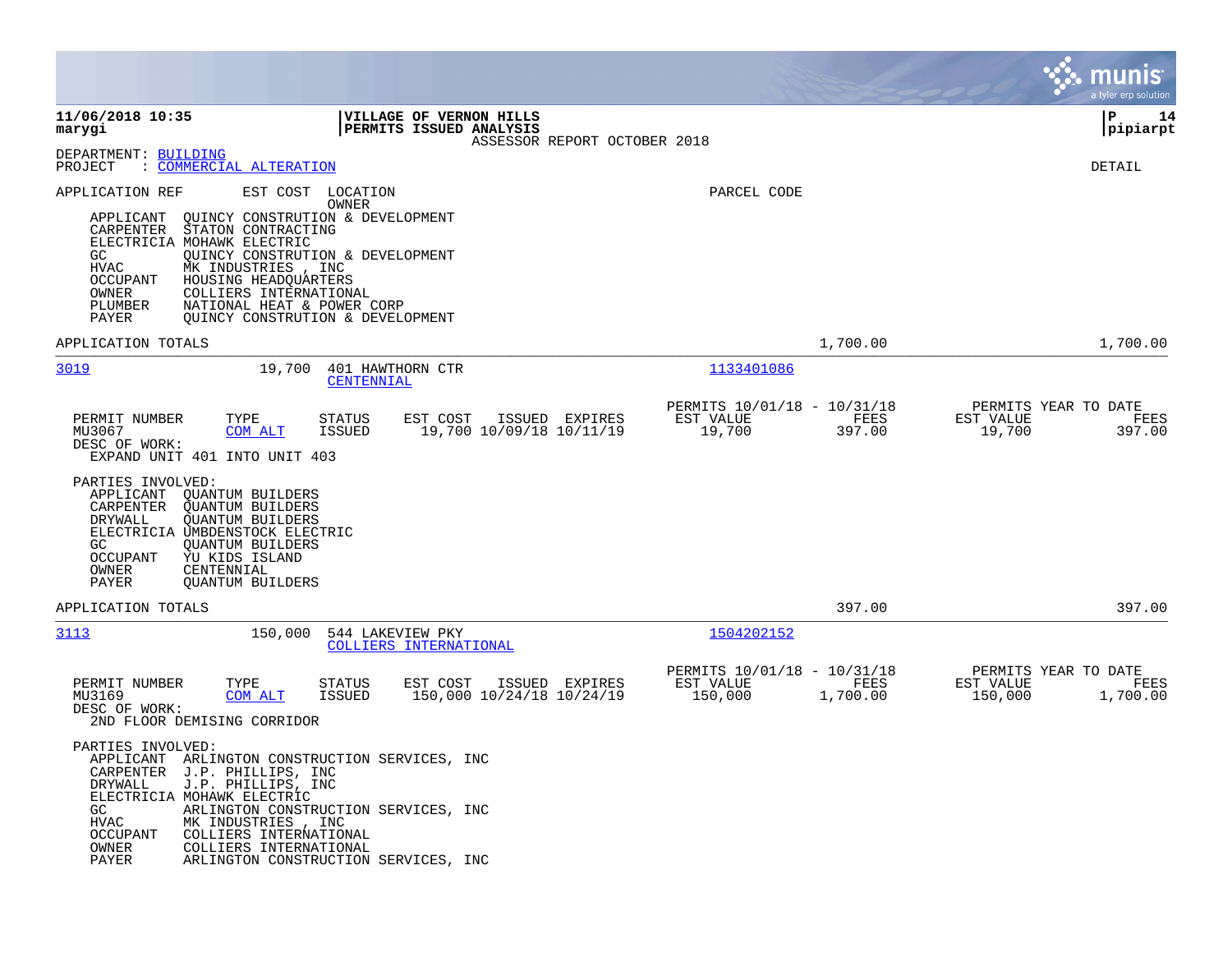|                                                                                                                                                                                                                                                                                                                                       |                                                                                     |                                                   |                     | <b>munis</b><br>a tyler erp solution                         |
|---------------------------------------------------------------------------------------------------------------------------------------------------------------------------------------------------------------------------------------------------------------------------------------------------------------------------------------|-------------------------------------------------------------------------------------|---------------------------------------------------|---------------------|--------------------------------------------------------------|
| 11/06/2018 10:35<br>marygi                                                                                                                                                                                                                                                                                                            | VILLAGE OF VERNON HILLS<br>PERMITS ISSUED ANALYSIS<br>ASSESSOR REPORT OCTOBER 2018  |                                                   |                     | P<br>15<br> pipiarpt                                         |
| DEPARTMENT: BUILDING<br>PROJECT<br>: COMMERCIAL ALTERATION                                                                                                                                                                                                                                                                            |                                                                                     |                                                   |                     | DETAIL                                                       |
| APPLICATION REF<br>EST COST                                                                                                                                                                                                                                                                                                           | LOCATION<br><b>OWNER</b>                                                            | PARCEL CODE                                       |                     |                                                              |
| APPLICATION TOTALS                                                                                                                                                                                                                                                                                                                    |                                                                                     |                                                   | 1,700.00            | 1,700.00                                                     |
| 3117<br>8,000                                                                                                                                                                                                                                                                                                                         | 200 NORTH FAIRWAY DR 176<br>ARTHUR J ROGERS & CO                                    | 1504303178                                        |                     |                                                              |
| PERMIT NUMBER<br>TYPE<br>MU3143<br><b>COM ALT</b><br>DESC OF WORK:<br>TENANT EXPANSION INTO 176, 206-208                                                                                                                                                                                                                              | <b>STATUS</b><br>EST COST<br>ISSUED<br>EXPIRES<br>8,000 10/23/18 10/23/19<br>ISSUED | PERMITS 10/01/18 - 10/31/18<br>EST VALUE<br>8,000 | FEES<br>280.00      | PERMITS YEAR TO DATE<br>EST VALUE<br>FEES<br>8,000<br>280.00 |
| PARTIES INVOLVED:<br>APPLICANT<br>ARTHUR J ROGERS & CO<br>CARPENTER<br>ARTHUR J ROGERS & CO<br>DRYWALL<br>ARTHUR J ROGERS & CO<br>ELECTRICIA DAHL ELECTRIC<br>ARTHUR J ROGERS & CO<br>GC<br>THEREPEDIATRICS<br><b>OCCUPANT</b><br>OWNER<br>ARTHUR J ROGERS & CO<br>H R STEWART MECHANICAL<br>PLUMBER<br>PAYER<br>ARTHUR J ROGERS & CO |                                                                                     |                                                   |                     |                                                              |
| APPLICATION TOTALS<br>PROJECT TOTALS                                                                                                                                                                                                                                                                                                  |                                                                                     | 3,427,700                                         | 280.00<br>36,781.00 | 280.00<br>36,781.00<br>3,427,700                             |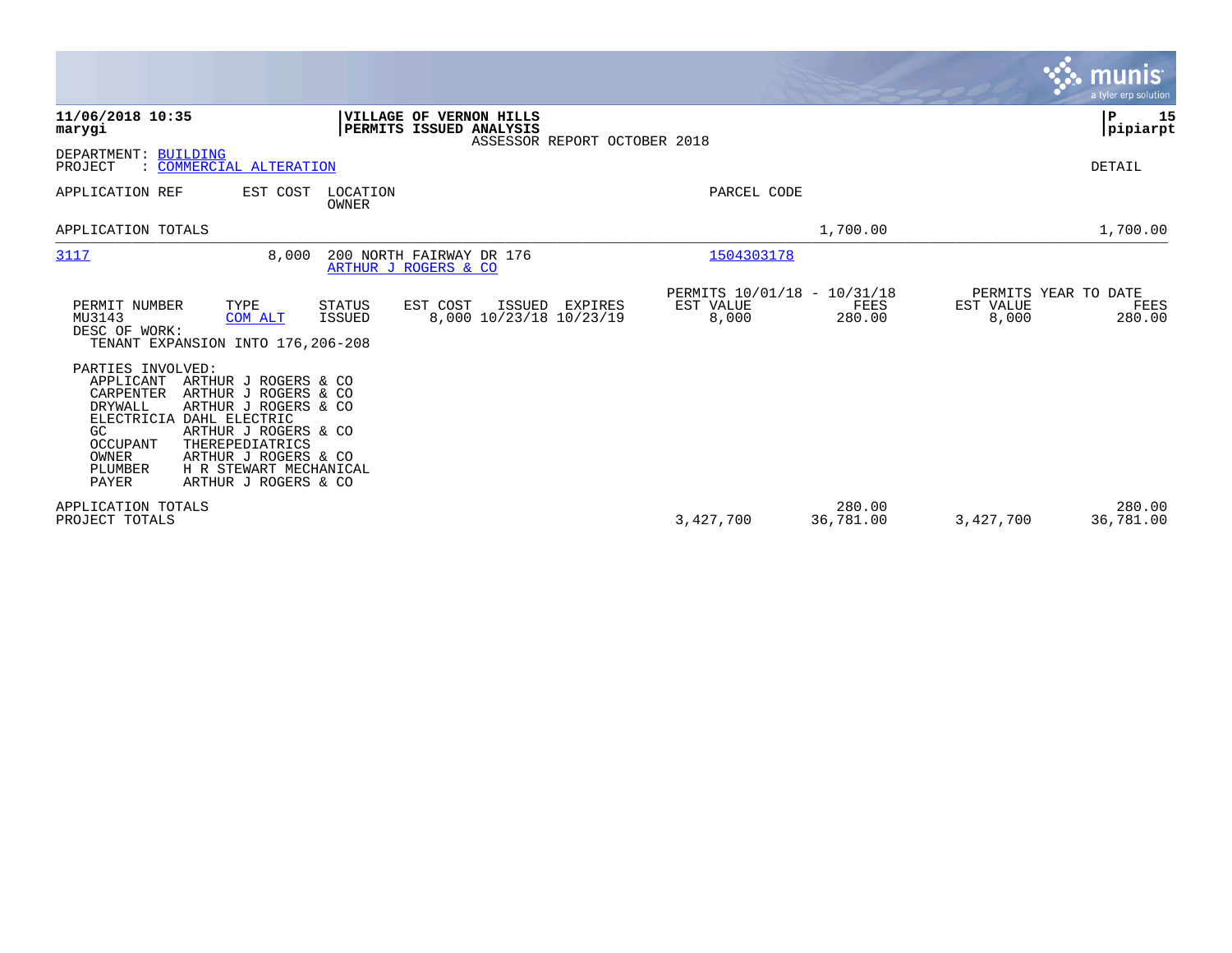|                                                                                                                                                                                                                                                                                                                                                                                                                                                                                                                                                                                                                                                                                                                                                                          |                                                                        | munis<br>a tyler erp solution                                   |
|--------------------------------------------------------------------------------------------------------------------------------------------------------------------------------------------------------------------------------------------------------------------------------------------------------------------------------------------------------------------------------------------------------------------------------------------------------------------------------------------------------------------------------------------------------------------------------------------------------------------------------------------------------------------------------------------------------------------------------------------------------------------------|------------------------------------------------------------------------|-----------------------------------------------------------------|
| 11/06/2018 10:35<br>VILLAGE OF VERNON HILLS<br>PERMITS ISSUED ANALYSIS<br>marygi<br>ASSESSOR REPORT OCTOBER 2018                                                                                                                                                                                                                                                                                                                                                                                                                                                                                                                                                                                                                                                         |                                                                        | l P<br>16<br> pipiarpt                                          |
| DEPARTMENT: BUILDING<br>PROJECT<br>: <u>COMMERCIAL NEW</u>                                                                                                                                                                                                                                                                                                                                                                                                                                                                                                                                                                                                                                                                                                               |                                                                        | DETAIL                                                          |
| LOCATION<br>APPLICATION REF<br>EST COST<br>OWNER                                                                                                                                                                                                                                                                                                                                                                                                                                                                                                                                                                                                                                                                                                                         | PARCEL CODE                                                            |                                                                 |
| 1240<br>1,500,000<br>913 NORTH MILWAUKEE AVENUE<br>PLACEHOLDER                                                                                                                                                                                                                                                                                                                                                                                                                                                                                                                                                                                                                                                                                                           | 1134302008                                                             |                                                                 |
| PERMIT NUMBER<br>TYPE<br>STATUS<br>EST COST<br>ISSUED EXPIRES<br>MU3193<br>CO NO FEE<br>COMPLT<br>1,500,000 10/26/18 10/26/19<br>DESC OF WORK:<br>COMMERCIAL SHELL & CORE<br>BLDG G1<br>PARTIES INVOLVED:<br>APPLICANT<br>KA, INC. ARCHITECTURE<br>THE ROCKWELL GROUP<br>CARPENTER<br>CONCRETE<br>CIRCLE CONCRETE<br>THE ROCKWELL GROUP<br>DRYWALL<br>ELECTRICIA KELLENBERGER ELECTRIC<br>EXCAVATOR<br>AA CONTE & SON, INC<br>GC<br>GRAYCOR<br>GC<br>REGENCY CENTERS LP<br>SG METAL AND GLASS<br>GLASS<br>HVAC<br>STATE MECHANICAL SERVICES<br>IRON WORK<br>GUARDIAN CONSTRUCTION PRODUCTS<br>MASON<br>EBBEN MASONRY<br>OCCUPANT<br>MELLODY FARM<br>OWNER<br>PLACEHOLDER<br>PLUMBER<br>TRITON PLUMBING<br>PAYER<br>REGENCY CENTERS LP<br><b>ROOFER</b><br>OLSSON ROOFING | PERMITS 10/01/18 - 10/31/18<br>EST VALUE<br>FEES<br>$\mathbf 0$<br>.00 | PERMITS YEAR TO DATE<br>EST VALUE<br>FEES<br>$\mathbf 0$<br>.00 |
| APPLICATION TOTALS                                                                                                                                                                                                                                                                                                                                                                                                                                                                                                                                                                                                                                                                                                                                                       | .00                                                                    | .00                                                             |
| 1538<br>1,500,000<br>899 NORTH MILWAUKEE AVENUE<br><b>PLACEHOLDER</b>                                                                                                                                                                                                                                                                                                                                                                                                                                                                                                                                                                                                                                                                                                    | 1134302008                                                             |                                                                 |
| TYPE<br>EST COST<br>PERMIT NUMBER<br>STATUS<br>ISSUED EXPIRES<br>MU3190<br>CO NO FEE<br>COMPLT<br>1,500,000 10/26/18 10/26/19<br>DESC OF WORK:<br>COMM SHELL AND CORE<br>BLDG G2<br>PARTIES INVOLVED:<br>APPLICANT KA, INC. ARCHITECTURE<br>CARPENTER<br>THE ROCKWELL GROUP<br>CONCRETE<br>CIRCLE CONCRETE<br>DRYWALL<br>THE ROCKWELL GROUP<br>ELECTRICIA KELLENBERGER ELECTRIC<br>EXCAVATOR<br>AA CONTE & SON, INC<br>GC.<br>GRAYCOR<br>GC<br>REGENCY CENTERS LP<br>GLASS<br>SG METAL AND GLASS<br>HVAC<br>STATE MECHANICAL SERVICES<br>IRON WORK<br>GUARDIAN CONSTRUCTION PRODUCTS                                                                                                                                                                                     | PERMITS 10/01/18 - 10/31/18<br>EST VALUE<br>FEES<br>0<br>.00           | PERMITS YEAR TO DATE<br>EST VALUE<br>FEES<br>.00<br>0           |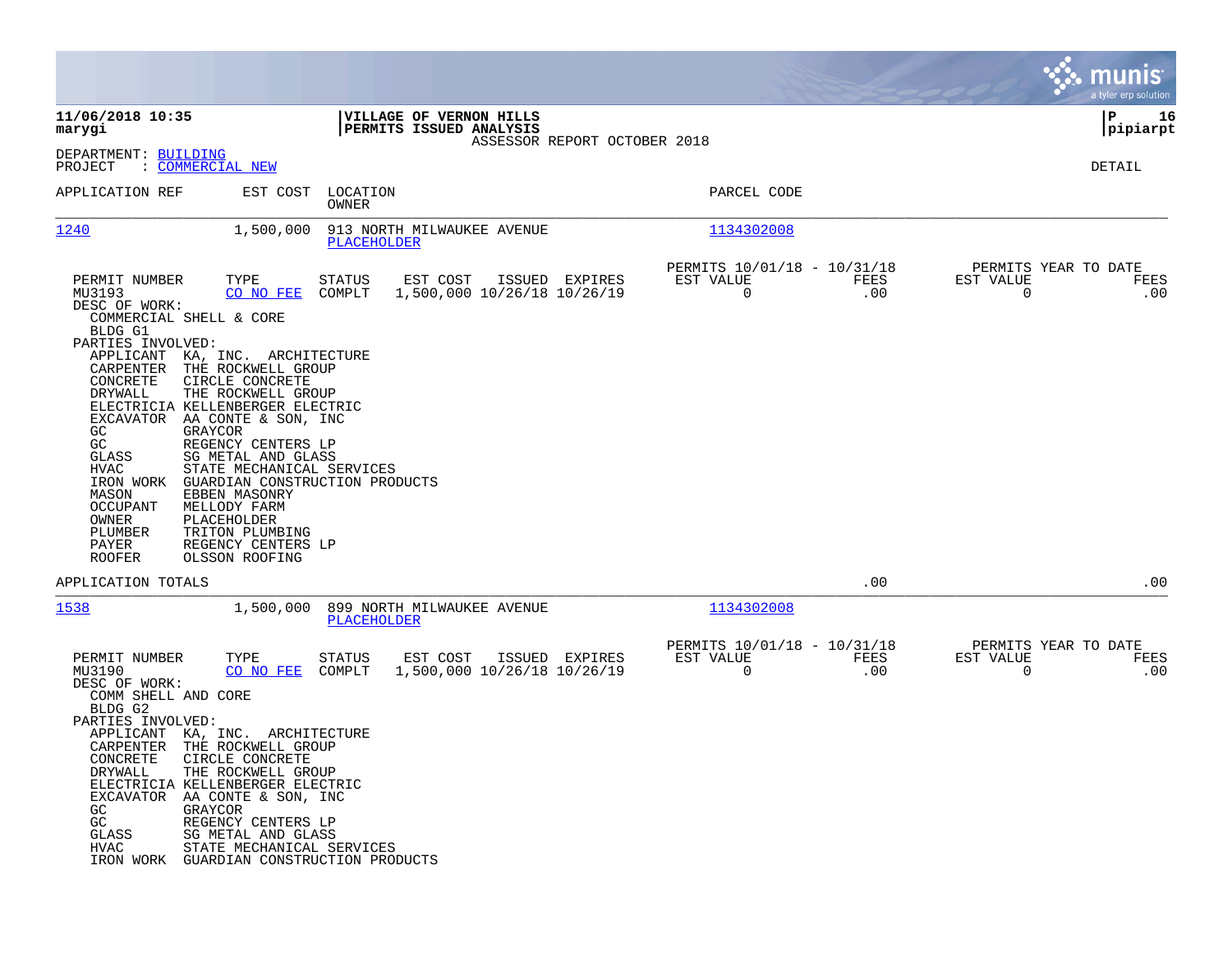|                                                                                                                                                                                                                                                                                                                                                                                                                                                                                                                                                                   |                                                                                      |                                                              | munis<br>a tyler erp solution                         |
|-------------------------------------------------------------------------------------------------------------------------------------------------------------------------------------------------------------------------------------------------------------------------------------------------------------------------------------------------------------------------------------------------------------------------------------------------------------------------------------------------------------------------------------------------------------------|--------------------------------------------------------------------------------------|--------------------------------------------------------------|-------------------------------------------------------|
| 11/06/2018 10:35<br>marygi                                                                                                                                                                                                                                                                                                                                                                                                                                                                                                                                        | VILLAGE OF VERNON HILLS<br>PERMITS ISSUED ANALYSIS<br>ASSESSOR REPORT OCTOBER 2018   |                                                              | l P<br>17<br> pipiarpt                                |
| DEPARTMENT: BUILDING<br>PROJECT<br>: COMMERCIAL NEW                                                                                                                                                                                                                                                                                                                                                                                                                                                                                                               |                                                                                      |                                                              | DETAIL                                                |
| APPLICATION REF<br>EST COST                                                                                                                                                                                                                                                                                                                                                                                                                                                                                                                                       | LOCATION<br>OWNER                                                                    | PARCEL CODE                                                  |                                                       |
| MASON<br>EBBEN MASONRY<br>OCCUPANT<br>MELLODY FARM<br>OWNER<br>PLACEHOLDER<br>PLUMBER<br>TRITON PLUMBING<br>PAYER<br>REGENCY CENTERS LP<br><b>ROOFER</b><br>OLSSON ROOFING                                                                                                                                                                                                                                                                                                                                                                                        |                                                                                      |                                                              |                                                       |
| APPLICATION TOTALS                                                                                                                                                                                                                                                                                                                                                                                                                                                                                                                                                |                                                                                      | .00                                                          | .00                                                   |
| 619<br>9,666,000                                                                                                                                                                                                                                                                                                                                                                                                                                                                                                                                                  | 901 NORTH MILWAUKEE AVENUE<br><b>PLACEHOLDER</b>                                     | 1134302008                                                   |                                                       |
| PERMIT NUMBER<br>TYPE<br>MU3195<br>CO NO FEE<br>DESC OF WORK:<br>COMMERCIAL SHELL AND CORE<br>BLDG B<br>PARTIES INVOLVED:<br>KA, INC. ARCHITECTURE<br>APPLICANT<br>THE LEVY COMPANY<br>CARPENTER<br>XTREME EDGE EXCAVATION<br>CONCRETE<br>DRYWALL<br>THE LEVY COMPANY<br>ELECTRICIA CONNELLY ELECTRIC<br>EXCAVATOR AA CONTE & SON, INC<br>GC<br>GRAYCOR<br>GC<br>REGENCY CENTERS LP<br>MASON<br>EBBEN MASONRY<br><b>OCCUPANT</b><br>MELLODY FARM<br>PLACEHOLDER<br>OWNER<br>PLUMBER<br>TRITON PLUMBING<br>PAYER<br>REGENCY CENTERS LP<br>ROOFER<br>OLSSON ROOFING | <b>STATUS</b><br>EST COST<br>ISSUED EXPIRES<br>COMPLT<br>9,666,000 10/26/18 10/26/19 | PERMITS 10/01/18 - 10/31/18<br>EST VALUE<br>FEES<br>0<br>.00 | PERMITS YEAR TO DATE<br>EST VALUE<br>FEES<br>0<br>.00 |
| <b>SEWER</b><br>CECCHIN PLUMBING<br>APPLICATION TOTALS                                                                                                                                                                                                                                                                                                                                                                                                                                                                                                            |                                                                                      | .00                                                          | .00                                                   |
| 621<br>1,734,760                                                                                                                                                                                                                                                                                                                                                                                                                                                                                                                                                  | 887 NORTH MILWAUKEE AVENUE<br><b>PLACEHOLDER</b>                                     | 1134302008                                                   |                                                       |
| PERMIT NUMBER<br>TYPE<br>MU3189<br>CO NO FEE<br>DESC OF WORK:<br>COMMERCIAL SHELL & CORE<br>BLDG H<br>PARTIES INVOLVED:<br>APPLICANT KA, INC. ARCHITECTURE<br>CARPENTER THE LEVY COMPANY<br>CONCRETE<br>EAGLE CONCRETE<br>DRYWALL<br>THE LEVY COMPANY<br>ELECTRICIA CONNELLY ELECTRIC                                                                                                                                                                                                                                                                             | STATUS<br>EST COST<br>ISSUED EXPIRES<br>COMPLT<br>1,734,760 10/26/18 10/26/19        | PERMITS 10/01/18 - 10/31/18<br>EST VALUE<br>FEES<br>0<br>.00 | PERMITS YEAR TO DATE<br>EST VALUE<br>FEES<br>0<br>.00 |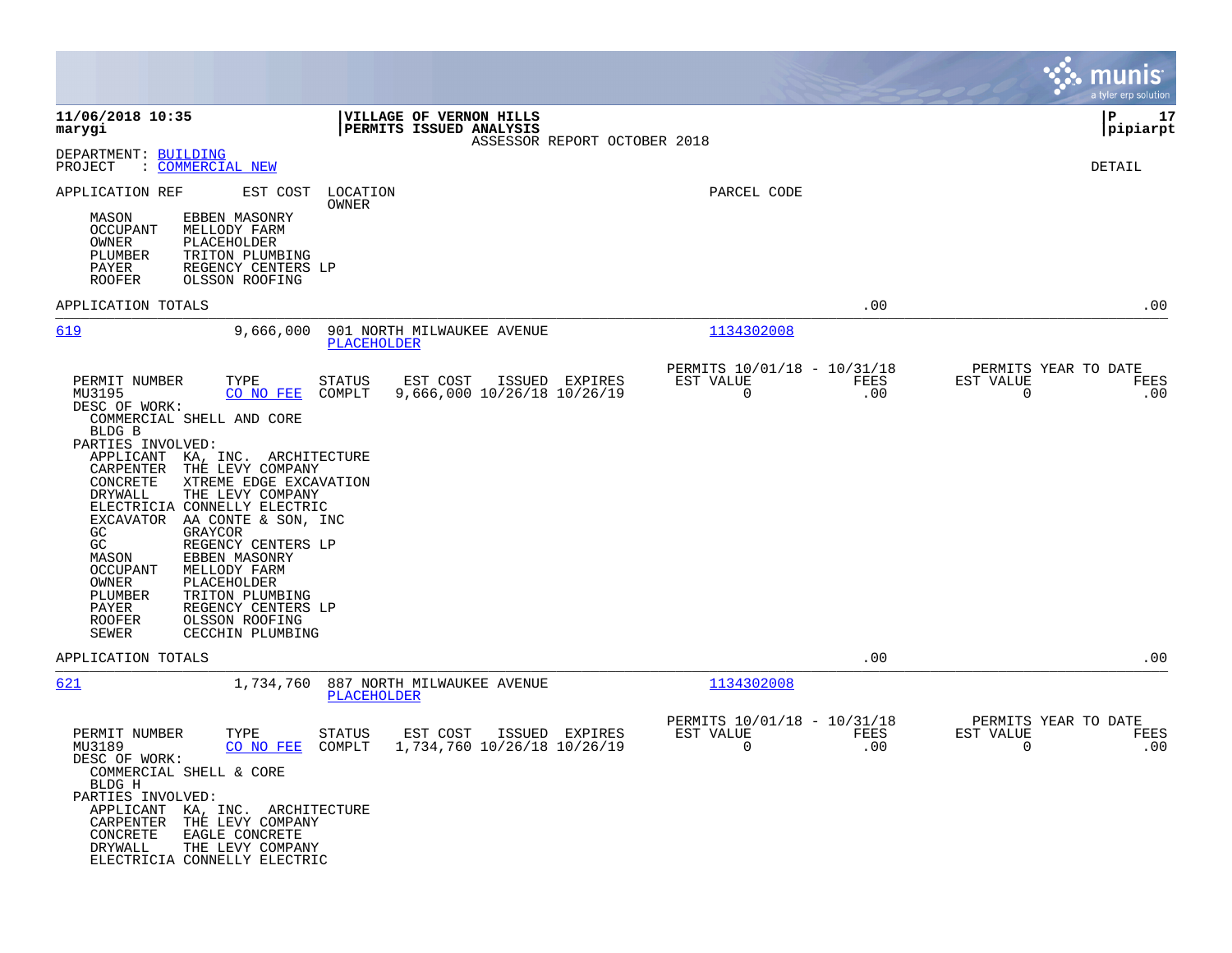|                                                                                                                                                                                                                                                                                                                                                                                                                                                                                                                                                                                                                                                                                       |                            |                                                    |                              |                                               |                    |                                                  | munis<br>a tyler erp solution |
|---------------------------------------------------------------------------------------------------------------------------------------------------------------------------------------------------------------------------------------------------------------------------------------------------------------------------------------------------------------------------------------------------------------------------------------------------------------------------------------------------------------------------------------------------------------------------------------------------------------------------------------------------------------------------------------|----------------------------|----------------------------------------------------|------------------------------|-----------------------------------------------|--------------------|--------------------------------------------------|-------------------------------|
| 11/06/2018 10:35<br>marygi                                                                                                                                                                                                                                                                                                                                                                                                                                                                                                                                                                                                                                                            |                            | VILLAGE OF VERNON HILLS<br>PERMITS ISSUED ANALYSIS | ASSESSOR REPORT OCTOBER 2018 |                                               |                    |                                                  | l P<br>18<br>pipiarpt         |
| DEPARTMENT: BUILDING<br>: COMMERCIAL NEW<br>PROJECT                                                                                                                                                                                                                                                                                                                                                                                                                                                                                                                                                                                                                                   |                            |                                                    |                              |                                               |                    |                                                  | <b>DETAIL</b>                 |
| APPLICATION REF<br>EXCAVATOR AA CONTE & SON, INC<br>GRAYCOR<br>GC.<br>GC<br>REGENCY CENTERS LP<br>CARDINAL GLASS COMPANY<br>GLASS<br>STATE MECHANICAL SERVICES<br>HVAC<br>WILSON IRON WORKS<br>IRON WORK<br>MASON<br>MIDWEST MASONRY<br><b>OCCUPANT</b><br>MELLODY FARM<br>PLACEHOLDER<br>OWNER<br>TRITON PLUMBING<br>PLUMBER<br>REGENCY CENTERS LP<br>PAYER<br><b>ROOFER</b><br>OLSSON ROOFING                                                                                                                                                                                                                                                                                       | EST COST LOCATION<br>OWNER |                                                    |                              | PARCEL CODE                                   |                    |                                                  |                               |
| APPLICATION TOTALS                                                                                                                                                                                                                                                                                                                                                                                                                                                                                                                                                                                                                                                                    |                            |                                                    |                              |                                               | .00                |                                                  | .00                           |
| 623<br>1,135,050                                                                                                                                                                                                                                                                                                                                                                                                                                                                                                                                                                                                                                                                      | PLACEHOLDER                | 931 NORTH MILWAUKEE AVENUE                         |                              | 1134302008                                    |                    |                                                  |                               |
| PERMIT NUMBER<br>TYPE<br>MU3196<br>CO NO FEE<br>DESC OF WORK:<br>COMMERCIAL SHELL & CORE<br>BLDG E<br>PARTIES INVOLVED:<br>APPLICANT KA, INC. ARCHITECTURE<br>THE LEVY COMPANY<br>CARPENTER<br>CONCRETE<br>EAGLE CONCRETE<br>THE LEVY COMPANY<br>DRYWALL<br>ELECTRICIA CONNELLY ELECTRIC<br>EXCAVATOR AA CONTE & SON, INC<br>GC<br><b>GRAYCOR</b><br>GC<br>REGENCY CENTERS LP<br>GLASS<br>CARDINAL GLASS COMPANY<br><b>HVAC</b><br>STATE MECHANICAL SERVICES<br>IRON WORK<br>WILSON IRON WORKS<br>MASON<br>MIDWEST MASONRY<br>MELLODY FARM<br><b>OCCUPANT</b><br>OWNER<br>PLACEHOLDER<br>PLUMBER<br>TRITON PLUMBING<br>REGENCY CENTERS LP<br>PAYER<br><b>ROOFER</b><br>OLSSON ROOFING | <b>STATUS</b><br>COMPLT    | EST COST<br>1,135,050 10/26/18 10/26/19            | ISSUED EXPIRES               | PERMITS 10/01/18 - 10/31/18<br>EST VALUE<br>0 | <b>FEES</b><br>.00 | PERMITS YEAR TO DATE<br>EST VALUE<br>$\mathbf 0$ | FEES<br>.00                   |
| APPLICATION TOTALS                                                                                                                                                                                                                                                                                                                                                                                                                                                                                                                                                                                                                                                                    |                            |                                                    |                              |                                               | .00                |                                                  | .00                           |
| 626<br>1,950,000                                                                                                                                                                                                                                                                                                                                                                                                                                                                                                                                                                                                                                                                      | <b>PLACEHOLDER</b>         | 875 NORTH MILWAUKEE AVENUE                         |                              | 1134302008<br>PERMITS 10/01/18 - 10/31/18     |                    | PERMITS YEAR TO DATE                             |                               |
| PERMIT NUMBER<br>TYPE<br>MU3188<br>CO NO FEE<br>DESC OF WORK:                                                                                                                                                                                                                                                                                                                                                                                                                                                                                                                                                                                                                         | STATUS<br>ISSUED           | EST COST<br>1,950,000 10/26/18 10/26/19            | ISSUED EXPIRES               | EST VALUE<br>0                                | <b>FEES</b><br>.00 | EST VALUE<br>0                                   | <b>FEES</b><br>.00            |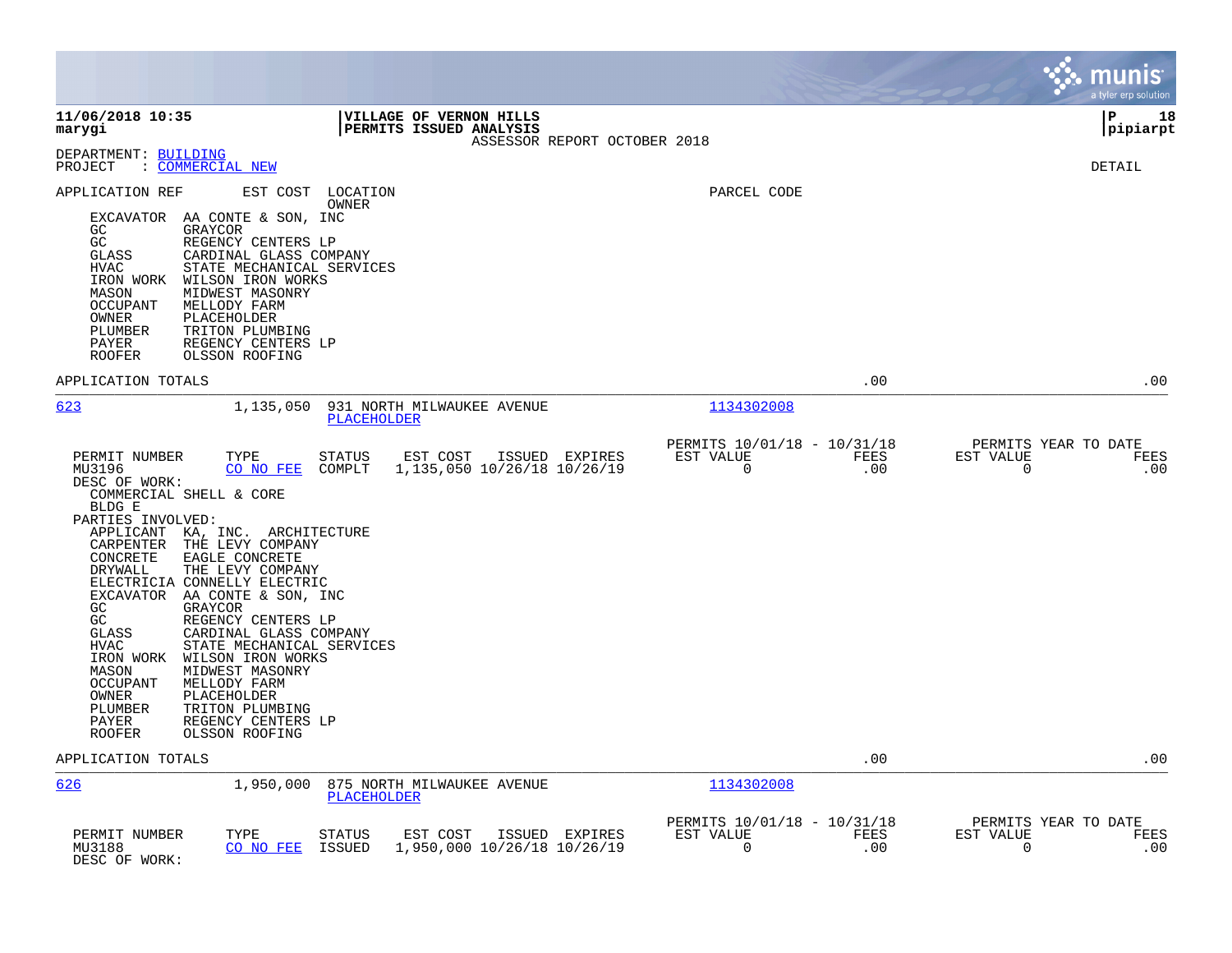|                                                                                                                                                                                                                                                                                                                                                                                                                                                                                                                                                                                                                                                                                        |                                                         |                    | munis<br>a tyler erp solution                                |
|----------------------------------------------------------------------------------------------------------------------------------------------------------------------------------------------------------------------------------------------------------------------------------------------------------------------------------------------------------------------------------------------------------------------------------------------------------------------------------------------------------------------------------------------------------------------------------------------------------------------------------------------------------------------------------------|---------------------------------------------------------|--------------------|--------------------------------------------------------------|
| 11/06/2018 10:35<br><b>VILLAGE OF VERNON HILLS</b><br><b>PERMITS ISSUED ANALYSIS</b><br>marygi<br>COMM SHELL & CORE<br>BLDG K                                                                                                                                                                                                                                                                                                                                                                                                                                                                                                                                                          |                                                         |                    | l P<br>19<br> pipiarpt                                       |
| ASSESSOR REPORT OCTOBER 2018<br>DEPARTMENT: BUILDING<br>: COMMERCIAL NEW<br>PROJECT                                                                                                                                                                                                                                                                                                                                                                                                                                                                                                                                                                                                    |                                                         |                    | DETAIL                                                       |
| EST COST LOCATION<br>APPLICATION REF<br>OWNER<br>PARTIES INVOLVED:<br>APPLICANT KA, INC. ARCHITECTURE<br>CARPENTER<br>THE LEVY COMPANY<br>CONCRETE<br>EAGLE CONCRETE<br>DRYWALL<br>THE LEVY COMPANY<br>ELECTRICIA CONNELLY ELECTRIC<br>EXCAVATOR AA CONTE & SON, INC<br>GC<br>GRAYCOR<br>GC<br>REGENCY CENTERS LP<br>HVAC<br>STATE MECHANICAL SERVICES<br>IRON WORK<br>WILSON IRON WORKS<br>EBBEN MASONRY<br>MASON<br><b>OCCUPANT</b><br>MELLODY FARM<br>PLACEHOLDER<br>OWNER<br>PLUMBER<br>TRITON PLUMBING<br>PAYER<br>REGENCY CENTERS LP<br><b>ROOFER</b><br>OLSSON ROOFING                                                                                                          | PARCEL CODE                                             |                    |                                                              |
| APPLICATION TOTALS                                                                                                                                                                                                                                                                                                                                                                                                                                                                                                                                                                                                                                                                     |                                                         | .00                | .00                                                          |
| 627<br>2,111,505<br>925 NORTH MILWAUKEE AVENUE<br>PLACEHOLDER                                                                                                                                                                                                                                                                                                                                                                                                                                                                                                                                                                                                                          | 1134302008                                              |                    |                                                              |
| PERMIT NUMBER<br>TYPE<br><b>STATUS</b><br>EST COST<br>ISSUED EXPIRES<br>2, 111, 505 10/26/18 10/26/19<br>MU3194<br>CO NO FEE<br>COMPLT<br>DESC OF WORK:<br>COMM SHELL & CORE<br>BLDG F<br>PARTIES INVOLVED:<br>APPLICANT KA, INC. ARCHITECTURE<br>CARPENTER THE LEVY COMPANY<br>CONCRETE<br>EAGLE CONCRETE<br>DRYWALL<br>THE LEVY COMPANY<br>ELECTRICIA CONNELLY ELECTRIC<br>EXCAVATOR AA CONTE & SON, INC<br>GC<br>GRAYCOR<br>GC<br>REGENCY CENTERS LP<br>STATE MECHANICAL SERVICES<br>HVAC<br>IRON WORK<br>WILSON IRON WORKS<br>MIDWEST MASONRY<br>MASON<br><b>OCCUPANT</b><br>MELLODY FARM<br>OWNER<br>PLACEHOLDER<br>TRITON PLUMBING<br>PLUMBER<br><b>ROOFER</b><br>OLSSON ROOFING | PERMITS 10/01/18 - 10/31/18<br>EST VALUE<br>$\mathbf 0$ | <b>FEES</b><br>.00 | PERMITS YEAR TO DATE<br>EST VALUE<br><b>FEES</b><br>.00<br>0 |
| APPLICATION TOTALS<br>PROJECT TOTALS                                                                                                                                                                                                                                                                                                                                                                                                                                                                                                                                                                                                                                                   | 0                                                       | .00<br>.00         | .00<br>.00<br>0                                              |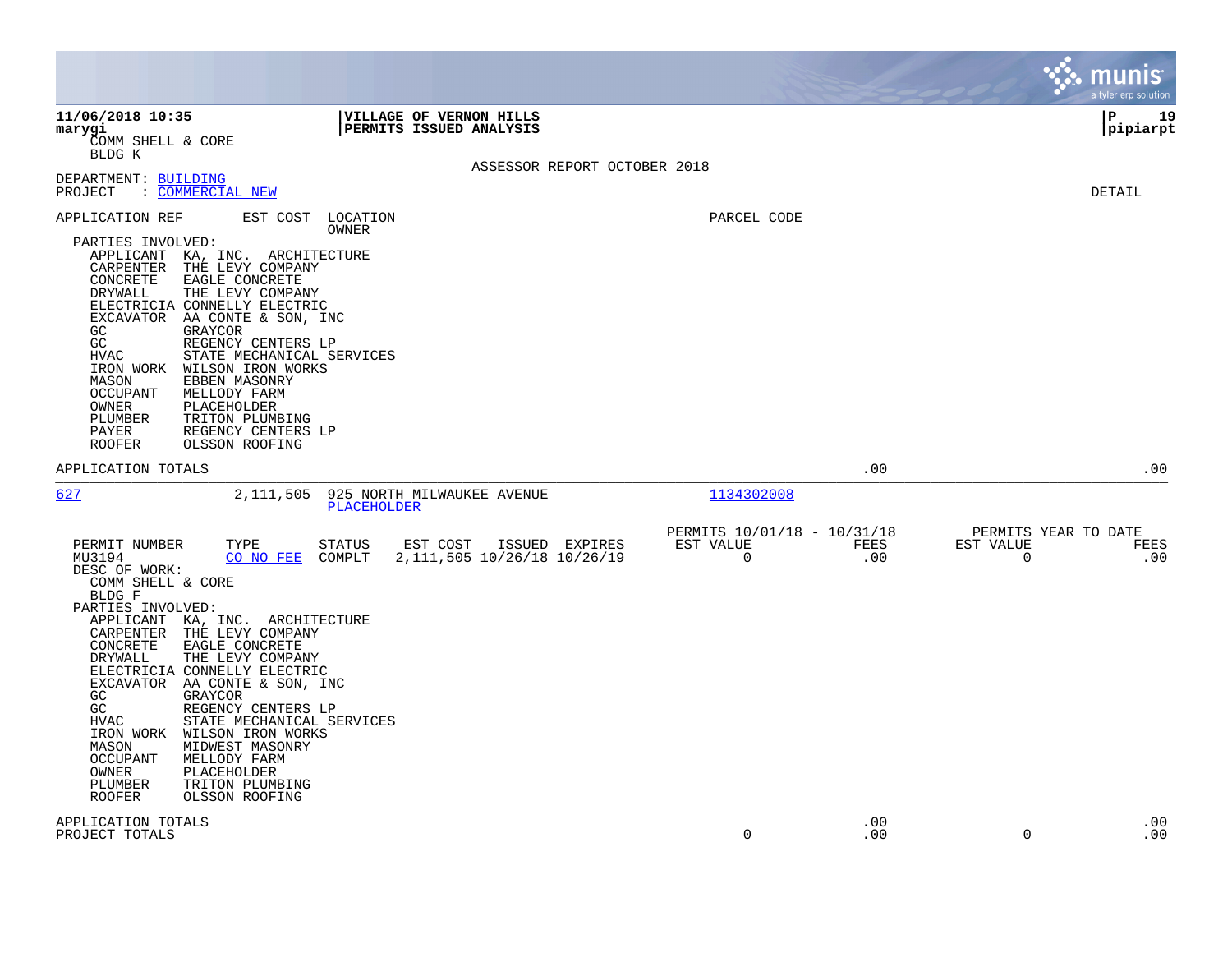|                                                                                                                                                                                                           |                                                                                                                                                                              |                                                                             | munis<br>a tyler erp solution                                     |
|-----------------------------------------------------------------------------------------------------------------------------------------------------------------------------------------------------------|------------------------------------------------------------------------------------------------------------------------------------------------------------------------------|-----------------------------------------------------------------------------|-------------------------------------------------------------------|
| 11/06/2018 10:35<br>marygi                                                                                                                                                                                | VILLAGE OF VERNON HILLS<br>PERMITS ISSUED ANALYSIS<br>ASSESSOR REPORT OCTOBER 2018                                                                                           |                                                                             | P<br>20<br> pipiarpt                                              |
| DEPARTMENT: BUILDING<br>PROJECT<br>: AC/FWNACE                                                                                                                                                            |                                                                                                                                                                              |                                                                             | DETAIL                                                            |
| APPLICATION REF<br>EST COST                                                                                                                                                                               | LOCATION<br>OWNER                                                                                                                                                            | PARCEL CODE                                                                 |                                                                   |
| 3131<br>8,520                                                                                                                                                                                             | 120 HAMILTON PL<br>WILLIAM H & MARILU BROWN                                                                                                                                  | 1132201020                                                                  |                                                                   |
| TYPE<br>PERMIT NUMBER<br>MU3051<br><b>AC/FURN</b><br>DESC OF WORK:<br>A/C AND FURNACE                                                                                                                     | STATUS<br>EST COST<br>ISSUED EXPIRES<br>ISSUED<br>8,520 10/03/18 10/03/19                                                                                                    | PERMITS 10/01/18 - 10/31/18<br>FEES<br>EST VALUE<br>$\overline{0}$<br>85.20 | PERMITS YEAR TO DATE<br>EST VALUE<br>FEES<br>$\mathbf 0$<br>85.20 |
| PARTIES INVOLVED:<br>APPLICANT<br>GC.<br>HVAC<br>WILLIAM H & MARILU BROWN<br>OWNER<br>PAYER                                                                                                               | ABC PLUMBING, HEATING, COOLING, ELECTRIC<br>ABC PLUMBING, HEATING, COOLING, ELECTRIC<br>ABC PLUMBING, HEATING, COOLING, ELECTRIC<br>ABC PLUMBING, HEATING, COOLING, ELECTRIC |                                                                             |                                                                   |
| APPLICATION TOTALS                                                                                                                                                                                        |                                                                                                                                                                              | 85.20                                                                       | 85.20                                                             |
| 3153<br>6,900                                                                                                                                                                                             | 1257 GEORGETOWN WAY<br><b>JOHN WELKER</b>                                                                                                                                    | 1515204022                                                                  |                                                                   |
| PERMIT NUMBER<br>TYPE<br>MU3074<br>AC/FURN<br>DESC OF WORK:<br>A/C AND FURNACE                                                                                                                            | <b>STATUS</b><br>EST COST<br>ISSUED EXPIRES<br>6,900 10/09/18 10/12/19<br>COMPLT                                                                                             | PERMITS 10/01/18 - 10/31/18<br>EST VALUE<br>FEES<br>$\mathbf 0$<br>69.00    | PERMITS YEAR TO DATE<br>EST VALUE<br>FEES<br>0<br>69.00           |
| PARTIES INVOLVED:<br>APPLICANT FOUR SEASONS HEATING & AIR<br>GC.<br>FOUR SEASONS HEATING & AIR<br>HVAC<br>FOUR SEASONS HEATING & AIR<br>OWNER<br>JOHN WELKER<br>FOUR SEASONS HEATING & AIR<br>PAYER       |                                                                                                                                                                              |                                                                             |                                                                   |
| APPLICATION TOTALS                                                                                                                                                                                        |                                                                                                                                                                              | 69.00                                                                       | 69.00                                                             |
| 3156<br>5,845                                                                                                                                                                                             | 866 SPARTA CT<br>PLACEHOLDER                                                                                                                                                 | 1506206128                                                                  |                                                                   |
| PERMIT NUMBER<br>TYPE<br>MU3085<br><b>AC/FURN</b><br>DESC OF WORK:<br>AC/FURNACE                                                                                                                          | <b>STATUS</b><br>EST COST<br>ISSUED EXPIRES<br><b>ISSUED</b><br>5,845 10/10/18 10/10/19                                                                                      | PERMITS 10/01/18 - 10/31/18<br>EST VALUE<br>FEES<br>0<br>58.45              | PERMITS YEAR TO DATE<br>EST VALUE<br>FEES<br>58.45<br>0           |
| PARTIES INVOLVED:<br>APPLICANT FOUR SEASONS HEATING & AIR<br>GC<br>FOUR SEASONS HEATING & AIR<br><b>HVAC</b><br>FOUR SEASONS HEATING & AIR<br>OWNER<br>PLACEHOLDER<br>PAYER<br>FOUR SEASONS HEATING & AIR |                                                                                                                                                                              |                                                                             |                                                                   |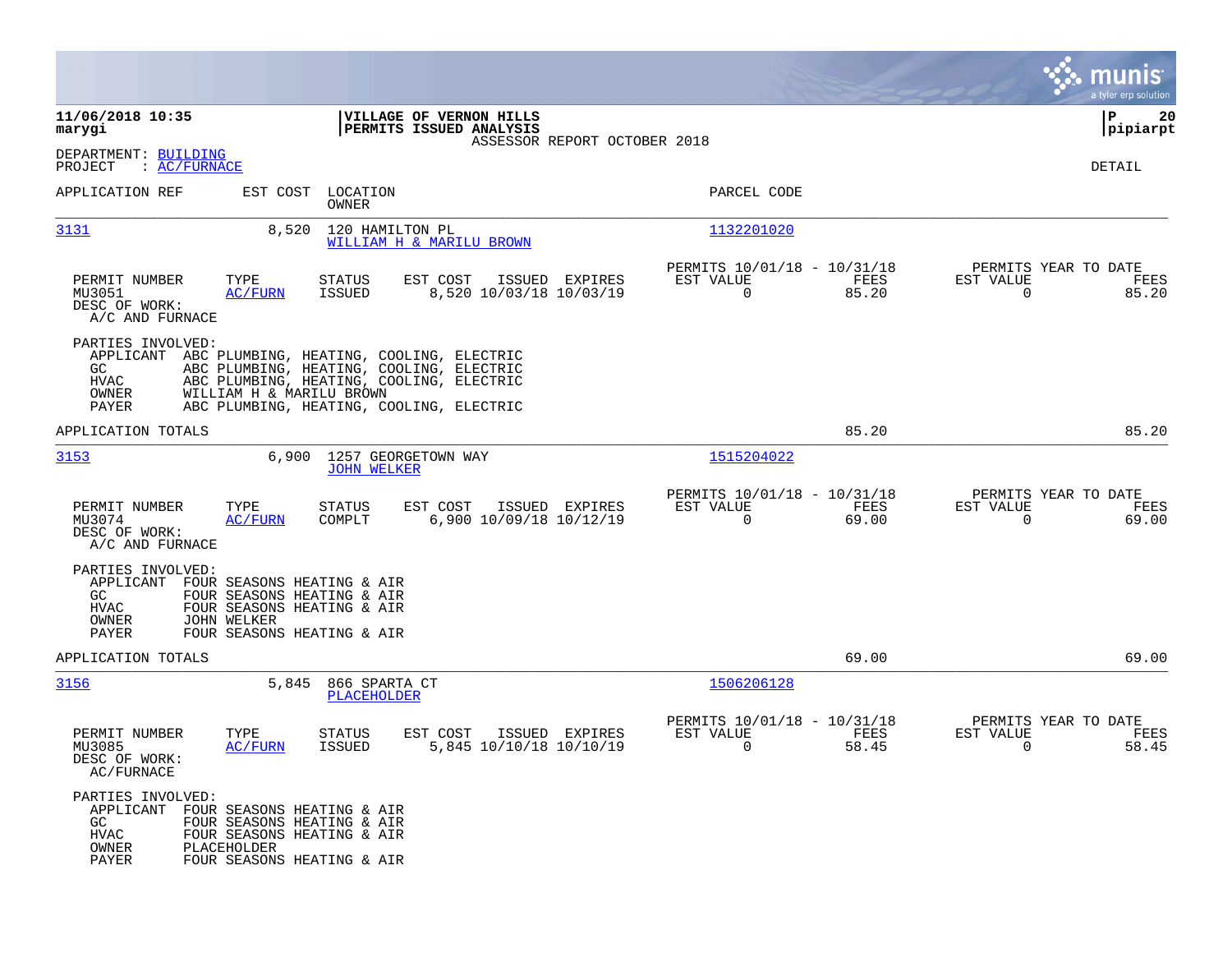|                                                                                                                                                                                                                                            | munis<br>a tyler erp solution                                                                                                              |
|--------------------------------------------------------------------------------------------------------------------------------------------------------------------------------------------------------------------------------------------|--------------------------------------------------------------------------------------------------------------------------------------------|
| 11/06/2018 10:35<br>VILLAGE OF VERNON HILLS<br>marygi<br>PERMITS ISSUED ANALYSIS<br>ASSESSOR REPORT OCTOBER 2018                                                                                                                           | ΙP<br>21<br> pipiarpt                                                                                                                      |
| DEPARTMENT: BUILDING<br>PROJECT<br>$\colon$ AC/FURNACE                                                                                                                                                                                     | <b>DETAIL</b>                                                                                                                              |
| APPLICATION REF<br>EST COST<br>LOCATION<br><b>OWNER</b>                                                                                                                                                                                    | PARCEL CODE                                                                                                                                |
| APPLICATION TOTALS                                                                                                                                                                                                                         | 58.45<br>58.45                                                                                                                             |
| 3157<br>5,910<br>1686 SAINT ANDREW DR<br>DAVID W & JANICE E DICKMAN                                                                                                                                                                        | 1129311030                                                                                                                                 |
| PERMIT NUMBER<br>TYPE<br><b>STATUS</b><br>EST COST<br>ISSUED EXPIRES<br>5,910 10/10/18 10/10/19<br>MU3086<br>AC/FURN<br><b>ISSUED</b><br>DESC OF WORK:<br>AC/FURNACE                                                                       | PERMITS 10/01/18 - 10/31/18<br>PERMITS YEAR TO DATE<br>FEES<br>EST VALUE<br>EST VALUE<br>FEES<br>$\Omega$<br>59.10<br>$\Omega$<br>59.10    |
| PARTIES INVOLVED:<br>APPLICANT FOUR SEASONS HEATING & AIR<br>GC<br>FOUR SEASONS HEATING & AIR<br><b>HVAC</b><br>FOUR SEASONS HEATING & AIR<br>DAVID W & JANICE E DICKMAN<br>OWNER<br>FOUR SEASONS HEATING & AIR<br>PAYER                   |                                                                                                                                            |
| APPLICATION TOTALS                                                                                                                                                                                                                         | 59.10<br>59.10                                                                                                                             |
| 3172<br>8,959<br>270S SOUTHGATE DR<br>NILDA ABELLANOSA                                                                                                                                                                                     | 1508218007                                                                                                                                 |
| TYPE<br>PERMIT NUMBER<br><b>STATUS</b><br>EST COST<br>ISSUED EXPIRES<br><b>AC/FURN</b><br>COMPLT<br>8,959 10/12/18 10/17/19<br>MU3100<br>DESC OF WORK:<br><b>AC/FURNACE</b>                                                                | PERMITS 10/01/18 - 10/31/18<br>PERMITS YEAR TO DATE<br>EST VALUE<br>FEES<br>EST VALUE<br>FEES<br>$\mathbf 0$<br>89.59<br>$\Omega$<br>89.59 |
| PARTIES INVOLVED:<br>APPLICANT ALLIED AIR CONDITIONING & HEATING<br>ALLIED AIR CONDITIONING & HEATING<br>GC<br><b>HVAC</b><br>ALLIED AIR CONDITIONING & HEATING<br>NILDA ABELLANOSA<br>OWNER<br>ALLIED AIR CONDITIONING & HEATING<br>PAYER |                                                                                                                                            |
| APPLICATION TOTALS                                                                                                                                                                                                                         | 89.59<br>89.59                                                                                                                             |
| 3173<br>4,452<br>224 ABILENE LN<br>ANTHONY R & MARY F SANDRI                                                                                                                                                                               | 1504305004                                                                                                                                 |
| TYPE<br>PERMIT NUMBER<br><b>STATUS</b><br>EST COST<br>ISSUED EXPIRES<br>MU3101<br><b>AC/FURN</b><br>COMPLT<br>4,452 10/12/18 10/12/19<br>DESC OF WORK:<br>FURNACE                                                                          | PERMITS 10/01/18 - 10/31/18<br>PERMITS YEAR TO DATE<br>EST VALUE<br>FEES<br>EST VALUE<br>FEES<br>50.00<br>$\Omega$<br>50.00<br>$\Omega$    |
| PARTIES INVOLVED:<br>APPLICANT<br>ALLIED AIR CONDITIONING & HEATING<br>ALLIED AIR CONDITIONING & HEATING<br>GC.<br><b>HVAC</b><br>ALLIED AIR CONDITIONING & HEATING                                                                        |                                                                                                                                            |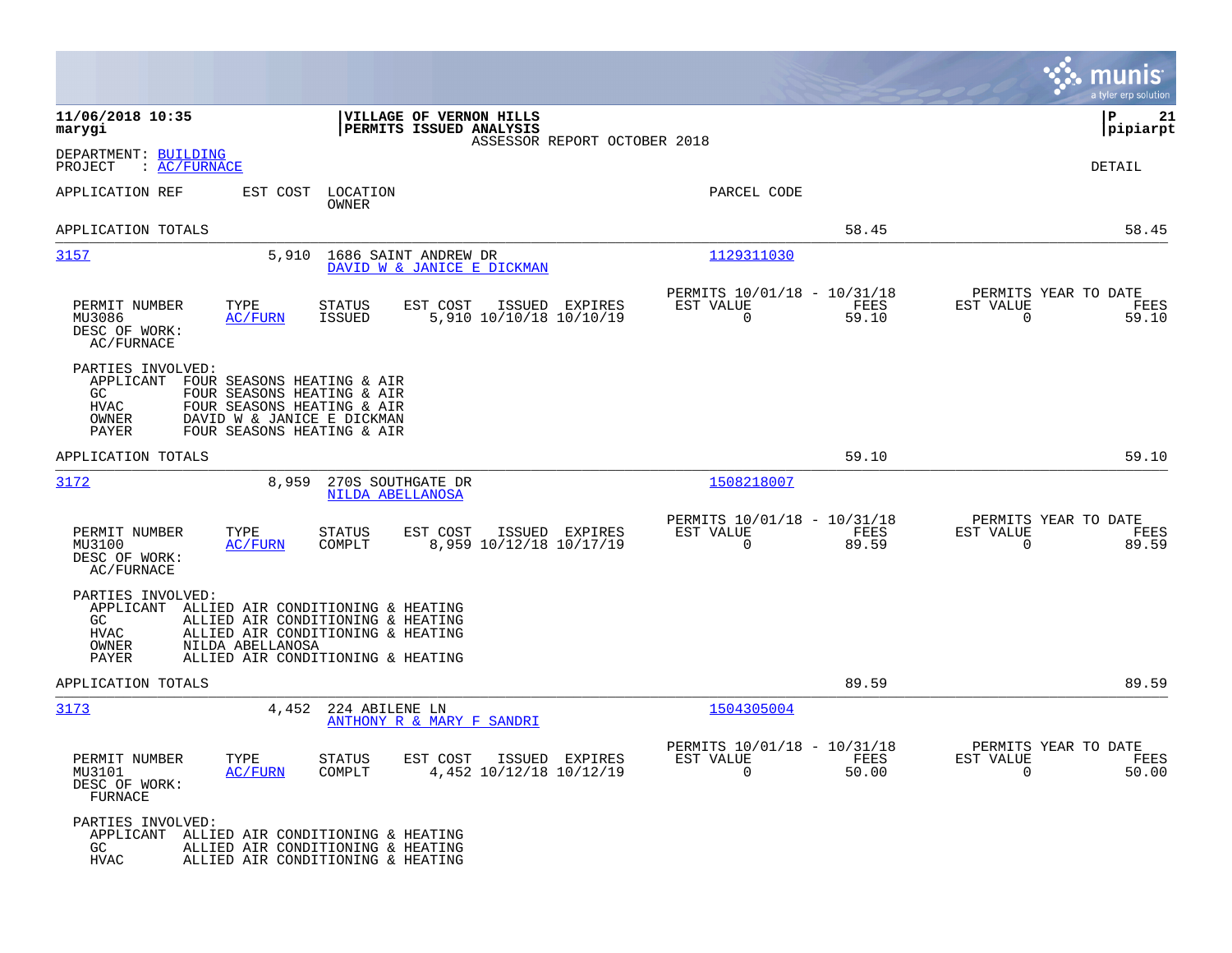|                                                                                                                                                                                                                                |                                                                          | munis<br>a tyler erp solution                                        |
|--------------------------------------------------------------------------------------------------------------------------------------------------------------------------------------------------------------------------------|--------------------------------------------------------------------------|----------------------------------------------------------------------|
| 11/06/2018 10:35<br>VILLAGE OF VERNON HILLS<br>PERMITS ISSUED ANALYSIS<br>marygi<br>ASSESSOR REPORT OCTOBER 2018                                                                                                               |                                                                          | ΙP<br>22<br> pipiarpt                                                |
| DEPARTMENT: BUILDING<br>: AC/FURNACE<br>PROJECT                                                                                                                                                                                |                                                                          | <b>DETAIL</b>                                                        |
| APPLICATION REF<br>EST COST LOCATION<br>OWNER                                                                                                                                                                                  | PARCEL CODE                                                              |                                                                      |
| OWNER<br>ANTHONY R & MARY F SANDRI<br>PAYER<br>ALLIED AIR CONDITIONING & HEATING                                                                                                                                               |                                                                          |                                                                      |
| APPLICATION TOTALS                                                                                                                                                                                                             | 50.00                                                                    | 50.00                                                                |
| 3185<br>9,600<br>6 CHEROKEE RD<br>DANIEL KATZ                                                                                                                                                                                  | 1504307013                                                               |                                                                      |
| PERMIT NUMBER<br>TYPE<br><b>STATUS</b><br>EST COST<br>ISSUED EXPIRES<br>MU3115<br><b>AC/FURN</b><br>COMPLT<br>9,600 10/16/18 10/16/19<br>DESC OF WORK:<br>FURNACE AND A/C                                                      | PERMITS 10/01/18 - 10/31/18<br>EST VALUE<br>FEES<br>0<br>96.00           | PERMITS YEAR TO DATE<br>EST VALUE<br>FEES<br>$\mathbf 0$<br>96.00    |
| PARTIES INVOLVED:<br>APPLICANT DANIEL KATZ<br>GC.<br>DANIEL KATZ<br>HVAC<br>ALLIED AIR CONDITIONING & HEATING<br>OWNER<br>DANIEL KATZ<br>PAYER<br>DANIEL KATZ                                                                  |                                                                          |                                                                      |
| APPLICATION TOTALS                                                                                                                                                                                                             | 96.00                                                                    | 96.00                                                                |
| 3189<br>18,047<br>248 LASALLE ST<br>MARK E & NANCY L NEWBURGER                                                                                                                                                                 | 1509310001                                                               |                                                                      |
| PERMIT NUMBER<br>TYPE<br><b>STATUS</b><br>EST COST<br>ISSUED EXPIRES<br>MU3138<br><b>AC/FURN</b><br>ISSUED<br>18,047 10/22/18 10/22/19<br>DESC OF WORK:<br>AC/FURNACE                                                          | PERMITS 10/01/18 - 10/31/18<br>EST VALUE<br>FEES<br>$\Omega$<br>180.47   | PERMITS YEAR TO DATE<br>EST VALUE<br>FEES<br>$\Omega$<br>180.47      |
| PARTIES INVOLVED:<br>APPLICANT FIVE STAR HEATING AND AIR INC<br>FIVE STAR HEATING AND AIR INC<br>GC.<br>HVAC<br>FIVE STAR HEATING AND AIR INC<br>OWNER<br>MARK E & NANCY L NEWBURGER<br>FIVE STAR HEATING AND AIR INC<br>PAYER |                                                                          |                                                                      |
| APPLICATION TOTALS                                                                                                                                                                                                             | 180.47                                                                   | 180.47                                                               |
| 3208<br>2,400<br>495 SADDLE BROOK LN<br>PLACEHOLDER                                                                                                                                                                            | 1133401060                                                               |                                                                      |
| PERMIT NUMBER<br>EST COST<br>ISSUED EXPIRES<br>TYPE<br><b>STATUS</b><br>2,400 10/22/18 10/22/19<br>COMPLT<br>MU3139<br><u>AC/FURN</u><br>DESC OF WORK:<br>FURNANCE ONLY                                                        | PERMITS 10/01/18 - 10/31/18<br>EST VALUE<br>FEES<br>$\mathbf 0$<br>50.00 | PERMITS YEAR TO DATE<br>EST VALUE<br>FEES<br>50.00<br>$\overline{0}$ |
| PARTIES INVOLVED:<br>APPLICANT ALLIED AIR CONDITIONING & HEATING                                                                                                                                                               |                                                                          |                                                                      |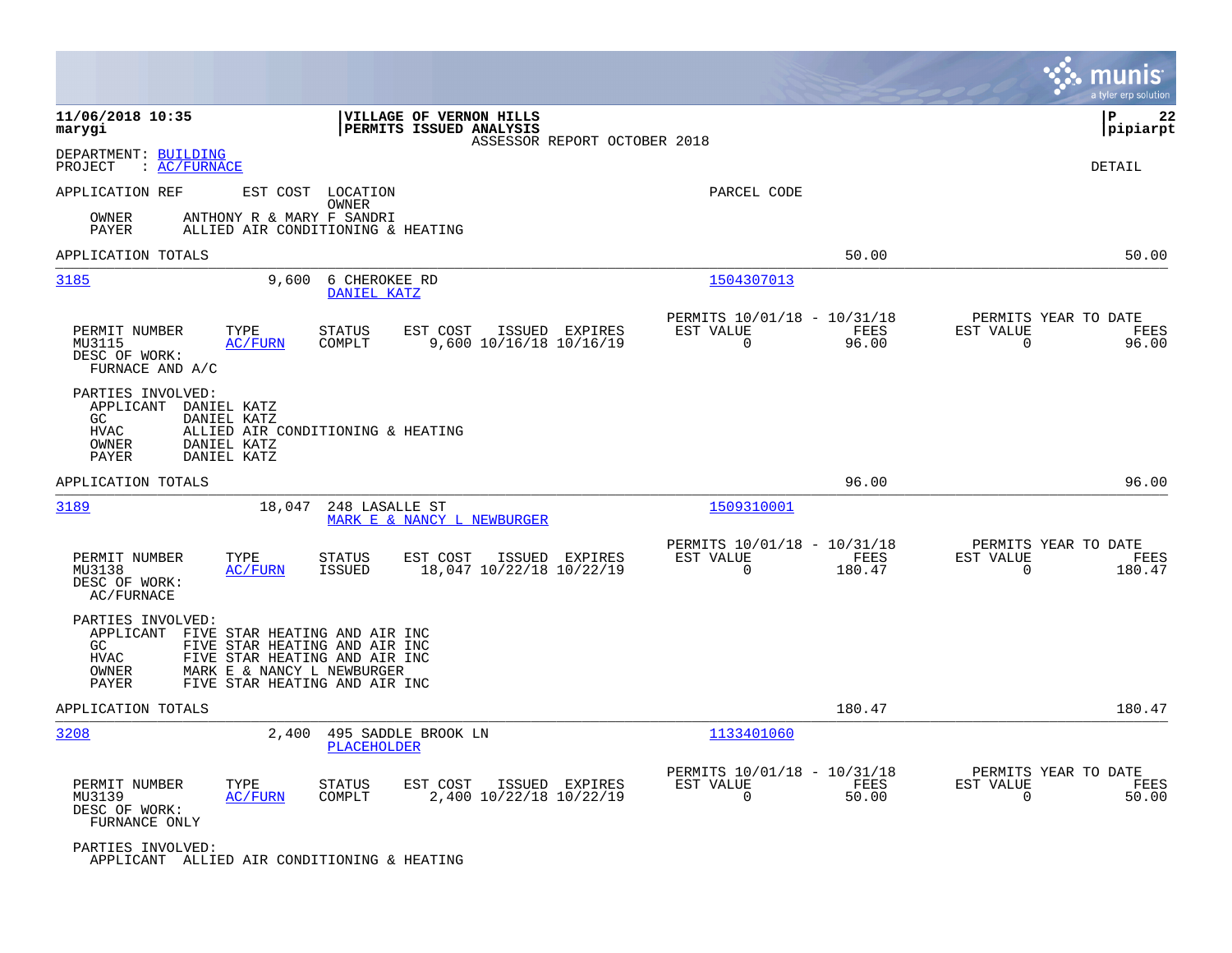|                                                                       |                                                                                                                |                                  |                                                    |                              |                                               |                 |                                               | munis<br>a tyler erp solution |
|-----------------------------------------------------------------------|----------------------------------------------------------------------------------------------------------------|----------------------------------|----------------------------------------------------|------------------------------|-----------------------------------------------|-----------------|-----------------------------------------------|-------------------------------|
| 11/06/2018 10:35<br>marygi                                            |                                                                                                                |                                  | VILLAGE OF VERNON HILLS<br>PERMITS ISSUED ANALYSIS | ASSESSOR REPORT OCTOBER 2018 |                                               |                 |                                               | P<br>23<br> pipiarpt          |
| DEPARTMENT: BUILDING<br>PROJECT                                       | : <u>AC/FURNACE</u>                                                                                            |                                  |                                                    |                              |                                               |                 |                                               | DETAIL                        |
| APPLICATION REF<br>GC<br>OWNER<br><b>PAYER</b>                        | EST COST<br>ALLIED AIR CONDITIONING & HEATING<br>PLACEHOLDER<br>ALLIED AIR CONDITIONING & HEATING              | LOCATION<br>OWNER                |                                                    |                              | PARCEL CODE                                   |                 |                                               |                               |
| APPLICATION TOTALS                                                    |                                                                                                                |                                  |                                                    |                              |                                               | 50.00           |                                               | 50.00                         |
| 3227                                                                  | 2,400                                                                                                          | 221 AUGUSTA DR<br>SHIOWPING WANG |                                                    |                              | 1505420011                                    |                 |                                               |                               |
| PERMIT NUMBER<br>MU3161<br>DESC OF WORK:<br>FURNACE                   | TYPE<br>AC/FURN                                                                                                | <b>STATUS</b><br>COMPLT          | EST COST<br>ISSUED<br>2,400 10/24/18 10/29/19      | EXPIRES                      | PERMITS 10/01/18 - 10/31/18<br>EST VALUE<br>0 | FEES<br>50.00   | PERMITS YEAR TO DATE<br>EST VALUE<br>$\Omega$ | FEES<br>50.00                 |
| PARTIES INVOLVED:<br>APPLICANT<br>GC<br><b>HVAC</b><br>OWNER<br>PAYER | HUMBLE HEATING & AIR<br>HUMBLE HEATING & AIR<br>HUMBLE HEATING & AIR<br>SHIOWPING WANG<br>HUMBLE HEATING & AIR |                                  |                                                    |                              |                                               |                 |                                               |                               |
| APPLICATION TOTALS<br>PROJECT TOTALS                                  |                                                                                                                |                                  |                                                    |                              | 0                                             | 50.00<br>787.81 | $\Omega$                                      | 50.00<br>787.81               |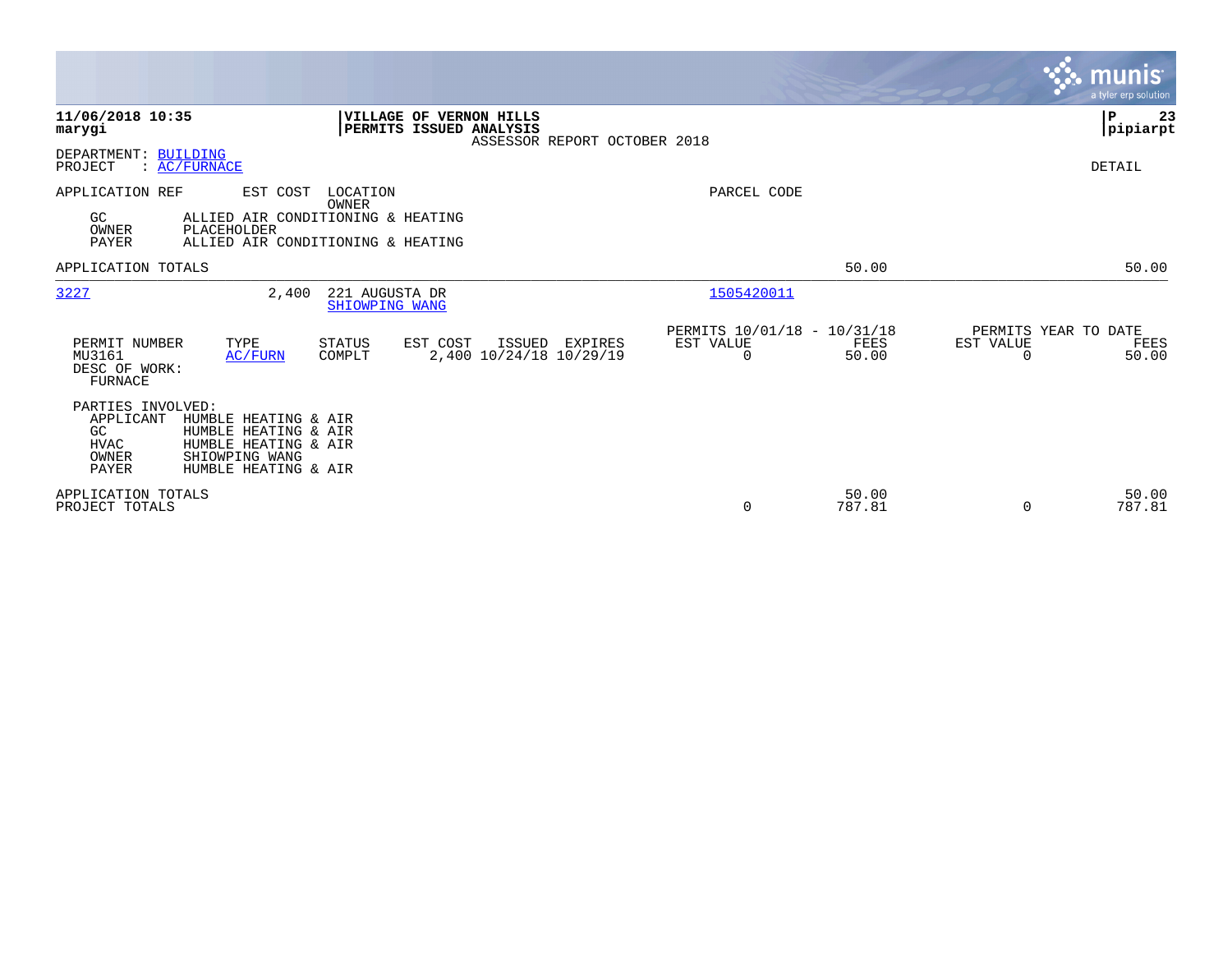|                                                                                                                                                                                                                       |                                                                                                         |                                                                                                     | munis<br>a tyler erp solution                                                         |
|-----------------------------------------------------------------------------------------------------------------------------------------------------------------------------------------------------------------------|---------------------------------------------------------------------------------------------------------|-----------------------------------------------------------------------------------------------------|---------------------------------------------------------------------------------------|
| 11/06/2018 10:35<br>marygi                                                                                                                                                                                            | VILLAGE OF VERNON HILLS<br>PERMITS ISSUED ANALYSIS<br>ASSESSOR REPORT OCTOBER 2018                      |                                                                                                     | P<br>24<br> pipiarpt                                                                  |
| DEPARTMENT: BUILDING<br>PROJECT<br>: NEW BUSINESS NO REMODEL                                                                                                                                                          |                                                                                                         |                                                                                                     | <b>DETAIL</b>                                                                         |
| APPLICATION REF<br>EST COST                                                                                                                                                                                           | LOCATION<br>OWNER                                                                                       | PARCEL CODE                                                                                         |                                                                                       |
| 3228<br>$\Omega$                                                                                                                                                                                                      | 875 NORTH MILWAUKEE AVENUE 500<br><b>PLACEHOLDER</b>                                                    | 1134302008                                                                                          |                                                                                       |
| PERMIT NUMBER<br>TYPE<br>MU3164<br>NO REMODEL COMPLT<br>MU3186<br>CO NO FEE<br>DESC OF WORK:<br>TEMP CO FOR LAZY DOG HIREING                                                                                          | <b>STATUS</b><br>EST COST<br>ISSUED EXPIRES<br>$0$ 10/24/18 10/24/19<br>$0$ 10/26/18 10/26/19<br>COMPLT | PERMITS 10/01/18 - 10/31/18<br>EST VALUE<br><b>FEES</b><br>$\mathbf 0$<br>150.00<br>$\Omega$<br>.00 | PERMITS YEAR TO DATE<br>EST VALUE<br>FEES<br>150.00<br>$\mathbf 0$<br>$\Omega$<br>.00 |
| PARTIES INVOLVED:<br>GC<br>REGENCY CENTERS LP<br>OCCUPANT<br>LAZY DOG RESTAURANTS, LLC<br>OWNER<br>PLACEHOLDER<br>PAYER<br>REGENCY CENTERS LP                                                                         |                                                                                                         |                                                                                                     |                                                                                       |
| APPLICATION TOTALS                                                                                                                                                                                                    |                                                                                                         | 150.00                                                                                              | 150.00                                                                                |
| 3249<br>$\cap$                                                                                                                                                                                                        | 520 HAWTHORN CTR<br>CENTENNIAL                                                                          | 1133401086                                                                                          |                                                                                       |
| PERMIT NUMBER<br>TYPE<br>MU3221<br>NO REMODEL ISSUED<br>DESC OF WORK:<br>TEMP SPACE 11/18 -1/19 OCCASION GIFTS                                                                                                        | <b>STATUS</b><br>EST COST<br>ISSUED EXPIRES<br>$0$ 10/30/18 11/05/19                                    | PERMITS 10/01/18 - 10/31/18<br><b>FEES</b><br>EST VALUE<br>$\Omega$<br>150.00                       | PERMITS YEAR TO DATE<br>EST VALUE<br>FEES<br>$\Omega$<br>150.00                       |
| PARTIES INVOLVED:<br>APPLICANT<br>OCCASIONS GIFTS HALLMARK<br>OCCASION GIFT HALLMARK- TEMP SPACE<br>GC.<br>OCCUPANT<br>OCCASION GIFT HALLMARK- TEMP SPACE<br>OWNER<br>CENTENNIAL<br>PAYER<br>OCCASIONS GIFTS HALLMARK |                                                                                                         |                                                                                                     |                                                                                       |
| APPLICATION TOTALS<br>PROJECT TOTALS                                                                                                                                                                                  |                                                                                                         | 150.00<br>$\Omega$<br>300.00                                                                        | 150.00<br>$\Omega$<br>300.00                                                          |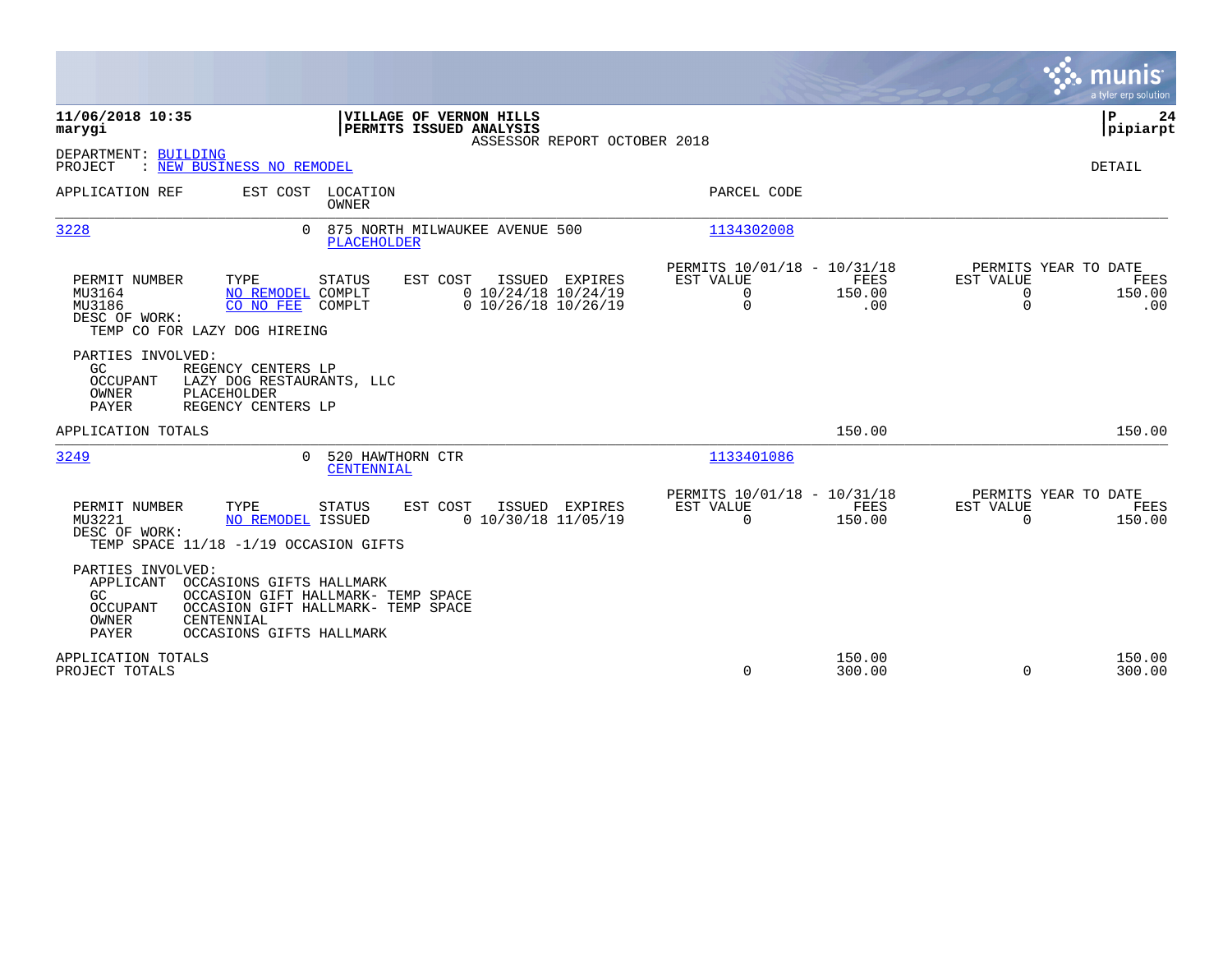|                                                                            |                                                                                                                                       |                                       |                                                    |                              |                                               |                  |                                   | <b>munis</b><br>a tyler erp solution |
|----------------------------------------------------------------------------|---------------------------------------------------------------------------------------------------------------------------------------|---------------------------------------|----------------------------------------------------|------------------------------|-----------------------------------------------|------------------|-----------------------------------|--------------------------------------|
| 11/06/2018 10:35<br>marygi                                                 |                                                                                                                                       |                                       | VILLAGE OF VERNON HILLS<br>PERMITS ISSUED ANALYSIS | ASSESSOR REPORT OCTOBER 2018 |                                               |                  |                                   | 25<br>P<br> pipiarpt                 |
| DEPARTMENT: BUILDING<br>PROJECT                                            | : COMMERCIAL ROOFTOP HVAC                                                                                                             |                                       |                                                    |                              |                                               |                  |                                   | DETAIL                               |
| APPLICATION REF                                                            | EST COST                                                                                                                              | LOCATION<br>OWNER                     |                                                    |                              | PARCEL CODE                                   |                  |                                   |                                      |
| 3251                                                                       | 14,175                                                                                                                                | 595 LAKEVIEW PKY<br>ELITE REAL ESTATE |                                                    |                              | 1504201046                                    |                  |                                   |                                      |
| PERMIT NUMBER<br>MU3223<br>DESC OF WORK:<br>HVAC                           | TYPE<br>RFTP HVAC                                                                                                                     | STATUS<br>ISSUED                      | EST COST<br>ISSUED<br>14,175 10/30/18 10/30/19     | EXPIRES                      | PERMITS 10/01/18 - 10/31/18<br>EST VALUE<br>0 | FEES<br>141.75   | PERMITS YEAR TO DATE<br>EST VALUE | FEES<br>141.75                       |
| PARTIES INVOLVED:<br>APPLICANT<br>GC<br>HVAC<br>OCCUPANT<br>OWNER<br>PAYER | HERCHENBACH MECHANICAL<br>HERCHENBACH MECHANICAL<br>HERCHENBACH MECHANICAL<br>OVERTURE<br>ELITE REAL ESTATE<br>HERCHENBACH MECHANICAL |                                       |                                                    |                              |                                               |                  |                                   |                                      |
| APPLICATION TOTALS<br>PROJECT TOTALS                                       |                                                                                                                                       |                                       |                                                    |                              | $\mathbf 0$                                   | 141.75<br>141.75 | 0                                 | 141.75<br>141.75                     |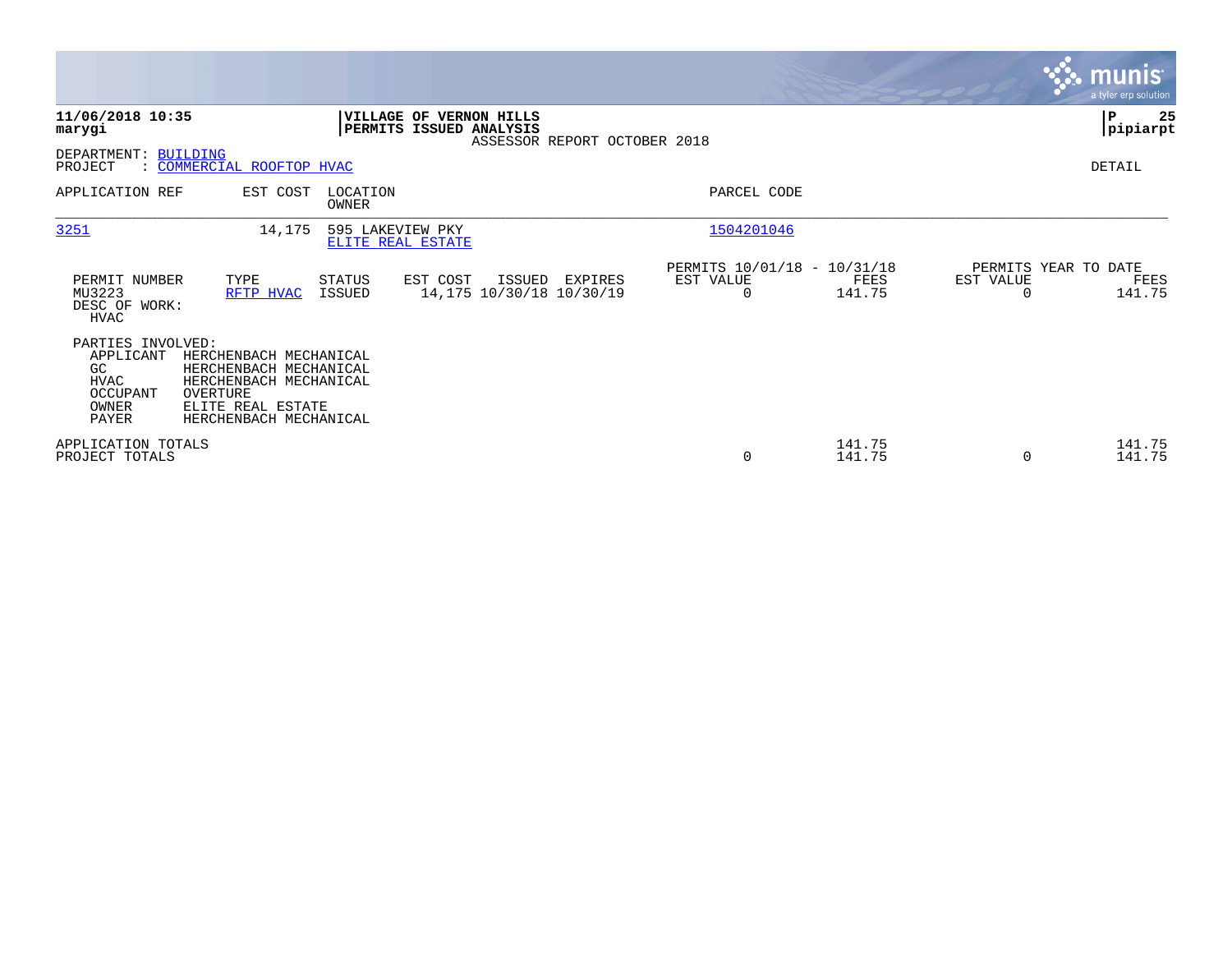|                                                                                                                                                                         |                                                    |                                           |                                                         |               | munis<br>a tyler erp solution                                     |
|-------------------------------------------------------------------------------------------------------------------------------------------------------------------------|----------------------------------------------------|-------------------------------------------|---------------------------------------------------------|---------------|-------------------------------------------------------------------|
| 11/06/2018 10:35<br>marygi                                                                                                                                              | VILLAGE OF VERNON HILLS<br>PERMITS ISSUED ANALYSIS |                                           |                                                         |               | P<br>26<br> pipiarpt                                              |
| DEPARTMENT: BUILDING<br>PROJECT<br>$\therefore$ DECK                                                                                                                    |                                                    | ASSESSOR REPORT OCTOBER 2018              |                                                         |               | DETAIL                                                            |
| APPLICATION REF<br>EST COST                                                                                                                                             | LOCATION<br>OWNER                                  |                                           | PARCEL CODE                                             |               |                                                                   |
| 5,535<br>3085                                                                                                                                                           | 230 SOUTHWICK CT<br>PLACEHOLDER                    |                                           | 1133101113                                              |               |                                                                   |
| PERMIT NUMBER<br>TYPE<br>MU3163<br><b>DECK</b><br>DESC OF WORK:<br><b>BALCONY</b>                                                                                       | <b>STATUS</b><br>EST COST<br><b>ISSUED</b>         | ISSUED EXPIRES<br>5,535 10/24/18 10/24/19 | PERMITS 10/01/18 - 10/31/18<br>EST VALUE<br>$\mathbf 0$ | FEES<br>55.35 | PERMITS YEAR TO DATE<br>EST VALUE<br>FEES<br>$\mathbf 0$<br>55.35 |
| PARTIES INVOLVED:<br>APPLICANT<br>MCGILL MANAGEMENT<br>CARPENTER<br>MCGILL MANAGEMENT<br>GC<br>MCGILL MANAGEMENT<br>OWNER<br>PLACEHOLDER<br>PAYER<br>MCGILL MANAGEMENT  |                                                    |                                           |                                                         |               |                                                                   |
| APPLICATION TOTALS                                                                                                                                                      |                                                    |                                           |                                                         | 55.35         | 55.35                                                             |
| 3086<br>5,535                                                                                                                                                           | 247 SOUTHWICK CT<br><b>PLACEHOLDER</b>             |                                           | 1133101044                                              |               |                                                                   |
| PERMIT NUMBER<br>TYPE<br>MU3162<br><b>DECK</b><br>DESC OF WORK:<br><b>BALCONY</b>                                                                                       | <b>STATUS</b><br>EST COST<br><b>ISSUED</b>         | ISSUED EXPIRES<br>5,535 10/24/18 10/24/19 | PERMITS 10/01/18 - 10/31/18<br>EST VALUE<br>$\mathbf 0$ | FEES<br>55.35 | PERMITS YEAR TO DATE<br>EST VALUE<br>FEES<br>$\mathbf 0$<br>55.35 |
| PARTIES INVOLVED:<br>APPLICANT<br>MCGILL MANAGEMENT<br>CARPENTER<br>MCGILL MANAGEMENT<br>GC.<br>MCGILL MANAGEMENT<br>OWNER<br>PLACEHOLDER<br>PAYER<br>MCGILL MANAGEMENT |                                                    |                                           |                                                         |               |                                                                   |
| APPLICATION TOTALS                                                                                                                                                      |                                                    |                                           |                                                         | 55.35         | 55.35                                                             |
| 3087<br>5,535                                                                                                                                                           | 277 SOUTHWICK CT<br>PLACEHOLDER                    |                                           | 1133101056                                              |               |                                                                   |
| PERMIT NUMBER<br>TYPE<br>MU3160<br><b>DECK</b><br>DESC OF WORK:<br><b>BALCONY</b>                                                                                       | STATUS<br>EST COST<br><b>ISSUED</b>                | ISSUED EXPIRES<br>5,535 10/24/18 10/24/19 | PERMITS 10/01/18 - 10/31/18<br>EST VALUE<br>0           | FEES<br>55.35 | PERMITS YEAR TO DATE<br>EST VALUE<br>FEES<br>55.35<br>0           |
| PARTIES INVOLVED:<br>APPLICANT<br>MCGILL MANAGEMENT<br>CARPENTER<br>MCGILL MANAGEMENT<br>GC<br>MCGILL MANAGEMENT<br>PLACEHOLDER<br>OWNER<br>PAYER<br>MCGILL MANAGEMENT  |                                                    |                                           |                                                         |               |                                                                   |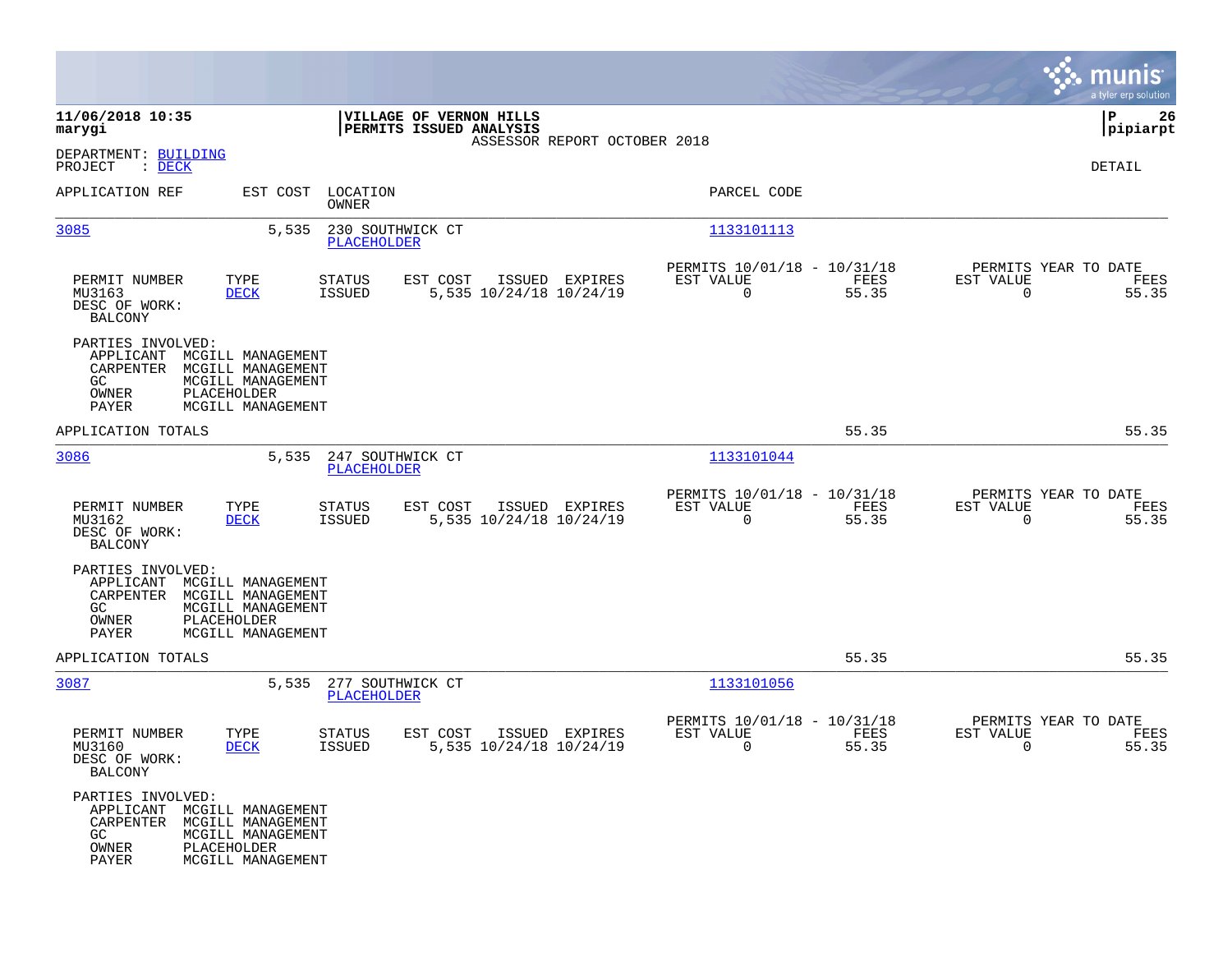|                                                                                                                                                                         | munis<br>a tyler erp solution                                                                                                                                   |
|-------------------------------------------------------------------------------------------------------------------------------------------------------------------------|-----------------------------------------------------------------------------------------------------------------------------------------------------------------|
| 11/06/2018 10:35<br>VILLAGE OF VERNON HILLS<br>PERMITS ISSUED ANALYSIS<br>marygi                                                                                        | P<br> pipiarpt<br>ASSESSOR REPORT OCTOBER 2018                                                                                                                  |
| DEPARTMENT: BUILDING<br>PROJECT<br>: <u>DECK</u>                                                                                                                        | DETAIL                                                                                                                                                          |
| APPLICATION REF<br>EST COST<br>LOCATION<br>OWNER                                                                                                                        | PARCEL CODE                                                                                                                                                     |
| APPLICATION TOTALS                                                                                                                                                      | 55.35<br>55.35                                                                                                                                                  |
| 3088<br>1316 CROMWELL CT<br>5,535<br><b>PLACEHOLDER</b>                                                                                                                 | 1133101008                                                                                                                                                      |
| PERMIT NUMBER<br>TYPE<br><b>STATUS</b><br>EST COST<br>5,535 10/24/18 10/24/19<br>MU3159<br><b>DECK</b><br><b>ISSUED</b><br>DESC OF WORK:<br><b>BALCONY</b>              | PERMITS 10/01/18 - 10/31/18<br>PERMITS YEAR TO DATE<br>ISSUED EXPIRES<br>FEES<br>EST VALUE<br>EST VALUE<br>FEES<br>$\mathbf 0$<br>55.35<br>$\mathbf 0$<br>55.35 |
| PARTIES INVOLVED:<br>APPLICANT<br>MCGILL MANAGEMENT<br>CARPENTER<br>MCGILL MANAGEMENT<br>GC.<br>MCGILL MANAGEMENT<br>PLACEHOLDER<br>OWNER<br>PAYER<br>MCGILL MANAGEMENT |                                                                                                                                                                 |
| APPLICATION TOTALS                                                                                                                                                      | 55.35<br>55.35                                                                                                                                                  |
| 3089<br>1324 CROMWELL CT<br>5,535<br>PLACEHOLDER                                                                                                                        | 1133101220                                                                                                                                                      |
| PERMIT NUMBER<br>TYPE<br><b>STATUS</b><br>EST COST<br>MU3158<br>5,535 10/24/18 10/24/19<br><b>DECK</b><br><b>ISSUED</b><br>DESC OF WORK:<br><b>BALCONY</b>              | PERMITS 10/01/18 - 10/31/18<br>PERMITS YEAR TO DATE<br>ISSUED EXPIRES<br>EST VALUE<br>FEES<br>EST VALUE<br>FEES<br>$\Omega$<br>55.35<br>$\mathbf 0$<br>55.35    |
| PARTIES INVOLVED:<br>APPLICANT<br>MCGILL MANAGEMENT<br>CARPENTER<br>MCGILL MANAGEMENT<br>GC.<br>MCGILL MANAGEMENT<br>OWNER<br>PLACEHOLDER<br>PAYER<br>MCGILL MANAGEMENT |                                                                                                                                                                 |
| APPLICATION TOTALS                                                                                                                                                      | 55.35<br>55.35                                                                                                                                                  |
| 3090<br>5,535<br>1326 CROMWELL CT<br><b>PLACEHOLDER</b>                                                                                                                 | 1133101221                                                                                                                                                      |
| PERMIT NUMBER<br>TYPE<br><b>STATUS</b><br>EST COST<br>MU3157<br>ISSUED<br>5,535 10/24/18 10/24/19<br><b>DECK</b><br>DESC OF WORK:<br><b>BALCONY</b>                     | PERMITS 10/01/18 - 10/31/18<br>PERMITS YEAR TO DATE<br>ISSUED EXPIRES<br>EST VALUE<br>FEES<br>EST VALUE<br>FEES<br>$\mathbf 0$<br>55.35<br>$\mathbf 0$<br>55.35 |
| PARTIES INVOLVED:<br>APPLICANT<br>MCGILL MANAGEMENT<br>CARPENTER<br>MCGILL MANAGEMENT<br>GC.<br>MCGILL MANAGEMENT                                                       |                                                                                                                                                                 |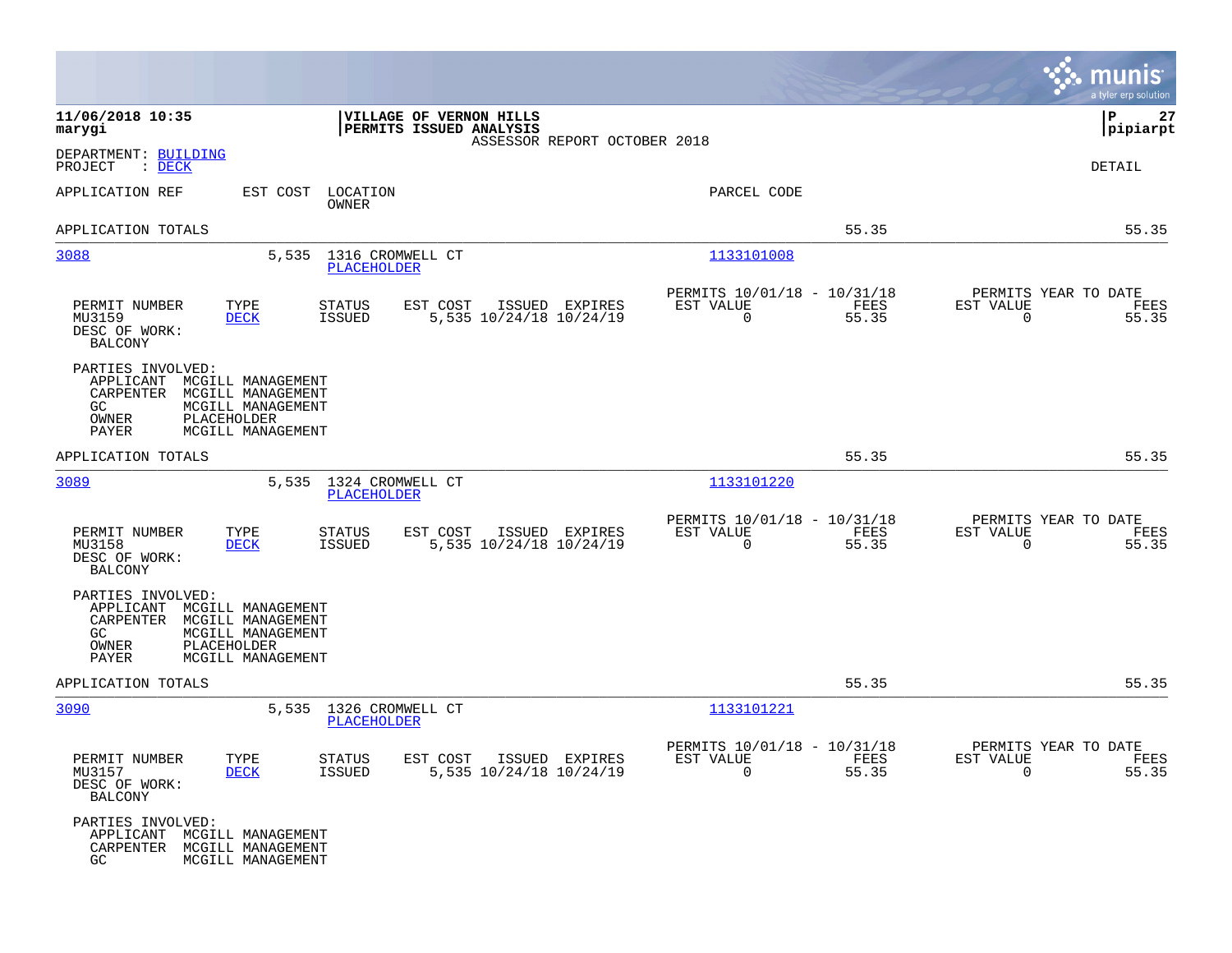|                                                                     |                                                                                                 |                                 |                                                    |                              |                                                         |               |                                                  | munis<br>a tyler erp solution |
|---------------------------------------------------------------------|-------------------------------------------------------------------------------------------------|---------------------------------|----------------------------------------------------|------------------------------|---------------------------------------------------------|---------------|--------------------------------------------------|-------------------------------|
| 11/06/2018 10:35<br>marygi                                          |                                                                                                 |                                 | VILLAGE OF VERNON HILLS<br>PERMITS ISSUED ANALYSIS | ASSESSOR REPORT OCTOBER 2018 |                                                         |               |                                                  | lР<br>28<br> pipiarpt         |
| DEPARTMENT: BUILDING<br>PROJECT<br>$\therefore$ DECK                |                                                                                                 |                                 |                                                    |                              |                                                         |               |                                                  | DETAIL                        |
| APPLICATION REF                                                     |                                                                                                 | EST COST LOCATION<br>OWNER      |                                                    |                              | PARCEL CODE                                             |               |                                                  |                               |
| OWNER<br>PAYER                                                      | PLACEHOLDER<br>MCGILL MANAGEMENT                                                                |                                 |                                                    |                              |                                                         |               |                                                  |                               |
| APPLICATION TOTALS                                                  |                                                                                                 |                                 |                                                    |                              |                                                         | 55.35         |                                                  | 55.35                         |
| 3091                                                                | 5,535                                                                                           | 1336 CROMWELL CT<br>PLACEHOLDER |                                                    |                              | 1133101217                                              |               |                                                  |                               |
| PERMIT NUMBER<br>MU3156<br>DESC OF WORK:<br><b>BALCONY</b>          | TYPE<br><b>DECK</b>                                                                             | <b>STATUS</b><br><b>ISSUED</b>  | EST COST<br>5,535 10/24/18 10/24/19                | ISSUED EXPIRES               | PERMITS 10/01/18 - 10/31/18<br>EST VALUE<br>$\mathbf 0$ | FEES<br>55.35 | PERMITS YEAR TO DATE<br>EST VALUE<br>0           | FEES<br>55.35                 |
| PARTIES INVOLVED:<br>APPLICANT<br>CARPENTER<br>GC<br>OWNER<br>PAYER | MCGILL MANAGEMENT<br>MCGILL MANAGEMENT<br>MCGILL MANAGEMENT<br>PLACEHOLDER<br>MCGILL MANAGEMENT |                                 |                                                    |                              |                                                         |               |                                                  |                               |
| APPLICATION TOTALS                                                  |                                                                                                 |                                 |                                                    |                              |                                                         | 55.35         |                                                  | 55.35                         |
| 3092                                                                | 5,535                                                                                           | <b>PLACEHOLDER</b>              | 1407 CLAIRMONT COURT                               |                              | 1133101143                                              |               |                                                  |                               |
| PERMIT NUMBER<br>MU3155<br>DESC OF WORK:<br><b>BALCONY</b>          | TYPE<br><b>DECK</b>                                                                             | <b>STATUS</b><br><b>ISSUED</b>  | EST COST<br>5,535 10/24/18 10/24/19                | ISSUED EXPIRES               | PERMITS 10/01/18 - 10/31/18<br>EST VALUE<br>0           | FEES<br>55.35 | PERMITS YEAR TO DATE<br>EST VALUE<br>0           | FEES<br>55.35                 |
| PARTIES INVOLVED:<br>APPLICANT<br>CARPENTER<br>GC<br>OWNER<br>PAYER | MCGILL MANAGEMENT<br>MCGILL MANAGEMENT<br>MCGILL MANAGEMENT<br>PLACEHOLDER<br>MCGILL MANAGEMENT |                                 |                                                    |                              |                                                         |               |                                                  |                               |
| APPLICATION TOTALS                                                  |                                                                                                 |                                 |                                                    |                              |                                                         | 55.35         |                                                  | 55.35                         |
| 3114                                                                | 5,390                                                                                           | PLACEHOLDER                     | 336 CHERRYWOOD COURT                               |                              | 1505428036                                              |               |                                                  |                               |
| PERMIT NUMBER<br>MU3204<br>DESC OF WORK:<br>BALCONY REPLACEMENT     | TYPE<br><b>DECK</b>                                                                             | <b>STATUS</b><br><b>ISSUED</b>  | EST COST<br>5,390 10/29/18 10/29/19                | ISSUED EXPIRES               | PERMITS 10/01/18 - 10/31/18<br>EST VALUE<br>$\mathbf 0$ | FEES<br>53.90 | PERMITS YEAR TO DATE<br>EST VALUE<br>$\mathbf 0$ | FEES<br>53.90                 |
| PARTIES INVOLVED:                                                   | APPLICANT FRANCIS J. FERRARO INC                                                                |                                 |                                                    |                              |                                                         |               |                                                  |                               |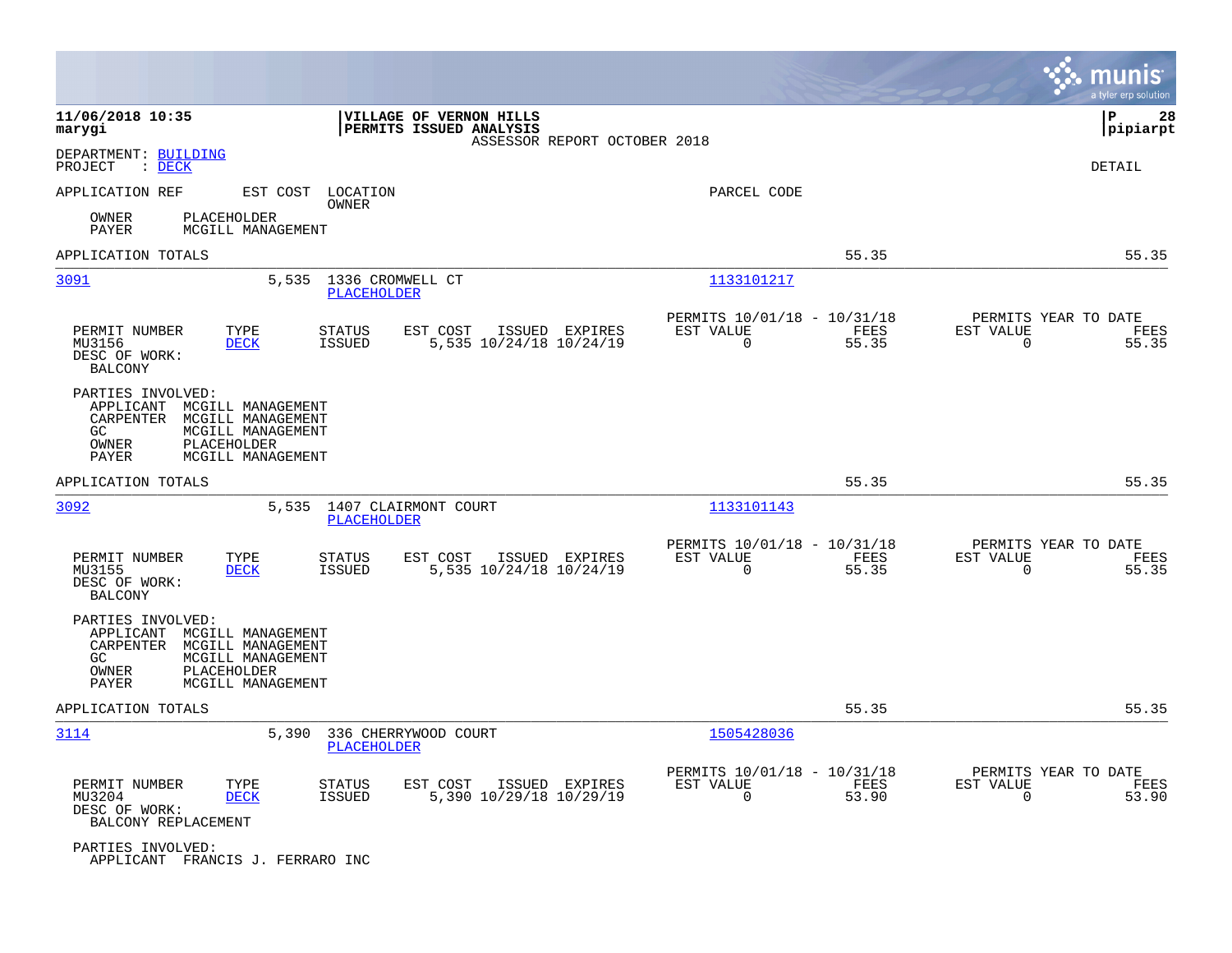|                                                                                                                                                                                   |                                                                          | munis<br>a tyler erp solution                                     |
|-----------------------------------------------------------------------------------------------------------------------------------------------------------------------------------|--------------------------------------------------------------------------|-------------------------------------------------------------------|
| 11/06/2018 10:35<br>VILLAGE OF VERNON HILLS<br>PERMITS ISSUED ANALYSIS<br>marygi<br>ASSESSOR REPORT OCTOBER 2018                                                                  |                                                                          | lР<br>29<br> pipiarpt                                             |
| DEPARTMENT: BUILDING<br>$\therefore$ DECK<br>PROJECT                                                                                                                              |                                                                          | <b>DETAIL</b>                                                     |
| EST COST LOCATION<br>APPLICATION REF<br>OWNER<br>CARPENTER<br>FRANCIS J. FERRARO INC<br>FRANCIS J. FERRARO INC<br>GC.<br>OWNER<br>PLACEHOLDER<br>JORDAN JONES INC<br>PAYER        | PARCEL CODE                                                              |                                                                   |
| APPLICATION TOTALS                                                                                                                                                                | 53.90                                                                    | 53.90                                                             |
| 3115<br>5,390<br>316 WESTWOOD CT<br><b>PLACEHOLDER</b>                                                                                                                            | 1505428008                                                               |                                                                   |
| PERMIT NUMBER<br>TYPE<br>EST COST<br>ISSUED EXPIRES<br><b>STATUS</b><br><b>ISSUED</b><br>5,390 10/29/18 10/29/19<br>MU3203<br><b>DECK</b><br>DESC OF WORK:<br>BALCONY REPLACEMENT | PERMITS 10/01/18 - 10/31/18<br>EST VALUE<br>FEES<br>$\Omega$<br>53.90    | PERMITS YEAR TO DATE<br>EST VALUE<br>FEES<br>$\Omega$<br>53.90    |
| PARTIES INVOLVED:<br>APPLICANT FRANCIS J. FERRARO INC<br>CARPENTER<br>FRANCIS J. FERRARO INC<br>FRANCIS J. FERRARO INC<br>GC<br>PLACEHOLDER<br>OWNER<br>PAYER<br>JORDAN JONES INC |                                                                          |                                                                   |
| APPLICATION TOTALS                                                                                                                                                                | 53.90                                                                    | 53.90                                                             |
| 3211<br>5,535 1414 SUTTON CT<br>PLACEHOLDER                                                                                                                                       | 1133101076                                                               |                                                                   |
| PERMIT NUMBER<br>TYPE<br>EST COST<br>ISSUED EXPIRES<br><b>STATUS</b><br>5,535 10/25/18 10/25/19<br>MU3175<br><b>DECK</b><br><b>ISSUED</b><br>DESC OF WORK:<br><b>BALCONY</b>      | PERMITS 10/01/18 - 10/31/18<br>EST VALUE<br>FEES<br>$\mathbf 0$<br>55.35 | PERMITS YEAR TO DATE<br>EST VALUE<br>FEES<br>$\mathbf 0$<br>55.35 |
| PARTIES INVOLVED:<br>APPLICANT MCGILL MANAGEMENT<br>GC<br>MCGILL MANAGEMENT<br><b>PLACEHOLDER</b><br>OWNER<br>PAYER<br>MCGILL MANAGEMENT                                          |                                                                          |                                                                   |
| APPLICATION TOTALS                                                                                                                                                                | 55.35                                                                    | 55.35                                                             |
| 3212<br>5,535<br>1436 SUTTON CT<br>PLACEHOLDER                                                                                                                                    | 1133101061                                                               |                                                                   |
| PERMIT NUMBER<br>TYPE<br><b>STATUS</b><br>EST COST<br>ISSUED EXPIRES<br>MU3174<br><b>DECK</b><br><b>ISSUED</b><br>5,535 10/25/18 10/25/19<br>DESC OF WORK:<br><b>BALCONY</b>      | PERMITS 10/01/18 - 10/31/18<br>EST VALUE<br>FEES<br>$\Omega$<br>55.35    | PERMITS YEAR TO DATE<br>EST VALUE<br>FEES<br>0<br>55.35           |

PARTIES INVOLVED: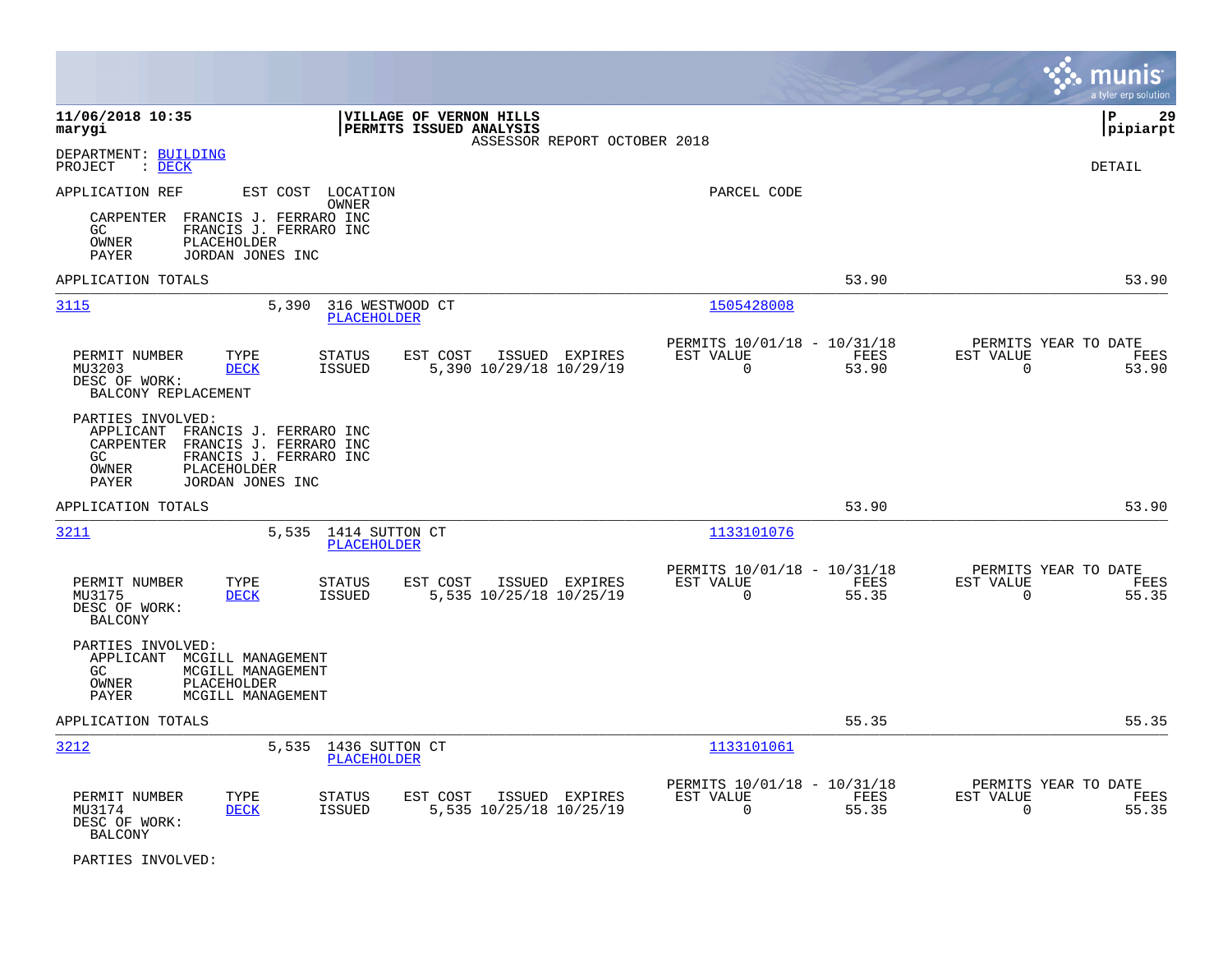|                                                                                 |                                                                            |                                      |                                                    |                              |                                                         |               |                                                  | munis<br>a tyler erp solution |
|---------------------------------------------------------------------------------|----------------------------------------------------------------------------|--------------------------------------|----------------------------------------------------|------------------------------|---------------------------------------------------------|---------------|--------------------------------------------------|-------------------------------|
| 11/06/2018 10:35<br>marygi                                                      |                                                                            |                                      | VILLAGE OF VERNON HILLS<br>PERMITS ISSUED ANALYSIS | ASSESSOR REPORT OCTOBER 2018 |                                                         |               |                                                  | ΙP<br>30<br> pipiarpt         |
| DEPARTMENT: BUILDING<br>PROJECT<br>$\therefore$ DECK                            |                                                                            |                                      |                                                    |                              |                                                         |               |                                                  | DETAIL                        |
| APPLICATION REF                                                                 |                                                                            | EST COST LOCATION<br>OWNER           |                                                    |                              | PARCEL CODE                                             |               |                                                  |                               |
| APPLICANT<br>GC.<br>OWNER<br><b>PAYER</b>                                       | MCGILL MANAGEMENT<br>MCGILL MANAGEMENT<br>PLACEHOLDER<br>MCGILL MANAGEMENT |                                      |                                                    |                              |                                                         |               |                                                  |                               |
| APPLICATION TOTALS                                                              |                                                                            |                                      |                                                    |                              |                                                         | 55.35         |                                                  | 55.35                         |
| 3213                                                                            | 5,535                                                                      | 1407 SUTTON CT<br><b>PLACEHOLDER</b> |                                                    |                              | 1133101085                                              |               |                                                  |                               |
| PERMIT NUMBER<br>MU3177<br>DESC OF WORK:<br><b>BALCONY</b>                      | TYPE<br><b>DECK</b>                                                        | STATUS<br><b>ISSUED</b>              | EST COST<br>5,535 10/25/18 10/25/19                | ISSUED EXPIRES               | PERMITS 10/01/18 - 10/31/18<br>EST VALUE<br>0           | FEES<br>55.35 | PERMITS YEAR TO DATE<br>EST VALUE<br>0           | FEES<br>55.35                 |
| PARTIES INVOLVED:<br>APPLICANT MCGILL MANAGEMENT<br>GC<br>OWNER<br><b>PAYER</b> | MCGILL MANAGEMENT<br>PLACEHOLDER<br>MCGILL MANAGEMENT                      |                                      |                                                    |                              |                                                         |               |                                                  |                               |
| APPLICATION TOTALS                                                              |                                                                            |                                      |                                                    |                              |                                                         | 55.35         |                                                  | 55.35                         |
| 3214                                                                            | 5,535                                                                      | 1405 SUTTON CT<br><b>PLACEHOLDER</b> |                                                    |                              | 1133101084                                              |               |                                                  |                               |
| PERMIT NUMBER<br>MU3173<br>DESC OF WORK:<br><b>BALCONY</b>                      | TYPE<br><b>DECK</b>                                                        | STATUS<br><b>ISSUED</b>              | EST COST<br>5,535 10/25/18 10/25/19                | ISSUED EXPIRES               | PERMITS 10/01/18 - 10/31/18<br>EST VALUE<br>$\Omega$    | FEES<br>55.35 | PERMITS YEAR TO DATE<br>EST VALUE<br>$\mathbf 0$ | FEES<br>55.35                 |
| PARTIES INVOLVED:<br>APPLICANT MCGILL MANAGEMENT<br>GC<br>OWNER<br>PAYER        | MCGILL MANAGEMENT<br>PLACEHOLDER<br>MCGILL MANAGEMENT                      |                                      |                                                    |                              |                                                         |               |                                                  |                               |
| APPLICATION TOTALS                                                              |                                                                            |                                      |                                                    |                              |                                                         | 55.35         |                                                  | 55.35                         |
| 3215                                                                            | 5,535                                                                      | 195 HEMINGWAY CT<br>PLACEHOLDER      |                                                    |                              | 1133101265                                              |               |                                                  |                               |
| PERMIT NUMBER<br>MU3172<br>DESC OF WORK:<br><b>BALCONY</b>                      | TYPE<br><b>DECK</b>                                                        | <b>STATUS</b><br><b>ISSUED</b>       | EST COST<br>5,535 10/24/18 10/24/19                | ISSUED EXPIRES               | PERMITS 10/01/18 - 10/31/18<br>EST VALUE<br>$\mathbf 0$ | FEES<br>55.35 | PERMITS YEAR TO DATE<br>EST VALUE<br>$\mathbf 0$ | FEES<br>55.35                 |
| PARTIES INVOLVED:<br>APPLICANT MCGILL MANAGEMENT                                |                                                                            |                                      |                                                    |                              |                                                         |               |                                                  |                               |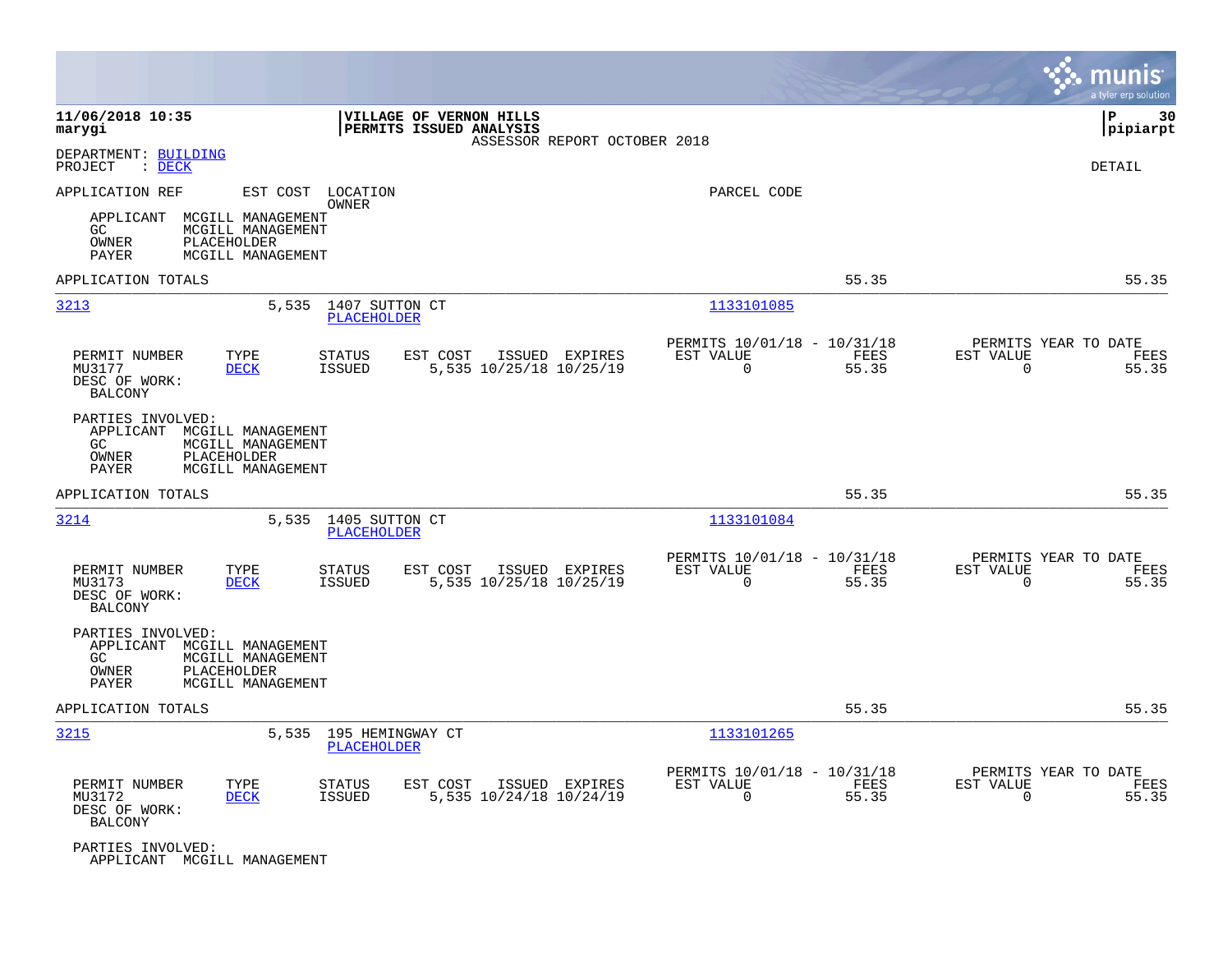|                                                                                                                                                                              |                                                                                 | munis<br>a tyler erp solution                                     |
|------------------------------------------------------------------------------------------------------------------------------------------------------------------------------|---------------------------------------------------------------------------------|-------------------------------------------------------------------|
| 11/06/2018 10:35<br>VILLAGE OF VERNON HILLS<br>PERMITS ISSUED ANALYSIS<br>marygi<br>ASSESSOR REPORT OCTOBER 2018                                                             |                                                                                 | Þ<br>31<br> pipiarpt                                              |
| DEPARTMENT: BUILDING<br>PROJECT<br>$\therefore$ DECK                                                                                                                         |                                                                                 | <b>DETAIL</b>                                                     |
| APPLICATION REF<br>EST COST LOCATION<br><b>OWNER</b><br>GC.<br>MCGILL MANAGEMENT<br>PLACEHOLDER<br>OWNER<br><b>PAYER</b><br>MCGILL MANAGEMENT                                | PARCEL CODE                                                                     |                                                                   |
| APPLICATION TOTALS                                                                                                                                                           | 55.35                                                                           | 55.35                                                             |
| 3216<br>196 HEMINGWAY CT<br>5,535<br>PLACEHOLDER                                                                                                                             | 1133101242                                                                      |                                                                   |
| ISSUED EXPIRES<br>PERMIT NUMBER<br>TYPE<br>STATUS<br>EST COST<br>5,535 10/24/18 10/24/19<br>MU3171<br><b>DECK</b><br>ISSUED<br>DESC OF WORK:<br><b>BALCONY</b>               | PERMITS 10/01/18 - 10/31/18<br>EST VALUE<br>FEES<br>$\Omega$<br>55.35           | PERMITS YEAR TO DATE<br>EST VALUE<br>FEES<br>$\Omega$<br>55.35    |
| PARTIES INVOLVED:<br>APPLICANT<br>MCGILL MANAGEMENT<br>GC.<br>MCGILL MANAGEMENT<br>OWNER<br>PLACEHOLDER<br>MCGILL MANAGEMENT<br>PAYER                                        |                                                                                 |                                                                   |
| APPLICATION TOTALS                                                                                                                                                           | 55.35                                                                           | 55.35                                                             |
| 3217<br>184 HEMINGWAY CT<br>5,535<br>PLACEHOLDER                                                                                                                             | 1133101245                                                                      |                                                                   |
| PERMIT NUMBER<br>TYPE<br><b>STATUS</b><br>EST COST<br>ISSUED EXPIRES<br>5,535 10/24/18 10/24/19<br>MU3168<br><b>DECK</b><br><b>ISSUED</b><br>DESC OF WORK:<br><b>BALCONY</b> | PERMITS 10/01/18 - 10/31/18<br>EST VALUE<br><b>FEES</b><br>$\mathbf 0$<br>55.35 | PERMITS YEAR TO DATE<br>EST VALUE<br>FEES<br>$\mathbf 0$<br>55.35 |
| PARTIES INVOLVED:<br>APPLICANT<br>MCGILL MANAGEMENT<br>GC<br>MCGILL MANAGEMENT<br><b>OWNER</b><br>PLACEHOLDER<br><b>PAYER</b><br>MCGILL MANAGEMENT                           |                                                                                 |                                                                   |
| APPLICATION TOTALS<br>PROJECT TOTALS                                                                                                                                         | 55.35<br>$\mathbf 0$<br>938.05                                                  | 55.35<br>938.05<br>$\Omega$                                       |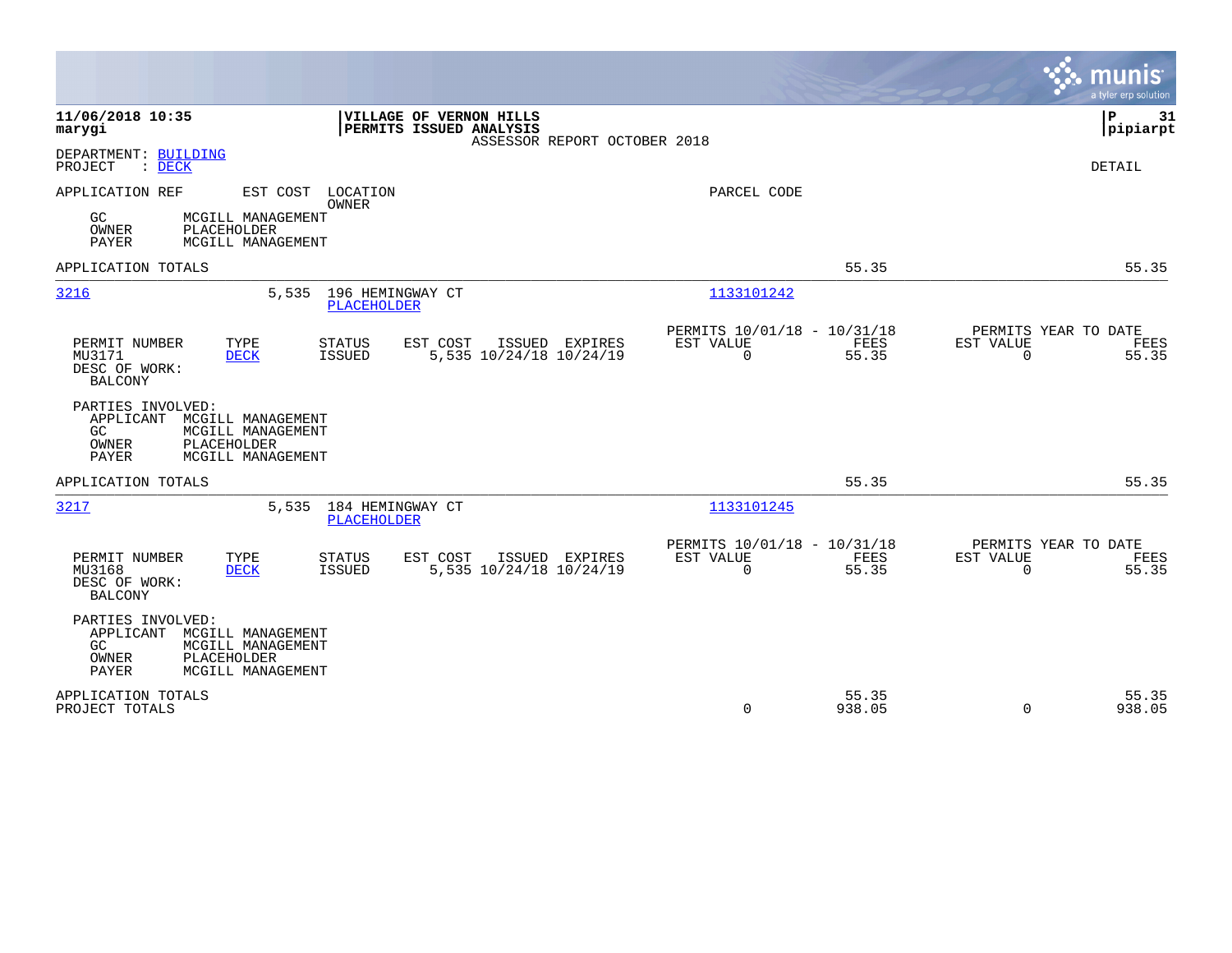|                                                                                                                                                                                                                                                                                                                                                                                                                                                                                                                                                                                                                                                        |                                                                                    |                                                                          | a tyler erp solution                                              |
|--------------------------------------------------------------------------------------------------------------------------------------------------------------------------------------------------------------------------------------------------------------------------------------------------------------------------------------------------------------------------------------------------------------------------------------------------------------------------------------------------------------------------------------------------------------------------------------------------------------------------------------------------------|------------------------------------------------------------------------------------|--------------------------------------------------------------------------|-------------------------------------------------------------------|
| 11/06/2018 10:35<br>marygi                                                                                                                                                                                                                                                                                                                                                                                                                                                                                                                                                                                                                             | VILLAGE OF VERNON HILLS<br>PERMITS ISSUED ANALYSIS<br>ASSESSOR REPORT OCTOBER 2018 |                                                                          | lР<br>32<br> pipiarpt                                             |
| DEPARTMENT: BUILDING<br>: DRIVEWAY<br>PROJECT                                                                                                                                                                                                                                                                                                                                                                                                                                                                                                                                                                                                          |                                                                                    |                                                                          | DETAIL                                                            |
| APPLICATION REF<br>EST COST                                                                                                                                                                                                                                                                                                                                                                                                                                                                                                                                                                                                                            | LOCATION<br><b>OWNER</b>                                                           | PARCEL CODE                                                              |                                                                   |
| 3060<br>7,300                                                                                                                                                                                                                                                                                                                                                                                                                                                                                                                                                                                                                                          | 200 LOWELL PL<br>ROBERT C ALLEN                                                    | 1132201006                                                               |                                                                   |
| TYPE<br>PERMIT NUMBER<br>MU3041<br><b>DRVWY</b><br>DESC OF WORK:<br>DRIVEWAY & SIDEWALK                                                                                                                                                                                                                                                                                                                                                                                                                                                                                                                                                                | EST COST<br>STATUS<br>ISSUED EXPIRES<br>COMPLT<br>7,300 10/02/18 10/24/19          | PERMITS 10/01/18 - 10/31/18<br>EST VALUE<br>FEES<br>$\mathbf 0$<br>73.00 | PERMITS YEAR TO DATE<br>EST VALUE<br>FEES<br>73.00<br>$\mathbf 0$ |
| PARTIES INVOLVED:<br>APPLICANT ROBERT C ALLEN<br>CARPENTER<br><b>CCA MIDWEST</b><br>CONCRETE<br>FIVE STAR<br><b>DRYWALL</b><br>A & D PAINTING AND DRYWALL<br>ELECTRICIA LAKESIDE ELECTRIC<br>EXCAVATOR CUSTOM LAND SERVICES<br>GC<br>FLORENCIO HERRERA & SONS<br>ADVANTAGE CONTRACTOR SOLUTIONS<br><b>HVAC</b><br>INSULATOR<br>ENERGY SMART INSULATION<br>RESIDENTIAL STEEL FABRICATORS<br>IRON WORK<br>LOW VOLTAG COMMATE COMMUNICATION<br>MASON<br>PRO BROTHERS MASONRY<br>OWNER<br>ROBERT C ALLEN<br>PLUMBING SYSTEMS & REPAIR<br>PLUMBER<br><b>PAYER</b><br>ROBERT C ALLEN<br><b>ROOFER</b><br>EXTERIOR BUILDERS<br>HOLIDAY SEWER & WATER<br>SEWER |                                                                                    |                                                                          |                                                                   |
| APPLICATION TOTALS                                                                                                                                                                                                                                                                                                                                                                                                                                                                                                                                                                                                                                     |                                                                                    | 73.00                                                                    | 73.00                                                             |
| 3067<br>2,800                                                                                                                                                                                                                                                                                                                                                                                                                                                                                                                                                                                                                                          | 1001 STOCKTON CT<br>SUSAN L VERLENDEN, TRUSTEE                                     | 1132411047                                                               |                                                                   |
| TYPE<br>PERMIT NUMBER<br>MU3052<br><b>DRVWY</b><br>DESC OF WORK:<br>PORTION OF GARAGE FLOOR                                                                                                                                                                                                                                                                                                                                                                                                                                                                                                                                                            | STATUS<br>EST COST<br>ISSUED EXPIRES<br>2,800 10/03/18 10/11/19<br>COMPLT          | PERMITS 10/01/18 - 10/31/18<br>EST VALUE<br>FEES<br>$\mathbf 0$<br>50.00 | PERMITS YEAR TO DATE<br>EST VALUE<br>FEES<br>$\mathbf 0$<br>50.00 |
| PARTIES INVOLVED:<br>APPLICANT<br>SUSAN L VERLENDEN, TRUSTEE<br>CONCRETE<br>SUSAN L VERLENDEN, TRUSTEE<br>GC<br>SUSAN L VERLENDEN, TRUSTEE<br>OWNER<br><b>PAYER</b><br>SUSAN L VERLENDEN, TRUSTEE                                                                                                                                                                                                                                                                                                                                                                                                                                                      | BOB WILSON CONCRETE CONSTRUCTION LLC                                               |                                                                          |                                                                   |
| APPLICATION TOTALS                                                                                                                                                                                                                                                                                                                                                                                                                                                                                                                                                                                                                                     |                                                                                    | 50.00                                                                    | 50.00                                                             |
| 3069<br>2,300                                                                                                                                                                                                                                                                                                                                                                                                                                                                                                                                                                                                                                          | 103 JULIE LN<br><b>JULIE A NELSON</b>                                              | 1506410017                                                               |                                                                   |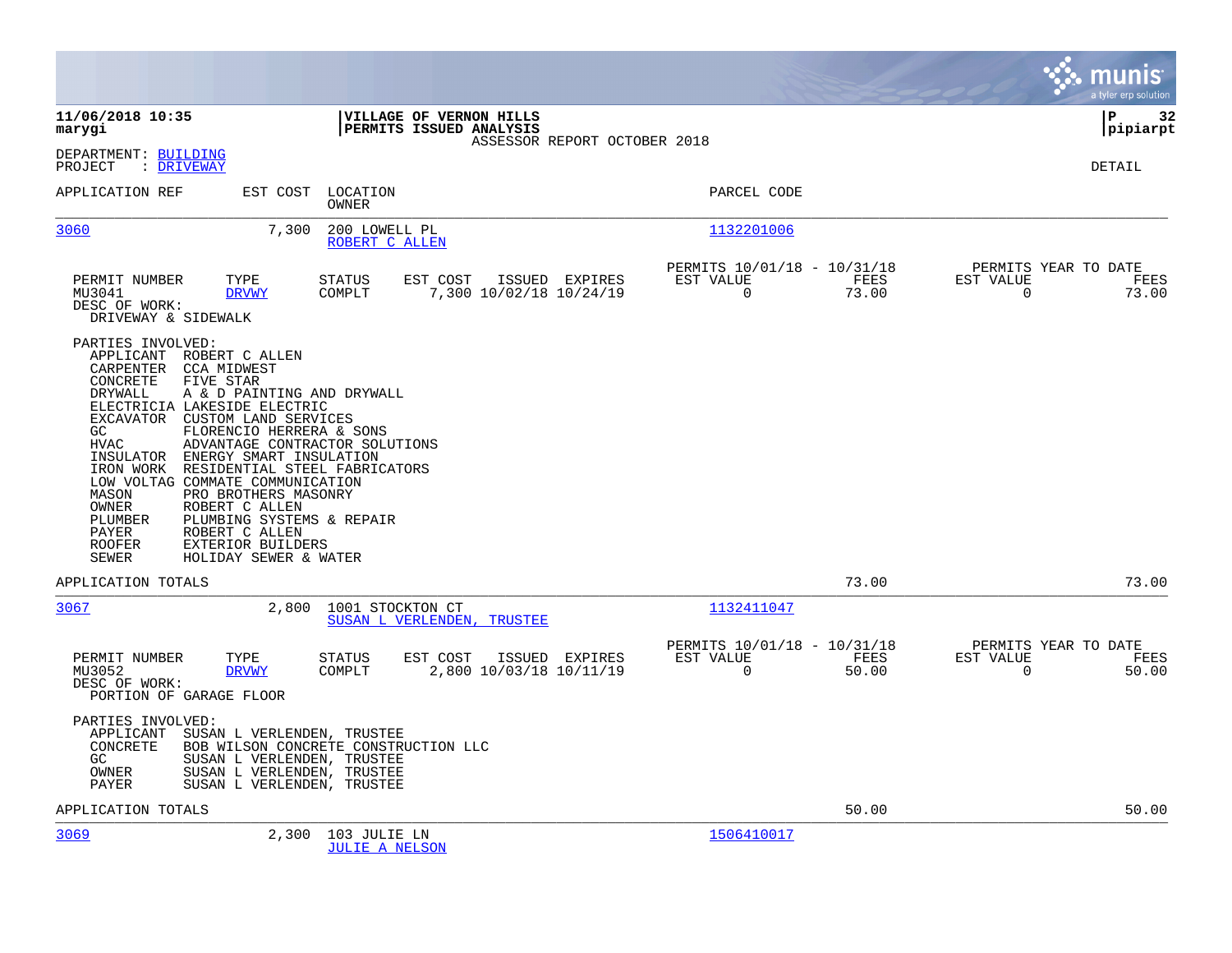|                                                                                                                                                                                                                            |                                                                                            |                                                         |                 | munis<br>a tyler erp solution                    |                 |
|----------------------------------------------------------------------------------------------------------------------------------------------------------------------------------------------------------------------------|--------------------------------------------------------------------------------------------|---------------------------------------------------------|-----------------|--------------------------------------------------|-----------------|
| 11/06/2018 10:35<br>marygi                                                                                                                                                                                                 | VILLAGE OF VERNON HILLS<br>PERMITS ISSUED ANALYSIS                                         | PERMITS 10/01/18 - 10/31/18                             |                 | P<br>PERMITS YEAR TO DATE                        | 33<br>pipiarpt  |
| PERMIT NUMBER<br>TYPE<br>DEPARTMENT: BUILDING<br>PROJECT<br>: DRIVEWAY                                                                                                                                                     | <b>STATUS</b><br>EST COST<br>ISSUED<br>EXPIRES<br>ASSESSOR REPORT OCTOBER 2018             | EST VALUE                                               | <b>FEES</b>     | EST VALUE<br>DETAIL                              | FEES            |
| APPLICATION REF<br>EST COST                                                                                                                                                                                                | LOCATION                                                                                   | PARCEL CODE                                             |                 |                                                  |                 |
| MU3059<br>DRVWY<br>DESC OF WORK:<br>DRIVEWAY                                                                                                                                                                               | OWNER<br>2,300 10/05/18 10/16/19<br>COMPLT                                                 | $\mathbf 0$                                             | 50.00           | $\mathbf 0$                                      | 50.00           |
| PARTIES INVOLVED:<br>APPLICANT<br>JULIE A NELSON<br>GC.<br>OWNER<br><b>JULIE A NELSON</b>                                                                                                                                  | AMERICAN ASPHALT MAINTENANCE INC                                                           |                                                         |                 |                                                  |                 |
| APPLICATION TOTALS                                                                                                                                                                                                         |                                                                                            |                                                         | 50.00           |                                                  | 50.00           |
| 3073<br>2,400                                                                                                                                                                                                              | 270 MONTCLAIR RD<br>GEORGE & RHEA L TRBOJEVIC                                              | 1508409014                                              |                 |                                                  |                 |
| PERMIT NUMBER<br>TYPE<br>MU3044<br><b>DRVWY</b><br>DESC OF WORK:<br>DRIVEWAY                                                                                                                                               | <b>STATUS</b><br>EST COST<br>ISSUED<br><b>EXPIRES</b><br>COMPLT<br>2,400 10/02/18 10/22/19 | PERMITS 10/01/18 - 10/31/18<br>EST VALUE<br>$\Omega$    | FEES<br>50.00   | PERMITS YEAR TO DATE<br>EST VALUE<br>$\mathbf 0$ | FEES<br>50.00   |
| PARTIES INVOLVED:<br>APPLICANT<br>GEORGE & RHEA L TRBOJEVIC<br>GC.<br>GEORGE & RHEA L TRBOJEVIC<br>GC<br>GEORGE & RHEA L TRBOJEVIC<br>OWNER<br>GEORGE & RHEA L TRBOJEVIC<br>PAYER                                          | AMERICAN ASPHALT MAINTENANCE INC                                                           |                                                         |                 |                                                  |                 |
| APPLICATION TOTALS                                                                                                                                                                                                         |                                                                                            |                                                         | 50.00           |                                                  | 50.00           |
| 3141<br>8,300                                                                                                                                                                                                              | 29 MONTEBELLO DR<br>EVGVENI & DIANA DIMITROVA                                              | 1508206010                                              |                 |                                                  |                 |
| PERMIT NUMBER<br>TYPE<br>MU3167<br><b>DRVWY</b><br>DESC OF WORK:<br>DRIVEWAY AND PATIO                                                                                                                                     | STATUS<br>EST COST<br>ISSUED EXPIRES<br><b>ISSUED</b><br>8,300 10/24/18 10/29/19           | PERMITS 10/01/18 - 10/31/18<br>EST VALUE<br>$\mathbf 0$ | FEES<br>83.00   | PERMITS YEAR TO DATE<br>EST VALUE<br>$\mathbf 0$ | FEES<br>83.00   |
| PARTIES INVOLVED:<br>APPLICANT<br>EVGVENI & DIANA DIMITROVA<br><b>CONCRETE</b><br>DE HOYOS CONCRETE<br>EVGVENI & DIANA DIMITROVA<br>GC.<br>OWNER<br>EVGVENI & DIANA DIMITROVA<br><b>PAYER</b><br>EVGVENI & DIANA DIMITROVA |                                                                                            |                                                         |                 |                                                  |                 |
| APPLICATION TOTALS<br>PROJECT TOTALS                                                                                                                                                                                       |                                                                                            | $\Omega$                                                | 83.00<br>306.00 | $\Omega$                                         | 83.00<br>306.00 |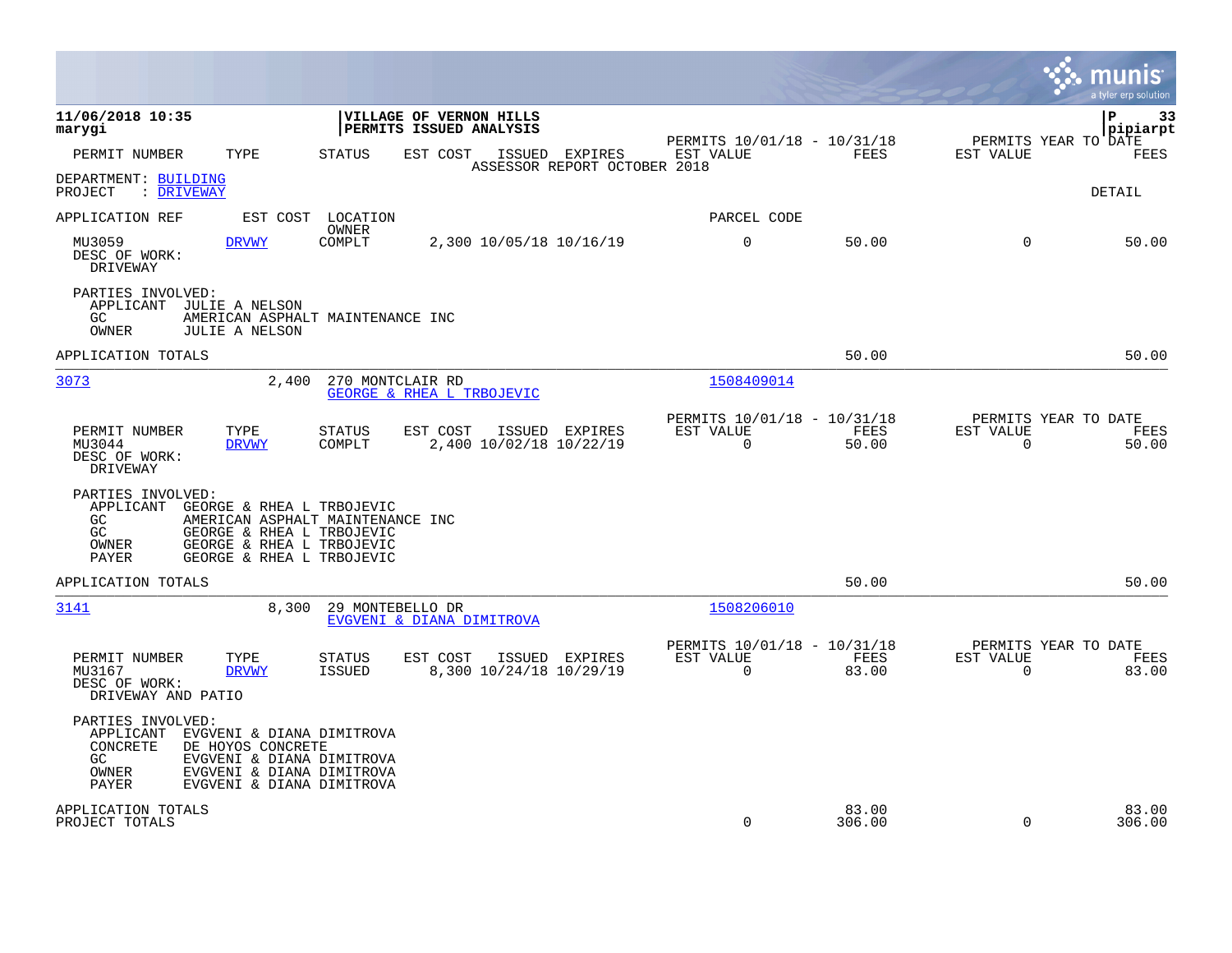|                                                                                                                                                                                                   |                                                                                         |                                                                           | munis<br>a tyler erp solution                                      |
|---------------------------------------------------------------------------------------------------------------------------------------------------------------------------------------------------|-----------------------------------------------------------------------------------------|---------------------------------------------------------------------------|--------------------------------------------------------------------|
| 11/06/2018 10:35<br>marygi                                                                                                                                                                        | VILLAGE OF VERNON HILLS<br>PERMITS ISSUED ANALYSIS<br>ASSESSOR REPORT OCTOBER 2018      |                                                                           | l P<br>34<br> pipiarpt                                             |
| DEPARTMENT: BUILDING<br>: FENCE<br>PROJECT                                                                                                                                                        |                                                                                         |                                                                           | DETAIL                                                             |
| APPLICATION REF<br>EST COST                                                                                                                                                                       | LOCATION<br>OWNER                                                                       | PARCEL CODE                                                               |                                                                    |
| 2419<br>62,613                                                                                                                                                                                    | 24021 US HIGHWAY 45<br>PLACEHOLDER                                                      | 1509300033                                                                |                                                                    |
| PERMIT NUMBER<br>TYPE<br>MU3124<br><b>FENCE</b><br>DESC OF WORK:<br>FENCE                                                                                                                         | STATUS<br>EST COST<br>ISSUED EXPIRES<br>62,613 10/17/18 10/17/19<br><b>ISSUED</b>       | PERMITS 10/01/18 - 10/31/18<br>EST VALUE<br>FEES<br>626.13<br>$\mathbf 0$ | PERMITS YEAR TO DATE<br>EST VALUE<br>FEES<br>$\mathbf 0$<br>626.13 |
| PARTIES INVOLVED:<br>APPLICANT<br>ICON BUILDING GROUP<br>FENCE<br>DURABILT FENCE<br>GC<br>ICON BUILDING GROUP<br><b>PLACEHOLDER</b><br>OWNER                                                      |                                                                                         |                                                                           |                                                                    |
| APPLICATION TOTALS                                                                                                                                                                                |                                                                                         | 626.13                                                                    | 626.13                                                             |
| 3082<br>3,100                                                                                                                                                                                     | 1100S TENNYSON PL<br>STEPHEN P CERVE, TRUSTEE                                           | 1132301006                                                                |                                                                    |
| PERMIT NUMBER<br>TYPE<br>MU3055<br><b>FENCE</b><br>DESC OF WORK:<br>FENCE                                                                                                                         | STATUS<br>EST COST<br>ISSUED EXPIRES<br>3,100 10/05/18 11/02/19<br>COMPLT               | PERMITS 10/01/18 - 10/31/18<br>EST VALUE<br>FEES<br>0<br>50.00            | PERMITS YEAR TO DATE<br>EST VALUE<br>FEES<br>$\mathbf 0$<br>50.00  |
| PARTIES INVOLVED:<br>APPLICANT<br>STEPHEN P CERVE, TRUSTEE<br>FENCE<br>SUPERIOR FENCE<br>GC<br>STEPHEN P CERVE, TRUSTEE<br>STEPHEN P CERVE, TRUSTEE<br>OWNER<br>PAYER<br>STEPHEN P CERVE, TRUSTEE |                                                                                         |                                                                           |                                                                    |
| APPLICATION TOTALS                                                                                                                                                                                |                                                                                         | 50.00                                                                     | 50.00                                                              |
| 3191<br>6,878                                                                                                                                                                                     | 525 COUNCIL CIRCLE<br><b>JEFF KUNKEL</b>                                                | 1133213013                                                                |                                                                    |
| PERMIT NUMBER<br>TYPE<br>MU3224<br><b>FENCE</b><br>DESC OF WORK:<br>FENCE                                                                                                                         | <b>STATUS</b><br>EST COST<br>ISSUED EXPIRES<br>6,878 10/30/18 10/30/19<br><b>ISSUED</b> | PERMITS 10/01/18 - 10/31/18<br>EST VALUE<br>FEES<br>$\mathbf 0$<br>68.78  | PERMITS YEAR TO DATE<br>EST VALUE<br>FEES<br>$\mathbf 0$<br>68.78  |
| PARTIES INVOLVED:<br>APPLICANT<br>JEFF KUNKEL<br>FENCE<br>ARONSON FENCE<br>GC<br>ARONSON FENCE<br>OWNER<br><b>JEFF KUNKEL</b>                                                                     |                                                                                         |                                                                           |                                                                    |
| APPLICATION TOTALS                                                                                                                                                                                |                                                                                         | 68.78                                                                     | 68.78                                                              |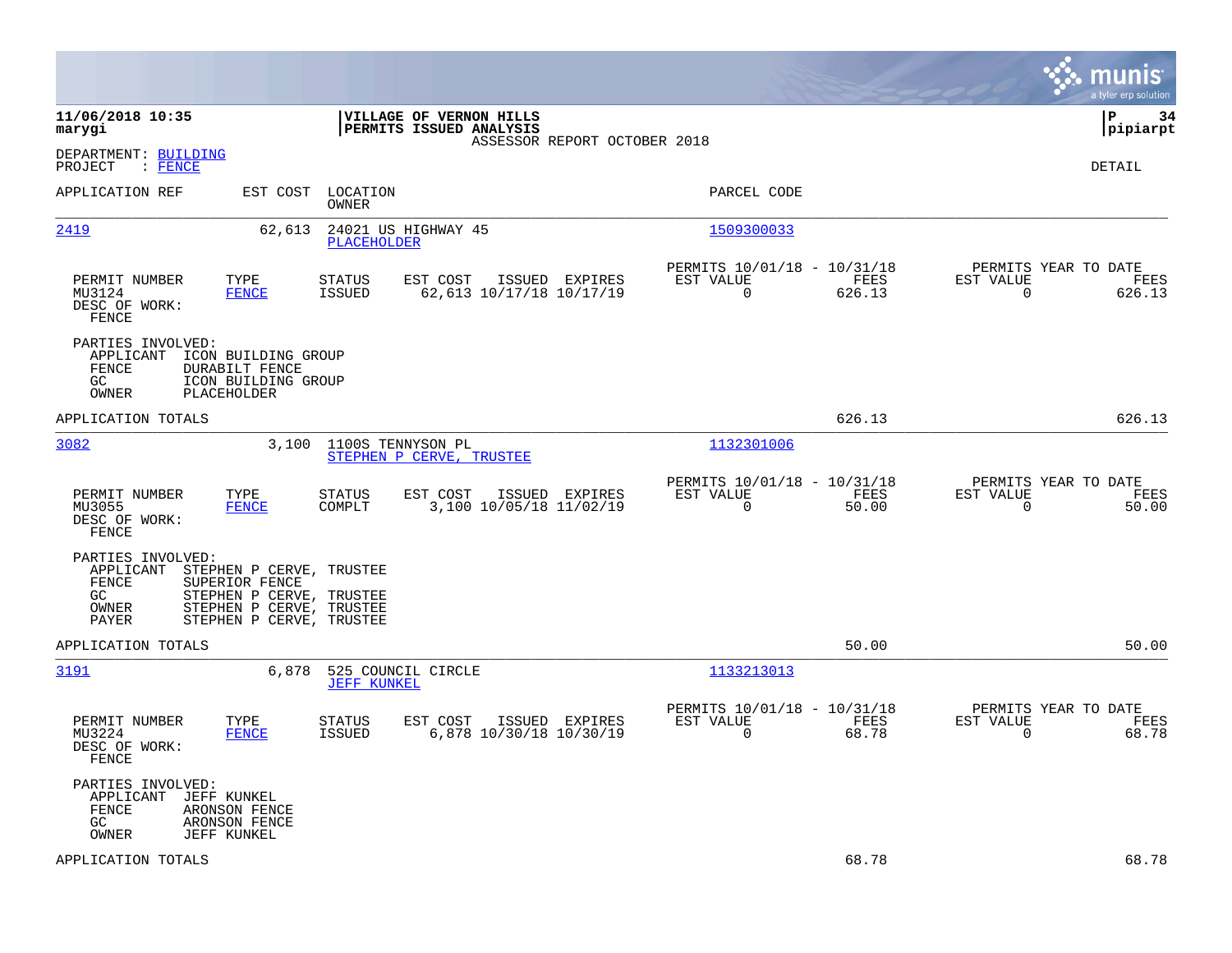|                                            |          |                   |                                                            |                              |             |        | munis  | a tyler erp solution |
|--------------------------------------------|----------|-------------------|------------------------------------------------------------|------------------------------|-------------|--------|--------|----------------------|
| 11/06/2018 10:35<br>marygi                 |          |                   | <b> VILLAGE OF VERNON HILLS</b><br>PERMITS ISSUED ANALYSIS | ASSESSOR REPORT OCTOBER 2018 |             |        | Р      | 35<br> pipiarpt      |
| DEPARTMENT: BUILDING<br>PROJECT<br>: FENCE |          |                   |                                                            |                              |             |        | DETAIL |                      |
| APPLICATION REF                            | EST COST | LOCATION<br>OWNER |                                                            |                              | PARCEL CODE |        |        |                      |
| PROJECT TOTALS                             |          |                   |                                                            |                              | 0           | 744.91 |        | 744.91               |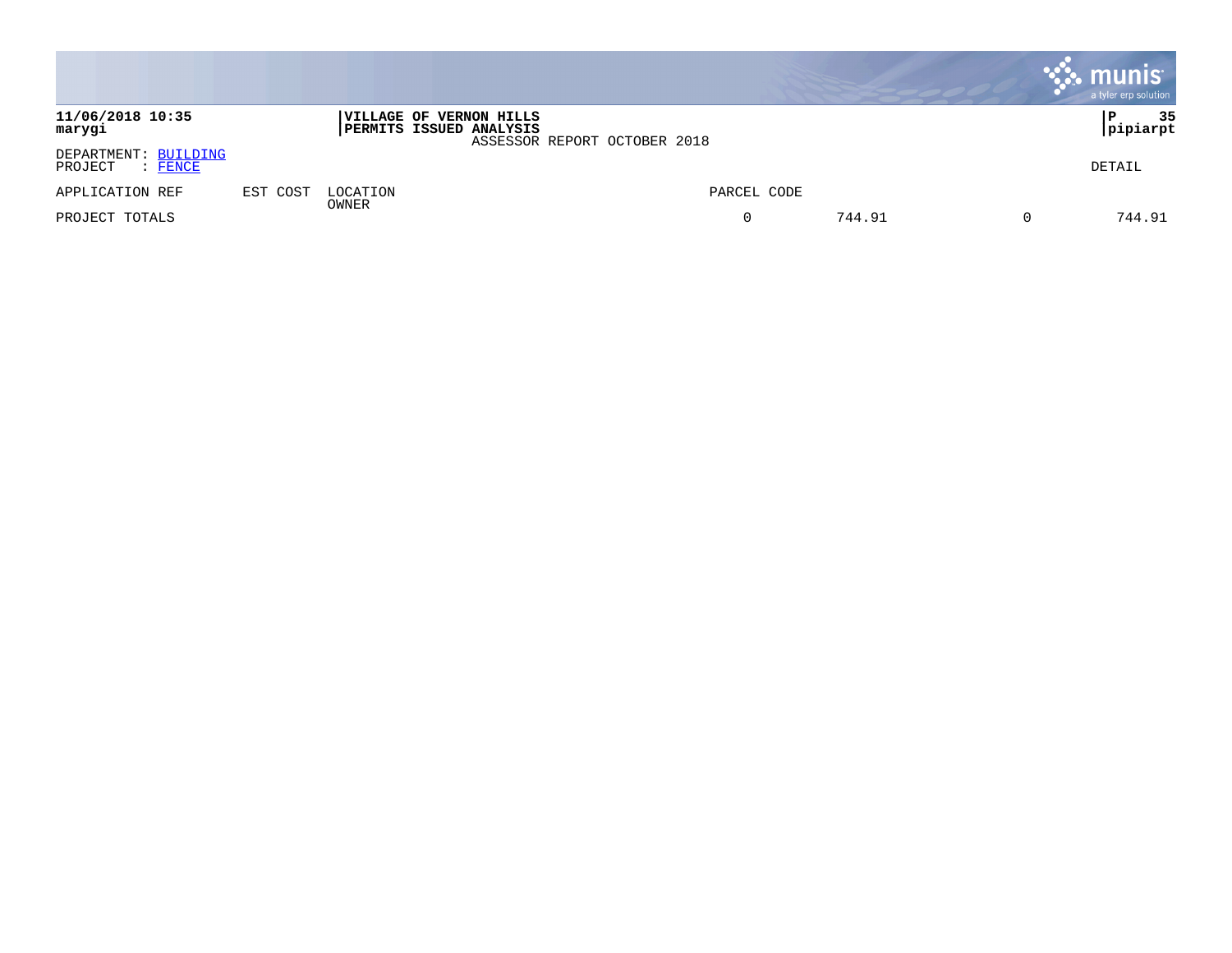|                                                                                         |                                                                                                                                                                                             |                                            |                                                         |                |                                        | munis<br>a tyler erp solution |
|-----------------------------------------------------------------------------------------|---------------------------------------------------------------------------------------------------------------------------------------------------------------------------------------------|--------------------------------------------|---------------------------------------------------------|----------------|----------------------------------------|-------------------------------|
| 11/06/2018 10:35<br>marygi                                                              | VILLAGE OF VERNON HILLS<br>PERMITS ISSUED ANALYSIS                                                                                                                                          | ASSESSOR REPORT OCTOBER 2018               |                                                         |                |                                        | ΙP<br>-36<br> pipiarpt        |
| DEPARTMENT: BUILDING<br>: FIRE ALARM<br>PROJECT                                         |                                                                                                                                                                                             |                                            |                                                         |                |                                        | DETAIL                        |
| APPLICATION REF                                                                         | LOCATION<br>EST COST<br>OWNER                                                                                                                                                               |                                            | PARCEL CODE                                             |                |                                        |                               |
| 3031                                                                                    | 10,000<br>1115 NORTH MILWAUKEE AVENUE<br>PLACEHOLDER                                                                                                                                        |                                            | 1134302003                                              |                |                                        |                               |
| PERMIT NUMBER<br>MU3097<br>DESC OF WORK:<br>FIRE ALARM                                  | TYPE<br><b>STATUS</b><br>EST COST<br>FIRE ALARM ISSUED                                                                                                                                      | ISSUED EXPIRES<br>10,000 10/12/18 10/12/19 | PERMITS 10/01/18 - 10/31/18<br>EST VALUE<br>$\mathbf 0$ | FEES<br>570.00 | PERMITS YEAR TO DATE<br>EST VALUE<br>0 | FEES<br>570.00                |
| PARTIES INVOLVED:<br>ALARM<br>APPLICANT<br>GC.<br>OCCUPANT<br>OWNER<br>PAYER            | TYCO INTERGRATED/JOHNSON CONTROLS<br>TYCO INTERGRATED/JOHNSON CONTROLS<br>TYCO INTERGRATED/JOHNSON CONTROLS<br>LAZY DOG RESTAURANTS LLC<br>PLACEHOLDER<br>TYCO INTERGRATED/JOHNSON CONTROLS |                                            |                                                         |                |                                        |                               |
| APPLICATION TOTALS                                                                      |                                                                                                                                                                                             |                                            |                                                         | 570.00         |                                        | 570.00                        |
| 3099                                                                                    | 3,975<br>401 HAWTHORN CTR<br>CENTENNIAL                                                                                                                                                     |                                            | 1133401086                                              |                |                                        |                               |
| PERMIT NUMBER<br>MU3050<br>DESC OF WORK:<br>FIRE ALARM                                  | EST COST<br>TYPE<br><b>STATUS</b><br>FIRE ALARM ISSUED                                                                                                                                      | ISSUED EXPIRES<br>3,975 10/03/18 10/03/19  | PERMITS 10/01/18 - 10/31/18<br>EST VALUE<br>0           | FEES<br>305.00 | PERMITS YEAR TO DATE<br>EST VALUE<br>0 | FEES<br>305.00                |
| PARTIES INVOLVED:<br>APPLICANT<br>GC<br><b>OCCUPANT</b><br>OWNER<br>CENTENNIAL<br>PAYER | ESSCOE, LLC<br>ESSCOE, LLC<br>YU KIDS ISLAND<br>ESSCOE , LLC                                                                                                                                |                                            |                                                         |                |                                        |                               |
| APPLICATION TOTALS                                                                      |                                                                                                                                                                                             |                                            |                                                         | 305.00         |                                        | 305.00                        |
| 3109                                                                                    | 4,600<br>240 HAWTHORN VILLAGE COMMONS<br>US TRUST-BOA-SAM RES                                                                                                                               |                                            | 1133302053                                              |                |                                        |                               |
| PERMIT NUMBER<br>MU3073<br>DESC OF WORK:<br>FIRE ALARM                                  | TYPE<br><b>STATUS</b><br>EST COST<br>FIRE ALARM COMPLT                                                                                                                                      | ISSUED EXPIRES<br>4,600 10/09/18 10/30/19  | PERMITS 10/01/18 - 10/31/18<br>EST VALUE<br>$\mathbf 0$ | FEES<br>340.00 | PERMITS YEAR TO DATE<br>EST VALUE<br>0 | FEES<br>340.00                |
| PARTIES INVOLVED:<br>ALARM<br>GC<br>OCCUPANT<br>MILKCOW<br>OWNER                        | CHICAGO METROPOLITAN FIRE PREVENTION<br>CHICAGO METROPOLITAN FIRE PREVENTION<br>US TRUST-BOA-SAM RES                                                                                        |                                            |                                                         |                |                                        |                               |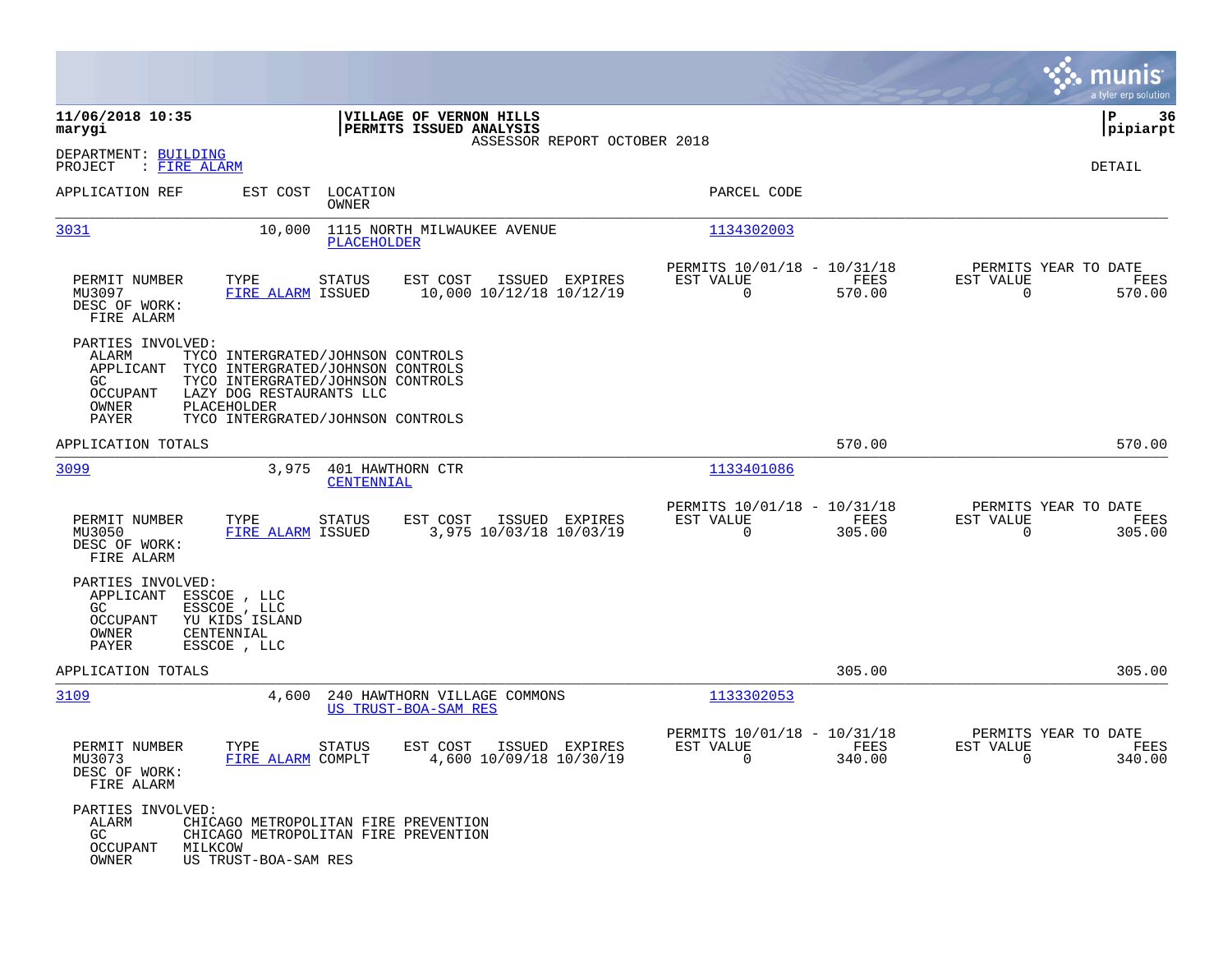|                                                                                                                                                                                                                                                        |                                                                           | munis<br>a tyler erp solution                                      |
|--------------------------------------------------------------------------------------------------------------------------------------------------------------------------------------------------------------------------------------------------------|---------------------------------------------------------------------------|--------------------------------------------------------------------|
| 11/06/2018 10:35<br>VILLAGE OF VERNON HILLS<br>PERMITS ISSUED ANALYSIS<br>marygi<br>ASSESSOR REPORT OCTOBER 2018                                                                                                                                       |                                                                           | lР<br>37<br> pipiarpt                                              |
| DEPARTMENT: BUILDING<br>: FIRE ALARM<br>PROJECT                                                                                                                                                                                                        |                                                                           | <b>DETAIL</b>                                                      |
| APPLICATION REF<br>EST COST LOCATION<br>OWNER                                                                                                                                                                                                          | PARCEL CODE                                                               |                                                                    |
| <b>PAYER</b><br>CHICAGO METROPOLITAN FIRE PREVENTION                                                                                                                                                                                                   |                                                                           |                                                                    |
| APPLICATION TOTALS                                                                                                                                                                                                                                     | 340.00                                                                    | 340.00                                                             |
| 3133<br>2,000 875 NORTH MILWAUKEE AVENUE 400<br><b>PLACEHOLDER</b>                                                                                                                                                                                     | 1134302008                                                                |                                                                    |
| TYPE<br>EST COST<br>PERMIT NUMBER<br><b>STATUS</b><br>ISSUED EXPIRES<br>MU3104<br>FIRE ALARM COMPLT<br>2,000 10/15/18 10/25/19<br>DESC OF WORK:<br>FIRE ALARM                                                                                          | PERMITS 10/01/18 - 10/31/18<br>EST VALUE<br>FEES<br>$\mathbf 0$<br>325.00 | PERMITS YEAR TO DATE<br>EST VALUE<br>FEES<br>$\mathbf 0$<br>325.00 |
| PARTIES INVOLVED:<br>ALARM<br>NUCORE ELECTRIC<br>APPLICANT<br>NUCORE ELECTRIC<br>ELECTRICIA NUCORE ELECTRIC<br>CONSTRUCTION REALTY COMPANY<br>GC.<br>OCCUPANT<br>FLOYD'S 99 BARBERSHOP<br>OWNER<br>PLACEHOLDER<br>CONSTRUCTION REALTY COMPANY<br>PAYER |                                                                           |                                                                    |
| APPLICATION TOTALS                                                                                                                                                                                                                                     | 325.00                                                                    | 325.00                                                             |
| 3142<br>14,525<br>925 NORTH MILWAUKEE AVENUE 100<br><b>PLACEHOLDER</b>                                                                                                                                                                                 | 1134302008                                                                |                                                                    |
| PERMIT NUMBER<br><b>STATUS</b><br>EST COST<br>ISSUED EXPIRES<br>TYPE<br>14,525 10/25/18 10/25/19<br>MU3122<br>FIRE ALARM COMPLT<br>DESC OF WORK:<br>FIRE ALARM                                                                                         | PERMITS 10/01/18 - 10/31/18<br>EST VALUE<br>FEES<br>$\Omega$<br>515.25    | PERMITS YEAR TO DATE<br>EST VALUE<br>FEES<br>$\Omega$<br>515.25    |
| PARTIES INVOLVED:<br>ALARM<br>ASSOCIATED ELECTRICAL CONTRACTORS<br>APPLICANT LEVEL CONSTRUCTION, INC<br>GC.<br>LEVEL CONSTRUCTION, INC<br><b>OCCUPANT</b><br>KUMA'S CORNER<br><b>OWNER</b><br>PLACEHOLDER<br>PAYER<br>LEVEL CONSTRUCTION, INC          |                                                                           |                                                                    |
| APPLICATION TOTALS                                                                                                                                                                                                                                     | 515.25                                                                    | 515.25                                                             |
| 3166<br>10,000 875 NORTH MILWAUKEE AVENUE 300<br>PLACEHOLDER                                                                                                                                                                                           | 1134302008                                                                |                                                                    |
| PERMIT NUMBER<br>TYPE<br>EST COST<br>ISSUED EXPIRES<br>STATUS<br>10,000 10/26/18 11/05/19<br>MU3197<br>FIRE ALARM COMPLT<br>DESC OF WORK:<br>FIRE ALARM                                                                                                | PERMITS 10/01/18 - 10/31/18<br>EST VALUE<br>FEES<br>$\Omega$<br>355.00    | PERMITS YEAR TO DATE<br>EST VALUE<br>FEES<br>355.00<br>$\mathbf 0$ |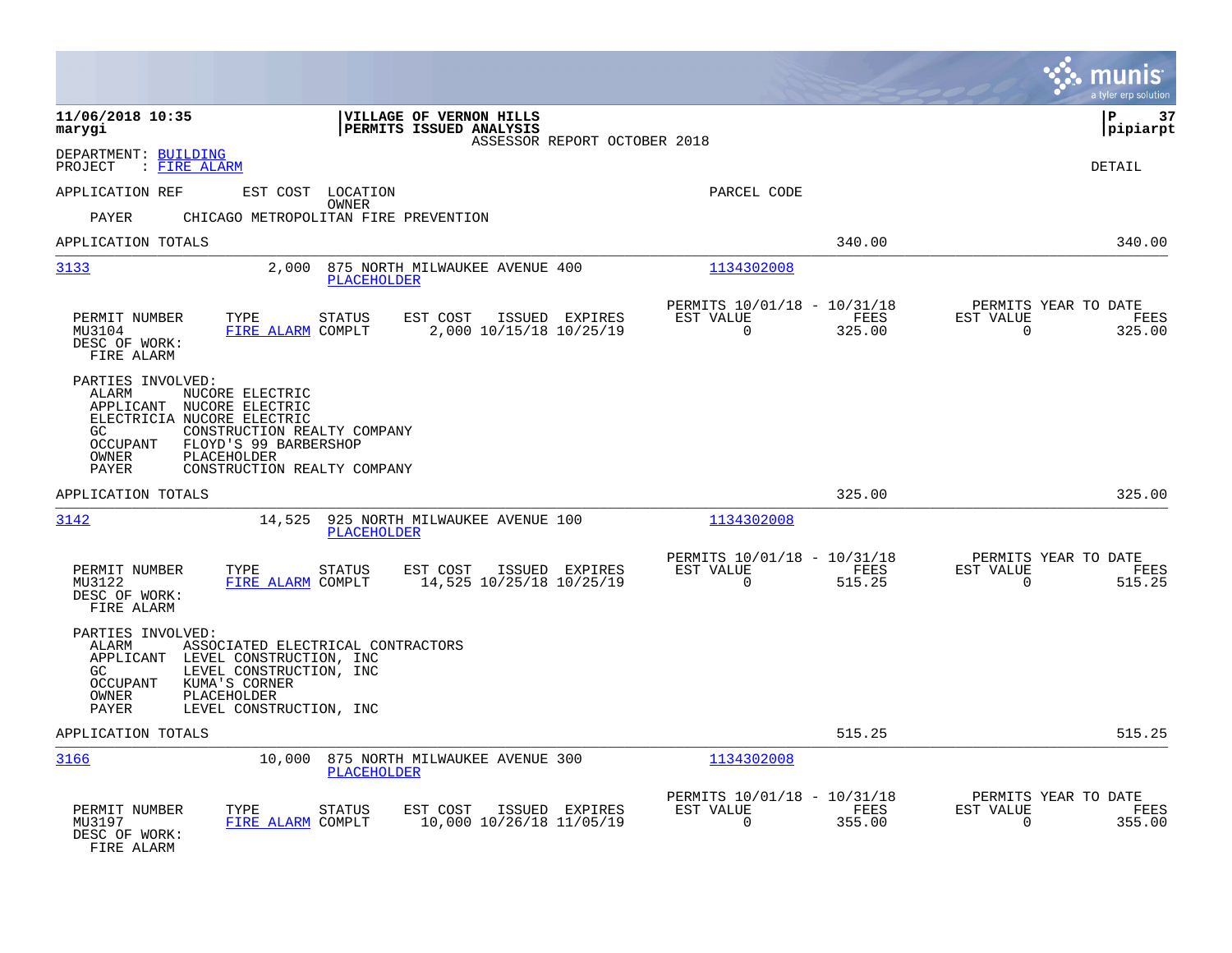|                                                                                                                                                                                                                    |                                                                              | munis<br>a tyler erp solution                                   |
|--------------------------------------------------------------------------------------------------------------------------------------------------------------------------------------------------------------------|------------------------------------------------------------------------------|-----------------------------------------------------------------|
| 11/06/2018 10:35<br>VILLAGE OF VERNON HILLS<br>PERMITS ISSUED ANALYSIS<br>marygi<br>ASSESSOR REPORT OCTOBER 2018                                                                                                   |                                                                              | 38<br>l P<br> pipiarpt                                          |
| DEPARTMENT: BUILDING<br>PROJECT<br>: FIRE ALARM                                                                                                                                                                    |                                                                              | DETAIL                                                          |
| APPLICATION REF<br>EST COST LOCATION<br><b>OWNER</b><br>PARTIES INVOLVED:<br>ALARM<br>JM POLCURR INC<br>APPLICANT<br>JM POLCURR INC<br>GC.<br>TROTTA SPECIALTY CONSTRUCTION<br>MY EYE DR<br>OCCUPANT               | PARCEL CODE                                                                  |                                                                 |
| OWNER<br>PLACEHOLDER<br>JM POLCURR INC<br>PAYER<br>TROTTA SPECIALTY CONSTRUCTION<br>PAYER                                                                                                                          |                                                                              |                                                                 |
| APPLICATION TOTALS                                                                                                                                                                                                 | 355.00                                                                       | 355.00                                                          |
| 3198<br>901 NORTH MILWAUKEE AVENUE 850<br>5,000<br>PLACEHOLDER                                                                                                                                                     | 1134302008                                                                   |                                                                 |
| PERMIT NUMBER<br>TYPE<br><b>STATUS</b><br>EST COST<br>ISSUED EXPIRES<br>MU3191<br>FIRE ALARM ISSUED<br>5,000 10/26/18 10/26/19<br>DESC OF WORK:<br>FIRE ALARM                                                      | PERMITS 10/01/18 - 10/31/18<br>EST VALUE<br>FEES<br>$\overline{0}$<br>320.00 | PERMITS YEAR TO DATE<br>EST VALUE<br>FEES<br>$\Omega$<br>320.00 |
| PARTIES INVOLVED:<br>ALARM<br>BLAZE ELECTRIC CORP<br>BLAZE ELECTRIC CORP<br>APPLICANT<br>GC<br>BLAZE ELECTRIC CORP<br>THE DAILEY METHOD<br><b>OCCUPANT</b><br>PLACEHOLDER<br>OWNER<br>PAYER<br>BLAZE ELECTRIC CORP |                                                                              |                                                                 |
| APPLICATION TOTALS                                                                                                                                                                                                 | 320.00                                                                       | 320.00                                                          |
| 3206<br>9,600<br>700 NORTH MILWAUKEE AVE 138<br>HAWTHORN HILLS SOUARE 1687 LLC                                                                                                                                     | 1504201051                                                                   |                                                                 |
| PERMIT NUMBER<br>TYPE<br><b>STATUS</b><br>EST COST<br>ISSUED EXPIRES<br>9,600 10/29/18 10/29/19<br>FIRE ALARM COMPLT<br>MU3211<br>DESC OF WORK:<br>FIRE ALARM                                                      | PERMITS 10/01/18 - 10/31/18<br>EST VALUE<br>FEES<br>$\Omega$<br>431.00       | PERMITS YEAR TO DATE<br>EST VALUE<br>FEES<br>$\Omega$<br>431.00 |
| PARTIES INVOLVED:<br>ALARM<br>ZOEPAZ<br>APPLICANT<br>ZOEPAZ<br>GC.<br>ZOEPAZ<br><b>OCCUPANT</b><br><b>MASSAGE ENVY</b><br>OWNER<br>HAWTHORN HILLS SQUARE 1687 LLC<br><b>PAYER</b><br>ZOEPAZ                        |                                                                              |                                                                 |
| APPLICATION TOTALS<br>PROJECT TOTALS                                                                                                                                                                               | 431.00<br>$\mathbf 0$<br>3, 161. 25                                          | 431.00<br>$\Omega$<br>3,161.25                                  |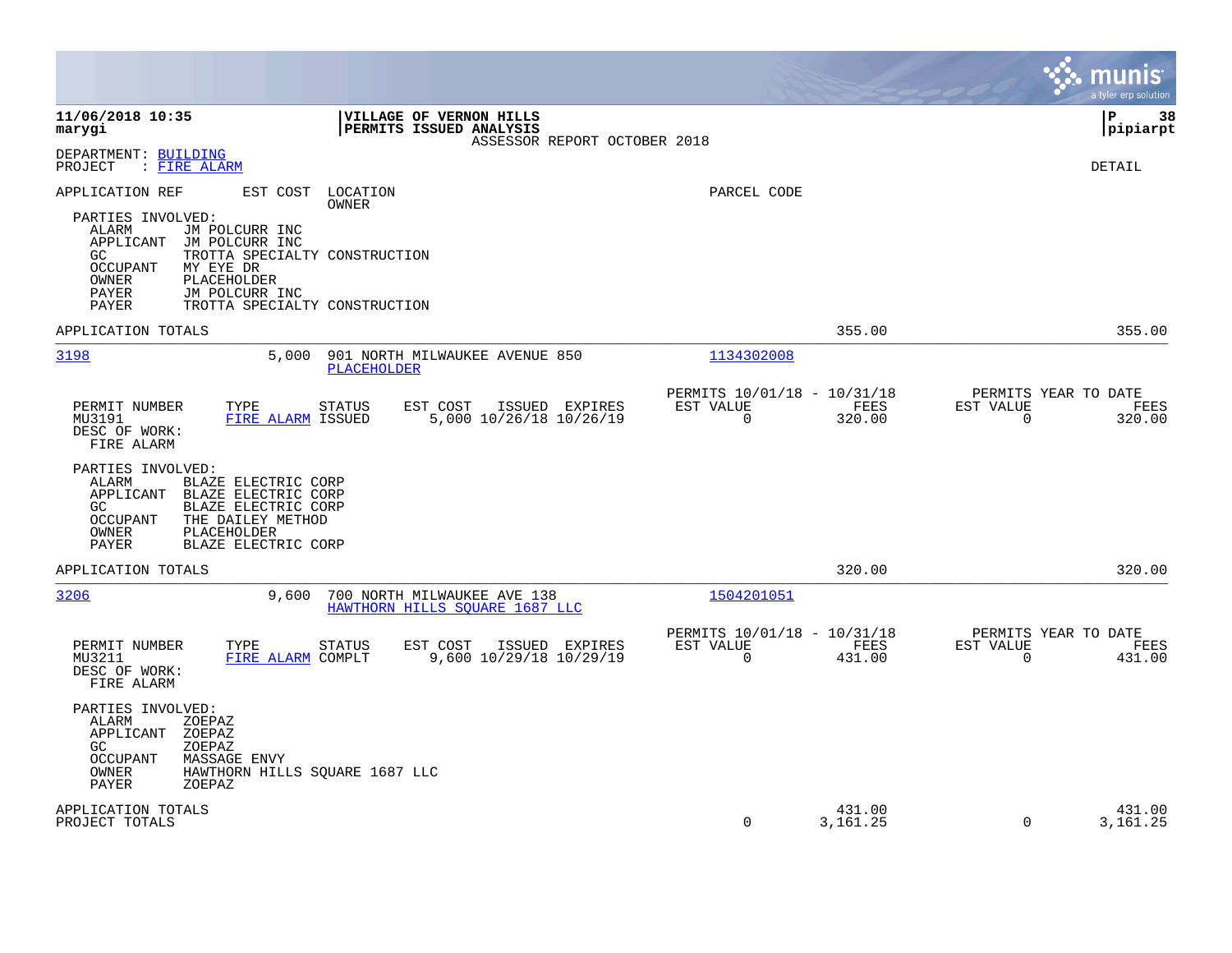|                                                                                                                                                                                                                                                                                                 |                                                                                    |                                                                             | munis<br>a tyler erp solution                                           |
|-------------------------------------------------------------------------------------------------------------------------------------------------------------------------------------------------------------------------------------------------------------------------------------------------|------------------------------------------------------------------------------------|-----------------------------------------------------------------------------|-------------------------------------------------------------------------|
| 11/06/2018 10:35<br>marygi                                                                                                                                                                                                                                                                      | VILLAGE OF VERNON HILLS<br>PERMITS ISSUED ANALYSIS<br>ASSESSOR REPORT OCTOBER 2018 |                                                                             | ΙP<br>-39<br> pipiarpt                                                  |
| DEPARTMENT: BUILDING<br>: FIRE SPRINKLER<br>PROJECT                                                                                                                                                                                                                                             |                                                                                    |                                                                             | DETAIL                                                                  |
| APPLICATION REF<br>EST COST                                                                                                                                                                                                                                                                     | LOCATION<br>OWNER                                                                  | PARCEL CODE                                                                 |                                                                         |
| 2571<br>26,375                                                                                                                                                                                                                                                                                  | 1228 BYRNE BOULEVARD<br>PLACEHOLDER                                                | 1515107096                                                                  |                                                                         |
| TYPE<br>PERMIT NUMBER<br>MU3081<br><b>FIRE SPR</b><br>DESC OF WORK:<br>FIRE SPRINKLERS<br>1228-1236 BYRNE BLVD<br>PARTIES INVOLVED:<br>APPLICANT NOVA FIRE PROTECTION<br>FIRE SPRIN NOVA FIRE PROTECTION<br>GC<br>NOVA FIRE PROTECTION<br>OWNER<br>PLACEHOLDER<br>PAYER<br>NOVA FIRE PROTECTION | <b>STATUS</b><br>EST COST<br>ISSUED EXPIRES<br>26,375 10/10/18 11/05/19<br>ISSUED  | PERMITS 10/01/18 - 10/31/18<br>EST VALUE<br>FEES<br>$\mathbf 0$<br>1,284.75 | PERMITS YEAR TO DATE<br>EST VALUE<br>FEES<br>$\overline{0}$<br>1,284.75 |
| APPLICATION TOTALS                                                                                                                                                                                                                                                                              |                                                                                    | 1,284.75                                                                    | 1,284.75                                                                |
| 2572<br>26,375                                                                                                                                                                                                                                                                                  | 1218 BYRNE BOULEVARD<br>PLACEHOLDER                                                | 1515107096                                                                  |                                                                         |
| PERMIT NUMBER<br>TYPE<br>MU3078<br>FIRE SPR<br>DESC OF WORK:<br>FIRE SPRINKLERS<br>1218-1226 BYRNE BLVD<br>PARTIES INVOLVED:<br>APPLICANT NOVA FIRE PROTECTION                                                                                                                                  | <b>STATUS</b><br>EST COST<br>ISSUED EXPIRES<br>ISSUED<br>26,375 10/10/18 10/10/19  | PERMITS 10/01/18 - 10/31/18<br>EST VALUE<br>FEES<br>$\mathbf 0$<br>1,284.75 | PERMITS YEAR TO DATE<br>EST VALUE<br>FEES<br>$\mathbf 0$<br>1,284.75    |
| FIRE SPRIN NOVA FIRE PROTECTION<br>NOVA FIRE PROTECTION<br>GC.<br>OWNER<br>PLACEHOLDER<br>PAYER<br>NOVA FIRE PROTECTION                                                                                                                                                                         |                                                                                    |                                                                             |                                                                         |
| APPLICATION TOTALS                                                                                                                                                                                                                                                                              |                                                                                    | 1,284.75                                                                    | 1,284.75                                                                |
| 2573<br>15,825                                                                                                                                                                                                                                                                                  | 1212 BYRNE BOULEVARD<br>PLACEHOLDER                                                | 1515107096                                                                  |                                                                         |
| PERMIT NUMBER<br>TYPE<br>MU3079<br>FIRE SPR<br>DESC OF WORK:<br>FIRE SPRINKLER<br>1212-1216 BYRNE BLVD<br>PARTIES INVOLVED:<br>APPLICANT NOVA FIRE PROTECTION<br>APPLICANT<br>NOVA FIRE PROTECTION<br>GC.<br>NOVA FIRE PROTECTION<br>OWNER<br>PLACEHOLDER<br>PAYER<br>NOVA FIRE PROTECTION      | EST COST<br>STATUS<br>ISSUED EXPIRES<br>ISSUED<br>15,825 10/10/18 10/10/19         | PERMITS 10/01/18 - 10/31/18<br>EST VALUE<br>FEES<br>0<br>831.25             | PERMITS YEAR TO DATE<br>EST VALUE<br>FEES<br>0<br>831.25                |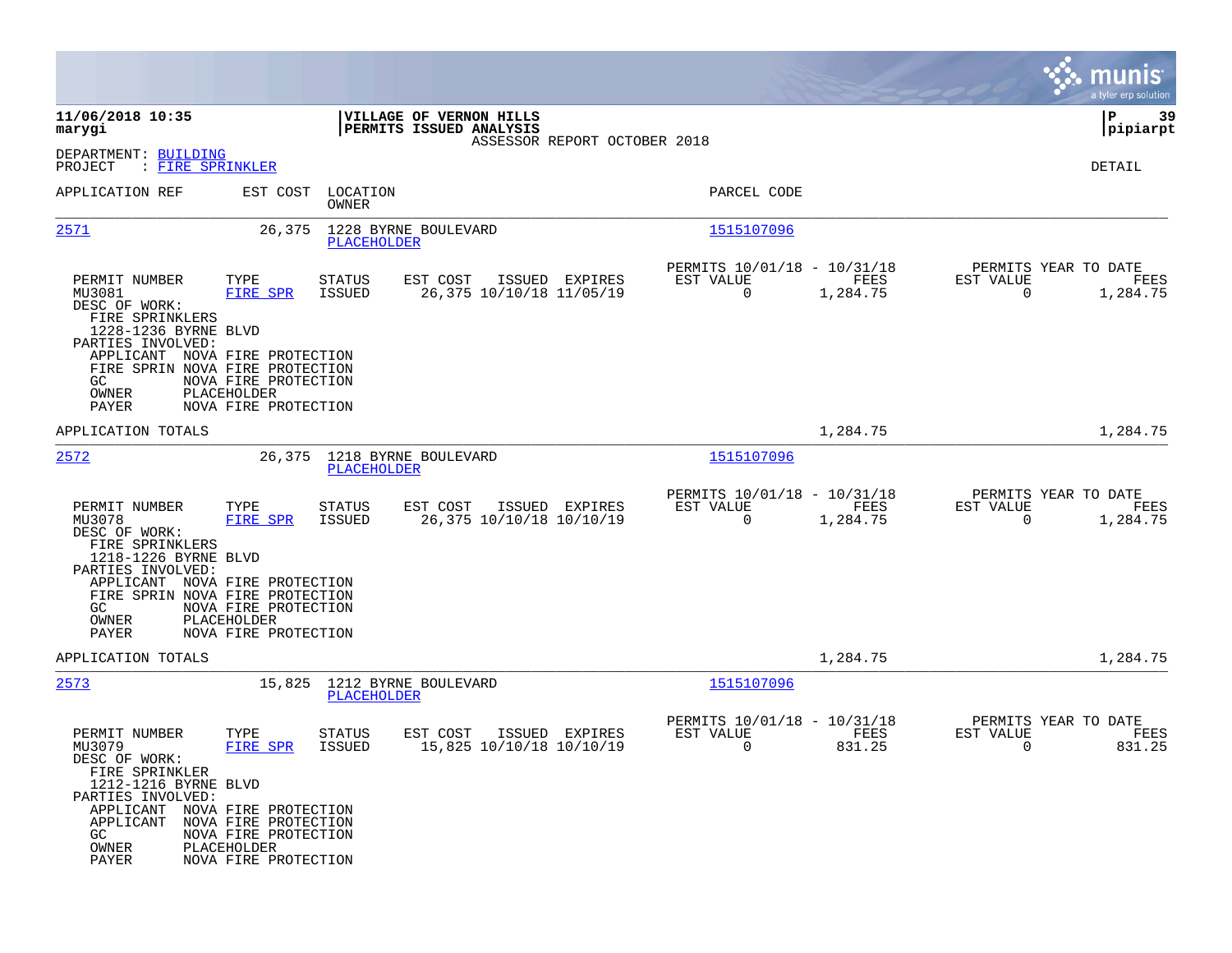|                                                                                                                                  |                                                                                                                                                                                 |                                                                                    |                                                         |                        |                                                  | munis<br>a tyler erp solution |
|----------------------------------------------------------------------------------------------------------------------------------|---------------------------------------------------------------------------------------------------------------------------------------------------------------------------------|------------------------------------------------------------------------------------|---------------------------------------------------------|------------------------|--------------------------------------------------|-------------------------------|
| 11/06/2018 10:35<br>marygi                                                                                                       |                                                                                                                                                                                 | VILLAGE OF VERNON HILLS<br>PERMITS ISSUED ANALYSIS<br>ASSESSOR REPORT OCTOBER 2018 |                                                         |                        |                                                  | ∣P<br>40<br> pipiarpt         |
| DEPARTMENT: BUILDING<br>PROJECT<br>: FIRE SPRINKLER                                                                              |                                                                                                                                                                                 |                                                                                    |                                                         |                        |                                                  | DETAIL                        |
| APPLICATION REF                                                                                                                  | EST COST<br>LOCATION<br>OWNER                                                                                                                                                   |                                                                                    | PARCEL CODE                                             |                        |                                                  |                               |
| APPLICATION TOTALS                                                                                                               |                                                                                                                                                                                 |                                                                                    |                                                         | 831.25                 |                                                  | 831.25                        |
| 2574                                                                                                                             | 26,375<br>PLACEHOLDER                                                                                                                                                           | 1202 BYRNE BOULEVARD                                                               | 1515107096                                              |                        |                                                  |                               |
| PERMIT NUMBER<br>MU3080<br>DESC OF WORK:<br>FIRE SPRINKLER<br>1202-1210 BYRNE BLVD<br>PARTIES INVOLVED:<br>GC.<br>OWNER<br>PAYER | TYPE<br><b>STATUS</b><br>FIRE SPR<br>ISSUED<br>APPLICANT NOVA FIRE PROTECTION<br>FIRE SPRIN NOVA FIRE PROTECTION<br>NOVA FIRE PROTECTION<br>PLACEHOLDER<br>NOVA FIRE PROTECTION | EST COST<br>ISSUED EXPIRES<br>26,375 10/10/18 10/10/19                             | PERMITS 10/01/18 - 10/31/18<br>EST VALUE<br>0           | FEES<br>2,156.75       | PERMITS YEAR TO DATE<br>EST VALUE<br>$\mathbf 0$ | FEES<br>2,156.75              |
| APPLICATION TOTALS                                                                                                               |                                                                                                                                                                                 |                                                                                    |                                                         | 2,156.75               |                                                  | 2,156.75                      |
| 2689                                                                                                                             | 12,000<br><b>PLACEHOLDER</b>                                                                                                                                                    | 1322 GARDEN VIEW DRIVE                                                             | 1133205063                                              |                        |                                                  |                               |
| PERMIT NUMBER<br>MU3213<br>DESC OF WORK:<br>FIRE SPRINKLER                                                                       | TYPE<br>STATUS<br><b>FIRE SPR</b><br>ISSUED                                                                                                                                     | EST COST<br>ISSUED EXPIRES<br>12,000 10/30/18 10/30/19                             | PERMITS 10/01/18 - 10/31/18<br>EST VALUE<br>$\mathbf 0$ | FEES<br>320.00         | PERMITS YEAR TO DATE<br>EST VALUE<br>0           | FEES<br>320.00                |
| PARTIES INVOLVED:<br>GC.<br>OWNER<br>PAYER                                                                                       | APPLICANT NOVA FIRE PROTECTION<br>FIRE SPRIN NOVA FIRE PROTECTION<br>NOVA FIRE PROTECTION<br><b>PLACEHOLDER</b><br>NOVA FIRE PROTECTION                                         |                                                                                    |                                                         |                        |                                                  |                               |
| APPLICATION TOTALS                                                                                                               |                                                                                                                                                                                 |                                                                                    |                                                         | 320.00                 |                                                  | 320.00                        |
| 2994                                                                                                                             | 10,951<br>PLACEHOLDER                                                                                                                                                           | 549 COUNCIL CIRCLE                                                                 | 1133213006                                              |                        |                                                  |                               |
| PERMIT NUMBER<br>MU3048<br>DESC OF WORK:<br>FIRE SPRINKLER                                                                       | TYPE<br>STATUS<br>FIRE SPR<br>ISSUED                                                                                                                                            | EST COST ISSUED EXPIRES<br>10,951 10/03/18 10/03/19                                | PERMITS 10/01/18 - 10/31/18<br>EST VALUE<br>$\Omega$    | ${\tt FEES}$<br>309.51 | PERMITS YEAR TO DATE<br>EST VALUE<br>$\Omega$    | FEES<br>309.51                |
| PARTIES INVOLVED:<br>GC.                                                                                                         | APPLICANT NOVA FIRE PROTECTION<br>FIRE SPRIN NOVA FIRE PROTECTION<br>NOVA FIRE PROTECTION                                                                                       |                                                                                    |                                                         |                        |                                                  |                               |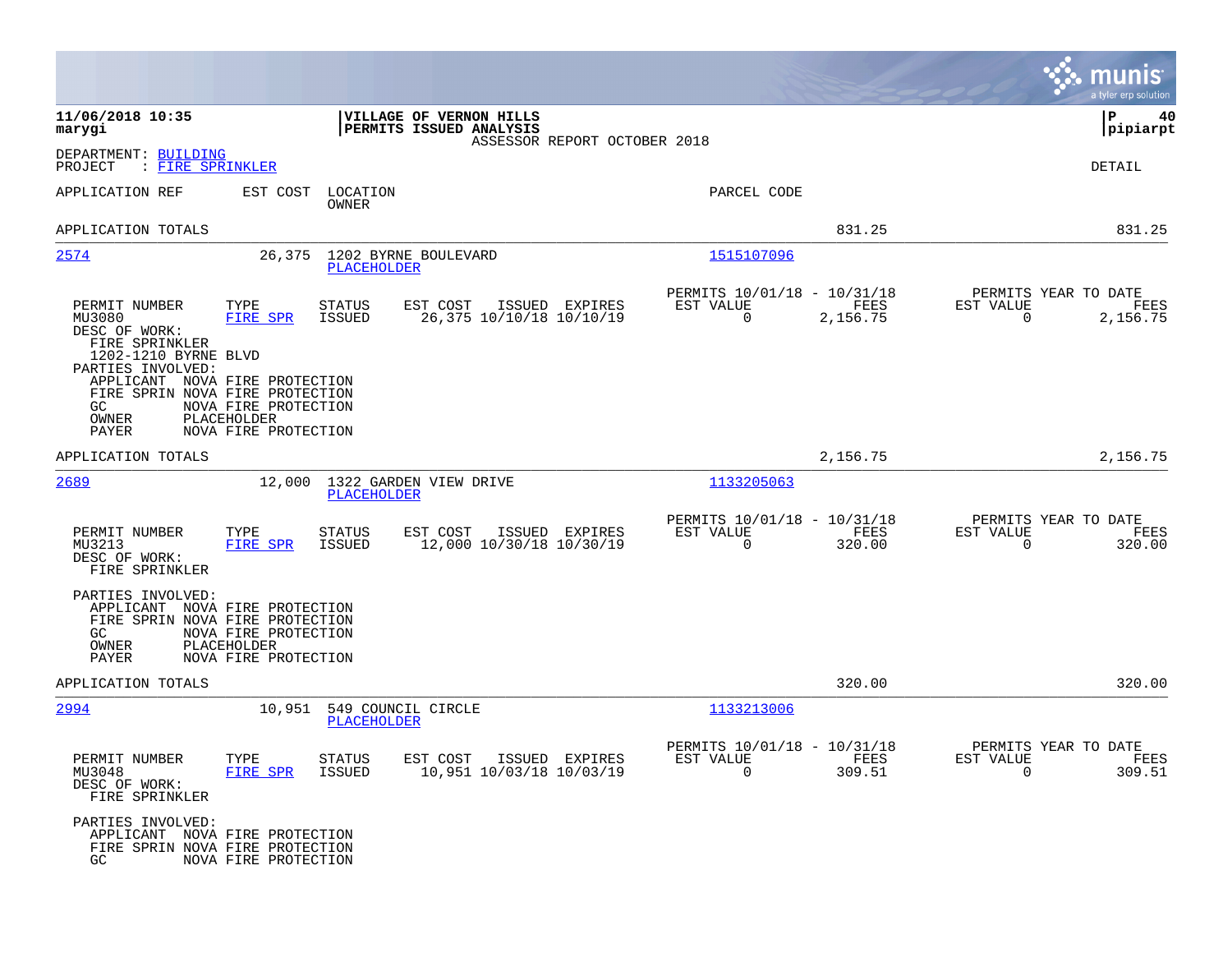|                                                                                                                                                                               |                                                                                          |                                                                           | munis<br>a tyler erp solution                                   |
|-------------------------------------------------------------------------------------------------------------------------------------------------------------------------------|------------------------------------------------------------------------------------------|---------------------------------------------------------------------------|-----------------------------------------------------------------|
| 11/06/2018 10:35<br>marygi                                                                                                                                                    | VILLAGE OF VERNON HILLS<br>PERMITS ISSUED ANALYSIS<br>ASSESSOR REPORT OCTOBER 2018       |                                                                           | ΙP<br>41<br> pipiarpt                                           |
| DEPARTMENT: BUILDING<br>PROJECT<br>: FIRE SPRINKLER                                                                                                                           |                                                                                          |                                                                           | DETAIL                                                          |
| APPLICATION REF<br>EST COST LOCATION                                                                                                                                          | OWNER                                                                                    | PARCEL CODE                                                               |                                                                 |
| PLACEHOLDER<br>OWNER<br>PAYER<br>NOVA FIRE PROTECTION                                                                                                                         |                                                                                          |                                                                           |                                                                 |
| APPLICATION TOTALS                                                                                                                                                            |                                                                                          | 309.51                                                                    | 309.51                                                          |
| 2995<br>11,679                                                                                                                                                                | 547 COUNCIL CIRCLE<br>PLACEHOLDER                                                        | 1133213005                                                                |                                                                 |
| PERMIT NUMBER<br>TYPE<br>MU3047<br>FIRE SPR<br>DESC OF WORK:<br>FIRE SPRINKLER                                                                                                | <b>STATUS</b><br>EST COST<br>ISSUED EXPIRES<br><b>ISSUED</b><br>11,679 10/03/18 10/03/19 | PERMITS 10/01/18 - 10/31/18<br>EST VALUE<br>FEES<br>$\Omega$<br>316.79    | PERMITS YEAR TO DATE<br>EST VALUE<br>FEES<br>$\Omega$<br>316.79 |
| PARTIES INVOLVED:<br>APPLICANT NOVA FIRE PROTECTION<br>FIRE SPRIN NOVA FIRE PROTECTION<br>GC<br>NOVA FIRE PROTECTION<br>PLACEHOLDER<br>OWNER<br>NOVA FIRE PROTECTION<br>PAYER |                                                                                          |                                                                           |                                                                 |
| APPLICATION TOTALS                                                                                                                                                            |                                                                                          | 316.79                                                                    | 316.79                                                          |
| 3003<br>10,951                                                                                                                                                                | 527 COUNCIL CIRCLE<br><b>PLACEHOLDER</b>                                                 | 1133213012                                                                |                                                                 |
| PERMIT NUMBER<br>TYPE<br>MU3046<br>FIRE SPR<br>DESC OF WORK:<br>FIRE SPRINKLER                                                                                                | <b>STATUS</b><br>EST COST<br>ISSUED EXPIRES<br>ISSUED<br>10,951 10/03/18 10/03/19        | PERMITS 10/01/18 - 10/31/18<br>EST VALUE<br>FEES<br>$\Omega$<br>309.51    | PERMITS YEAR TO DATE<br>EST VALUE<br>FEES<br>$\Omega$<br>309.51 |
| PARTIES INVOLVED:<br>APPLICANT NOVA FIRE PROTECTION<br>FIRE SPRIN NOVA FIRE PROTECTION<br>GC<br>NOVA FIRE PROTECTION<br>OWNER<br>PLACEHOLDER<br>PAYER<br>NOVA FIRE PROTECTION |                                                                                          |                                                                           |                                                                 |
| APPLICATION TOTALS                                                                                                                                                            |                                                                                          | 309.51                                                                    | 309.51                                                          |
| 3040<br>2,000                                                                                                                                                                 | 1000 NORTH BUTTERFIELD RD 1015<br>NEW CENTURY TOWN LLC                                   | 1132300046                                                                |                                                                 |
| PERMIT NUMBER<br>TYPE<br><b>FIRE SPR</b><br>MU3037<br>DESC OF WORK:<br>FIRE SPRINKLER                                                                                         | <b>STATUS</b><br>EST COST<br>ISSUED EXPIRES<br>2,000 10/02/18 10/02/19<br>ISSUED         | PERMITS 10/01/18 - 10/31/18<br>EST VALUE<br>FEES<br>$\mathbf 0$<br>308.00 | PERMITS YEAR TO DATE<br>EST VALUE<br>FEES<br>308.00<br>0        |
| PARTIES INVOLVED:<br>APPLICANT CENTURY AUTOMATIC SPRINKLER CO                                                                                                                 |                                                                                          |                                                                           |                                                                 |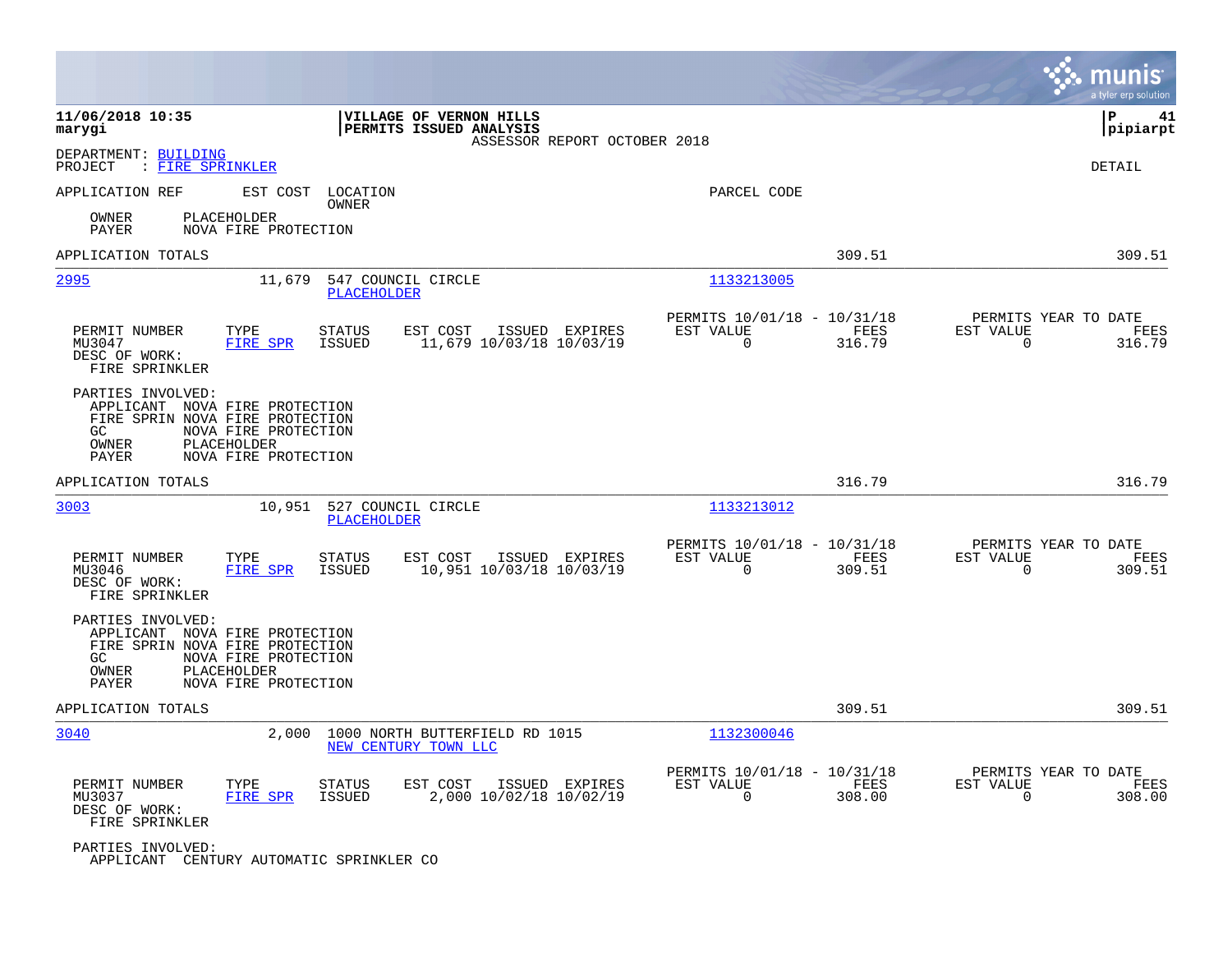|                                                                                                                                                                                                                                                                                         |                                                                           | munis<br>a tyler erp solution                                      |
|-----------------------------------------------------------------------------------------------------------------------------------------------------------------------------------------------------------------------------------------------------------------------------------------|---------------------------------------------------------------------------|--------------------------------------------------------------------|
| 11/06/2018 10:35<br><b>VILLAGE OF VERNON HILLS</b><br><b>PERMITS ISSUED ANALYSIS</b><br>marygi<br>ASSESSOR REPORT OCTOBER 2018                                                                                                                                                          |                                                                           | l P<br>42<br> pipiarpt                                             |
| DEPARTMENT: BUILDING<br>PROJECT<br>: FIRE SPRINKLER                                                                                                                                                                                                                                     |                                                                           | DETAIL                                                             |
| APPLICATION REF<br>EST COST<br>LOCATION<br>OWNER<br>FIRE SPRIN CENTURY AUTOMATIC SPRINKLER CO<br>GC<br>CENTURY AUTOMATIC SPRINKLER CO<br>OWNER<br>NEW CENTURY TOWN LLC<br>CENTURY AUTOMATIC SPRINKLER CO<br>PAYER                                                                       | PARCEL CODE                                                               |                                                                    |
| APPLICATION TOTALS                                                                                                                                                                                                                                                                      | 308.00                                                                    | 308.00                                                             |
| 3068<br>7,080<br>700 WOODLANDS PKY<br>VAN VLISSINGEN & CO                                                                                                                                                                                                                               | 1515101041                                                                |                                                                    |
| PERMIT NUMBER<br>TYPE<br><b>STATUS</b><br>EST COST<br>ISSUED EXPIRES<br><b>ISSUED</b><br>7,080 10/17/18 11/05/19<br>MU3125<br>FIRE SPR<br>DESC OF WORK:<br>FIRE SPRINKLER IN MODULAR STORAGE UNIT                                                                                       | PERMITS 10/01/18 - 10/31/18<br>EST VALUE<br>FEES<br>$\mathbf 0$<br>394.00 | PERMITS YEAR TO DATE<br>EST VALUE<br>FEES<br>$\mathbf 0$<br>394.00 |
| PARTIES INVOLVED:<br>APPLICANT JOHNSON CONTROLS FIRE PROTECTION<br>FIRE SPRIN JOHNSON CONTROLS FIRE PROTECTION<br>GC.<br>TYCO/SIMPLEX GRINNELL<br>OCCUPANT<br>HYDRAFORCE<br>OWNER<br>VAN VLISSINGEN & CO<br>PAYER<br>JOHNSON CONTROLS FIRE PROTECTION<br>PAYER<br>TYCO/SIMPLEX GRINNELL |                                                                           |                                                                    |
| APPLICATION TOTALS                                                                                                                                                                                                                                                                      | 394.00                                                                    | 394.00                                                             |
| 3093<br>5,340<br>875 NORTH MILWAUKEE AVENUE 300<br>PLACEHOLDER                                                                                                                                                                                                                          | 1134302008                                                                |                                                                    |
| PERMIT NUMBER<br><b>STATUS</b><br>EST COST<br>ISSUED EXPIRES<br>TYPE<br>5,340 10/11/18 10/11/19<br>MU3092<br><b>FIRE SPR</b><br><b>ISSUED</b><br>DESC OF WORK:<br>FIRE SPRINKLER                                                                                                        | PERMITS 10/01/18 - 10/31/18<br>EST VALUE<br>FEES<br>0<br>356.00           | PERMITS YEAR TO DATE<br>EST VALUE<br>FEES<br>$\mathbf 0$<br>356.00 |
| PARTIES INVOLVED:<br>APPLICANT ABSOLUTE FIRE PROTECTION<br>FIRE SPRIN ABSOLUTE FIRE PROTECTION<br>ABSOLUTE FIRE PROTECTION<br>GC.<br>MY EYE DR<br>OCCUPANT<br>OWNER<br>PLACEHOLDER<br>PAYER<br>ABSOLUTE FIRE PROTECTION                                                                 |                                                                           |                                                                    |
| APPLICATION TOTALS                                                                                                                                                                                                                                                                      | 356.00                                                                    | 356.00                                                             |
| 3100<br>1610 LAKE CHARLES DR<br>11,692<br>BANK OF AMERICA/NA                                                                                                                                                                                                                            | 1128302039                                                                |                                                                    |
| PERMIT NUMBER<br>TYPE<br>EST COST<br>ISSUED EXPIRES<br><b>STATUS</b><br>MU3121<br>FIRE SPR<br><b>ISSUED</b><br>11,692 10/17/18 10/17/19                                                                                                                                                 | PERMITS 10/01/18 - 10/31/18<br>EST VALUE<br>FEES<br>0<br>316.92           | PERMITS YEAR TO DATE<br>EST VALUE<br>FEES<br>0<br>316.92           |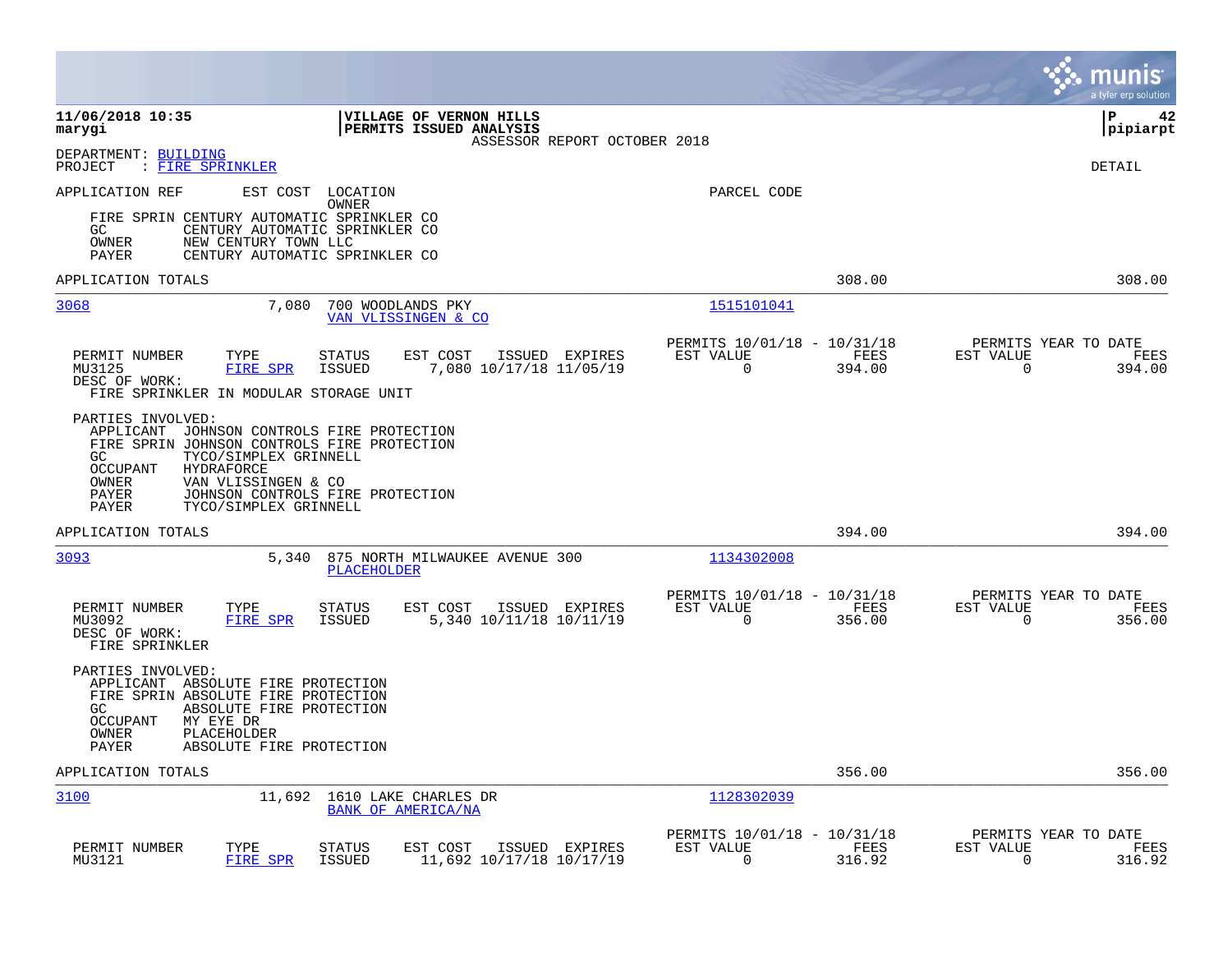|                                                                                                                                                                                                                                                                                                        |                                                                           | munis<br>a tyler erp solution                                      |
|--------------------------------------------------------------------------------------------------------------------------------------------------------------------------------------------------------------------------------------------------------------------------------------------------------|---------------------------------------------------------------------------|--------------------------------------------------------------------|
| 11/06/2018 10:35<br><b>VILLAGE OF VERNON HILLS</b><br>marygi<br><b>PERMITS ISSUED ANALYSIS</b><br>ASSESSOR REPORT OCTOBER 2018                                                                                                                                                                         |                                                                           | l P<br>43<br> pipiarpt                                             |
| DEPARTMENT: BUILDING<br>: FIRE SPRINKLER<br>PROJECT                                                                                                                                                                                                                                                    |                                                                           | DETAIL                                                             |
| APPLICATION REF<br>EST COST<br>LOCATION<br>OWNER<br>DESC OF WORK:                                                                                                                                                                                                                                      | PARCEL CODE                                                               |                                                                    |
| FIRE SPRINKLER<br>PARTIES INVOLVED:<br>APPLICANT NOVA FIRE PROTECTION<br>FIRE SPRIN NOVA FIRE PROTECTION<br>GC<br>NOVA FIRE PROTECTION<br>OWNER<br>BANK OF AMERICA/NA<br>NOVA FIRE PROTECTION<br>PAYER                                                                                                 |                                                                           |                                                                    |
| APPLICATION TOTALS                                                                                                                                                                                                                                                                                     | 316.92                                                                    | 316.92                                                             |
| 3102<br>5,600<br>50 LAKEVIEW PKY 116<br>ARTHUR J ROGERS & CO                                                                                                                                                                                                                                           | 1504401092                                                                |                                                                    |
| PERMIT NUMBER<br>TYPE<br><b>STATUS</b><br>EST COST<br>ISSUED EXPIRES<br>MU3091<br><b>FIRE SPR</b><br><b>ISSUED</b><br>5,600 10/11/18 10/11/19<br>DESC OF WORK:<br>FIRE SPRINKLER                                                                                                                       | PERMITS 10/01/18 - 10/31/18<br>EST VALUE<br>FEES<br>$\mathbf 0$<br>356.00 | PERMITS YEAR TO DATE<br>EST VALUE<br>FEES<br>$\mathbf 0$<br>356.00 |
| PARTIES INVOLVED:<br>APPLICANT METROLPOLITAN FIRE PROTECTION INC<br>FIRE SPRIN METROLPOLITAN FIRE PROTECTION INC<br>GC<br>METROLPOLITAN FIRE PROTECTION INC<br><b>OCCUPANT</b><br>ANTON PAAR<br>OWNER<br>ARTHUR J ROGERS & CO<br>METROLPOLITAN FIRE PROTECTION INC<br>PAYER                            |                                                                           |                                                                    |
| APPLICATION TOTALS                                                                                                                                                                                                                                                                                     | 356.00                                                                    | 356.00                                                             |
| 3103<br>7,100<br>544 LAKEVIEW PKY<br>COLLIERS INTERNATIONAL                                                                                                                                                                                                                                            | 1504202152                                                                |                                                                    |
| PERMIT NUMBER<br>TYPE<br><b>STATUS</b><br>EST COST<br>ISSUED EXPIRES<br>MU3088<br>FIRE SPR<br><b>ISSUED</b><br>7,100 10/10/18 10/10/19<br>DESC OF WORK:<br>FIRE SPRINKLER - 2N PUBLIC CORRIDOR                                                                                                         | PERMITS 10/01/18 - 10/31/18<br>EST VALUE<br>FEES<br>$\mathbf 0$<br>335.00 | PERMITS YEAR TO DATE<br>EST VALUE<br>FEES<br>$\mathbf 0$<br>335.00 |
| PARTIES INVOLVED:<br>APPLICANT UNITED STATES ALLIANCE FIRE PROTECTION<br>FIRE SPRIN UNITED STATES ALLIANCE FIRE PROTECTION<br>GC<br>UNITED STATES ALLIANCE FIRE PROTECTION<br>COLLIERS INTERNATIONAL<br>OCCUPANT<br>COLLIERS INTERNATIONAL<br>OWNER<br>UNITED STATES ALLIANCE FIRE PROTECTION<br>PAYER |                                                                           |                                                                    |
| APPLICATION TOTALS                                                                                                                                                                                                                                                                                     | 335.00                                                                    | 335.00                                                             |
| 3148<br>9,500<br>700 NORTH MILWAUKEE AVE 138<br>HAWTHORN HILLS SOUARE 1687 LLC                                                                                                                                                                                                                         | 1504201051                                                                |                                                                    |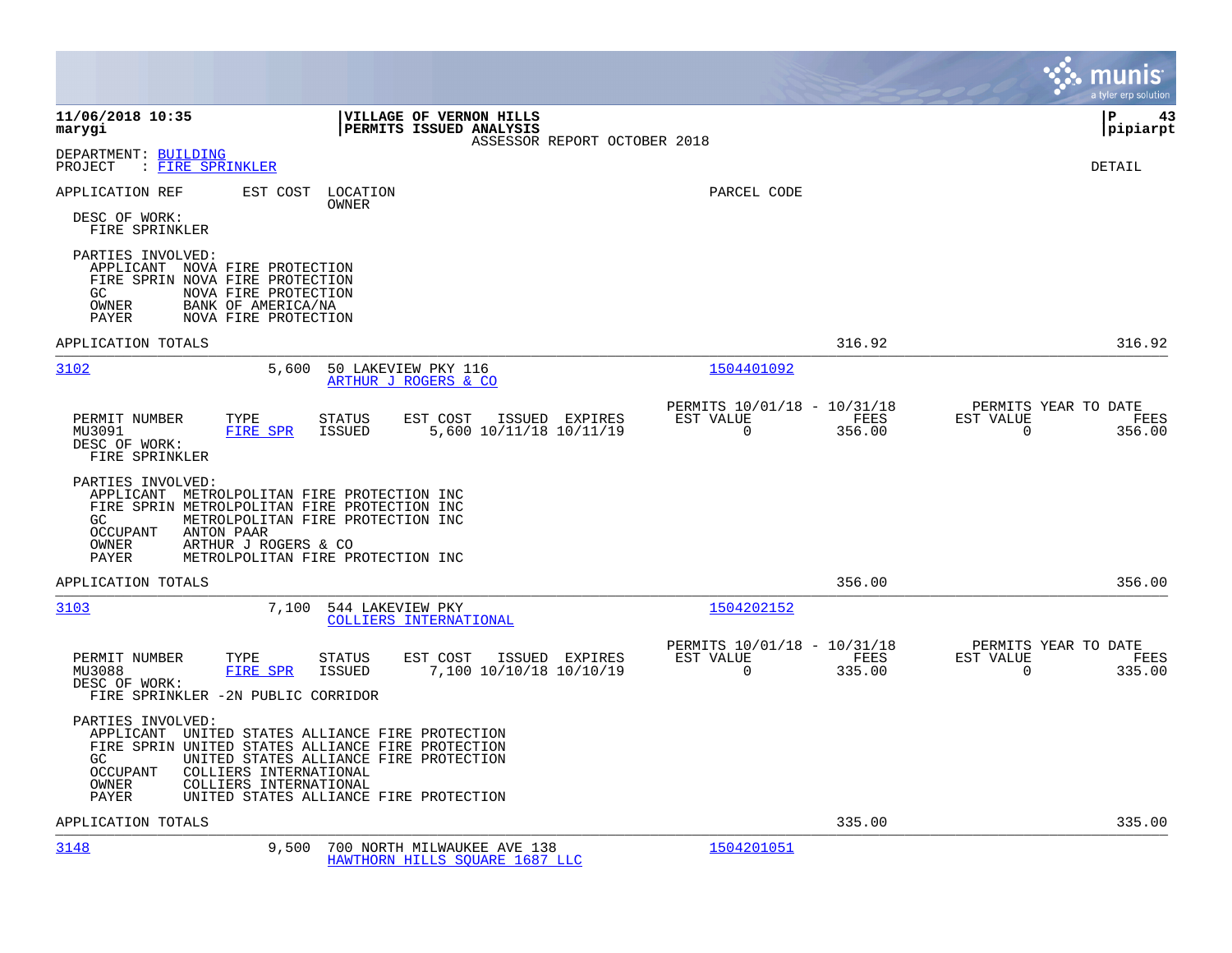|                                                                                                                                                                                                                  |                                                                                                                                                                                           |                                                                              | munis<br>a tyler erp solution                                         |
|------------------------------------------------------------------------------------------------------------------------------------------------------------------------------------------------------------------|-------------------------------------------------------------------------------------------------------------------------------------------------------------------------------------------|------------------------------------------------------------------------------|-----------------------------------------------------------------------|
| 11/06/2018 10:35<br>marygi                                                                                                                                                                                       | VILLAGE OF VERNON HILLS<br>PERMITS ISSUED ANALYSIS                                                                                                                                        |                                                                              | l P<br>44<br> pipiarpt                                                |
| PERMIT NUMBER<br>TYPE                                                                                                                                                                                            | STATUS<br>EST COST<br>ISSUED EXPIRES<br>ASSESSOR REPORT OCTOBER 2018                                                                                                                      | PERMITS 10/01/18 - 10/31/18<br>EST VALUE<br>FEES                             | PERMITS YEAR TO DATE<br>EST VALUE<br>FEES                             |
| DEPARTMENT: BUILDING<br>: FIRE SPRINKLER<br>PROJECT                                                                                                                                                              |                                                                                                                                                                                           |                                                                              | DETAIL                                                                |
| APPLICATION REF                                                                                                                                                                                                  | EST COST LOCATION<br>OWNER                                                                                                                                                                | PARCEL CODE                                                                  |                                                                       |
| MU3105<br>FIRE SPR<br>DESC OF WORK:<br>FIRE SPRINKLER                                                                                                                                                            | COMPLT<br>9,500 10/15/18 10/30/19                                                                                                                                                         | $\mathbf 0$<br>469.00                                                        | $\Omega$<br>469.00                                                    |
| PARTIES INVOLVED:<br>APPLICANT<br>GENERAL FIRE PROTECTION<br>FIRE SPRIN GENERAL FIRE PROTECTION<br>GC<br>GENERAL FIRE PROTECTION<br>OCCUPANT<br><b>MASSAGE ENVY</b><br>OWNER<br>PAYER<br>GENERAL FIRE PROTECTION | HAWTHORN HILLS SQUARE 1687 LLC                                                                                                                                                            |                                                                              |                                                                       |
| APPLICATION TOTALS                                                                                                                                                                                               |                                                                                                                                                                                           | 469.00                                                                       | 469.00                                                                |
| 3151                                                                                                                                                                                                             | 5,000<br>401 HAWTHORN CTR<br>CENTENNIAL                                                                                                                                                   | 1133401086                                                                   |                                                                       |
| PERMIT NUMBER<br>TYPE<br><b>FIRE SPR</b><br>MU3119<br>DESC OF WORK:<br>FIRE SPRINKLERS                                                                                                                           | EST COST<br>STATUS<br>ISSUED EXPIRES<br>5,000 10/16/18 10/16/19<br>ISSUED                                                                                                                 | PERMITS 10/01/18 - 10/31/18<br>EST VALUE<br>FEES<br>$\overline{0}$<br>284.00 | PERMITS YEAR TO DATE<br>EST VALUE<br>FEES<br>$\overline{0}$<br>284.00 |
| PARTIES INVOLVED:<br>GC.<br>OCCUPANT<br>YU KIDS ISLAND<br>OWNER<br>CENTENNIAL<br>PAYER                                                                                                                           | APPLICANT UNITED STATES ALLIANCE FIRE PROTECTION<br>FIRE SPRIN UNITED STATES ALLIANCE FIRE PROTECTION<br>UNITED STATES ALLIANCE FIRE PROTECTION<br>UNITED STATES ALLIANCE FIRE PROTECTION |                                                                              |                                                                       |
| APPLICATION TOTALS                                                                                                                                                                                               |                                                                                                                                                                                           | 284.00                                                                       | 284.00                                                                |
| 3170                                                                                                                                                                                                             | 2,892<br>544 LAKEVIEW PARKWAY 202<br>COLLIERS INTERNATIONAL                                                                                                                               | 1504202152                                                                   |                                                                       |
| PERMIT NUMBER<br>TYPE<br>MU3210<br>FIRE SPR<br>DESC OF WORK:<br>FIRE SPRINKLERS                                                                                                                                  | STATUS<br>EST COST<br>ISSUED EXPIRES<br>2,892 10/29/18 10/29/19<br>ISSUED                                                                                                                 | PERMITS 10/01/18 - 10/31/18<br>EST VALUE<br>FEES<br>$\Omega$<br>311.00       | PERMITS YEAR TO DATE<br>EST VALUE<br>FEES<br>$\Omega$<br>311.00       |
| PARTIES INVOLVED:<br>APPLICANT<br>GC<br><b>OCCUPANT</b><br>HOUSING HEADQUARTERS<br>OWNER<br>COLLIERS INTERNATIONAL<br>PAYER                                                                                      | UNITED STATES ALLIANCE FIRE PROTECTION<br>FIRE SPRIN UNITED STATES ALLIANCE FIRE PROTECTION<br>UNITED STATES ALLIANCE FIRE PROTECTION<br>UNITED STATES ALLIANCE FIRE PROTECTION           |                                                                              |                                                                       |

**The Story**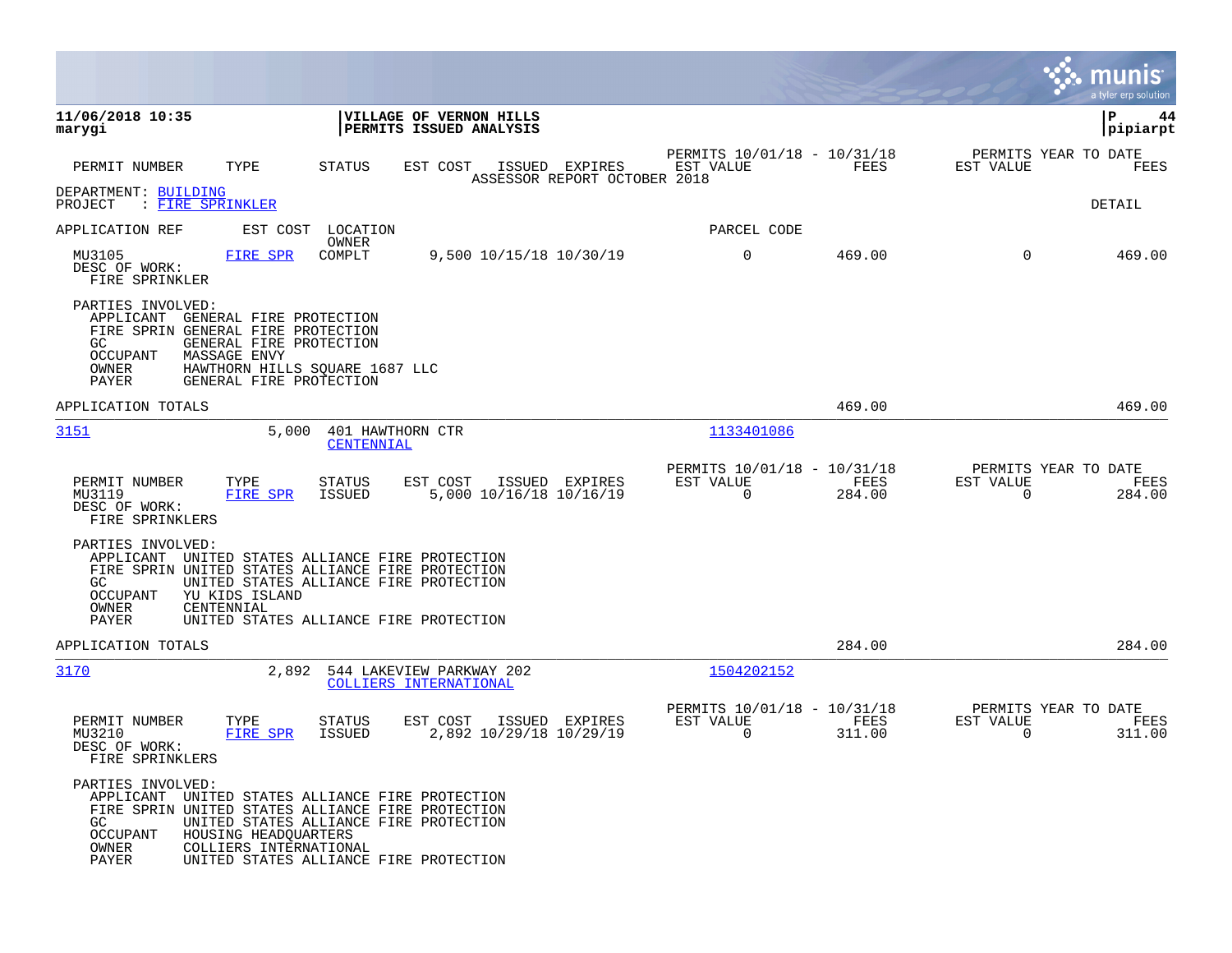|                                                                                                                                                                                          |                                                                                    |                                               | <b>munis</b><br>a tyler erp solution                                              |
|------------------------------------------------------------------------------------------------------------------------------------------------------------------------------------------|------------------------------------------------------------------------------------|-----------------------------------------------|-----------------------------------------------------------------------------------|
| 11/06/2018 10:35<br>marygi                                                                                                                                                               | VILLAGE OF VERNON HILLS<br>PERMITS ISSUED ANALYSIS<br>ASSESSOR REPORT OCTOBER 2018 |                                               | ∣₽<br>45<br> pipiarpt                                                             |
| DEPARTMENT: BUILDING<br>PROJECT<br>: FIRE SPRINKLER                                                                                                                                      |                                                                                    |                                               | DETAIL                                                                            |
| APPLICATION REF<br>EST COST                                                                                                                                                              | LOCATION<br>OWNER                                                                  | PARCEL CODE                                   |                                                                                   |
| APPLICATION TOTALS                                                                                                                                                                       |                                                                                    |                                               | 311.00<br>311.00                                                                  |
| 3202<br>13,550                                                                                                                                                                           | 644 INSULL DRIVE<br><b>PLACEHOLDER</b>                                             | 1133216012                                    |                                                                                   |
| TYPE<br>PERMIT NUMBER<br>MU3233<br>FIRE SPR<br>DESC OF WORK:<br>FIRE SPRINKLERS                                                                                                          | STATUS<br>EST COST<br>ISSUED EXPIRES<br>13,550 10/31/18 10/31/19<br>ISSUED         | PERMITS 10/01/18 - 10/31/18<br>EST VALUE<br>0 | PERMITS YEAR TO DATE<br>FEES<br>EST VALUE<br>FEES<br>335.50<br>335.50<br>$\Omega$ |
| PARTIES INVOLVED:<br>APPLICANT<br>NOVA FIRE PROTECTION<br>FIRE SPRIN NOVA FIRE PROTECTION<br>NOVA FIRE PROTECTION<br>GC.<br>PLACEHOLDER<br>OWNER<br><b>PAYER</b><br>NOVA FIRE PROTECTION |                                                                                    |                                               |                                                                                   |
| APPLICATION TOTALS<br>PROJECT TOTALS                                                                                                                                                     |                                                                                    | 0                                             | 335.50<br>335.50<br>10,278.73<br>10,278.73<br>$\Omega$                            |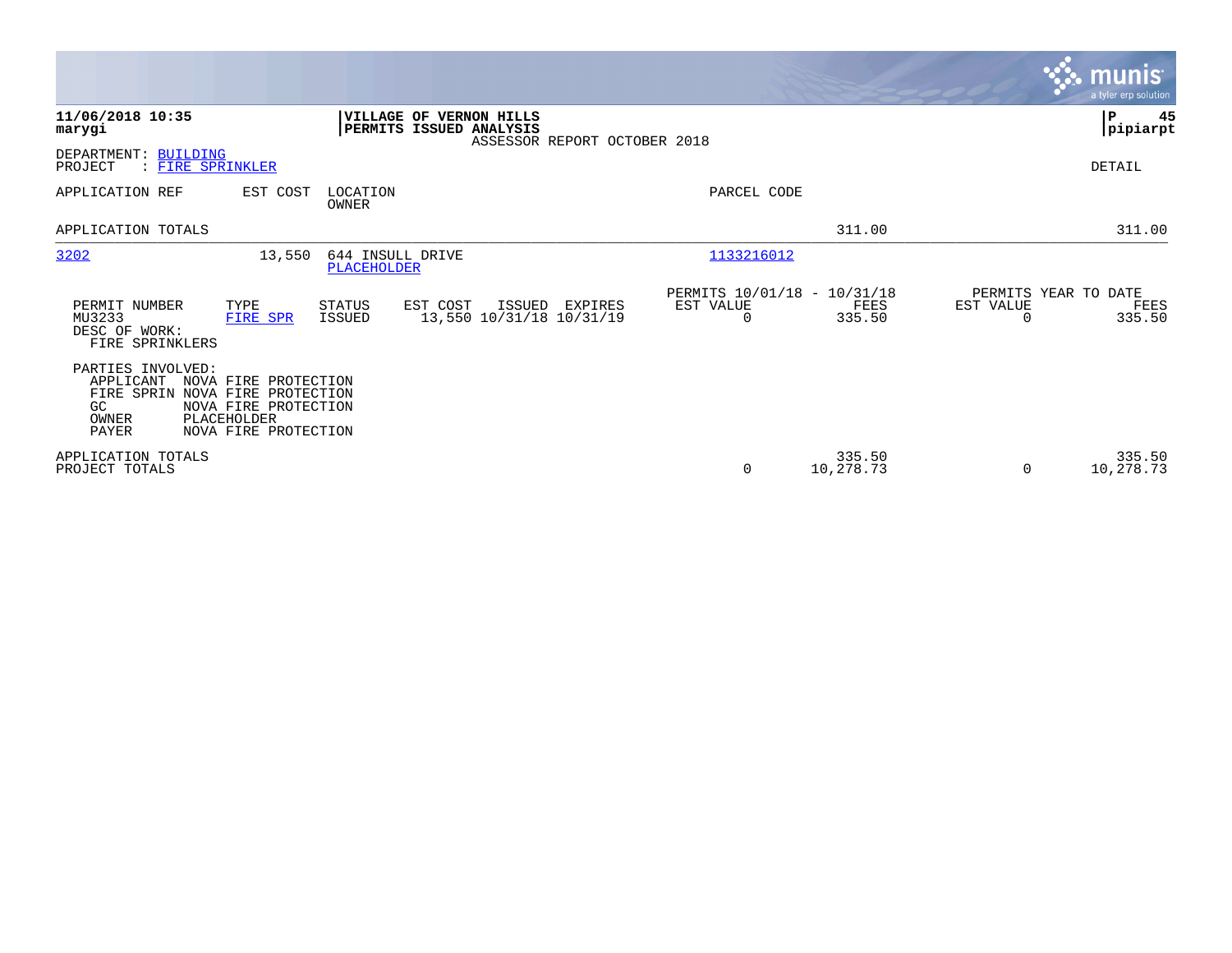|                                                             |                                                                                                                                                           |                   |                                                           |                              |                                                      |                |                                               | munis<br>a tyler erp solution |
|-------------------------------------------------------------|-----------------------------------------------------------------------------------------------------------------------------------------------------------|-------------------|-----------------------------------------------------------|------------------------------|------------------------------------------------------|----------------|-----------------------------------------------|-------------------------------|
| 11/06/2018 10:35<br>marygi                                  |                                                                                                                                                           |                   | <b>VILLAGE OF VERNON HILLS</b><br>PERMITS ISSUED ANALYSIS | ASSESSOR REPORT OCTOBER 2018 |                                                      |                |                                               | P<br>46<br> pipiarpt          |
| DEPARTMENT: BUILDING<br>PROJECT                             | : LAWN SPRINKLER                                                                                                                                          |                   |                                                           |                              |                                                      |                |                                               | DETAIL                        |
| APPLICATION REF                                             | EST COST                                                                                                                                                  | LOCATION<br>OWNER |                                                           |                              | PARCEL CODE                                          |                |                                               |                               |
| 3247                                                        | 4,500                                                                                                                                                     | 231 JUSTINS CT    | BANK OF AMERICA/NA                                        |                              | 1128309013                                           |                |                                               |                               |
| PERMIT NUMBER<br>MU3217<br>DESC OF WORK:<br>LAWN IRRIGATION | TYPE<br>LAWN IRRIG ISSUED                                                                                                                                 | STATUS            | EST COST<br>ISSUED<br>4,500 10/30/18 10/30/19             | EXPIRES                      | PERMITS 10/01/18 - 10/31/18<br>EST VALUE<br>$\Omega$ | FEES<br>50.00  | PERMITS YEAR TO DATE<br>EST VALUE<br>$\Omega$ | FEES<br>50.00                 |
| PARTIES INVOLVED:<br>APPLICANT<br>GC.<br>OWNER<br>PAYER     | AMERICAN NATIONAL SPRINKLER<br>AMERICAN NATIONAL SPRINKLER<br>IRRIGATION AMERICAN NATIONAL SPRINKLER<br>BANK OF AMERICA/NA<br>AMERICAN NATIONAL SPRINKLER |                   |                                                           |                              |                                                      |                |                                               |                               |
| APPLICATION TOTALS<br>PROJECT TOTALS                        |                                                                                                                                                           |                   |                                                           |                              | 0                                                    | 50.00<br>50.00 | 0                                             | 50.00<br>50.00                |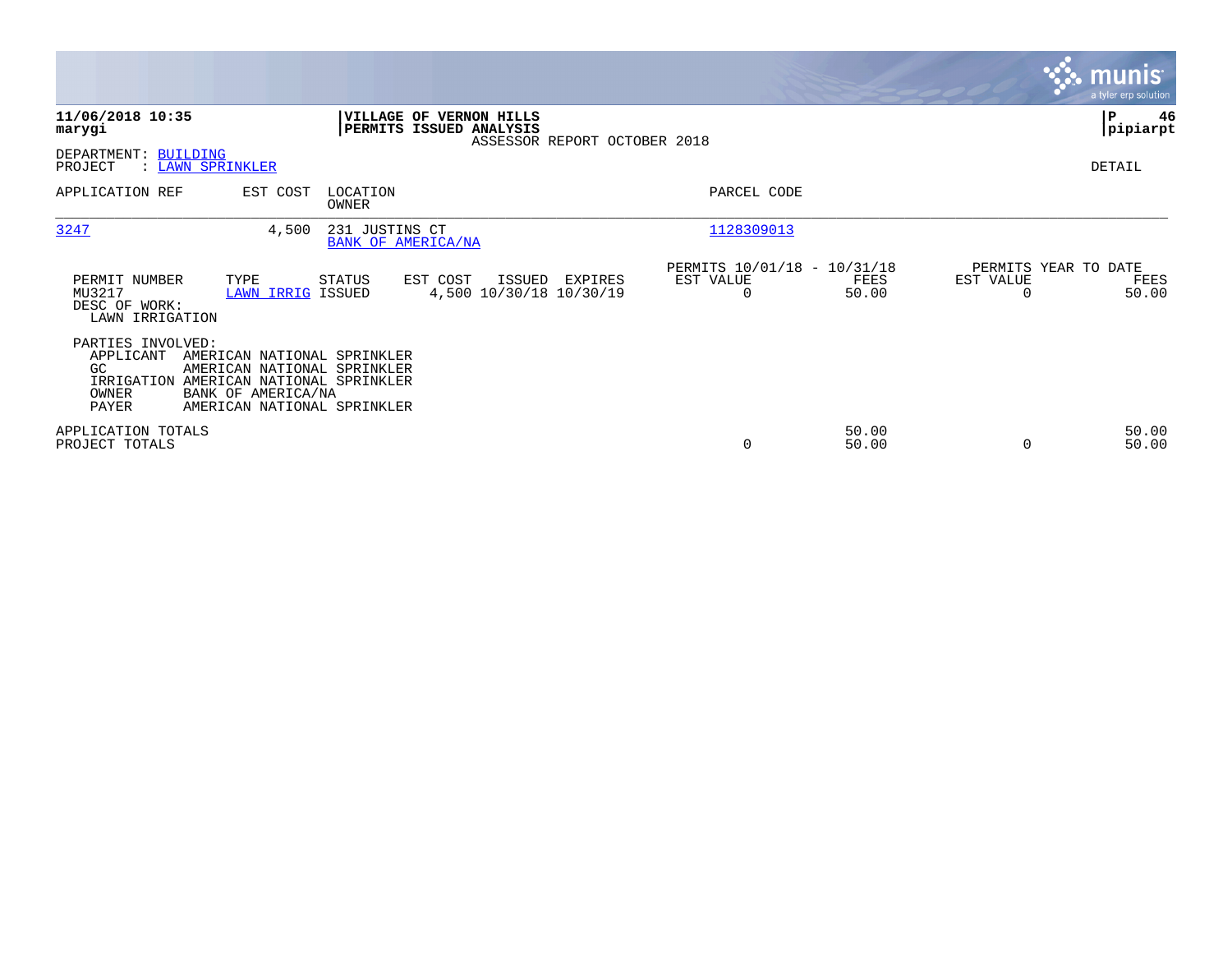|                                                                                                                   |                                                                    |                          |                                                                                    |                              |                                                            |                  |                                                     | <b>munis</b><br>a tyler erp solution |
|-------------------------------------------------------------------------------------------------------------------|--------------------------------------------------------------------|--------------------------|------------------------------------------------------------------------------------|------------------------------|------------------------------------------------------------|------------------|-----------------------------------------------------|--------------------------------------|
| 11/06/2018 10:35<br>marygi                                                                                        |                                                                    |                          | VILLAGE OF VERNON HILLS<br>PERMITS ISSUED ANALYSIS                                 | ASSESSOR REPORT OCTOBER 2018 |                                                            |                  |                                                     | 47<br>ΙP<br> pipiarpt                |
| DEPARTMENT: BUILDING<br>PROJECT<br>: MECHANICAL HOOD                                                              |                                                                    |                          |                                                                                    |                              |                                                            |                  |                                                     | DETAIL                               |
| APPLICATION REF                                                                                                   | EST COST                                                           | LOCATION<br><b>OWNER</b> |                                                                                    |                              | PARCEL CODE                                                |                  |                                                     |                                      |
| 2055                                                                                                              | 27,000                                                             | <b>PLACEHOLDER</b>       | 887 NORTH MILWAUKEE AVENUE 100                                                     |                              | 1134302008                                                 |                  |                                                     |                                      |
| PERMIT NUMBER<br>MU3070<br>DESC OF WORK:<br>MECHANICAL HOOD                                                       | TYPE<br>MECH HOOD                                                  | STATUS<br>ISSUED         | EST COST<br>27,000 10/09/18 10/09/19                                               | ISSUED EXPIRES               | PERMITS 10/01/18 - 10/31/18<br>EST VALUE<br>$\mathbf 0$    | FEES<br>270.00   | PERMITS YEAR TO DATE<br>EST VALUE<br>$\mathbf 0$    | FEES<br>270.00                       |
| PARTIES INVOLVED:<br>APPLICANT CAFE ZUPAS, LLC<br>GC.<br>OCCUPANT<br>OWNER<br>PAYER                               | CAFE ZUPAS<br>PLACEHOLDER                                          |                          | GLOBAL DEVELOPEMENT & CONSTRUCTION CORP<br>GLOBAL DEVELOPEMENT & CONSTRUCTION CORP |                              |                                                            |                  |                                                     |                                      |
| APPLICATION TOTALS                                                                                                |                                                                    |                          |                                                                                    |                              |                                                            | 270.00           |                                                     | 270.00                               |
| 2945                                                                                                              | 9,700                                                              | <b>PLACEHOLDER</b>       | 925 NORTH MILWAUKEE AVENUE 100                                                     |                              | 1134302008                                                 |                  |                                                     |                                      |
| PERMIT NUMBER<br>MU3146<br>DESC OF WORK:<br>MECHANICA HOOD                                                        | TYPE<br>MECH HOOD                                                  | STATUS<br>COMPLT         | EST COST<br>9,700 10/23/18 11/05/19                                                | ISSUED EXPIRES               | PERMITS 10/01/18 - 10/31/18<br>EST VALUE<br>$\mathbf 0$    | FEES<br>1,657.00 | PERMITS YEAR TO DATE<br>EST VALUE<br>$\Omega$       | FEES<br>1,657.00                     |
| PARTIES INVOLVED:<br>APPLICANT RICE MECHANICAL<br>GC.<br>MISCELLANE RICE MECHANICAL<br>OCCUPANT<br>OWNER<br>PAYER | RICE MECHANICAL<br>KUMA'S CORNER<br>PLACEHOLDER<br>RICE MECHANICAL |                          |                                                                                    |                              |                                                            |                  |                                                     |                                      |
| APPLICATION TOTALS                                                                                                |                                                                    |                          |                                                                                    |                              |                                                            | 1,657.00         |                                                     | 1,657.00                             |
| 2988                                                                                                              | 47,000                                                             | PLACEHOLDER              | 875 NORTH MILWAUKEE AVENUE 600                                                     |                              | 1134302008                                                 |                  |                                                     |                                      |
| PERMIT NUMBER<br>MU3114<br>DESC OF WORK:<br>KITCHEN HOOD                                                          | TYPE<br>MECH HOOD ISSUED                                           | <b>STATUS</b>            | EST COST<br>47,000 10/16/18 10/23/19                                               | ISSUED EXPIRES               | PERMITS 10/01/18 - 10/31/18<br>EST VALUE<br>$\overline{0}$ | FEES<br>1,630.00 | PERMITS YEAR TO DATE<br>EST VALUE<br>$\overline{0}$ | FEES<br>1,630.00                     |
| PARTIES INVOLVED:<br>APPLICANT AMCO, INC<br>GC<br>GC<br>OCCUPANT                                                  | STASICA CONSTRUCTON<br>AMCO, INC<br>ROTI MODERN MEDITERRANEAN      |                          |                                                                                    |                              |                                                            |                  |                                                     |                                      |

**Contract**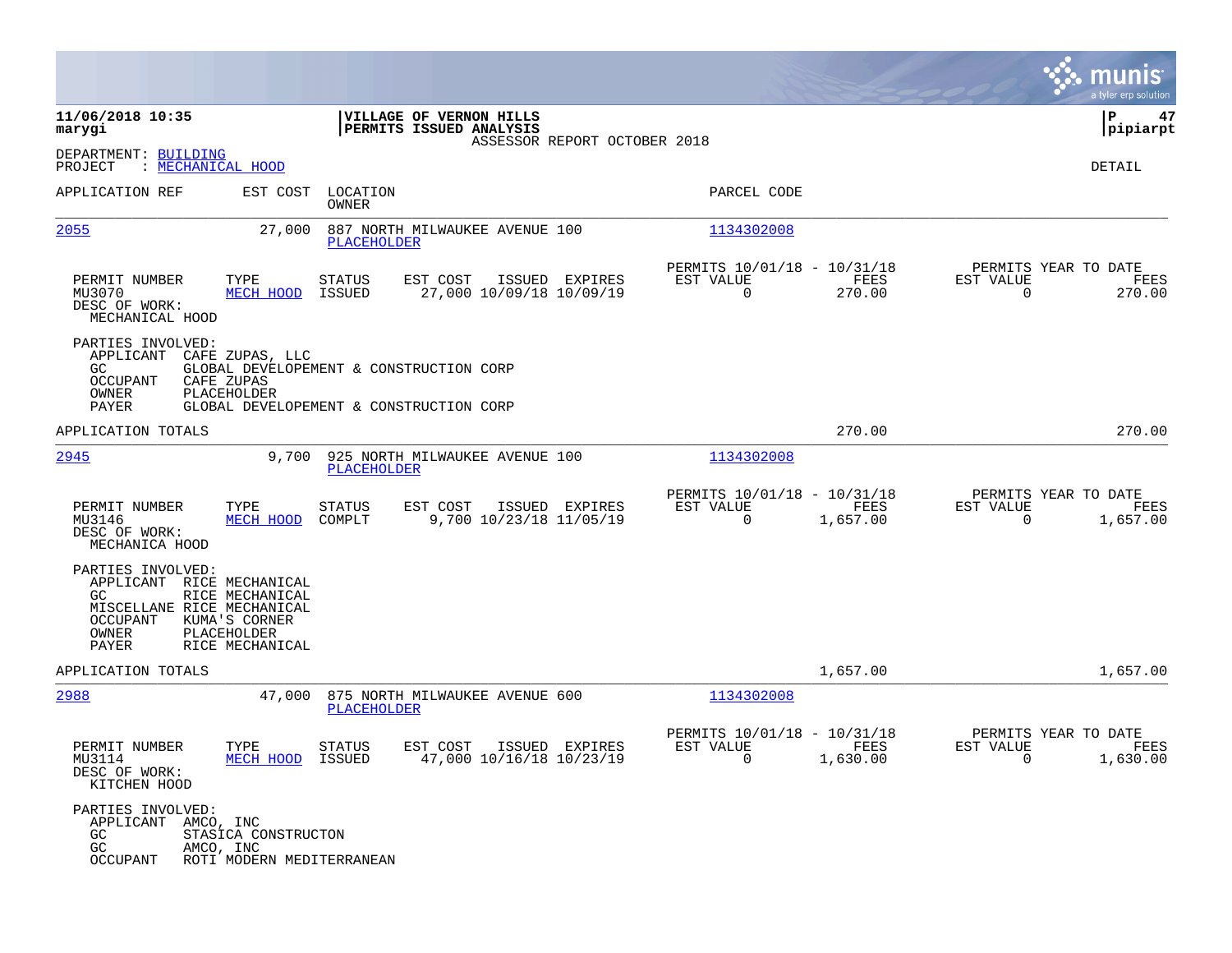|                                                                                     |                                                                                                                       |                                                                                           |                                                         |                      |                                   | munis<br>a tyler erp solution |
|-------------------------------------------------------------------------------------|-----------------------------------------------------------------------------------------------------------------------|-------------------------------------------------------------------------------------------|---------------------------------------------------------|----------------------|-----------------------------------|-------------------------------|
| 11/06/2018 10:35<br>marygi                                                          |                                                                                                                       | <b>VILLAGE OF VERNON HILLS</b><br>PERMITS ISSUED ANALYSIS<br>ASSESSOR REPORT OCTOBER 2018 |                                                         |                      |                                   | ∣₽<br>48<br> pipiarpt         |
| DEPARTMENT: BUILDING<br>PROJECT<br>: MECHANICAL HOOD                                |                                                                                                                       |                                                                                           |                                                         |                      |                                   | DETAIL                        |
| APPLICATION REF                                                                     | EST COST<br>LOCATION<br><b>OWNER</b>                                                                                  |                                                                                           | PARCEL CODE                                             |                      |                                   |                               |
| OWNER<br>PLACEHOLDER<br>PAYER<br>AMCO, INC                                          |                                                                                                                       |                                                                                           |                                                         |                      |                                   |                               |
| APPLICATION TOTALS                                                                  |                                                                                                                       |                                                                                           |                                                         | 1,630.00             |                                   | 1,630.00                      |
| 2990                                                                                | 20,000<br>PLACEHOLDER                                                                                                 | 1115 NORTH MILWAUKEE AVENUE                                                               | 1134302003                                              |                      |                                   |                               |
| PERMIT NUMBER<br>TYPE<br>MU3054<br>DESC OF WORK:<br>MECHANICAL HOOD                 | STATUS<br>ISSUED<br>MECH HOOD                                                                                         | EST COST<br>ISSUED EXPIRES<br>20,000 10/04/18 10/22/19                                    | PERMITS 10/01/18 - 10/31/18<br>EST VALUE<br>$\mathbf 0$ | FEES<br>2,960.00     | PERMITS YEAR TO DATE<br>EST VALUE | FEES<br>2,960.00              |
| PARTIES INVOLVED:<br>GC<br><b>HVAC</b><br>OCCUPANT<br>OWNER<br>PLACEHOLDER<br>PAYER | SHAWMUT DESIGN & CONSTRUCTION<br>HEAT MASTER MECHANICAL<br>LAZY DOG RESTAURANTS, LLC<br>SHAWMUT DESIGN & CONSTRUCTION |                                                                                           |                                                         |                      |                                   |                               |
| APPLICATION TOTALS<br>PROJECT TOTALS                                                |                                                                                                                       |                                                                                           | $\Omega$                                                | 2,960.00<br>6,517.00 | $\Omega$                          | 2,960.00<br>6,517.00          |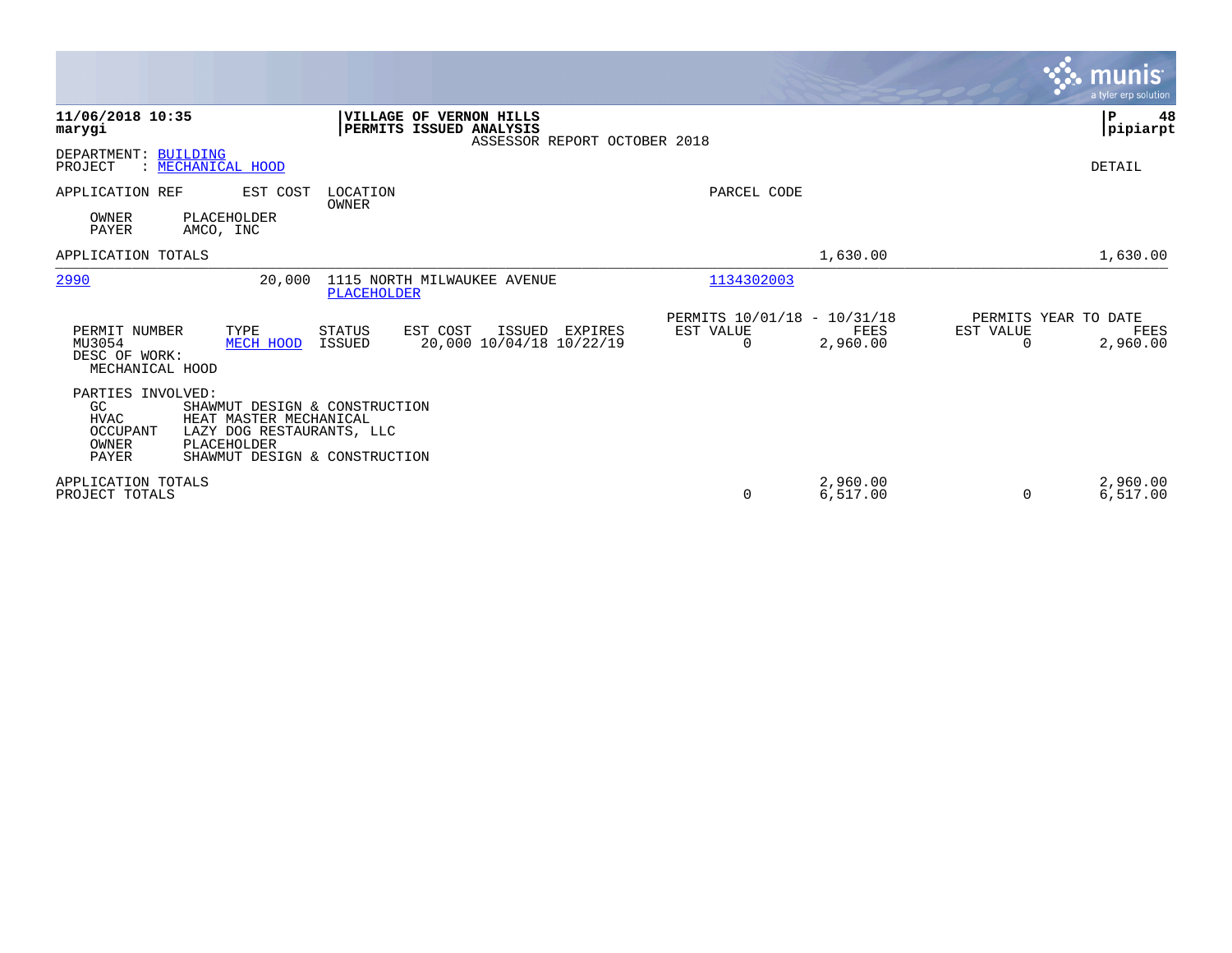|                                                                                                                                                                                                                                                                    |                                                                                              |                                                                           | munis<br>a tyler erp solution                                   |
|--------------------------------------------------------------------------------------------------------------------------------------------------------------------------------------------------------------------------------------------------------------------|----------------------------------------------------------------------------------------------|---------------------------------------------------------------------------|-----------------------------------------------------------------|
| 11/06/2018 10:35<br>marygi                                                                                                                                                                                                                                         | VILLAGE OF VERNON HILLS<br>PERMITS ISSUED ANALYSIS<br>ASSESSOR REPORT OCTOBER 2018           |                                                                           | 49<br>∣P<br> pipiarpt                                           |
| DEPARTMENT: BUILDING<br>: MISC COMMERCIAL<br>PROJECT                                                                                                                                                                                                               |                                                                                              |                                                                           | <b>DETAIL</b>                                                   |
| APPLICATION REF<br>EST COST                                                                                                                                                                                                                                        | LOCATION<br>OWNER                                                                            | PARCEL CODE                                                               |                                                                 |
| 2366<br>50,000                                                                                                                                                                                                                                                     | 701 NORTH MILWAUKEE AVE 164<br>INLAND REAL ESTATE CORPORATION                                | 1503102018                                                                |                                                                 |
| PERMIT NUMBER<br>TYPE<br>MU3062<br>MISC COMM<br>DESC OF WORK:<br>REPLACE ENTRANCE DOORS, EXTEND VESTIBULE                                                                                                                                                          | <b>STATUS</b><br>EST COST<br>ISSUED EXPIRES<br>ISSUED<br>50,000 10/08/18 10/08/19            | PERMITS 10/01/18 - 10/31/18<br>EST VALUE<br>FEES<br>$\Omega$<br>575.00    | PERMITS YEAR TO DATE<br>EST VALUE<br>FEES<br>$\Omega$<br>575.00 |
| PARTIES INVOLVED:<br>APPLICANT<br>GAP, INC<br>CARPENTER<br>STONE DEVELOPMENT GROUP<br>DRYWALL<br>REIN ELECTRIC<br>ELECTRICIA REIN ELECTRIC<br>GC.<br>GLASS<br>R&R GLASS AND WINDOW<br>OCCUPANT<br>OLD NAVY<br>OWNER<br>PAYER<br>PAYER<br>TOMCO RETAIL CONSTRUCTION | CHIPMAN DESIGN ARCHITECTURE<br>INLAND REAL ESTATE CORPORATION<br>CHIPMAN DESIGN ARCHITECTURE |                                                                           |                                                                 |
| APPLICATION TOTALS                                                                                                                                                                                                                                                 |                                                                                              | 575.00                                                                    | 575.00                                                          |
| 2762<br>12,000                                                                                                                                                                                                                                                     | 335 NORTH MILWAUKEE AVE<br>WALMART STORES INC                                                | 1503301034                                                                |                                                                 |
| PERMIT NUMBER<br>TYPE<br>MU3165<br>MISC COMM<br>DESC OF WORK:<br>REPLACE REGISTER W/ SELF CHECK OUTS                                                                                                                                                               | <b>STATUS</b><br>EST COST<br>ISSUED EXPIRES<br>ISSUED<br>12,000 10/24/18 10/24/19            | PERMITS 10/01/18 - 10/31/18<br>EST VALUE<br>FEES<br>$\Omega$<br>120.00    | PERMITS YEAR TO DATE<br>EST VALUE<br>FEES<br>$\Omega$<br>120.00 |
| PARTIES INVOLVED:<br>APPLICANT BENCHMARK GROUP<br>ELECTRICIA KVB ELECTRIC LLC<br>GC.<br>PRIME RETAIL SERVICES INC<br>SAM'S CLUB<br><b>OCCUPANT</b><br>OWNER<br>WALMART STORES INC<br>PAYER<br>BENCHMARK GROUP<br>PAYER<br>PRIME RETAIL SERVICES INC                |                                                                                              |                                                                           |                                                                 |
| APPLICATION TOTALS                                                                                                                                                                                                                                                 |                                                                                              | 120.00                                                                    | 120.00                                                          |
| 2870<br>60,000                                                                                                                                                                                                                                                     | 100 CORPORATE WOODS PARKWAY<br>PEARL ORIGINAL LTD                                            | 1516204007                                                                |                                                                 |
| PERMIT NUMBER<br>TYPE<br>MU3053<br>MISC COMM<br>DESC OF WORK:<br>REMODEL RESTROOMS                                                                                                                                                                                 | EST COST<br>ISSUED EXPIRES<br>STATUS<br>60,000 10/04/18 10/17/19<br>ISSUED                   | PERMITS 10/01/18 - 10/31/18<br>EST VALUE<br>FEES<br>$\mathbf 0$<br>919.00 | PERMITS YEAR TO DATE<br>EST VALUE<br>FEES<br>919.00<br>0        |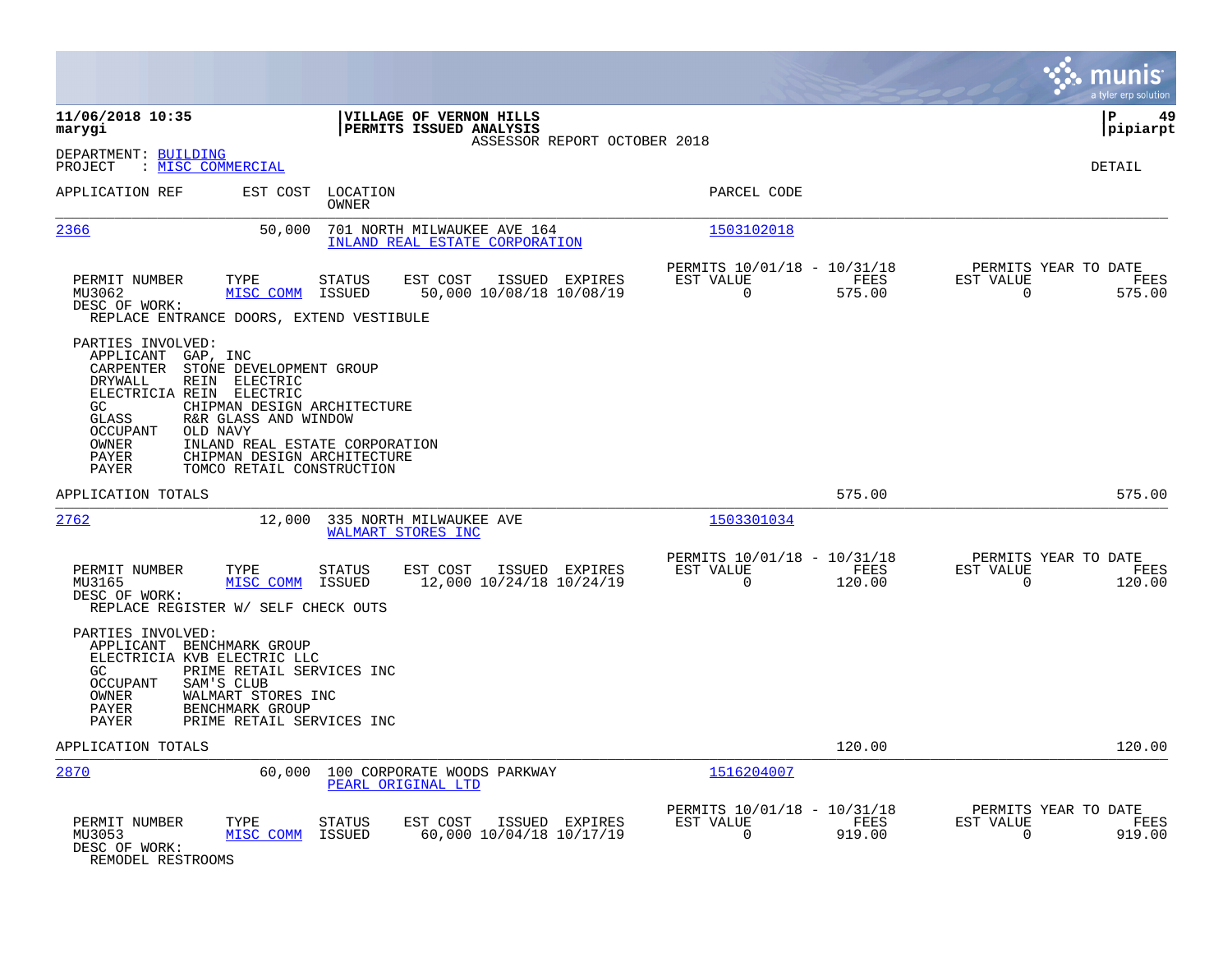|                                                                                                                                                                                                                                                                   |                                                                           | munis<br>a tyler erp solution                                      |
|-------------------------------------------------------------------------------------------------------------------------------------------------------------------------------------------------------------------------------------------------------------------|---------------------------------------------------------------------------|--------------------------------------------------------------------|
| 11/06/2018 10:35<br>VILLAGE OF VERNON HILLS<br>marygi<br>PERMITS ISSUED ANALYSIS                                                                                                                                                                                  |                                                                           | l P<br>50<br> pipiarpt                                             |
| ASSESSOR REPORT OCTOBER 2018                                                                                                                                                                                                                                      |                                                                           |                                                                    |
| DEPARTMENT: BUILDING<br>: MISC COMMERCIAL<br>PROJECT                                                                                                                                                                                                              |                                                                           | DETAIL                                                             |
| APPLICATION REF<br>EST COST<br>LOCATION<br><b>OWNER</b>                                                                                                                                                                                                           | PARCEL CODE                                                               |                                                                    |
| PARTIES INVOLVED:<br>APPLICANT SPEARS TRAINING CENTER<br>ELECTRICIA JIM SANTROPADRE<br>GC<br>SPEAR TRAINING CENTER<br>OCCUPANT<br>SPEARS TRAINING CENTER<br>OWNER<br>PEARL ORIGINAL LTD<br>PLUMBER<br><b>J&amp;S PLUMBING</b><br>PAYER<br><b>J&amp;S PLUMBING</b> |                                                                           |                                                                    |
| APPLICATION TOTALS                                                                                                                                                                                                                                                | 919.00                                                                    | 919.00                                                             |
| 3038<br>8,500<br>532 HAWTHORN CTR<br>CENTENNIAL                                                                                                                                                                                                                   | 1133401086                                                                |                                                                    |
| EST COST<br>ISSUED EXPIRES<br>PERMIT NUMBER<br>TYPE<br><b>STATUS</b><br>ISSUED<br>8,500 10/25/18 10/25/19<br>MU3181<br>MISC COMM<br>DESC OF WORK:<br>MISC COM - ADD BUMPER CARS                                                                                   | PERMITS 10/01/18 - 10/31/18<br>EST VALUE<br>FEES<br>$\mathbf 0$<br>285.00 | PERMITS YEAR TO DATE<br>EST VALUE<br>FEES<br>$\mathbf 0$<br>285.00 |
| PARTIES INVOLVED:<br>APPLICANT SKATE ROOM<br>SKATE ROOM<br>CARPENTER<br>ELECTRICIA KAUNAS ELECTRIC<br>GC.<br>SKATE ROOM<br><b>OCCUPANT</b><br>SKATE ROOM<br>CENTENNIAL<br>OWNER<br>PLUMBER<br>SKATE ROOM                                                          |                                                                           |                                                                    |
| APPLICATION TOTALS                                                                                                                                                                                                                                                | 285.00                                                                    | 285.00                                                             |
| 3075<br>10,000<br>850 FOREST EDGE DR<br>FOREST EDGE LLC                                                                                                                                                                                                           | 1515101004                                                                |                                                                    |
| PERMIT NUMBER<br>TYPE<br><b>STATUS</b><br>EST COST<br>ISSUED EXPIRES<br><b>ISSUED</b><br>10,000 10/31/18 10/31/19<br>MU3229<br>MISC COMM<br>DESC OF WORK:<br>ACTIVITY SHELTER/FIRE PIT                                                                            | PERMITS 10/01/18 - 10/31/18<br>EST VALUE<br>FEES<br>$\mathbf 0$<br>.00    | PERMITS YEAR TO DATE<br>EST VALUE<br>FEES<br>$\mathbf 0$<br>.00    |
| PARTIES INVOLVED:<br>APPLICANT NORTH EAST ILLINOIS COUNCIL,<br>GC<br>NORTH EAST ILLINOIS COUNCIL,<br>MISCELLANE CHICAGO GAS LINES<br>FOREST EDGE LLC<br>OWNER                                                                                                     |                                                                           |                                                                    |
| APPLICATION TOTALS<br>PROJECT TOTALS                                                                                                                                                                                                                              | .00<br>1,899.00<br>$\Omega$                                               | .00<br>1,899.00<br>$\Omega$                                        |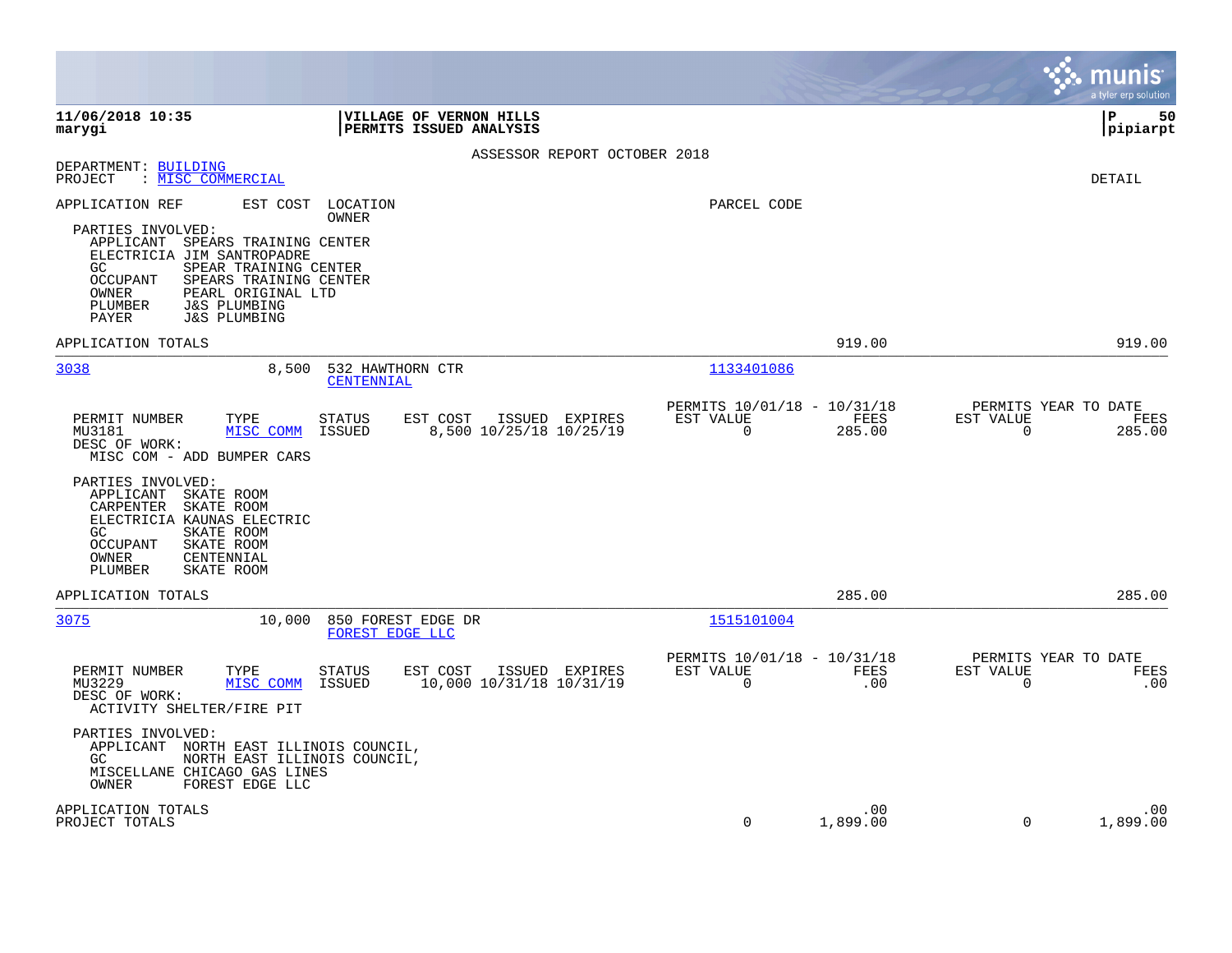|                                                                                                  |                                                                                                                                                          |                              |                                                    |                              |                                                      |                  |           | <b>munis</b><br>a tyler erp solution   |
|--------------------------------------------------------------------------------------------------|----------------------------------------------------------------------------------------------------------------------------------------------------------|------------------------------|----------------------------------------------------|------------------------------|------------------------------------------------------|------------------|-----------|----------------------------------------|
| 11/06/2018 10:35<br>marygi                                                                       |                                                                                                                                                          |                              | VILLAGE OF VERNON HILLS<br>PERMITS ISSUED ANALYSIS | ASSESSOR REPORT OCTOBER 2018 |                                                      |                  |           | P<br>51<br> pipiarpt                   |
| DEPARTMENT: BUILDING<br>PROJECT                                                                  | : MISC ELECTRIC COMM                                                                                                                                     |                              |                                                    |                              |                                                      |                  |           | DETAIL                                 |
| APPLICATION REF                                                                                  | EST COST                                                                                                                                                 | LOCATION<br>OWNER            |                                                    |                              | PARCEL CODE                                          |                  |           |                                        |
| 3000                                                                                             | 25,000                                                                                                                                                   | 1 HAWTHORN CTR<br>MACY'S INC |                                                    |                              | 1133401005                                           |                  |           |                                        |
| PERMIT NUMBER<br>MU3128<br>DESC OF WORK:                                                         | TYPE<br>MISC ELEC<br>INSTALLATION OF CHARGING STATIONS                                                                                                   | STATUS<br>ISSUED             | EST COST<br>ISSUED<br>25,000 10/18/18 10/18/19     | EXPIRES                      | PERMITS 10/01/18 - 10/31/18<br>EST VALUE<br>$\Omega$ | FEES<br>250.00   | EST VALUE | PERMITS YEAR TO DATE<br>FEES<br>250.00 |
| PARTIES INVOLVED:<br>APPLICANT<br><b>ELECTRICIA</b><br>GC<br>OCCUPANT<br>OWNER<br>PAYER<br>PAYER | BLACK & VEATCH CORPORATION<br>UMBDENSTOCK ELECTRIC<br>DAVID J. DAUGHERTY<br>MACY'S INC<br>MACY'S INC<br>BLACK & VEATCH CORPORATION<br>DAVID J. DAUGHERTY |                              |                                                    |                              |                                                      |                  |           |                                        |
| APPLICATION TOTALS<br>PROJECT TOTALS                                                             |                                                                                                                                                          |                              |                                                    |                              | $\mathbf 0$                                          | 250.00<br>250.00 |           | 250.00<br>250.00                       |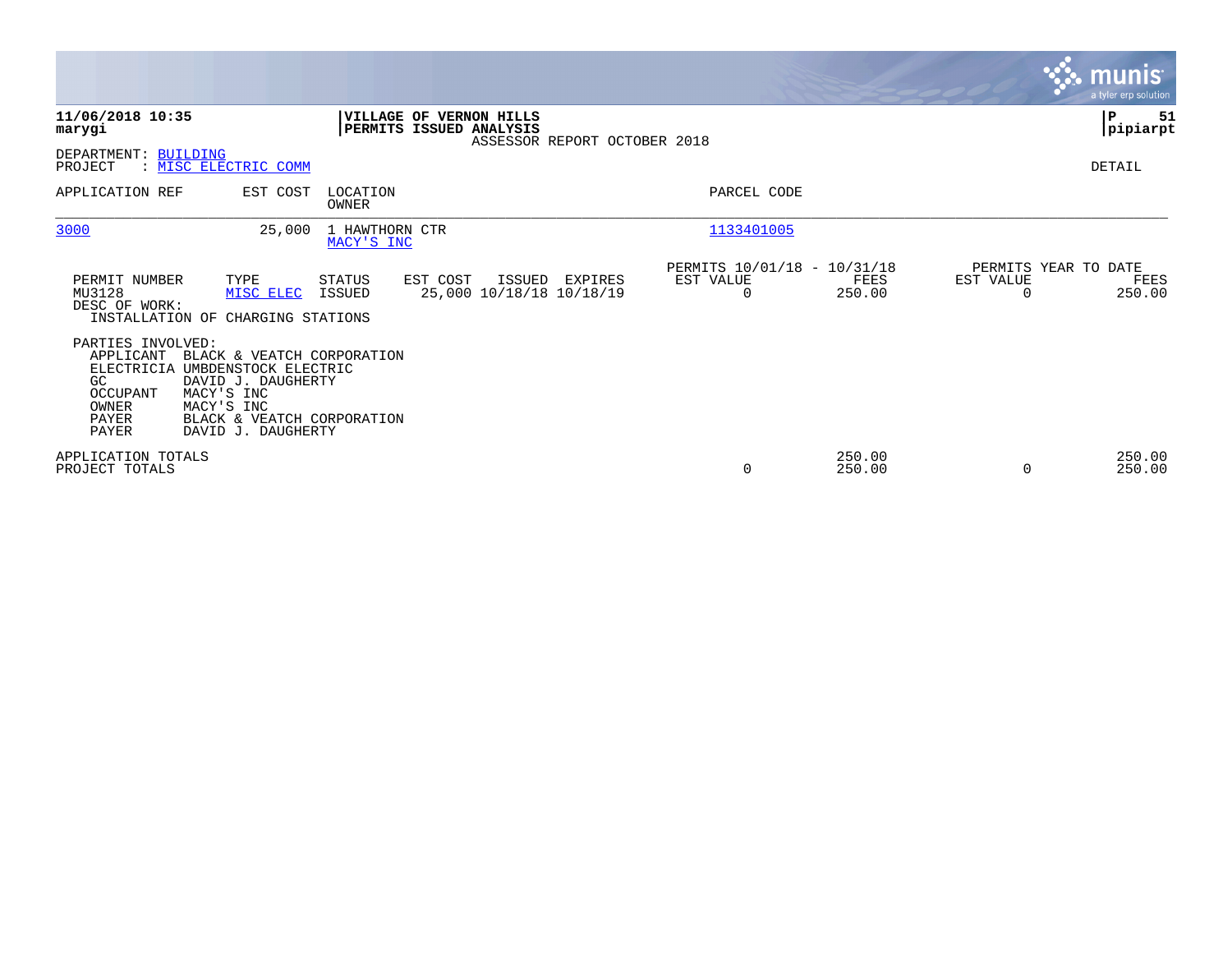|                                                                                                                                                                                                 |                                                                                    |                                                                 | <b>munis</b><br>a tyler erp solution                |
|-------------------------------------------------------------------------------------------------------------------------------------------------------------------------------------------------|------------------------------------------------------------------------------------|-----------------------------------------------------------------|-----------------------------------------------------|
| 11/06/2018 10:35<br>marygi                                                                                                                                                                      | VILLAGE OF VERNON HILLS<br>PERMITS ISSUED ANALYSIS<br>ASSESSOR REPORT OCTOBER 2018 |                                                                 | 52<br>∣₽<br> pipiarpt                               |
| DEPARTMENT: BUILDING<br>: MIS ELEC RESIDENTIAL<br>PROJECT                                                                                                                                       |                                                                                    |                                                                 | DETAIL                                              |
| APPLICATION REF<br>EST COST                                                                                                                                                                     | LOCATION<br>OWNER                                                                  | PARCEL CODE                                                     |                                                     |
| 3129<br>13,601                                                                                                                                                                                  | 100 CORPORATE WOODS PARKWAY<br>PEARL ORIGINAL LTD                                  | 1516204007                                                      |                                                     |
| PERMIT NUMBER<br>TYPE<br>MU3045<br><b>ELEC RES</b><br>DESC OF WORK:<br>126 OF SPILL OVER DRAIN TILE & 2 POT DISCHARGE                                                                           | EST COST<br>STATUS<br>ISSUED<br>EXPIRES<br>13,601 10/03/18 10/05/19<br>ISSUED      | PERMITS 10/01/18 - 10/31/18<br>EST VALUE<br>FEES<br>136.01<br>0 | PERMITS YEAR TO DATE<br>EST VALUE<br>FEES<br>136.01 |
| PARTIES INVOLVED:<br>APPLICANT<br>KOTO DESIGNS<br>ELECTRICIA KOTO DESIGNS<br>GC.<br>RODNEY D & GINA M DAVIS<br>OCCUPANT<br>KOTO DESIGNS<br>OWNER<br>PEARL ORIGINAL LTD<br>PAYER<br>KOTO DESIGNS |                                                                                    |                                                                 |                                                     |
| APPLICATION TOTALS<br>PROJECT TOTALS                                                                                                                                                            |                                                                                    | 136.01<br>136.01<br>$\mathbf 0$                                 | 136.01<br>136.01<br>$\Omega$                        |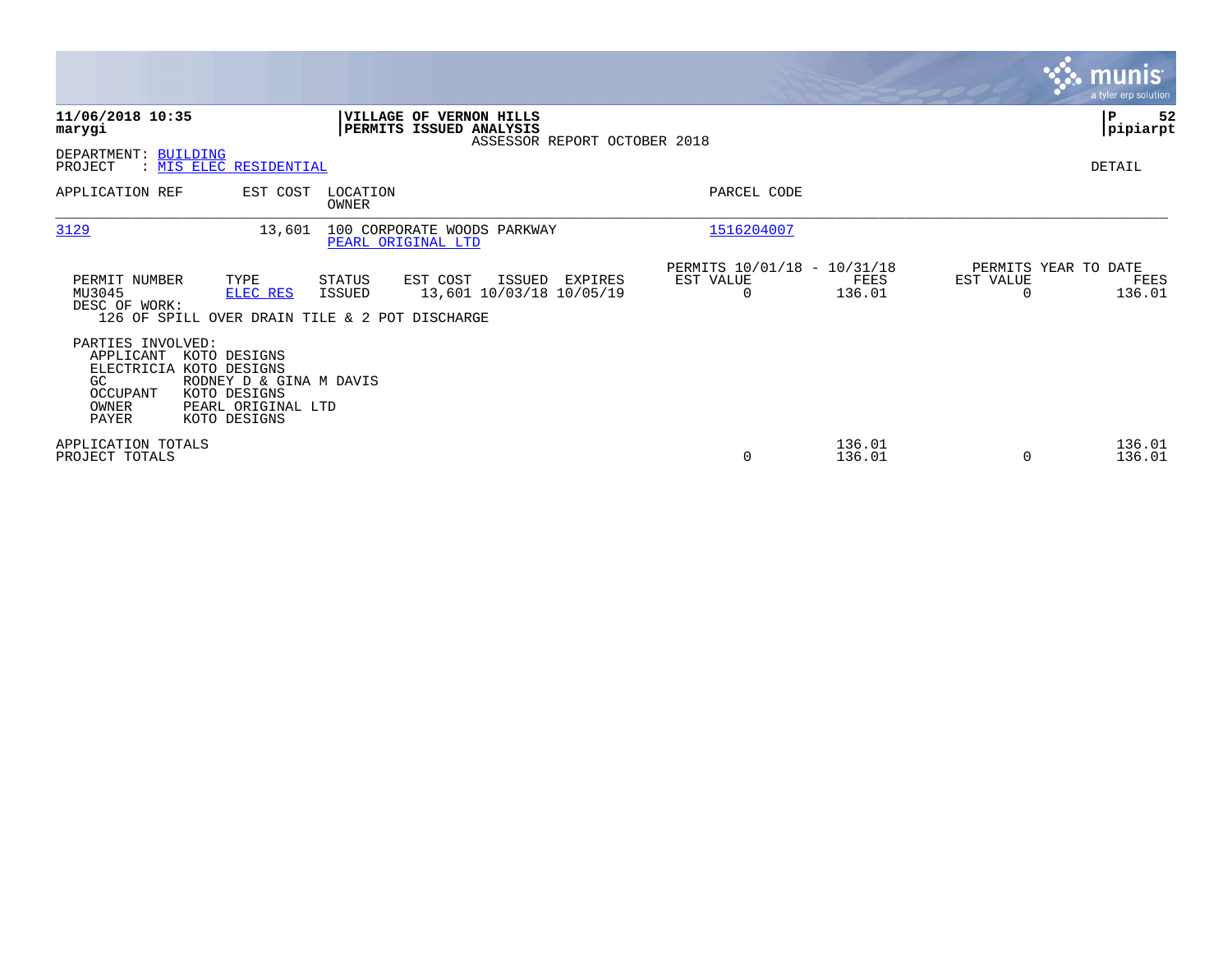|                                                                                                                                                                                                                                                                 |                                                                                    |                                                                           | munis<br>a tyler erp solution                                      |
|-----------------------------------------------------------------------------------------------------------------------------------------------------------------------------------------------------------------------------------------------------------------|------------------------------------------------------------------------------------|---------------------------------------------------------------------------|--------------------------------------------------------------------|
| 11/06/2018 10:35<br>marygi                                                                                                                                                                                                                                      | VILLAGE OF VERNON HILLS<br>PERMITS ISSUED ANALYSIS<br>ASSESSOR REPORT OCTOBER 2018 |                                                                           | ΙP<br>53<br> pipiarpt                                              |
| DEPARTMENT: BUILDING<br>: MISC RESIDENTIAL<br>PROJECT                                                                                                                                                                                                           |                                                                                    |                                                                           | DETAIL                                                             |
| APPLICATION REF<br>EST COST                                                                                                                                                                                                                                     | LOCATION<br>OWNER                                                                  | PARCEL CODE                                                               |                                                                    |
| 1693<br>45,000                                                                                                                                                                                                                                                  | 301 SOMERSET LN<br>EDWARD BARRATT                                                  | 1505401008                                                                |                                                                    |
| PERMIT NUMBER<br>TYPE<br>MU3150<br>MISC RES<br>DESC OF WORK:<br>SIDING, ELECTRICAL, ROOF, TRIM & GUTTERS                                                                                                                                                        | <b>STATUS</b><br>EST COST<br>ISSUED EXPIRES<br>ISSUED<br>45,000 10/23/18 10/23/19  | PERMITS 10/01/18 - 10/31/18<br>EST VALUE<br>FEES<br>$\mathbf 0$<br>450.00 | PERMITS YEAR TO DATE<br>EST VALUE<br>FEES<br>$\mathbf 0$<br>450.00 |
| PARTIES INVOLVED:<br>APPLICANT LA DESIGN<br>CARPENTER LAKELAND BUILDING SERVICES<br>ELECTRICIA IANSON ELECTRIC INC<br>GC.<br>LAKELAND BUILDING SERVICES<br>GC<br>LA DESIGN<br>OWNER<br>EDWARD BARRATT<br>PAYER<br>LA DESIGN<br><b>ROOFER</b><br>BEE QUALITY INC |                                                                                    |                                                                           |                                                                    |
| APPLICATION TOTALS                                                                                                                                                                                                                                              |                                                                                    | 450.00                                                                    | 450.00                                                             |
| 1696<br>45,000                                                                                                                                                                                                                                                  | 357 FARMINGTON LN<br><b>EDWARD BARRATT</b>                                         | 1505303013                                                                |                                                                    |
| PERMIT NUMBER<br>TYPE<br>MISC RES<br>MU3149<br>DESC OF WORK:<br>SIDING, ELECTRICAL, ROOF, TRIM & GUTTERS                                                                                                                                                        | <b>STATUS</b><br>EST COST<br>ISSUED EXPIRES<br>45,000 10/23/18 10/23/19<br>ISSUED  | PERMITS 10/01/18 - 10/31/18<br>EST VALUE<br>FEES<br>$\mathbf 0$<br>450.00 | PERMITS YEAR TO DATE<br>EST VALUE<br>FEES<br>$\mathbf 0$<br>450.00 |
| PARTIES INVOLVED:<br>APPLICANT LA DESIGN<br>CARPENTER LAKELAND BUILDING SERVICES<br>ELECTRICIA IANSON ELECTRIC INC<br>GC.<br>LAKELAND BUILDING SERVICES<br>OWNER<br>EDWARD BARRATT<br>PAYER<br>LA DESIGN<br>ROOFER<br>BEE QUALITY INC                           |                                                                                    |                                                                           |                                                                    |
| APPLICATION TOTALS                                                                                                                                                                                                                                              |                                                                                    | 450.00                                                                    | 450.00                                                             |
| 1912<br>45,000                                                                                                                                                                                                                                                  | 324 FARMINGDALE CIR<br>DARRYL KLEIN                                                | 1505302019                                                                |                                                                    |
| PERMIT NUMBER<br>TYPE<br>MISC RES<br>MU3151<br>DESC OF WORK:<br>MISC EXT UPGRADES: EXT ELEC, SIDING, REROOF,<br>324-330 FARMINGDALE<br>PARTIES INVOLVED:                                                                                                        | EST COST<br>ISSUED EXPIRES<br>STATUS<br><b>ISSUED</b><br>45,000 10/23/18 10/23/19  | PERMITS 10/01/18 - 10/31/18<br>EST VALUE<br>FEES<br>0<br>450.00           | PERMITS YEAR TO DATE<br>EST VALUE<br>FEES<br>$\mathbf 0$<br>450.00 |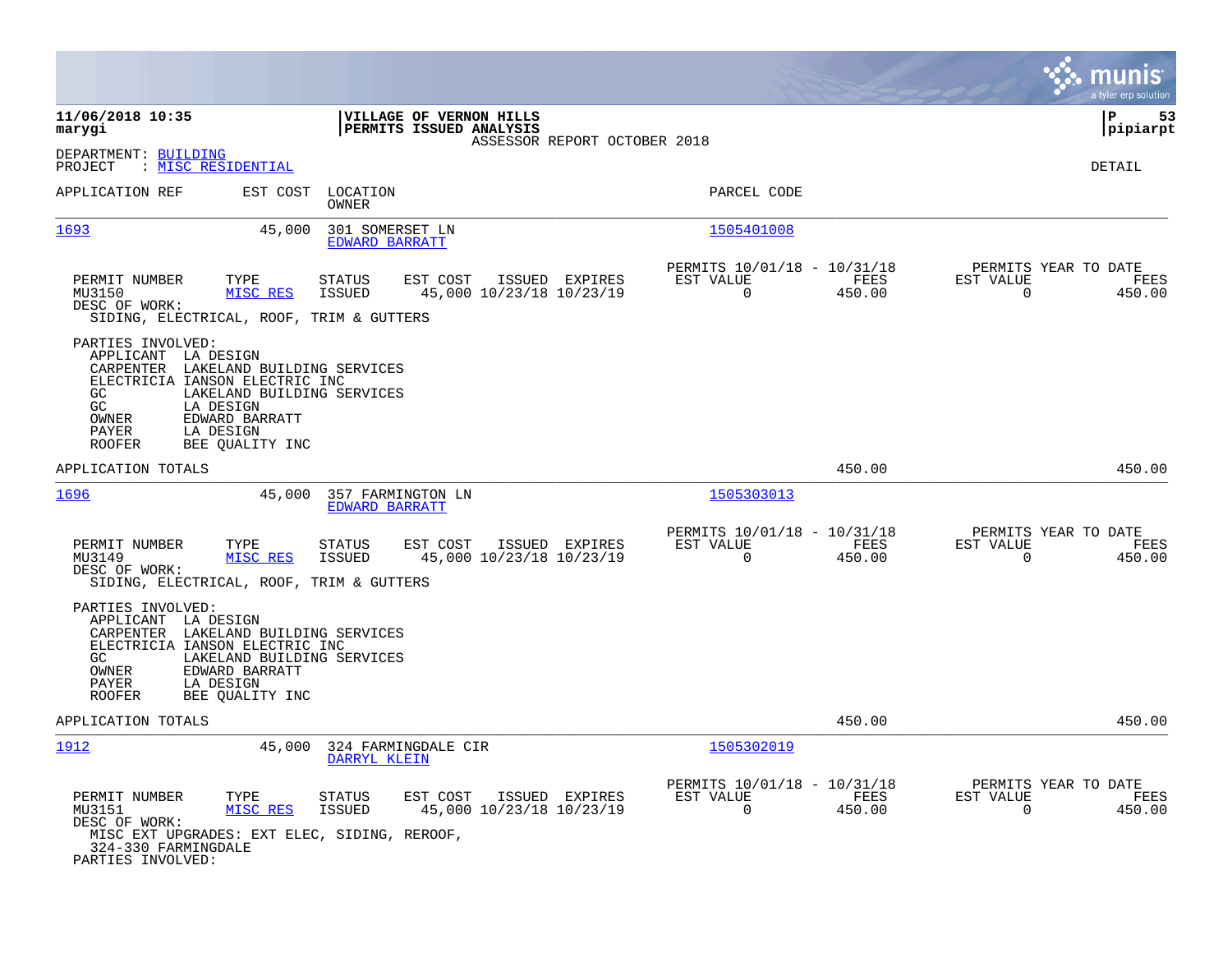|                                                                                                                                                                                                                                                                                                                                      |                                                                           | munis<br>a tyler erp solution                                      |
|--------------------------------------------------------------------------------------------------------------------------------------------------------------------------------------------------------------------------------------------------------------------------------------------------------------------------------------|---------------------------------------------------------------------------|--------------------------------------------------------------------|
| 11/06/2018 10:35<br>VILLAGE OF VERNON HILLS<br>marygi<br>PERMITS ISSUED ANALYSIS<br>ASSESSOR REPORT OCTOBER 2018                                                                                                                                                                                                                     |                                                                           | 54<br>l P<br> pipiarpt                                             |
| DEPARTMENT: BUILDING<br>PROJECT<br>: MISC RESIDENTIAL                                                                                                                                                                                                                                                                                |                                                                           | DETAIL                                                             |
| APPLICATION REF<br>EST COST<br>LOCATION<br>OWNER<br>APPLICANT LA DESIGN                                                                                                                                                                                                                                                              | PARCEL CODE                                                               |                                                                    |
| CARPENTER LAKELAND BUILDING SERVICES<br>ELECTRICIA IANSON ELECTRIC INC<br>GC.<br>LAKELAND BUILDING SERVICES<br>GC<br>LA DESIGN<br>DARRYL KLEIN<br>OWNER<br>PAYER<br>LA DESIGN<br><b>ROOFER</b><br>BEE QUALITY INC                                                                                                                    |                                                                           |                                                                    |
| APPLICATION TOTALS                                                                                                                                                                                                                                                                                                                   | 450.00                                                                    | 450.00                                                             |
| <u> 1913</u><br>45,000<br>316 FARMINGDALE CIR<br>DARRYL KLEIN                                                                                                                                                                                                                                                                        | 1505302015                                                                |                                                                    |
| PERMIT NUMBER<br>TYPE<br><b>STATUS</b><br>EST COST<br>ISSUED EXPIRES<br>MISC RES<br>45,000 10/23/18 10/23/19<br>MU3153<br>ISSUED<br>DESC OF WORK:<br>MISC EXT UPGRADES: EXT ELEC, SIDING, REROOF                                                                                                                                     | PERMITS 10/01/18 - 10/31/18<br>EST VALUE<br>FEES<br>$\mathbf 0$<br>450.00 | PERMITS YEAR TO DATE<br>EST VALUE<br>FEES<br>450.00<br>0           |
| 316-310 FARMINGDALE<br>PARTIES INVOLVED:<br>APPLICANT LA DESIGN<br>CARPENTER LAKELAND BUILDING SERVICES<br>ELECTRICIA IANSON ELECTRIC INC<br>GC<br>LAKELAND BUILDING SERVICES<br>GC<br>LA DESIGN<br>OWNER<br>DARRYL KLEIN<br>PAYER<br>LA DESIGN<br>ROOFER<br>BEE QUALITY INC                                                         |                                                                           |                                                                    |
| APPLICATION TOTALS                                                                                                                                                                                                                                                                                                                   | 450.00                                                                    | 450.00                                                             |
| 1915<br>336 MEADOW CT<br>45,000<br>DARRYL KLEIN                                                                                                                                                                                                                                                                                      | 1505407008                                                                |                                                                    |
| PERMIT NUMBER<br>TYPE<br><b>STATUS</b><br>EST COST<br>ISSUED EXPIRES<br>45,000 10/23/18 10/23/19<br>MU3152<br>MISC RES<br>ISSUED<br>DESC OF WORK:                                                                                                                                                                                    | PERMITS 10/01/18 - 10/31/18<br>EST VALUE<br>FEES<br>$\mathbf 0$<br>450.00 | PERMITS YEAR TO DATE<br>EST VALUE<br>FEES<br>$\mathbf 0$<br>450.00 |
| MISC EXT UPGRADES: EXT ELEC, SIDING, REROOF<br>336-330 MEADOW COURT<br>PARTIES INVOLVED:<br>APPLICANT LA DESIGN<br>CARPENTER LAKELAND BUILDING SERVICES<br>ELECTRICIA IANSON ELECTRIC INC<br>GC.<br>LAKELAND BUILDING SERVICES<br>GC<br>LA DESIGN<br>OWNER<br>DARRYL KLEIN<br>PAYER<br>LA DESIGN<br><b>ROOFER</b><br>BEE QUALITY INC |                                                                           |                                                                    |
| APPLICATION TOTALS                                                                                                                                                                                                                                                                                                                   | 450.00                                                                    | 450.00                                                             |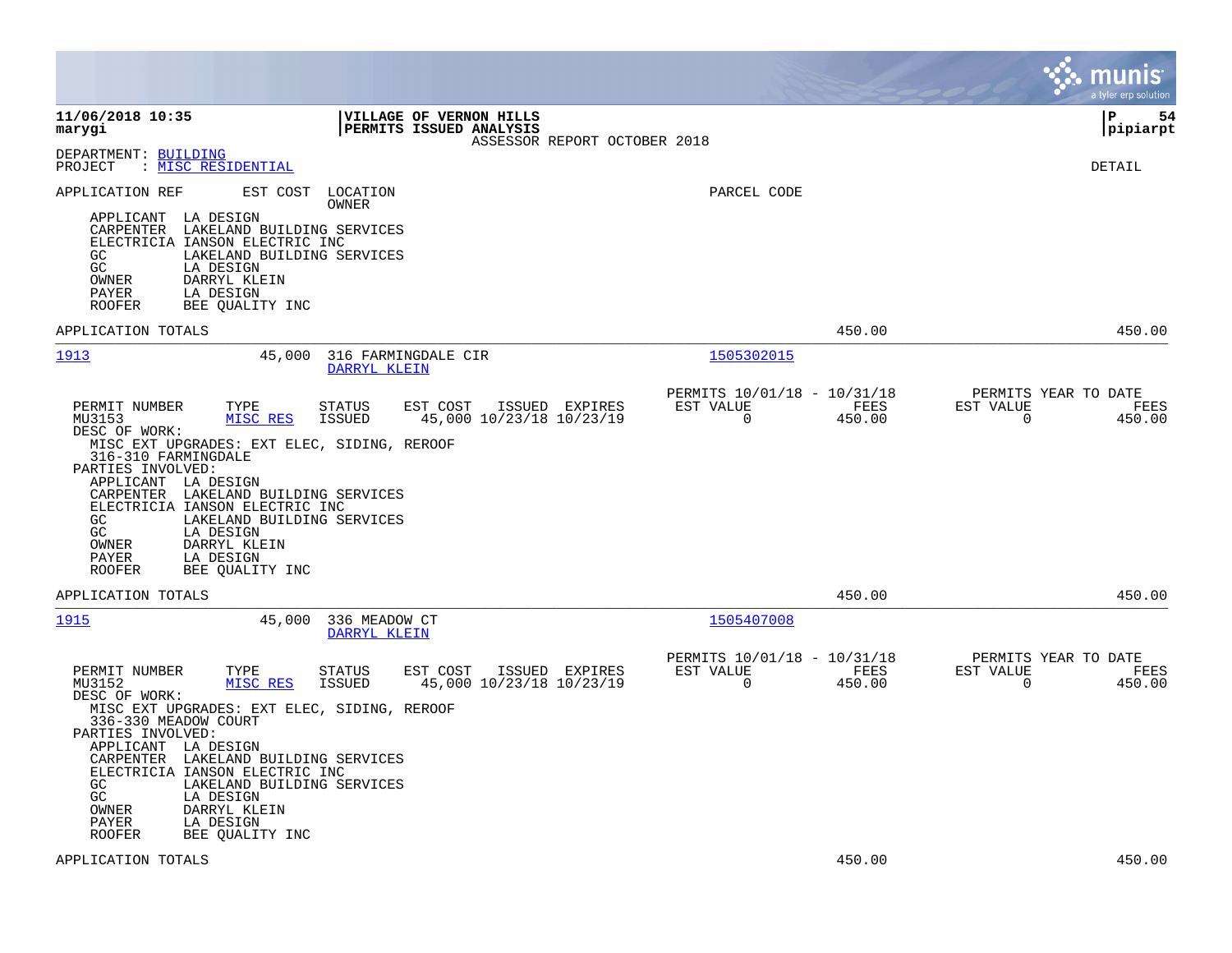|                                                                                                                                                                                                                                                                                                                                                                      |                                                                                                                                        |                                                                           | munis<br>a tyler erp solution                                       |
|----------------------------------------------------------------------------------------------------------------------------------------------------------------------------------------------------------------------------------------------------------------------------------------------------------------------------------------------------------------------|----------------------------------------------------------------------------------------------------------------------------------------|---------------------------------------------------------------------------|---------------------------------------------------------------------|
| 11/06/2018 10:35<br>marygi                                                                                                                                                                                                                                                                                                                                           | VILLAGE OF VERNON HILLS<br>PERMITS ISSUED ANALYSIS<br>ASSESSOR REPORT OCTOBER 2018                                                     |                                                                           | ΙP<br>55<br> pipiarpt                                               |
| DEPARTMENT: BUILDING<br>PROJECT<br>: MISC RESIDENTIAL                                                                                                                                                                                                                                                                                                                |                                                                                                                                        |                                                                           | DETAIL                                                              |
| APPLICATION REF<br>EST COST                                                                                                                                                                                                                                                                                                                                          | LOCATION<br>OWNER                                                                                                                      | PARCEL CODE                                                               |                                                                     |
| 1916                                                                                                                                                                                                                                                                                                                                                                 | 200 RUSSET WAY RD<br>45,000<br>DARRYL KLEIN                                                                                            | 1505409033                                                                |                                                                     |
| PERMIT NUMBER<br>TYPE<br>MISC RES<br>MU3154<br>DESC OF WORK:<br>MISC EXT UPGRADES: EXT ELEC, SIDING, REROOF<br>200-206 RUSSET WAY<br>PARTIES INVOLVED:<br>APPLICANT LA DESIGN<br>CARPENTER LAKELAND BUILDING SERVICES<br>ELECTRICIA IANSON ELECTRIC INC<br>GC.<br>GC<br>LA DESIGN<br>OWNER<br>DARRYL KLEIN<br>PAYER<br>LA DESIGN<br><b>ROOFER</b><br>BEE QUALITY INC | <b>STATUS</b><br>EST COST<br>ISSUED EXPIRES<br>45,000 10/23/18 10/23/19<br><b>ISSUED</b><br>LAKELAND BUILDING SERVICES                 | PERMITS 10/01/18 - 10/31/18<br>EST VALUE<br>FEES<br>$\Omega$<br>450.00    | PERMITS YEAR TO DATE<br>EST VALUE<br>FEES<br>$\Omega$<br>450.00     |
| APPLICATION TOTALS                                                                                                                                                                                                                                                                                                                                                   |                                                                                                                                        | 450.00                                                                    | 450.00                                                              |
| 3015                                                                                                                                                                                                                                                                                                                                                                 | 1,750<br>307 ALBRIGHT CT<br>BRADLEY J & RACHELLE DELISIO                                                                               | 1505424008                                                                |                                                                     |
| PERMIT NUMBER<br>TYPE<br>MU3026<br>MISC RES<br>DESC OF WORK:<br>PARTIES INVOLVED:<br>APPLICANT<br>COMMITTED OVERHEAD CORP                                                                                                                                                                                                                                            | STATUS<br>EST COST<br>ISSUED EXPIRES<br><b>ISSUED</b><br>1,750 10/01/18 10/02/19<br>ADD SERVICE DOOR TO GARAGE W/ELECTRIC AND SIDEWALK | PERMITS 10/01/18 - 10/31/18<br>EST VALUE<br>FEES<br>0<br>50.00            | PERMITS YEAR TO DATE<br>EST VALUE<br>FEES<br>0<br>50.00             |
| ELECTRICIA KALENO ELECTRIC<br>GC<br>COMMITTED OVERHEAD CORP<br>OWNER<br>PAYER<br>COMMITTED OVERHEAD CORP                                                                                                                                                                                                                                                             | BRADLEY J & RACHELLE DELISIO                                                                                                           |                                                                           |                                                                     |
| APPLICATION TOTALS                                                                                                                                                                                                                                                                                                                                                   |                                                                                                                                        | 50.00                                                                     | 50.00                                                               |
| 3030                                                                                                                                                                                                                                                                                                                                                                 | 23,000<br>109 APPIAN WAY<br>FAITH A NOBILE                                                                                             | 1505426008                                                                |                                                                     |
| PERMIT NUMBER<br>TYPE<br>MISC RES<br>MU3040<br>DESC OF WORK:<br>KITCHEN REMODEL                                                                                                                                                                                                                                                                                      | EST COST<br>ISSUED EXPIRES<br>STATUS<br><b>ISSUED</b><br>23,000 10/02/18 10/02/19                                                      | PERMITS 10/01/18 - 10/31/18<br>EST VALUE<br>FEES<br>$\mathbf 0$<br>230.00 | PERMITS YEAR TO DATE<br>EST VALUE<br>FEES<br>$\mathsf{O}$<br>230.00 |
| PARTIES INVOLVED:<br>APPLICANT IDEA HOME VENTURES INC<br>ELECTRICIA MYKHAYLO BALABUKH                                                                                                                                                                                                                                                                                |                                                                                                                                        |                                                                           |                                                                     |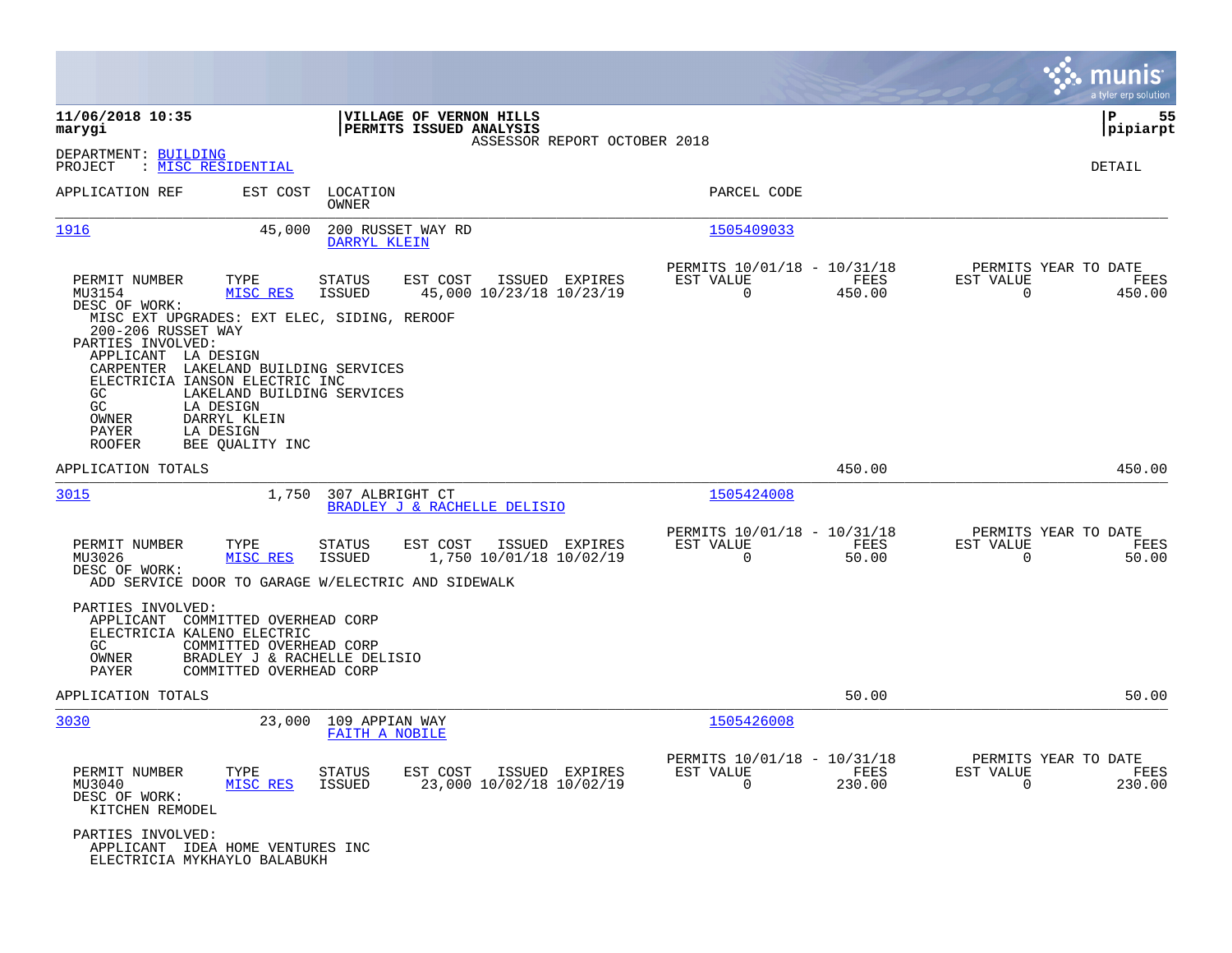|                                                                                                                                                                                                                                                                                                                                                                                                                                            |                                                                           | munis<br>a tyler erp solution                                   |
|--------------------------------------------------------------------------------------------------------------------------------------------------------------------------------------------------------------------------------------------------------------------------------------------------------------------------------------------------------------------------------------------------------------------------------------------|---------------------------------------------------------------------------|-----------------------------------------------------------------|
| 11/06/2018 10:35<br>VILLAGE OF VERNON HILLS<br>PERMITS ISSUED ANALYSIS<br>marygi<br>ASSESSOR REPORT OCTOBER 2018                                                                                                                                                                                                                                                                                                                           |                                                                           | 56<br>  P<br> pipiarpt                                          |
| DEPARTMENT: BUILDING<br>PROJECT<br>: MISC RESIDENTIAL                                                                                                                                                                                                                                                                                                                                                                                      |                                                                           | DETAIL                                                          |
| APPLICATION REF<br>EST COST<br>LOCATION<br>OWNER<br>GC<br>IDEA HOME VENTURES INC<br>OWNER<br>FAITH A NOBILE<br>PLUMBER<br>ROQUES PLUMBING/SEWER<br>PAYER<br>IDEA HOME VENTURES INC                                                                                                                                                                                                                                                         | PARCEL CODE                                                               |                                                                 |
| APPLICATION TOTALS                                                                                                                                                                                                                                                                                                                                                                                                                         | 230.00                                                                    | 230.00                                                          |
| 3161<br>101 MIDWAY LN<br>19,669<br>JOHN O & KRISTINE L BRAHMER                                                                                                                                                                                                                                                                                                                                                                             | 1509102017                                                                |                                                                 |
| PERMIT NUMBER<br>TYPE<br>ISSUED EXPIRES<br>STATUS<br>EST COST<br>MU3185<br>ISSUED<br>19,669 10/26/18 10/26/19<br>MISC RES<br>DESC OF WORK:<br>BATH REMODEL: CONVERT TUB TO SHOWER, NO ADDITIONAL FIXTURES                                                                                                                                                                                                                                  | PERMITS 10/01/18 - 10/31/18<br>EST VALUE<br>FEES<br>$\mathbf 0$<br>196.69 | PERMITS YEAR TO DATE<br>EST VALUE<br>FEES<br>$\Omega$<br>196.69 |
| PARTIES INVOLVED:<br>APPLICANT<br>DREAM MAKER BATH & KITCHEN<br>CARPENTER<br>DREAM MAKER BATH & KITCHEN<br>DRYWALL<br>DREAM MAKER BATH & KITCHEN<br>ELECTRICIA FORE SEE ELECTRIC<br>DREAM MAKER BATH & KITCHEN<br>GC<br><b>HVAC</b><br>DREAM MAKER BATH & KITCHEN<br>INSULATOR<br>DREAM MAKER BATH & KITCHEN<br>OWNER<br>JOHN O & KRISTINE L BRAHMER<br>PLUMBER<br>ARMOUR PLUMBING & HEATING<br><b>PAYER</b><br>DREAM MAKER BATH & KITCHEN |                                                                           |                                                                 |
| APPLICATION TOTALS                                                                                                                                                                                                                                                                                                                                                                                                                         | 196.69                                                                    | 196.69                                                          |
| 3162<br>11,931 1034 HIDDEN CREEK CT<br>MICHAEL STEDMAN                                                                                                                                                                                                                                                                                                                                                                                     | 1507209051                                                                |                                                                 |
| ISSUED EXPIRES<br>PERMIT NUMBER<br>TYPE<br>STATUS<br>EST COST<br>MU3208<br>11,931 10/29/18 10/29/19<br>MISC RES<br>ISSUED<br>DESC OF WORK:<br>ROOFTOP SOLAR PANELS                                                                                                                                                                                                                                                                         | PERMITS 10/01/18 - 10/31/18<br>EST VALUE<br>FEES<br>$\Omega$<br>109.61    | PERMITS YEAR TO DATE<br>EST VALUE<br>FEES<br>$\Omega$<br>109.61 |
| PARTIES INVOLVED:<br>APPLICANT<br>SUNRUN INSTALLATION SERVICES<br>ELECTRICIA SUNRUN INSTALLATION SERVICES<br>GC<br>SUNRUN INSTALLATION SERVICES<br>OWNER<br>MICHAEL STEDMAN<br>PAYER<br>SUNRUN INSTALLATION SERVICES                                                                                                                                                                                                                       |                                                                           |                                                                 |
| APPLICATION TOTALS                                                                                                                                                                                                                                                                                                                                                                                                                         | 109.61                                                                    | 109.61                                                          |
| 3187<br>9,219<br>229 SOUTHFIELD DR<br><b>MARINA BEKKERMAN</b>                                                                                                                                                                                                                                                                                                                                                                              | 1506402002                                                                |                                                                 |
|                                                                                                                                                                                                                                                                                                                                                                                                                                            | PERMITS 10/01/18 - 10/31/18                                               | PERMITS YEAR TO DATE                                            |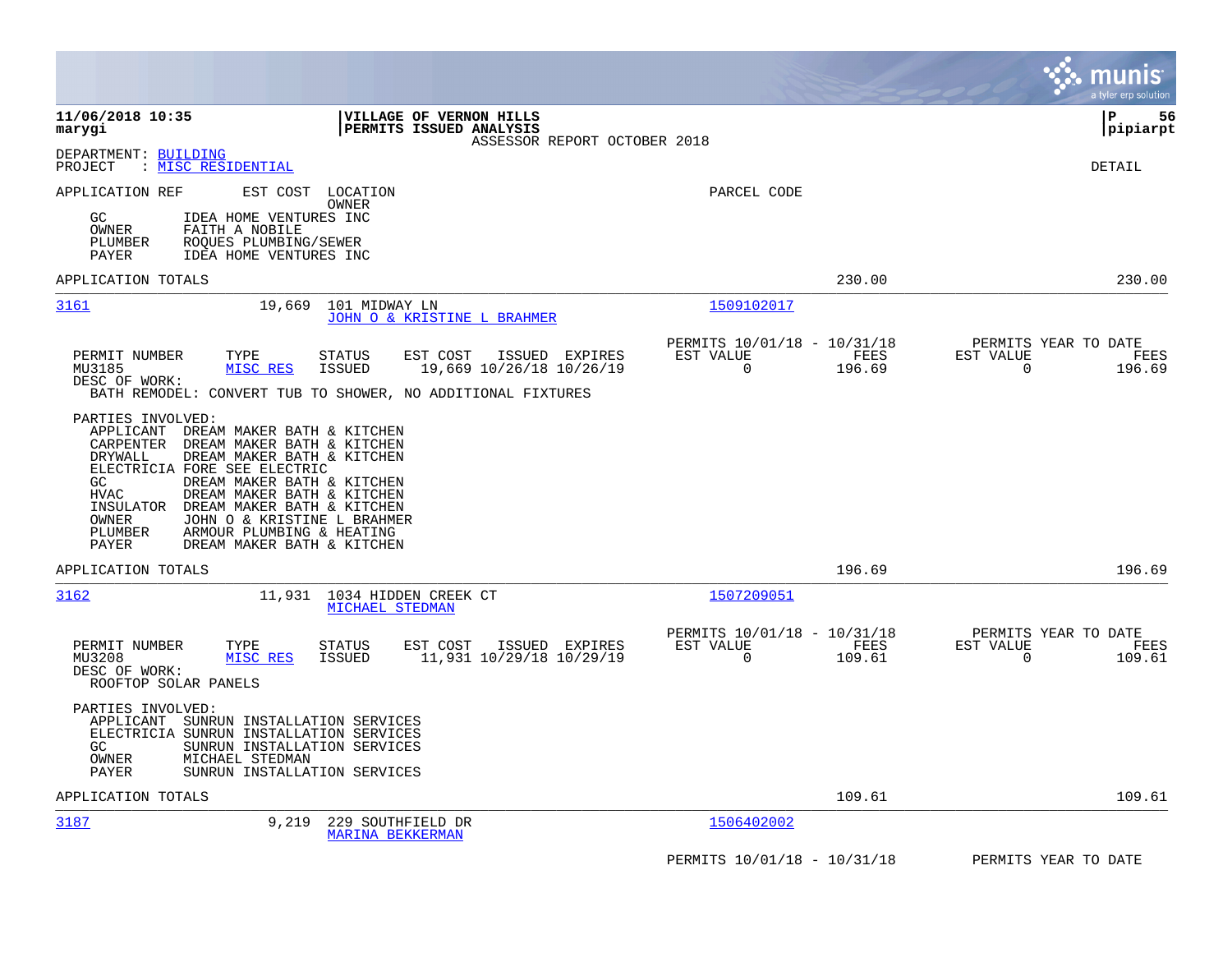|                                                                                                                                                                                                                                      |                                    |                   |                   |           | <b>munis</b><br>a tyler erp solution |
|--------------------------------------------------------------------------------------------------------------------------------------------------------------------------------------------------------------------------------------|------------------------------------|-------------------|-------------------|-----------|--------------------------------------|
| 11/06/2018 10:35<br><b>VILLAGE OF VERNON HILLS</b><br>PERMITS ISSUED ANALYSIS<br>marygi<br>EST COST<br>STATUS<br><b>ISSUED</b><br>PERMIT NUMBER<br>TYPE                                                                              | EXPIRES<br>ASSESSOR REPORT OCTOBER | EST VALUE<br>2018 | FEES              | EST VALUE | 57<br>ΙP<br>pipiarpt<br>FEES         |
| DEPARTMENT: BUILDING<br>: MISC RESIDENTIAL<br>PROJECT                                                                                                                                                                                |                                    |                   |                   |           | DETAIL                               |
| LOCATION<br>APPLICATION REF<br>EST COST                                                                                                                                                                                              |                                    | PARCEL CODE       |                   |           |                                      |
| OWNER<br>9,219 10/29/18 10/29/19<br>MU3207<br>ISSUED<br>MISC RES<br>DESC OF WORK:<br>ROOFTOP SOLAR PANELS                                                                                                                            |                                    | 0                 | 92.19             | 0         | 92.19                                |
| PARTIES INVOLVED:<br>APPLICANT<br>SUNRUN<br>INSTALLATION SERVICES<br>ELECTRICIA<br>SUNRUN<br>INSTALLATION SERVICES<br>GC<br>INSTALLATION SERVICES<br>SUNRUN<br>MARINA BEKKERMAN<br>OWNER<br>PAYER<br>INSTALLATION SERVICES<br>SUNRUN |                                    |                   |                   |           |                                      |
| APPLICATION TOTALS<br>PROJECT TOTALS                                                                                                                                                                                                 |                                    | 0                 | 92.19<br>3,378.49 | 0         | 92.19<br>3,378.49                    |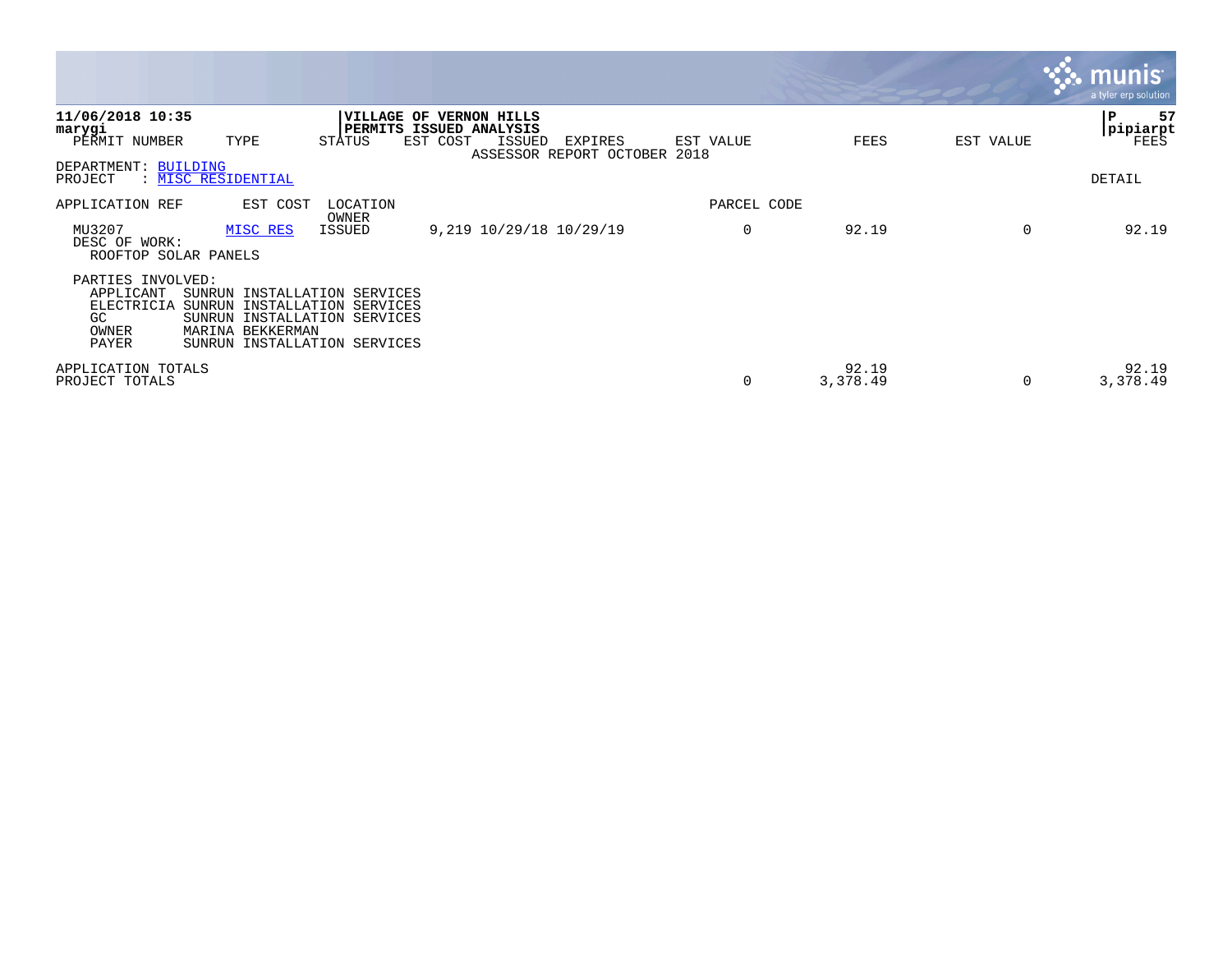|                                                                                                                                                                                                                                |                                                                                    |                                                         |                  | munis<br>a tyler erp solution                                     |
|--------------------------------------------------------------------------------------------------------------------------------------------------------------------------------------------------------------------------------|------------------------------------------------------------------------------------|---------------------------------------------------------|------------------|-------------------------------------------------------------------|
| 11/06/2018 10:35<br>marygi                                                                                                                                                                                                     | VILLAGE OF VERNON HILLS<br>PERMITS ISSUED ANALYSIS<br>ASSESSOR REPORT OCTOBER 2018 |                                                         |                  | 58<br>ΙP<br> pipiarpt                                             |
| DEPARTMENT: BUILDING<br>PROJECT<br>: <u>PARKING LOT</u>                                                                                                                                                                        |                                                                                    |                                                         |                  | DETAIL                                                            |
| APPLICATION REF<br>EST COST                                                                                                                                                                                                    | LOCATION<br>OWNER                                                                  | PARCEL CODE                                             |                  |                                                                   |
| 2983<br>92,000                                                                                                                                                                                                                 | 380 NORTH FAIRWAY DR<br>199 LLC ATTN RICHARD WOLDENBERG                            | 1504303109                                              |                  |                                                                   |
| PERMIT NUMBER<br>TYPE<br>MU3184<br>PKG LOT<br>DESC OF WORK:<br>ASPHALT MAINTENANCE                                                                                                                                             | <b>STATUS</b><br>EST COST<br>ISSUED EXPIRES<br>92,000 10/26/18 11/01/19<br>ISSUED  | PERMITS 10/01/18 - 10/31/18<br>EST VALUE<br>$\mathbf 0$ | FEES<br>3,421.00 | PERMITS YEAR TO DATE<br>EST VALUE<br>FEES<br>$\Omega$<br>3,421.00 |
| PARTIES INVOLVED:<br>APPLICANT PATRIOT MAINTENCE INC<br>PATRIOT MAINTENCE INC<br>GC.<br>OCCUPANT<br>LEARNING RESOURCES<br>OWNER<br>PAYER<br>PATRIOT MAINTENANCE INC                                                            | 199 LLC ATTN RICHARD WOLDENBERG                                                    |                                                         |                  |                                                                   |
| APPLICATION TOTALS                                                                                                                                                                                                             |                                                                                    |                                                         | 3,421.00         | 3,421.00                                                          |
| 3009<br>4,200                                                                                                                                                                                                                  | 680 WOODLANDS PKY<br>HEALTHY WAY OF LIFE III, LLC                                  | 1510305004                                              |                  |                                                                   |
| PERMIT NUMBER<br>TYPE<br>MU3029<br>PKG LOT<br>DESC OF WORK:<br>PARKING LOT MAINTENANCE                                                                                                                                         | <b>STATUS</b><br>EST COST<br>ISSUED EXPIRES<br>4,200 10/01/18 10/01/19<br>ISSUED   | PERMITS 10/01/18 - 10/31/18<br>EST VALUE<br>0           | FEES<br>168.00   | PERMITS YEAR TO DATE<br>EST VALUE<br>FEES<br>$\Omega$<br>168.00   |
| PARTIES INVOLVED:<br>APPLICANT MAUL PAVING<br>GC.<br>MAUL PAVING<br>OCCUPANT<br>LIFETIME FITNESS<br>OWNER<br>HEALTHY WAY OF LIFE III, LLC                                                                                      |                                                                                    |                                                         |                  |                                                                   |
| APPLICATION TOTALS                                                                                                                                                                                                             |                                                                                    |                                                         | 168.00           | 168.00                                                            |
| 3042                                                                                                                                                                                                                           | 152,885 145 NORTH MILWAUKEE AVE<br>HCP HB2 PARK @ VERNON HILLS LLC                 | 1503301025                                              |                  |                                                                   |
| PERMIT NUMBER<br>TYPE<br>MU3095<br>PKG LOT<br>DESC OF WORK:<br>PARKING LOT                                                                                                                                                     | EST COST<br>ISSUED EXPIRES<br><b>STATUS</b><br>152,885 10/12/18 10/30/19<br>ISSUED | PERMITS 10/01/18 - 10/31/18<br>EST VALUE<br>0           | FEES<br>1,805.00 | PERMITS YEAR TO DATE<br>EST VALUE<br>FEES<br>0<br>1,805.00        |
| PARTIES INVOLVED:<br>APPLICANT<br>CONSTRUCTION MANAGEMENT CORP<br>GC.<br>CONSTRUCTION MANAGEMENT CORP<br>GC<br>BRIGGS PAVING<br><b>OCCUPANT</b><br>BROOKDALE OF VERNON HILLS<br>OWNER<br>PAYER<br>CONSTRUCTION MANAGEMENT CORP | HCP HB2 PARK @ VERNON HILLS LLC                                                    |                                                         |                  |                                                                   |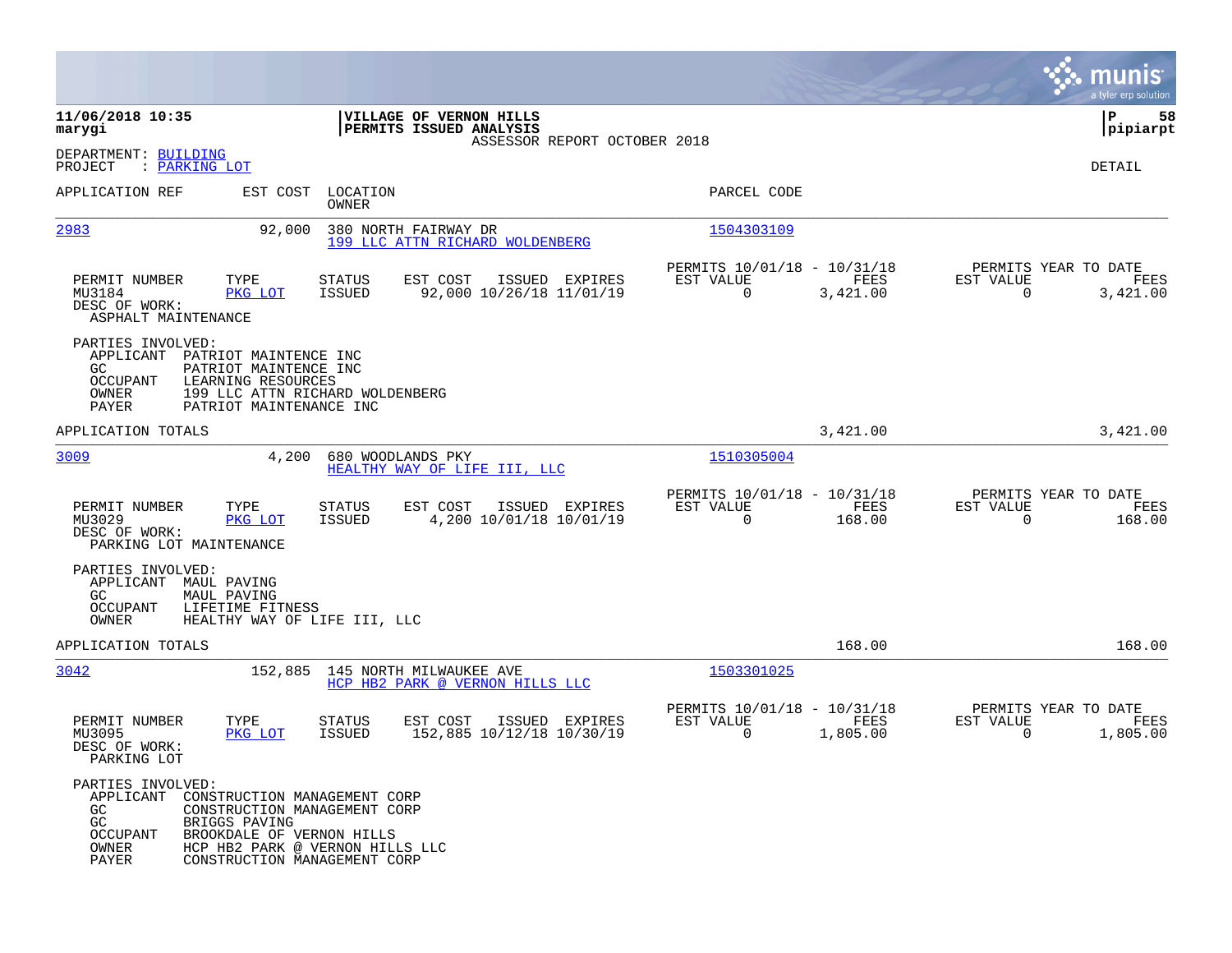|                                                                                                                                                                                                                              |                                                                             | munis<br>a tyler erp solution                                        |
|------------------------------------------------------------------------------------------------------------------------------------------------------------------------------------------------------------------------------|-----------------------------------------------------------------------------|----------------------------------------------------------------------|
| 11/06/2018 10:35<br>VILLAGE OF VERNON HILLS<br>PERMITS ISSUED ANALYSIS<br>marygi<br>ASSESSOR REPORT OCTOBER 2018                                                                                                             |                                                                             | 59<br>IΡ<br> pipiarpt                                                |
| DEPARTMENT: BUILDING<br>PROJECT<br>: PARKING LOT                                                                                                                                                                             |                                                                             | DETAIL                                                               |
| EST COST<br>LOCATION<br>APPLICATION REF<br>OWNER                                                                                                                                                                             | PARCEL CODE                                                                 |                                                                      |
| APPLICATION TOTALS                                                                                                                                                                                                           | 1,805.00                                                                    | 1,805.00                                                             |
| 3081<br>8,339<br>210 EAST TOWNLINE RD<br>BLUEBRIDGE PROPERTIES II LLC                                                                                                                                                        | 1133302008                                                                  |                                                                      |
| PERMIT NUMBER<br>TYPE<br><b>STATUS</b><br>EST COST<br>ISSUED EXPIRES<br>MU3182<br><b>ISSUED</b><br>8,339 10/25/18 10/25/19<br>PKG LOT<br>DESC OF WORK:<br>MAINTENANCE & SEALCOAT                                             | PERMITS 10/01/18 - 10/31/18<br>FEES<br>EST VALUE<br>$\mathbf 0$<br>291.00   | PERMITS YEAR TO DATE<br>EST VALUE<br>FEES<br>$\mathbf 0$<br>291.00   |
| PARTIES INVOLVED:<br>APPLICANT<br>MAUL PAVING<br>MAUL PAVING<br>GC.<br>OCCUPANT<br>WENDY'S<br>OWNER<br>BLUEBRIDGE PROPERTIES II LLC<br>PAYER<br>MAUL PAVING                                                                  |                                                                             |                                                                      |
| APPLICATION TOTALS                                                                                                                                                                                                           | 291.00                                                                      | 291.00                                                               |
| 3134<br>54,416<br>200 NORTH MILWAUKEE AVE<br>CDW COMPUTER CENTERS INC                                                                                                                                                        | 1503303014                                                                  |                                                                      |
| EST COST<br>PERMIT NUMBER<br>TYPE<br>STATUS<br>ISSUED EXPIRES<br>54,416 10/10/18 10/25/19<br>MU3082<br>PKG LOT<br><b>ISSUED</b><br>DESC OF WORK:<br>PARKINGLOT                                                               | PERMITS 10/01/18 - 10/31/18<br>EST VALUE<br>FEES<br>$\mathbf 0$<br>6,530.00 | PERMITS YEAR TO DATE<br>EST VALUE<br>FEES<br>$\mathbf 0$<br>6,530.00 |
| PARTIES INVOLVED:<br>APPLICANT<br>PATRIOT PAVEMENT MAINTENCE<br>GC.<br>PATRIOT PAVEMENT MAINTENCE<br><b>OCCUPANT</b><br>CDW COMPUTER CENTERS INC<br>CDW COMPUTER CENTERS INC<br>OWNER<br>PATRIOT PAVEMENT MAINTENCE<br>PAYER |                                                                             |                                                                      |
| APPLICATION TOTALS                                                                                                                                                                                                           | 6,530.00                                                                    | 6,530.00                                                             |
| 3164<br>14,334<br>203 WEST USHY 45<br>JAMES M & PAMELA O JORGENSON                                                                                                                                                           | 1508211021                                                                  |                                                                      |
| PERMIT NUMBER<br>TYPE<br>STATUS<br>EST COST ISSUED EXPIRES<br>MU3225<br>ISSUED<br>14,334 10/30/18 10/30/19<br>PKG LOT<br>DESC OF WORK:<br>PAVEMENT REPLACEMENT                                                               | PERMITS 10/01/18 - 10/31/18<br>EST VALUE<br>FEES<br>$\Omega$<br>573.00      | PERMITS YEAR TO DATE<br>EST VALUE<br>FEES<br>$\Omega$<br>573.00      |
| PARTIES INVOLVED:<br>APPLICANT WHARTON CONTRACTING<br>GC<br>WHARTON CONTRACTING<br><b>OCCUPANT</b><br>VCA HAWTHORN ANIMAL HOSPITAL                                                                                           |                                                                             |                                                                      |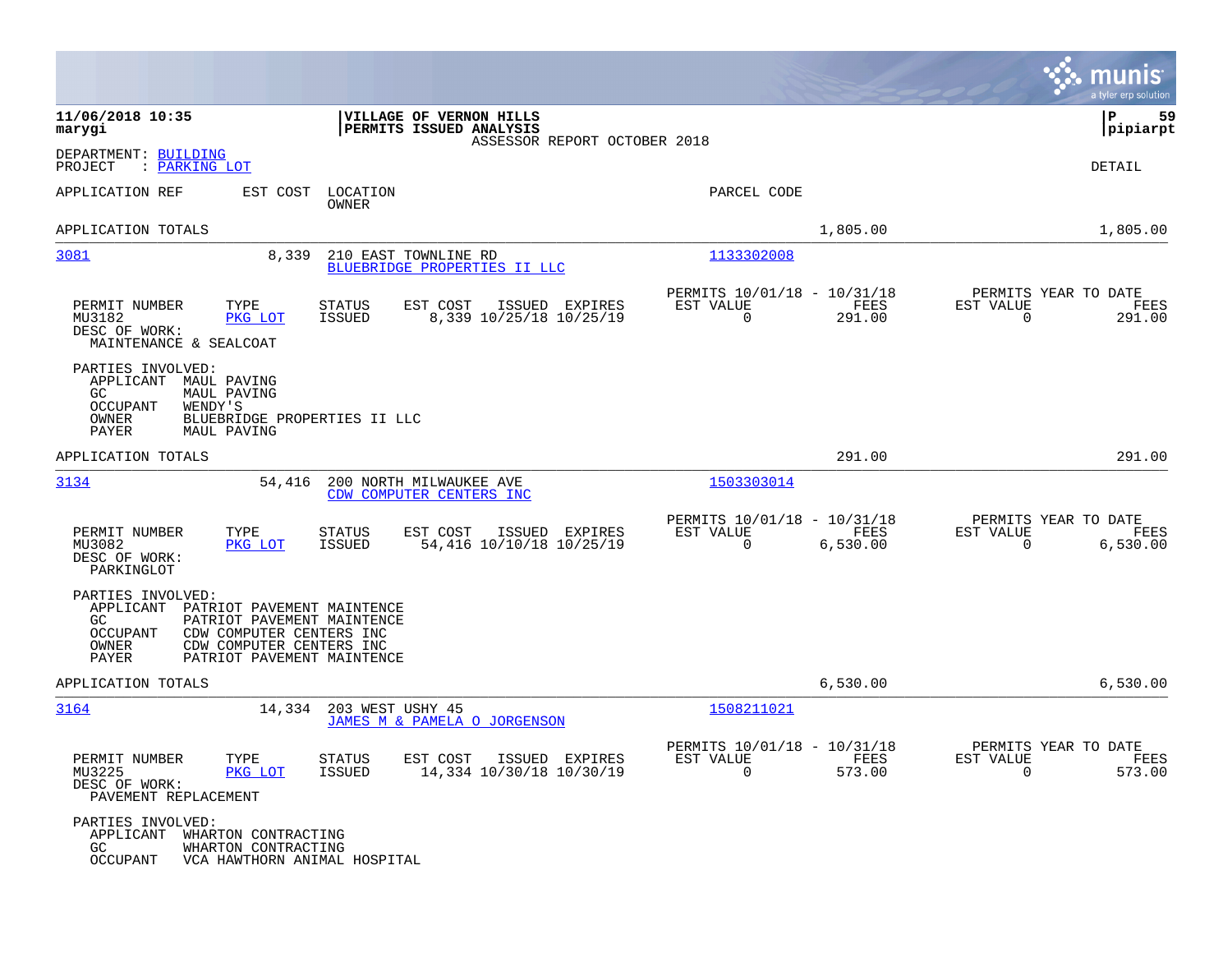|                                                                       |                                                                                    |             |                     | munis <sup>®</sup><br>a tyler erp solution |
|-----------------------------------------------------------------------|------------------------------------------------------------------------------------|-------------|---------------------|--------------------------------------------|
| 11/06/2018 10:35<br>marygi                                            | VILLAGE OF VERNON HILLS<br>PERMITS ISSUED ANALYSIS<br>ASSESSOR REPORT OCTOBER 2018 |             |                     | -60<br>P<br> pipiarpt                      |
| DEPARTMENT: BUILDING<br>PROJECT<br>: PARKING LOT                      |                                                                                    |             |                     | DETAIL                                     |
| APPLICATION REF<br>EST COST                                           | LOCATION<br>OWNER                                                                  | PARCEL CODE |                     |                                            |
| OWNER<br>JAMES M & PAMELA O JORGENSON<br>PAYER<br>WHARTON CONTRACTING |                                                                                    |             |                     |                                            |
| APPLICATION TOTALS<br>PROJECT TOTALS                                  |                                                                                    | 0           | 573.00<br>12,788.00 | 573.00<br>12,788.00<br>$\overline{0}$      |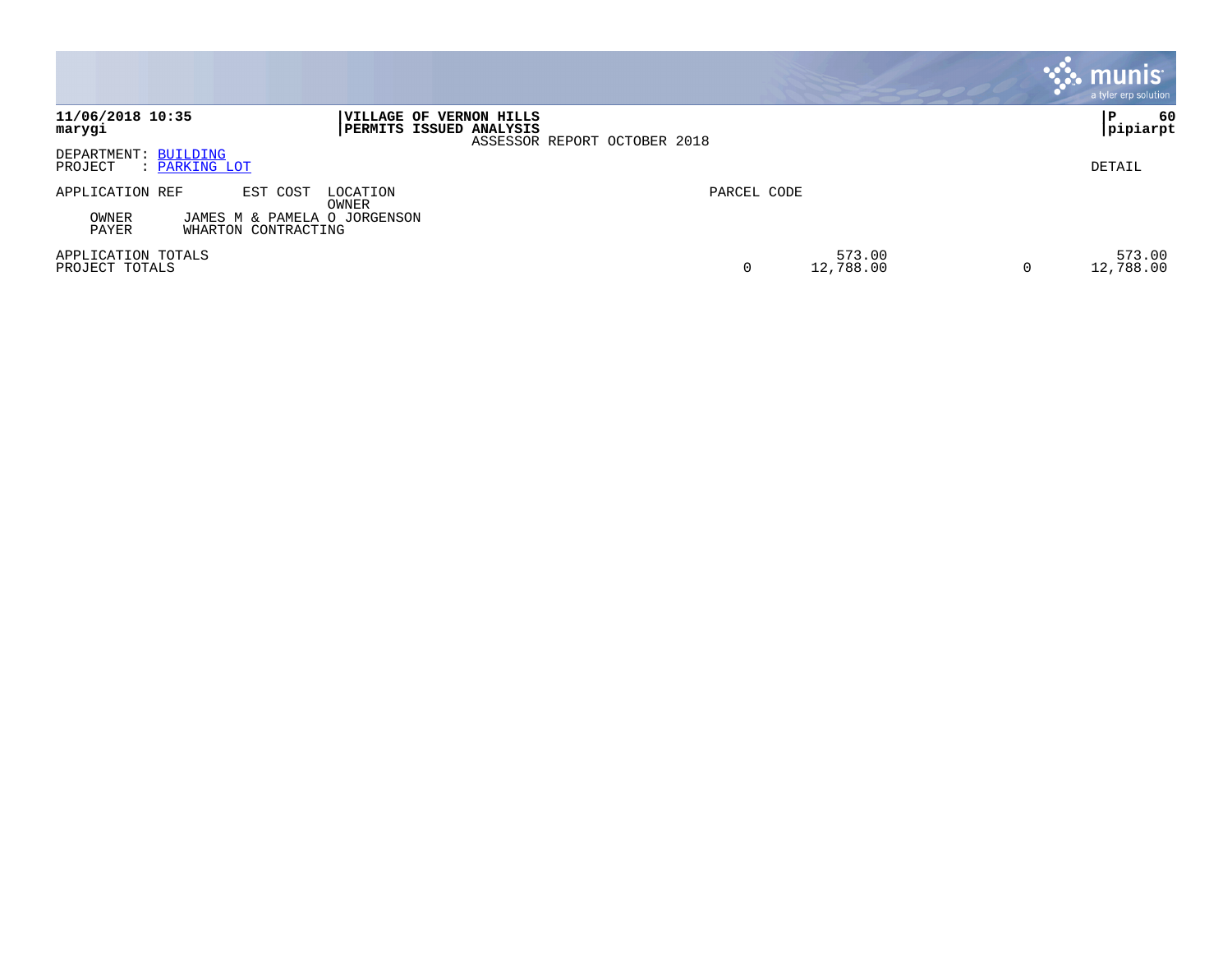|                                                            |                                                                            |                                        |                                                    |                              |                                               |                |                       | <b>munis</b><br>a tyler erp solution  |
|------------------------------------------------------------|----------------------------------------------------------------------------|----------------------------------------|----------------------------------------------------|------------------------------|-----------------------------------------------|----------------|-----------------------|---------------------------------------|
| 11/06/2018 10:35<br>marygi                                 |                                                                            |                                        | VILLAGE OF VERNON HILLS<br>PERMITS ISSUED ANALYSIS | ASSESSOR REPORT OCTOBER 2018 |                                               |                |                       | P<br>61<br> pipiarpt                  |
| DEPARTMENT: BUILDING<br>PROJECT<br>: PATIO                 |                                                                            |                                        |                                                    |                              |                                               |                |                       | DETAIL                                |
| APPLICATION REF                                            | EST COST                                                                   | LOCATION<br>OWNER                      |                                                    |                              | PARCEL CODE                                   |                |                       |                                       |
| 3210                                                       | 5,535                                                                      | 185 HEMINGWAY CT<br><b>PLACEHOLDER</b> |                                                    |                              | 1133101261                                    |                |                       |                                       |
| PERMIT NUMBER<br>MU3176<br>DESC OF WORK:<br><b>BALCONY</b> | TYPE<br>PATIO                                                              | STATUS<br>ISSUED                       | EST COST<br>ISSUED<br>5,535 10/25/18 10/25/19      | EXPIRES                      | PERMITS 10/01/18 - 10/31/18<br>EST VALUE<br>0 | FEES<br>55.35  | EST VALUE<br>$\Omega$ | PERMITS YEAR TO DATE<br>FEES<br>55.35 |
| PARTIES INVOLVED:<br>APPLICANT<br>GC<br>OWNER<br>PAYER     | MCGILL MANAGEMENT<br>MCGILL MANAGEMENT<br>PLACEHOLDER<br>MCGILL MANAGEMENT |                                        |                                                    |                              |                                               |                |                       |                                       |
| APPLICATION TOTALS<br>PROJECT TOTALS                       |                                                                            |                                        |                                                    |                              | 0                                             | 55.35<br>55.35 | $\Omega$              | 55.35<br>55.35                        |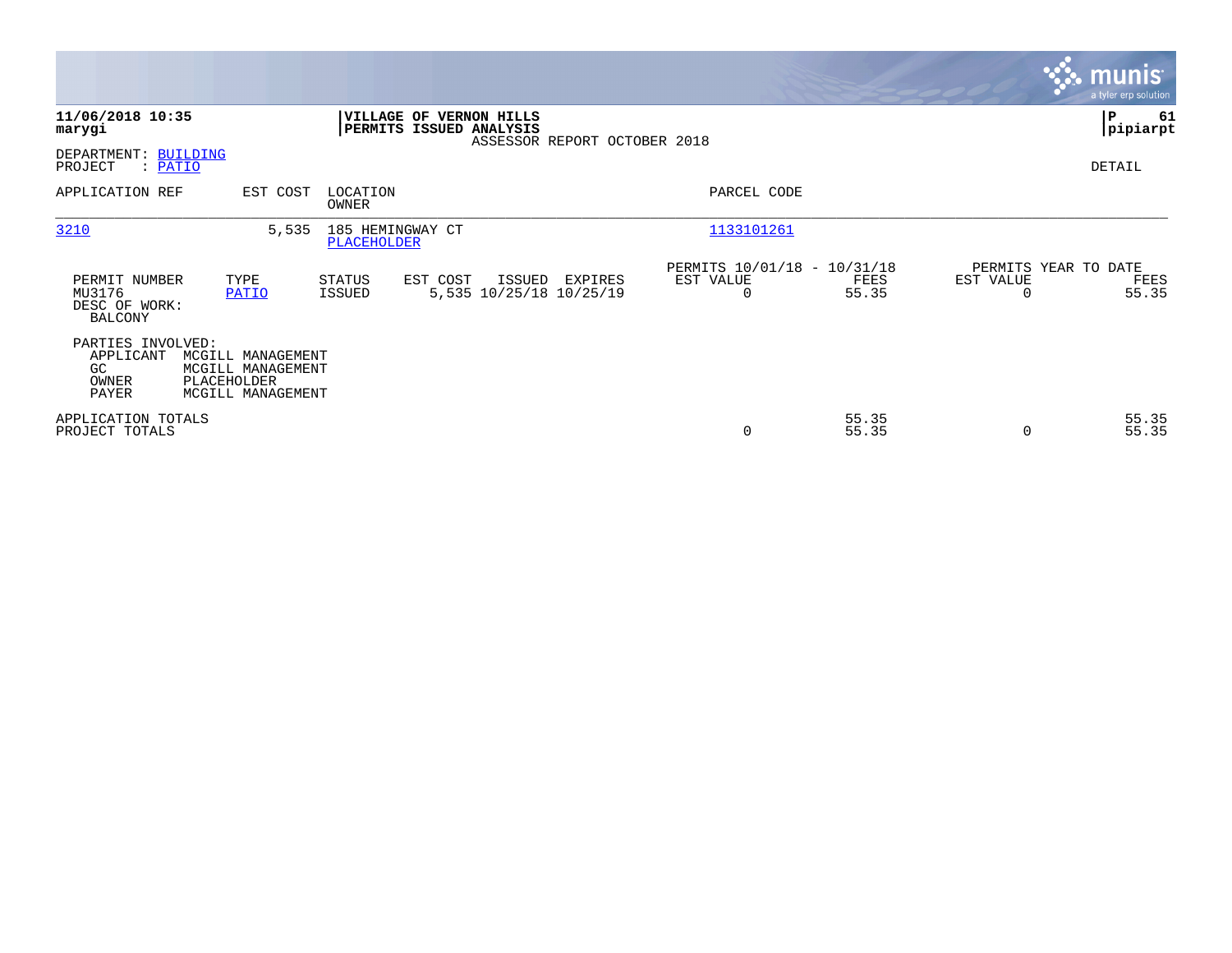|                                                                                                                                                                                                 |                                                                                           |                                                                                        | munis<br>a tyler erp solution                                            |
|-------------------------------------------------------------------------------------------------------------------------------------------------------------------------------------------------|-------------------------------------------------------------------------------------------|----------------------------------------------------------------------------------------|--------------------------------------------------------------------------|
| 11/06/2018 10:35<br>marygi                                                                                                                                                                      | <b>VILLAGE OF VERNON HILLS</b><br>PERMITS ISSUED ANALYSIS<br>ASSESSOR REPORT OCTOBER 2018 |                                                                                        | ÞΡ<br>62<br> pipiarpt                                                    |
| DEPARTMENT: BUILDING<br>PROJECT<br>: SIDEWALK                                                                                                                                                   |                                                                                           |                                                                                        | DETAIL                                                                   |
| APPLICATION REF                                                                                                                                                                                 | EST COST LOCATION<br><b>OWNER</b>                                                         | PARCEL CODE                                                                            |                                                                          |
| 2974<br>27,000                                                                                                                                                                                  | 909 FOREST EDGE DR<br>R.W. RAMSEY REALTY CORP                                             | 1515103036                                                                             |                                                                          |
| PERMIT NUMBER<br>TYPE<br>MU3147<br><b>SIDEWALK</b><br>DESC OF WORK:<br>SIDEWALK                                                                                                                 | EST COST<br>STATUS<br>ISSUED EXPIRES<br>27,000 10/23/18 10/31/19<br><b>ISSUED</b>         | PERMITS 10/01/18 - 10/31/18<br><b>EST VALUE</b><br><b>FEES</b><br>$\Omega$<br>1,080.00 | PERMITS YEAR TO DATE<br><b>EST VALUE</b><br>FEES<br>$\Omega$<br>1,080.00 |
| PARTIES INVOLVED:<br>APPLICANT L.R. HEIN CONSTRUCTION<br>CONCRETE<br>K&L CONTRACTORS<br>K&L CONTRACTORS<br><b>EXCAVATOR</b><br>L.R. HEIN CONSTRUCTION<br>GC<br>R.W. RAMSEY REALTY CORP<br>OWNER |                                                                                           |                                                                                        |                                                                          |
| APPLICATION TOTALS                                                                                                                                                                              |                                                                                           | 1,080.00                                                                               | 1,080.00                                                                 |
| 3014<br>49,200                                                                                                                                                                                  | NCT Condo 4<br>NEW CENTURY TOWN CONDO ASSOC #4                                            | 888888NCT4                                                                             |                                                                          |
| PERMIT NUMBER<br>TYPE<br>MU3035<br><b>SIDEWALK</b><br>DESC OF WORK:<br>VARIOUS SIDEWALKS/STOOPS                                                                                                 | <b>STATUS</b><br>EST COST<br>ISSUED EXPIRES<br>49,200 10/02/18 10/02/19<br>ISSUED         | PERMITS 10/01/18 - 10/31/18<br>EST VALUE<br>FEES<br>$\mathbf 0$<br>492.00              | PERMITS YEAR TO DATE<br>EST VALUE<br>FEES<br>$\Omega$<br>492.00          |
| PARTIES INVOLVED:<br>APPLICANT<br>J&J PAVEMENT REPAIRS INC<br>GC<br>J&J PAVEMENT REPAIRS INC<br>OWNER                                                                                           | NEW CENTURY TOWN CONDO ASSOC #4                                                           |                                                                                        |                                                                          |
| APPLICATION TOTALS<br>PROJECT TOTALS                                                                                                                                                            |                                                                                           | 492.00<br>0<br>1,572.00                                                                | 492.00<br>1,572.00<br>$\Omega$                                           |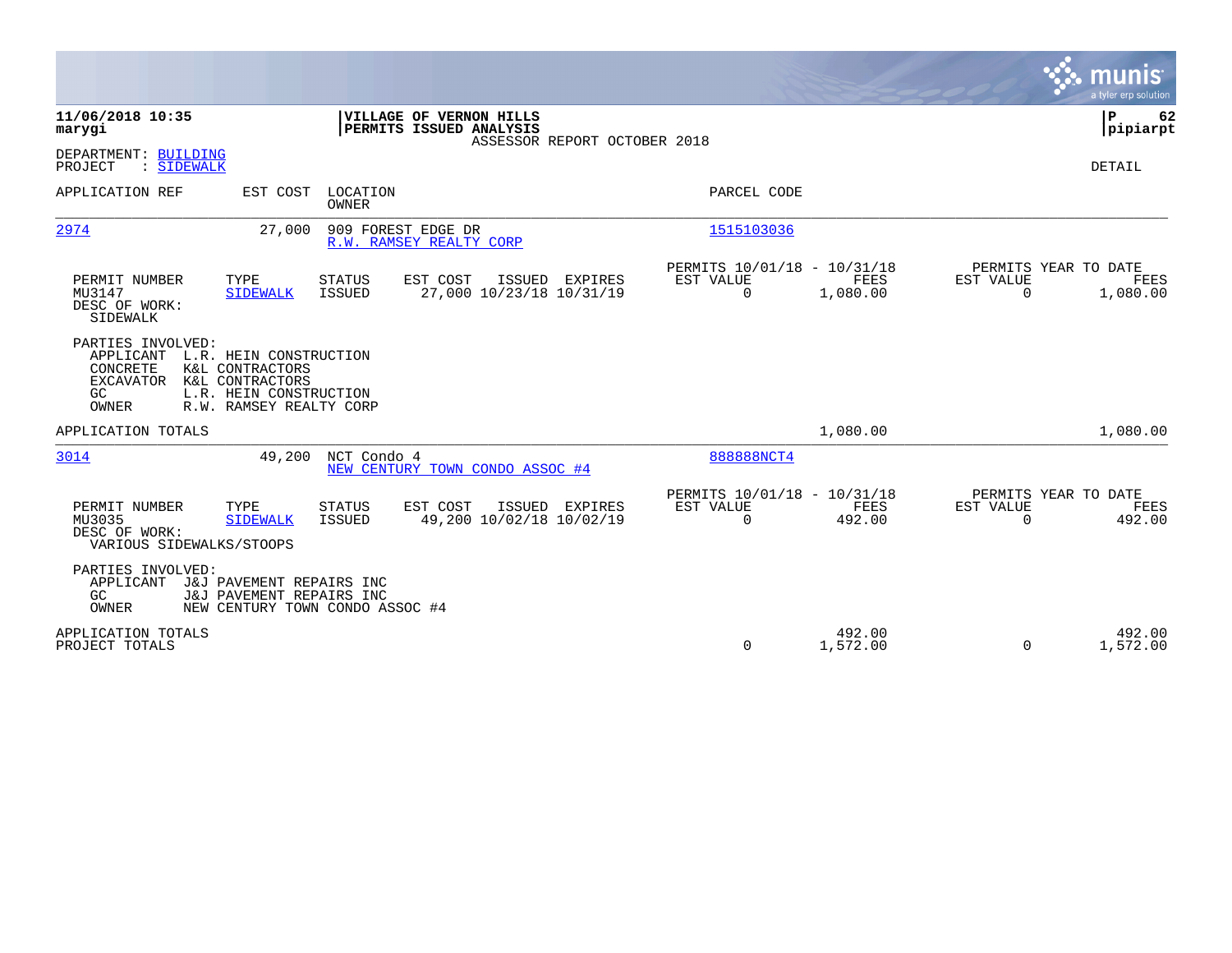|                                                                                               |                                                                                                                                     |                         |                                                        |                                                         |                |                                                  | munis<br>a tyler erp solution |
|-----------------------------------------------------------------------------------------------|-------------------------------------------------------------------------------------------------------------------------------------|-------------------------|--------------------------------------------------------|---------------------------------------------------------|----------------|--------------------------------------------------|-------------------------------|
| 11/06/2018 10:35<br>marygi                                                                    |                                                                                                                                     |                         | VILLAGE OF VERNON HILLS<br>PERMITS ISSUED ANALYSIS     |                                                         |                |                                                  | P<br>63<br> pipiarpt          |
| DEPARTMENT: BUILDING<br>PROJECT<br>: <u>REROOF</u>                                            |                                                                                                                                     |                         | ASSESSOR REPORT OCTOBER 2018                           |                                                         |                |                                                  | DETAIL                        |
| APPLICATION REF                                                                               | EST COST                                                                                                                            | LOCATION<br>OWNER       |                                                        | PARCEL CODE                                             |                |                                                  |                               |
| 3116                                                                                          | 6,700                                                                                                                               | 205 CRABTREE LN         | ALEXANDER M MIRTSYN                                    | 1504303045                                              |                |                                                  |                               |
| PERMIT NUMBER<br>MU3032<br>DESC OF WORK:<br>REROOF                                            | TYPE<br><b>REROOF</b>                                                                                                               | STATUS<br><b>ISSUED</b> | EST COST<br>ISSUED EXPIRES<br>6,700 10/01/18 10/01/19  | PERMITS 10/01/18 - 10/31/18<br>EST VALUE<br>$\mathbf 0$ | FEES<br>67.00  | PERMITS YEAR TO DATE<br>EST VALUE<br>$\mathbf 0$ | FEES<br>67.00                 |
| PARTIES INVOLVED:<br>APPLICANT<br>GC.<br>OWNER<br>PAYER<br><b>ROOFER</b>                      | BEE QUALITY INC<br>VARTAN BAYRAKHTARYAN<br>ALEXANDER M MIRTSYN<br>BEE OUALITY INC<br>BEE QUALITY INC                                |                         |                                                        |                                                         |                |                                                  |                               |
| APPLICATION TOTALS                                                                            |                                                                                                                                     |                         |                                                        |                                                         | 67.00          |                                                  | 67.00                         |
| 3120                                                                                          | 10,310                                                                                                                              | 218 ANNAPOLIS DR        | ANTHONY A & HENRYKA K MACIASZEK                        | 1505405040                                              |                |                                                  |                               |
| PERMIT NUMBER<br>MU3034<br>DESC OF WORK:<br>REROOF                                            | TYPE<br>REROOF                                                                                                                      | <b>STATUS</b><br>ISSUED | EST COST<br>ISSUED EXPIRES<br>10,310 10/02/18 10/02/19 | PERMITS 10/01/18 - 10/31/18<br>EST VALUE<br>$\Omega$    | FEES<br>103.10 | PERMITS YEAR TO DATE<br>EST VALUE<br>$\mathbf 0$ | FEES<br>103.10                |
| PARTIES INVOLVED:<br>APPLICANT<br>GC.<br>OWNER<br>PAYER<br><b>ROOFER</b>                      | MJK CONSTRUCTION, INC<br>MJK CONSTRUCTION, INC<br>ANTHONY A & HENRYKA K MACIASZEK<br>MJK CONSTRUCTION, INC<br>MJK CONSTRUCTION, INC |                         |                                                        |                                                         |                |                                                  |                               |
| APPLICATION TOTALS                                                                            |                                                                                                                                     |                         |                                                        |                                                         | 103.10         |                                                  | 103.10                        |
| 3121                                                                                          | 18,070                                                                                                                              | 205 COLONIAL DR         | MARTORANA, JOSEPH & THERESA                            | 1128301003                                              |                |                                                  |                               |
| PERMIT NUMBER<br>MU3036<br>DESC OF WORK:<br>REROOF                                            | TYPE<br><b>REROOF</b>                                                                                                               | STATUS<br>ISSUED        | EST COST<br>ISSUED EXPIRES<br>18,070 10/02/18 10/02/19 | PERMITS 10/01/18 - 10/31/18<br>EST VALUE<br>0           | FEES<br>180.70 | PERMITS YEAR TO DATE<br>EST VALUE<br>0           | FEES<br>180.70                |
| PARTIES INVOLVED:<br>APPLICANT AFH CONSTRUCTION INC<br>GC.<br>OWNER<br>PAYER<br><b>ROOFER</b> | AFH CONSTRUCTION INC<br>MARTORANA, JOSEPH & THERESA<br>AFH CONSTRUCTION INC<br>AFH CONSTRUCTION INC                                 |                         |                                                        |                                                         |                |                                                  |                               |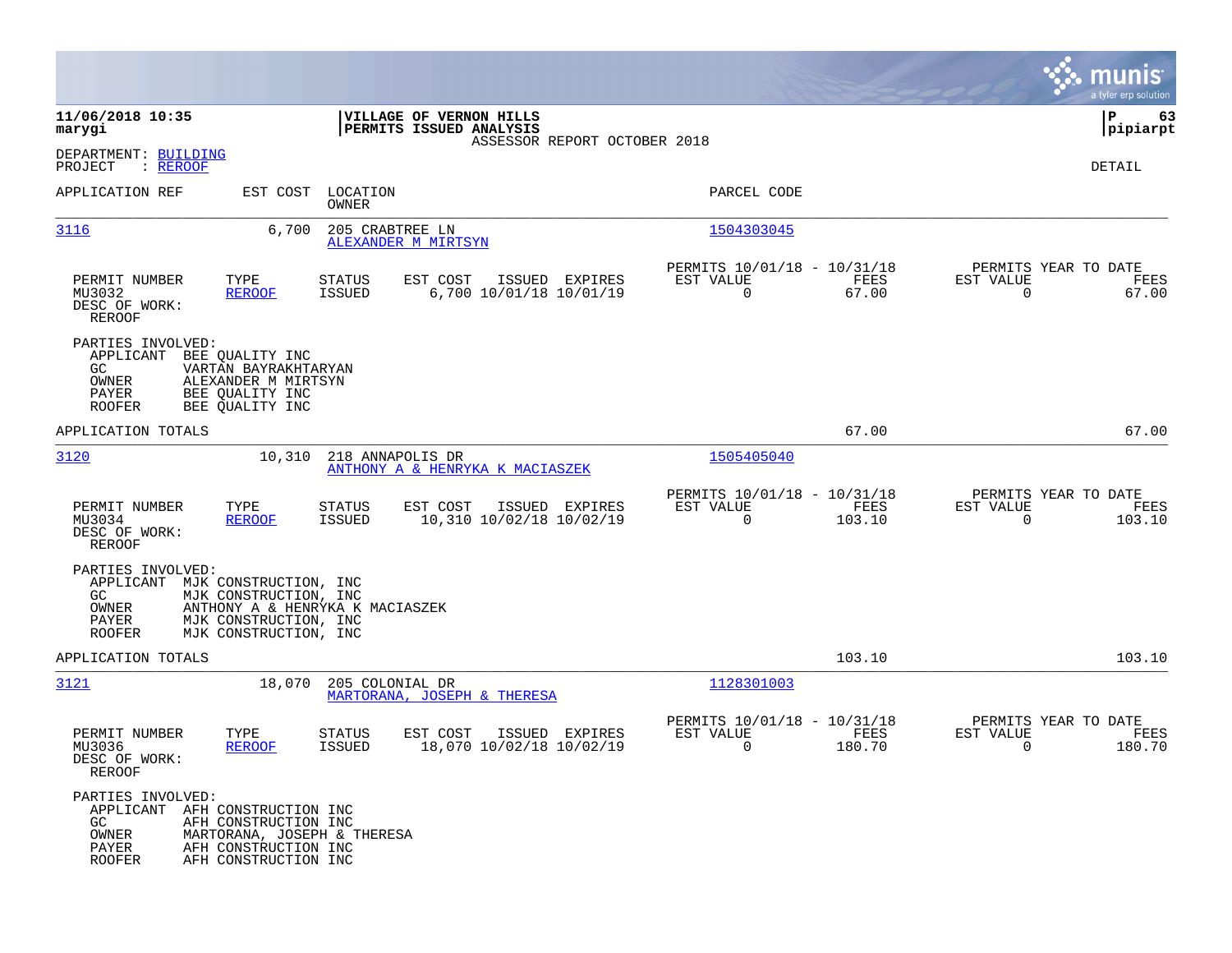|                                                                                                                                                                                                                                                                                                      |                                                                          | munis<br>a tyler erp solution                                     |
|------------------------------------------------------------------------------------------------------------------------------------------------------------------------------------------------------------------------------------------------------------------------------------------------------|--------------------------------------------------------------------------|-------------------------------------------------------------------|
| 11/06/2018 10:35<br>VILLAGE OF VERNON HILLS<br>PERMITS ISSUED ANALYSIS<br>marygi<br>ASSESSOR REPORT OCTOBER 2018                                                                                                                                                                                     |                                                                          | ΙP<br>64<br> pipiarpt                                             |
| DEPARTMENT: BUILDING<br>: REROOF<br>PROJECT                                                                                                                                                                                                                                                          |                                                                          | DETAIL                                                            |
| APPLICATION REF<br>EST COST<br>LOCATION<br>OWNER                                                                                                                                                                                                                                                     | PARCEL CODE                                                              |                                                                   |
| APPLICATION TOTALS                                                                                                                                                                                                                                                                                   | 180.70                                                                   | 180.70                                                            |
| 3122<br>7,866<br>120 THORNE GROVE DR<br><b>GEORGE &amp; KINGA ALMASAN</b>                                                                                                                                                                                                                            | 1507209041                                                               |                                                                   |
| PERMIT NUMBER<br>TYPE<br><b>STATUS</b><br>EST COST<br>ISSUED<br>EXPIRES<br>7,866 10/02/18 10/02/19<br>MU3039<br><b>ISSUED</b><br><b>REROOF</b><br>DESC OF WORK:<br>REROOF                                                                                                                            | PERMITS 10/01/18 - 10/31/18<br>EST VALUE<br>FEES<br>0<br>78.66           | PERMITS YEAR TO DATE<br>EST VALUE<br>FEES<br>0<br>78.66           |
| PARTIES INVOLVED:<br>APPLICANT<br>ALOHA CONSTRUCTION<br>GC<br>ALOHA CONSTRUCTION<br>OWNER<br>GEORGE & KINGA ALMASAN<br>PAYER<br>ALOHA CONSTRUCTION<br><b>ROOFER</b><br>EBRO                                                                                                                          |                                                                          |                                                                   |
| APPLICATION TOTALS                                                                                                                                                                                                                                                                                   | 78.66                                                                    | 78.66                                                             |
| 3125<br>8,500<br>1061 DEARBORN LN<br>MARTHA M O'DELL                                                                                                                                                                                                                                                 | <u>1506403011</u>                                                        |                                                                   |
| PERMIT NUMBER<br>TYPE<br>EST COST<br>ISSUED<br>STATUS<br>EXPIRES<br>8,500 10/02/18 10/23/19<br>MU3042<br>COMPLT<br><b>REROOF</b><br>DESC OF WORK:<br><b>REROOF</b>                                                                                                                                   | PERMITS 10/01/18 - 10/31/18<br>EST VALUE<br>FEES<br>$\mathbf 0$<br>85.00 | PERMITS YEAR TO DATE<br>EST VALUE<br>FEES<br>$\mathbf 0$<br>85.00 |
| PARTIES INVOLVED:<br>APPLICANT<br>GAIUS CONSTRUCTION INC<br>GC.<br>GAIUS CONSTRUCTION INC<br>MARTHA M O'DELL<br>OWNER<br>PAYER<br>GAIUS CONSTRUCTION INC<br><b>ROOFER</b><br>GAIUS CONSTRUCTION INC                                                                                                  |                                                                          |                                                                   |
| APPLICATION TOTALS                                                                                                                                                                                                                                                                                   | 85.00                                                                    | 85.00                                                             |
| 3128<br>33 MONTEBELLO DR<br>11,600<br>NICHOLAS S & ELIZABETH COLLINS                                                                                                                                                                                                                                 | 1508206012                                                               |                                                                   |
| EST COST<br>ISSUED EXPIRES<br>PERMIT NUMBER<br>STATUS<br>TYPE<br>MU3043<br><b>REROOF</b><br>ISSUED<br>11,600 10/02/18 10/02/19<br>DESC OF WORK:<br>REROOF AND PARTIAL SIDING<br>(FRONT OF HOUSE ONLY)<br>PARTIES INVOLVED:<br>APPLICANT E&L ROOFING & WINDOWS LLC<br>GC<br>E&L ROOFING & WINDOWS LLC | PERMITS 10/01/18 - 10/31/18<br>EST VALUE<br>FEES<br>0<br>116.00          | PERMITS YEAR TO DATE<br>EST VALUE<br>FEES<br>0<br>116.00          |
| OWNER<br>NICHOLAS S & ELIZABETH COLLINS                                                                                                                                                                                                                                                              |                                                                          |                                                                   |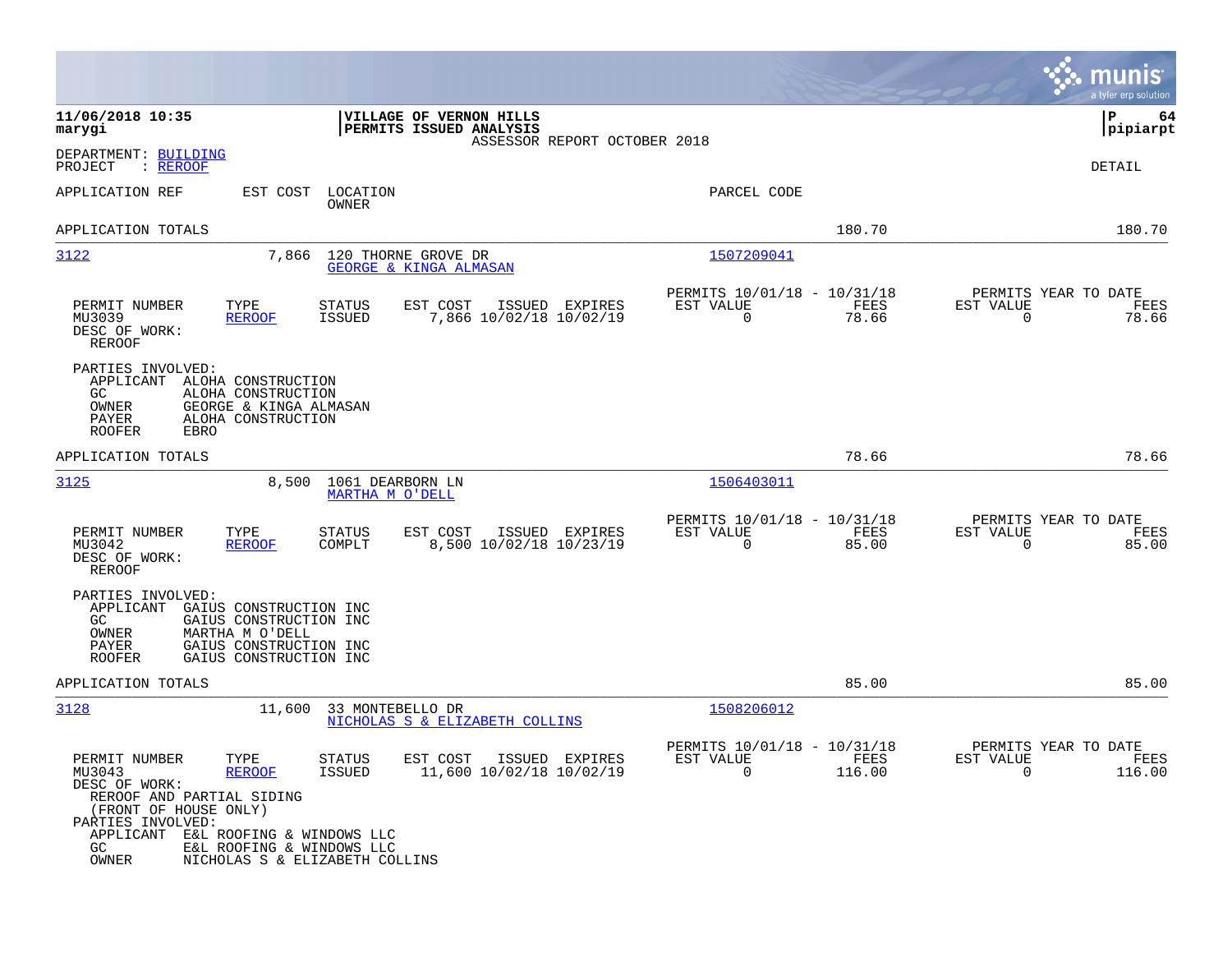|                                                                                                                                                                                                                             |                                                                                    |                                                                           | munis<br>a tyler erp solution                                      |
|-----------------------------------------------------------------------------------------------------------------------------------------------------------------------------------------------------------------------------|------------------------------------------------------------------------------------|---------------------------------------------------------------------------|--------------------------------------------------------------------|
| 11/06/2018 10:35<br>marygi                                                                                                                                                                                                  | VILLAGE OF VERNON HILLS<br>PERMITS ISSUED ANALYSIS<br>ASSESSOR REPORT OCTOBER 2018 |                                                                           | ΙP<br>65<br> pipiarpt                                              |
| DEPARTMENT: BUILDING<br>PROJECT<br>: REROOF                                                                                                                                                                                 |                                                                                    |                                                                           | DETAIL                                                             |
| APPLICATION REF<br>EST COST LOCATION<br>OWNER                                                                                                                                                                               |                                                                                    | PARCEL CODE                                                               |                                                                    |
| PAYER<br>E&L ROOFING & WINDOWS LLC<br><b>ROOFER</b><br>E&L ROOFING & WINDOWS LLC                                                                                                                                            |                                                                                    |                                                                           |                                                                    |
| APPLICATION TOTALS                                                                                                                                                                                                          |                                                                                    | 116.00                                                                    | 116.00                                                             |
| 3130<br>476 BAY TREE CIR<br>37,625<br>PLACEHOLDER                                                                                                                                                                           |                                                                                    | 1133208028                                                                |                                                                    |
| PERMIT NUMBER<br>TYPE<br><b>STATUS</b><br>COMPLT<br>MU3049<br><b>REROOF</b><br>DESC OF WORK:<br><b>REROOF</b>                                                                                                               | EST COST<br>ISSUED EXPIRES<br>37,625 10/03/18 10/30/19                             | PERMITS 10/01/18 - 10/31/18<br>EST VALUE<br>FEES<br>$\Omega$<br>376.25    | PERMITS YEAR TO DATE<br>EST VALUE<br>FEES<br>$\Omega$<br>376.25    |
| PARTIES INVOLVED:<br>APPLICANT<br>AMERICAN BUILDING CONTRACTORS<br>GC.<br>AMERICAN BUILDING CONTRACTORS<br>OWNER<br>PLACEHOLDER<br>AMERICAN BUILDING CONTRACTORS<br>PAYER<br>AMERICAN BUILDING CONTRACTORS<br><b>ROOFER</b> |                                                                                    |                                                                           |                                                                    |
| APPLICATION TOTALS                                                                                                                                                                                                          |                                                                                    | 376.25                                                                    | 376.25                                                             |
| 3135<br>25,000 1251 MAIDSTONE DR<br>L BROOKS R WISUN                                                                                                                                                                        |                                                                                    | 1132104074                                                                |                                                                    |
| PERMIT NUMBER<br>TYPE<br><b>STATUS</b><br>MU3056<br><b>REROOF</b><br>COMPLT<br>DESC OF WORK:<br>REROOF                                                                                                                      | EST COST<br>ISSUED EXPIRES<br>25,000 10/05/18 10/30/19                             | PERMITS 10/01/18 - 10/31/18<br>EST VALUE<br>FEES<br>$\Omega$<br>250.00    | PERMITS YEAR TO DATE<br>EST VALUE<br>FEES<br>$\Omega$<br>250.00    |
| PARTIES INVOLVED:<br>APPLICANT<br>PHOENIX EXTERIOR<br>PHOENIX EXTERIOR<br>GC.<br>OWNER<br>L BROOKS R WISUN<br>PAYER<br>PHOENIX EXTERIOR<br><b>ROOFER</b><br>PHOENIX EXTERIOR                                                |                                                                                    |                                                                           |                                                                    |
| APPLICATION TOTALS                                                                                                                                                                                                          |                                                                                    | 250.00                                                                    | 250.00                                                             |
| 3136<br>22,000<br>440 SYCAMORE ST                                                                                                                                                                                           | ALESSANDRO & SUZANNE M SERRA                                                       | 1132104089                                                                |                                                                    |
| PERMIT NUMBER<br>TYPE<br><b>STATUS</b><br><b>ISSUED</b><br>MU3057<br><b>REROOF</b><br>DESC OF WORK:<br>REROOF                                                                                                               | EST COST<br>ISSUED EXPIRES<br>22,000 10/05/18 10/05/19                             | PERMITS 10/01/18 - 10/31/18<br>EST VALUE<br>FEES<br>$\mathbf 0$<br>220.00 | PERMITS YEAR TO DATE<br>EST VALUE<br>FEES<br>$\mathbf 0$<br>220.00 |
| PARTIES INVOLVED:<br>APPLICANT PHOENIX EXTERIOR                                                                                                                                                                             |                                                                                    |                                                                           |                                                                    |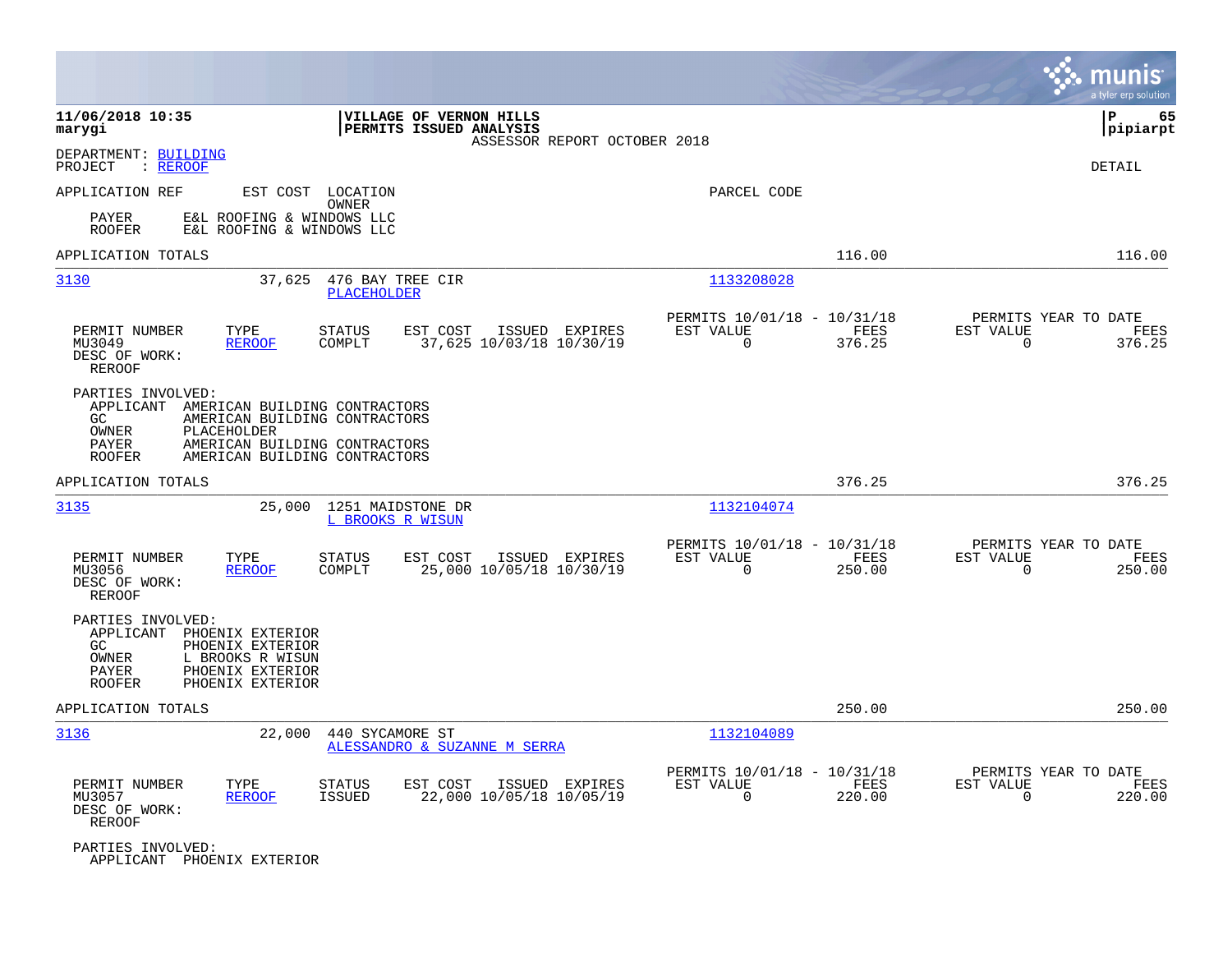|                                                                                                                                                                                              |                                                                          | munis<br>a tyler erp solution                                      |
|----------------------------------------------------------------------------------------------------------------------------------------------------------------------------------------------|--------------------------------------------------------------------------|--------------------------------------------------------------------|
| 11/06/2018 10:35<br>VILLAGE OF VERNON HILLS<br>PERMITS ISSUED ANALYSIS<br>marygi<br>ASSESSOR REPORT OCTOBER 2018                                                                             |                                                                          | l P<br>66<br> pipiarpt                                             |
| DEPARTMENT: BUILDING<br>: REROOF<br>PROJECT                                                                                                                                                  |                                                                          | <b>DETAIL</b>                                                      |
| APPLICATION REF<br>EST COST LOCATION<br>OWNER<br>GC<br>ASH RENOVATIONS<br>OWNER<br>ALESSANDRO & SUZANNE M SERRA<br>PAYER<br>PHOENIX EXTERIOR<br>PHOENIX EXTERIOR<br><b>ROOFER</b>            | PARCEL CODE                                                              |                                                                    |
| APPLICATION TOTALS                                                                                                                                                                           | 220.00                                                                   | 220.00                                                             |
| 3140<br>22 MONTAUK LN<br>8,143<br>GREGORY K & LONA J HOUGH                                                                                                                                   | 1508204022                                                               |                                                                    |
| PERMIT NUMBER<br>TYPE<br>EST COST<br>ISSUED EXPIRES<br><b>STATUS</b><br>MU3064<br><b>REROOF</b><br><b>ISSUED</b><br>8,143 10/08/18 10/08/19<br>DESC OF WORK:<br>REROOF                       | PERMITS 10/01/18 - 10/31/18<br>EST VALUE<br>FEES<br>$\mathbf 0$<br>81.43 | PERMITS YEAR TO DATE<br>EST VALUE<br>FEES<br>$\mathbf 0$<br>81.43  |
| PARTIES INVOLVED:<br>APPLICANT<br>MODERN CONTRACTORS<br>GC.<br>MODERN CONTRACTORS<br>GREGORY K & LONA J HOUGH<br>OWNER<br>MODERN CONTRACTORS<br>PAYER<br>MARTEN'S ROOFING<br><b>ROOFER</b>   |                                                                          |                                                                    |
| APPLICATION TOTALS                                                                                                                                                                           | 81.43                                                                    | 81.43                                                              |
| 3152<br>12,430<br>238 NOBLE CIR<br>PETER W & PAULA M GULETSKY                                                                                                                                | 1508411014                                                               |                                                                    |
| PERMIT NUMBER<br>TYPE<br><b>STATUS</b><br>EST COST<br>ISSUED EXPIRES<br><b>ISSUED</b><br>12,430 10/09/18 10/09/19<br>MU3072<br><b>REROOF</b><br>DESC OF WORK:<br><b>REROOF</b>               | PERMITS 10/01/18 - 10/31/18<br>EST VALUE<br>FEES<br>0<br>124.30          | PERMITS YEAR TO DATE<br>EST VALUE<br>FEES<br>$\mathbf 0$<br>124.30 |
| PARTIES INVOLVED:<br>APPLICANT LANDMARK EXTERIORS<br>GC.<br>LANDMARK EXTERIORS<br>OWNER<br>PETER W & PAULA M GULETSKY<br>LANDMARK EXTERIORS<br>PAYER<br><b>ROOFER</b><br><b>JARO ROOFING</b> |                                                                          |                                                                    |
| APPLICATION TOTALS                                                                                                                                                                           | 124.30                                                                   | 124.30                                                             |
| 3154<br>19,400<br>116 APPIAN WAY<br>BOJAN & RENATA MEDANOVIC                                                                                                                                 | 1505424027                                                               |                                                                    |
| PERMIT NUMBER<br>TYPE<br><b>STATUS</b><br>EST COST<br>ISSUED EXPIRES<br>19,400 10/10/18 10/10/19<br>MU3083<br><b>ISSUED</b><br><b>REROOF</b><br>DESC OF WORK:<br>REROOF AND SIDING           | PERMITS 10/01/18 - 10/31/18<br>EST VALUE<br>FEES<br>$\Omega$<br>194.00   | PERMITS YEAR TO DATE<br>EST VALUE<br>FEES<br>194.00<br>0           |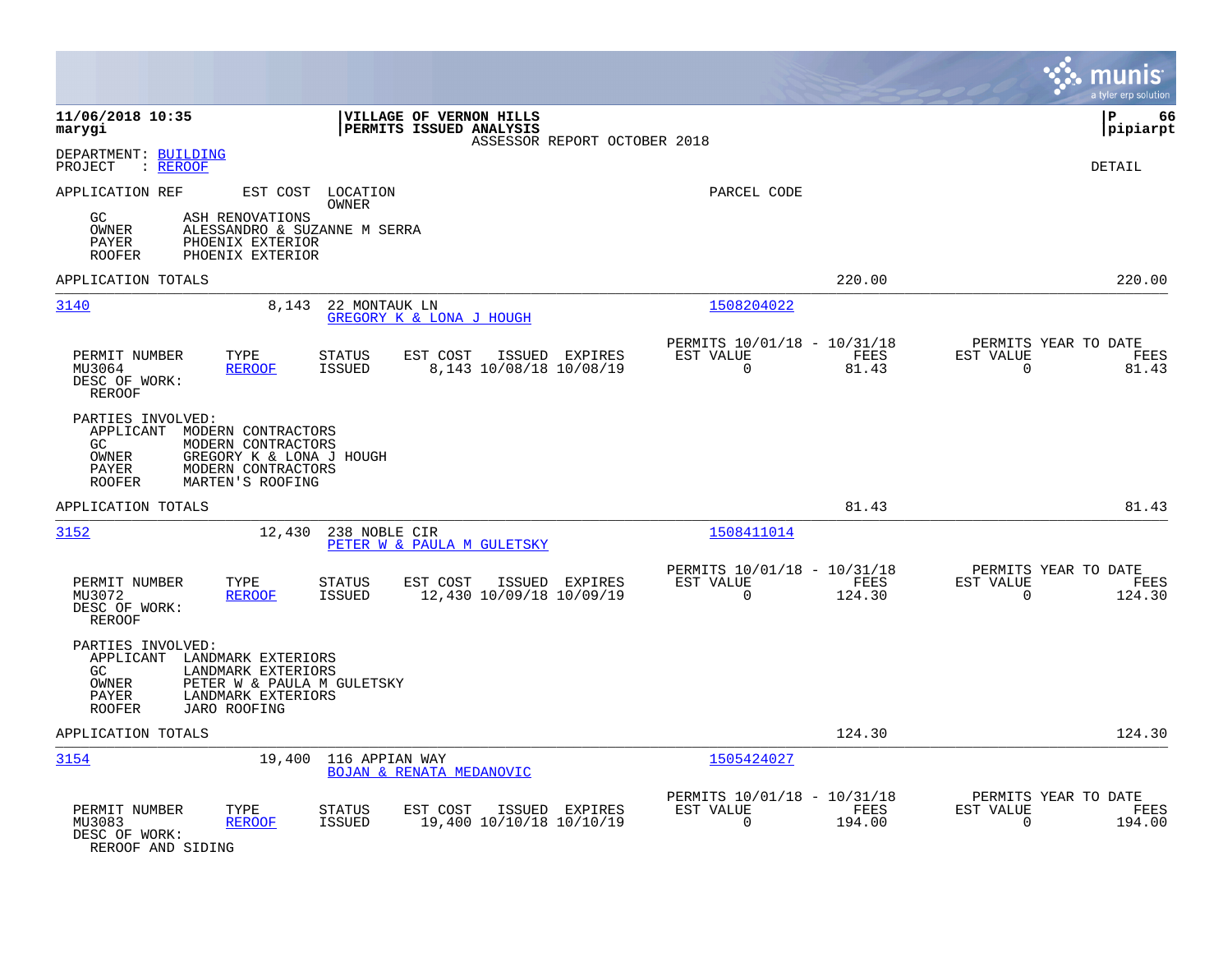|                                                                                                                                                                                                                                                               |                                                                          | munis<br>a tyler erp solution                                     |
|---------------------------------------------------------------------------------------------------------------------------------------------------------------------------------------------------------------------------------------------------------------|--------------------------------------------------------------------------|-------------------------------------------------------------------|
| 11/06/2018 10:35<br><b>VILLAGE OF VERNON HILLS</b><br><b>PERMITS ISSUED ANALYSIS</b><br>marygi<br>ASSESSOR REPORT OCTOBER 2018                                                                                                                                |                                                                          | l P<br>67<br> pipiarpt                                            |
| DEPARTMENT: BUILDING<br>: REROOF<br>PROJECT                                                                                                                                                                                                                   |                                                                          | <b>DETAIL</b>                                                     |
| APPLICATION REF<br>EST COST<br>LOCATION<br>OWNER                                                                                                                                                                                                              | PARCEL CODE                                                              |                                                                   |
| PARTIES INVOLVED:<br>LEN ROOFING & REMODELING<br>APPLICANT<br>CARPENTER<br>LEN ROOFING & REMODELING<br>GC.<br>LEN ROOFING & REMODELING<br>OWNER<br>BOJAN & RENATA MEDANOVIC<br>LEN ROOFING & REMODELING<br>PAYER<br><b>ROOFER</b><br>LEN ROOFING & REMODELING |                                                                          |                                                                   |
| APPLICATION TOTALS                                                                                                                                                                                                                                            | 194.00                                                                   | 194.00                                                            |
| 3159<br>19,206<br>688 SYCAMORE ST<br>TODD & JENNIFER FREEDMAN                                                                                                                                                                                                 | 1132107001                                                               |                                                                   |
| PERMIT NUMBER<br>TYPE<br><b>STATUS</b><br>EST COST<br>ISSUED EXPIRES<br><b>REROOF</b><br>COMPLT<br>19,206 10/10/18 10/15/19<br>MU3089<br>DESC OF WORK:<br>REROOF                                                                                              | PERMITS 10/01/18 - 10/31/18<br>EST VALUE<br>FEES<br>0<br>192.06          | PERMITS YEAR TO DATE<br>EST VALUE<br>FEES<br>0<br>192.06          |
| PARTIES INVOLVED:<br>APPLICANT<br>NEW AMERICAN HOME SOLUTIONS<br>GC.<br>NEW AMERICAN HOME SOLUTIONS<br>OWNER<br>TODD & JENNIFER FREEDMAN<br>PAYER<br>NEW AMERICAN HOME SOLUTIONS<br><b>ROOFER</b><br>D&M HOME IMPROVEMENTS                                    |                                                                          |                                                                   |
| APPLICATION TOTALS                                                                                                                                                                                                                                            | 192.06                                                                   | 192.06                                                            |
| 3160<br>9,990<br>428W APPLETON DR<br>MICHAEL P & BRYNA L OUANDT                                                                                                                                                                                               | 1505204008                                                               |                                                                   |
| PERMIT NUMBER<br>TYPE<br><b>STATUS</b><br>EST COST<br>ISSUED EXPIRES<br>COMPLT<br>9,990 10/11/18 10/25/19<br>MU3090<br><b>REROOF</b><br>DESC OF WORK:<br>REROOF                                                                                               | PERMITS 10/01/18 - 10/31/18<br>EST VALUE<br>FEES<br>0<br>99.90           | PERMITS YEAR TO DATE<br>EST VALUE<br>FEES<br>0<br>99.90           |
| PARTIES INVOLVED:<br>APPLICANT<br>WILLIAMS ROOFING & INSULATION<br>GC<br>WILLIAMS ROOFING & INSULATION<br>OWNER<br>MICHAEL P & BRYNA L QUANDT<br>PAYER<br>WILLIAMS ROOFING & INSULATION<br>WILLIAMS ROOFING & INSULATION<br>ROOFER                            |                                                                          |                                                                   |
| APPLICATION TOTALS                                                                                                                                                                                                                                            | 99.90                                                                    | 99.90                                                             |
| 3176<br>5,700<br>140 THORNE GROVE DR<br>ZHENGPING MA                                                                                                                                                                                                          | 1507209039                                                               |                                                                   |
| PERMIT NUMBER<br>TYPE<br><b>STATUS</b><br>EST COST<br>ISSUED EXPIRES<br>MU3106<br><b>REROOF</b><br><b>ISSUED</b><br>5,700 10/15/18 10/15/19                                                                                                                   | PERMITS 10/01/18 - 10/31/18<br>EST VALUE<br>FEES<br>$\mathbf 0$<br>57.00 | PERMITS YEAR TO DATE<br>EST VALUE<br>FEES<br>$\mathbf 0$<br>57.00 |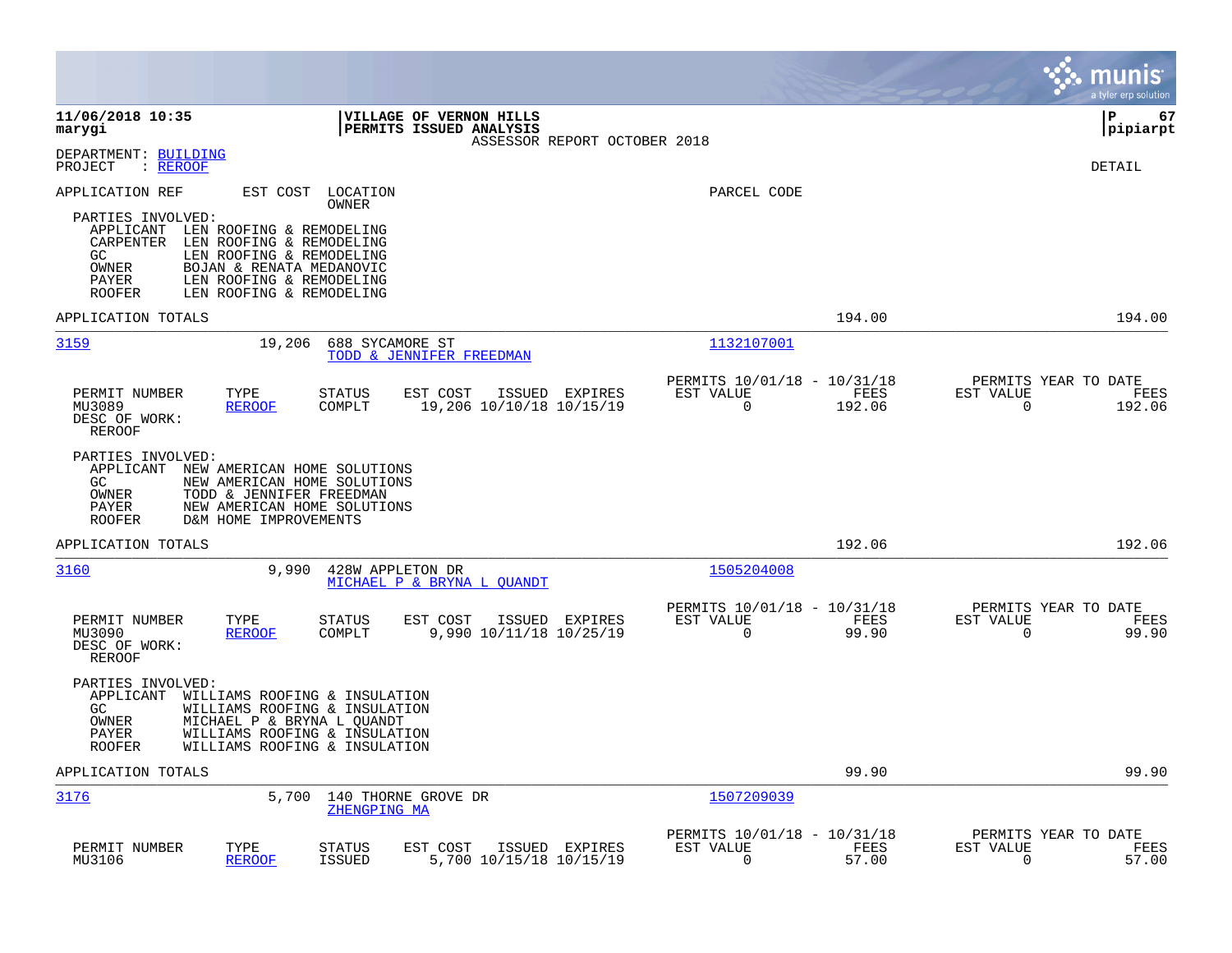|                                                                                                                                                                                                                          |                                                                        | munis<br>a tyler erp solution                                      |
|--------------------------------------------------------------------------------------------------------------------------------------------------------------------------------------------------------------------------|------------------------------------------------------------------------|--------------------------------------------------------------------|
| 11/06/2018 10:35<br>VILLAGE OF VERNON HILLS<br>PERMITS ISSUED ANALYSIS<br>marygi<br>ASSESSOR REPORT OCTOBER 2018                                                                                                         |                                                                        | P<br>68<br> pipiarpt                                               |
| DEPARTMENT: BUILDING<br>: REROOF<br>PROJECT                                                                                                                                                                              |                                                                        | DETAIL                                                             |
| APPLICATION REF<br>EST COST<br>LOCATION<br>OWNER<br>DESC OF WORK:<br><b>REROOF</b>                                                                                                                                       | PARCEL CODE                                                            |                                                                    |
| PARTIES INVOLVED:<br>APPLICANT<br>ALOHA CONSTRUCTION<br>GC.<br>ALOHA CONSTRUCTION<br>OWNER<br>ZHENGPING MA<br>PAYER<br>ALOHA CONSTRUCTION<br><b>ROOFER</b><br>EBRO                                                       |                                                                        |                                                                    |
| APPLICATION TOTALS                                                                                                                                                                                                       | 57.00                                                                  | 57.00                                                              |
| 3177<br>10,500<br>301 ANGELA CT<br>LUCILLE GEREMIA TRUST                                                                                                                                                                 | 1505419008                                                             |                                                                    |
| PERMIT NUMBER<br>TYPE<br>EST COST<br>ISSUED EXPIRES<br><b>STATUS</b><br>10,500 10/15/18 10/15/19<br>MU3107<br><b>ISSUED</b><br><b>REROOF</b><br>DESC OF WORK:<br>REROOF                                                  | PERMITS 10/01/18 - 10/31/18<br>EST VALUE<br>FEES<br>$\Omega$<br>105.00 | PERMITS YEAR TO DATE<br>EST VALUE<br>FEES<br>$\mathbf 0$<br>105.00 |
| PARTIES INVOLVED:<br>REBEL EXTERIORS INC<br>APPLICANT<br>GC.<br>REBEL EXTERIORS INC<br>OWNER<br>LUCILLE GEREMIA TRUST<br>PAYER<br>REBEL EXTERIORS INC<br><b>ROOFER</b><br>REBEL EXTERIORS INC                            |                                                                        |                                                                    |
| APPLICATION TOTALS                                                                                                                                                                                                       | 105.00                                                                 | 105.00                                                             |
| 3179<br>4,500<br>905 SOUTH COURT OF SHOREWOOD<br>PLACEHOLDER                                                                                                                                                             | 1507205035                                                             |                                                                    |
| PERMIT NUMBER<br>TYPE<br><b>STATUS</b><br>EST COST<br>ISSUED EXPIRES<br>MU3110<br><b>REROOF</b><br>ISSUED<br>4,500 10/15/18 10/15/19<br>DESC OF WORK:<br>REROOF REPAIRS                                                  | PERMITS 10/01/18 - 10/31/18<br>EST VALUE<br>FEES<br>0<br>50.00         | PERMITS YEAR TO DATE<br>EST VALUE<br>FEES<br>0<br>50.00            |
| PARTIES INVOLVED:<br>APPLICANT<br>AMERICAN RESTORATION SERVICES<br>GC<br>AMERICAN RESTORATION SERVICES<br>OWNER<br>PLACEHOLDER<br>PAYER<br>AMERICAN RESTORATION SERVICES<br><b>ROOFER</b><br>STAR UNLIMITED CONSTRUCTION |                                                                        |                                                                    |
| APPLICATION TOTALS                                                                                                                                                                                                       | 50.00                                                                  | 50.00                                                              |
| 3183<br>12,100<br>12N AUBURN CT<br><b>ARVIND &amp; NEETA SINGH</b>                                                                                                                                                       | 1505410007                                                             |                                                                    |
|                                                                                                                                                                                                                          | PERMITS 10/01/18 - 10/31/18                                            | PERMITS YEAR TO DATE                                               |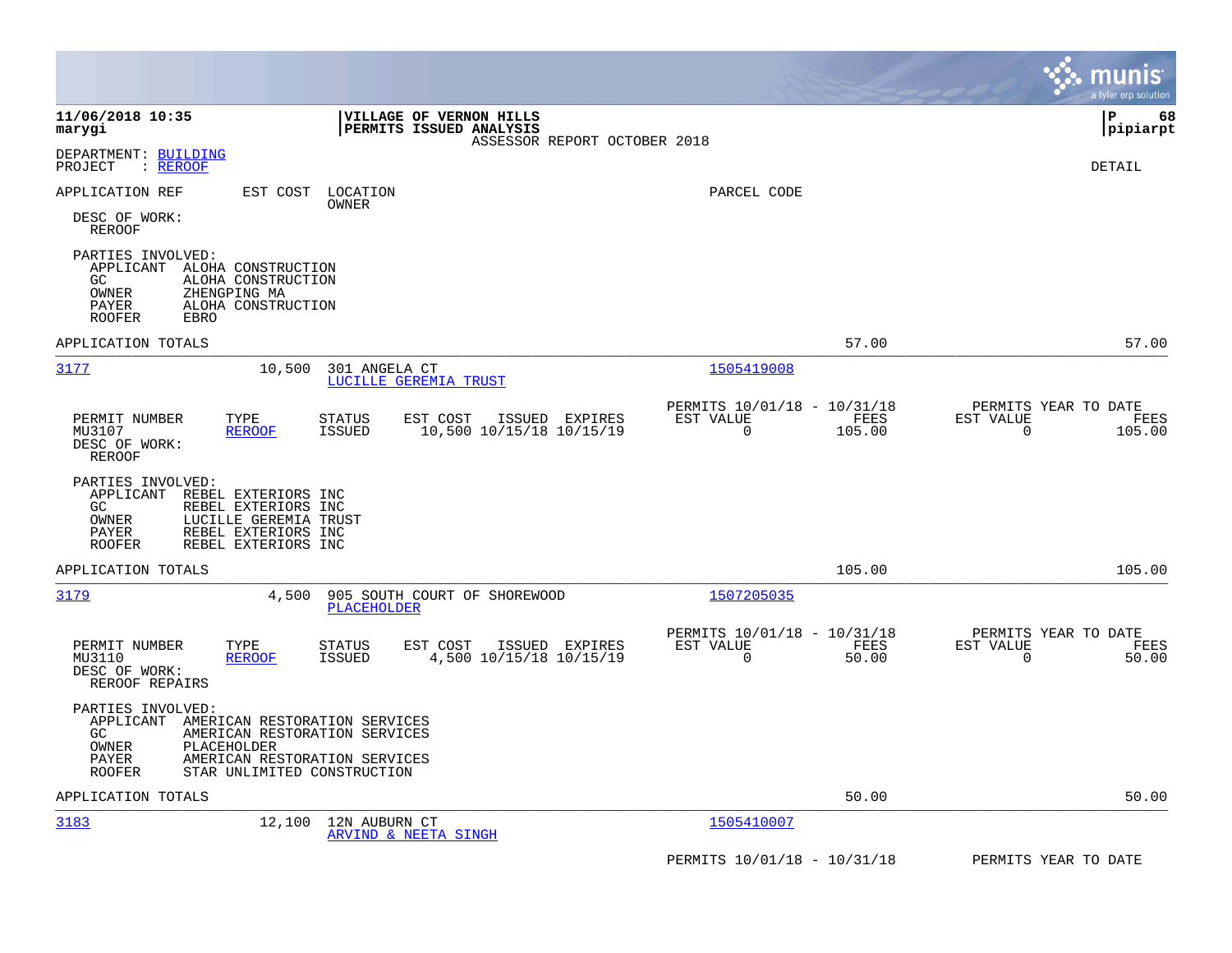|                                                                                                                                                                              |                                                                                                                            |                                                      |                             | a tyler erp solution                                  |
|------------------------------------------------------------------------------------------------------------------------------------------------------------------------------|----------------------------------------------------------------------------------------------------------------------------|------------------------------------------------------|-----------------------------|-------------------------------------------------------|
| 11/06/2018 10:35<br>marygi<br>PERMIT NUMBER<br>TYPE                                                                                                                          | VILLAGE OF VERNON HILLS<br>PERMITS ISSUED ANALYSIS<br>EST COST<br>STATUS<br>ISSUED EXPIRES<br>ASSESSOR REPORT OCTOBER 2018 | EST VALUE                                            | FEES<br>EST VALUE           | ΙP<br>69<br> pipiarpt<br>FEES                         |
| DEPARTMENT: BUILDING<br>PROJECT<br>$:$ REROOF                                                                                                                                |                                                                                                                            |                                                      |                             | DETAIL                                                |
| APPLICATION REF<br>EST COST                                                                                                                                                  | LOCATION<br>OWNER                                                                                                          | PARCEL CODE                                          |                             |                                                       |
| MU3112<br><b>REROOF</b><br>DESC OF WORK:<br>REROOF AND SIDING                                                                                                                | <b>ISSUED</b><br>12,100 10/16/18 10/17/19                                                                                  | $\mathbf 0$                                          | 121.00                      | $\Omega$<br>121.00                                    |
| PARTIES INVOLVED:<br>APPLICANT LTJ CONSTRUCTION<br>GC<br>LTJ CONSTRUCTION<br>OWNER<br>ARVIND & NEETA SINGH<br>PAYER<br>LTJ CONSTRUCTION<br>LTJ CONSTRUCTION<br><b>ROOFER</b> |                                                                                                                            |                                                      |                             |                                                       |
| APPLICATION TOTALS                                                                                                                                                           |                                                                                                                            |                                                      | 121.00                      | 121.00                                                |
| 3184<br>12,442                                                                                                                                                               | 1816 SAINT ANDREW DR<br><b>JOLLY THOMAS</b>                                                                                | 1129311009                                           |                             |                                                       |
| PERMIT NUMBER<br>TYPE<br>MU3113<br><b>REROOF</b><br>DESC OF WORK:<br><b>REROOF</b>                                                                                           | <b>STATUS</b><br>EST COST<br>ISSUED EXPIRES<br><b>ISSUED</b><br>12,442 10/16/18 10/16/19                                   | PERMITS 10/01/18 - 10/31/18<br>EST VALUE<br>$\Omega$ | FEES<br>EST VALUE<br>124.42 | PERMITS YEAR TO DATE<br>FEES<br>$\mathbf 0$<br>124.42 |
| PARTIES INVOLVED:<br>APPLICANT LTJ CONSTRUCTION<br>GC.<br>LTJ CONSTRUCTION<br>OWNER<br>JOLLY THOMAS<br>LTJ CONSTRUCTION<br>PAYER<br>ROOFER<br>LTJ CONSTRUCTION               |                                                                                                                            |                                                      |                             |                                                       |
| APPLICATION TOTALS                                                                                                                                                           |                                                                                                                            |                                                      | 124.42                      | 124.42                                                |
| 3186<br>13,550                                                                                                                                                               | 371S SYCAMORE ST<br>ANANDARAJU H N & CHAYADEVI H A SETTY                                                                   | 1132216004                                           |                             |                                                       |
| TYPE<br>PERMIT NUMBER<br>MU3117<br><b>REROOF</b><br>DESC OF WORK:<br>REROOF                                                                                                  | <b>STATUS</b><br>EST COST<br>ISSUED EXPIRES<br><b>ISSUED</b><br>13,550 10/16/18 10/16/19                                   | PERMITS 10/01/18 - 10/31/18<br>EST VALUE<br>$\Omega$ | FEES<br>EST VALUE<br>135.50 | PERMITS YEAR TO DATE<br>FEES<br>$\Omega$<br>135.50    |
| PARTIES INVOLVED:<br>APPLICANT AB EDWARD ENTERPRISES<br>GC.<br>AB EDWARD ENTERPRISES<br>OWNER<br>AB EDWARD ENTERPRISES<br>PAYER<br>AB EDWARD ENTERPRISES<br><b>ROOFER</b>    | ANANDARAJU H N & CHAYADEVI H A SETTY                                                                                       |                                                      |                             |                                                       |
| APPLICATION TOTALS                                                                                                                                                           |                                                                                                                            |                                                      | 135.50                      | 135.50                                                |
| 3197<br>5,900                                                                                                                                                                | 2322 SARAZEN DR<br><b>JOANNA H TRAN, TRUSTEE</b>                                                                           | 1129201037                                           |                             |                                                       |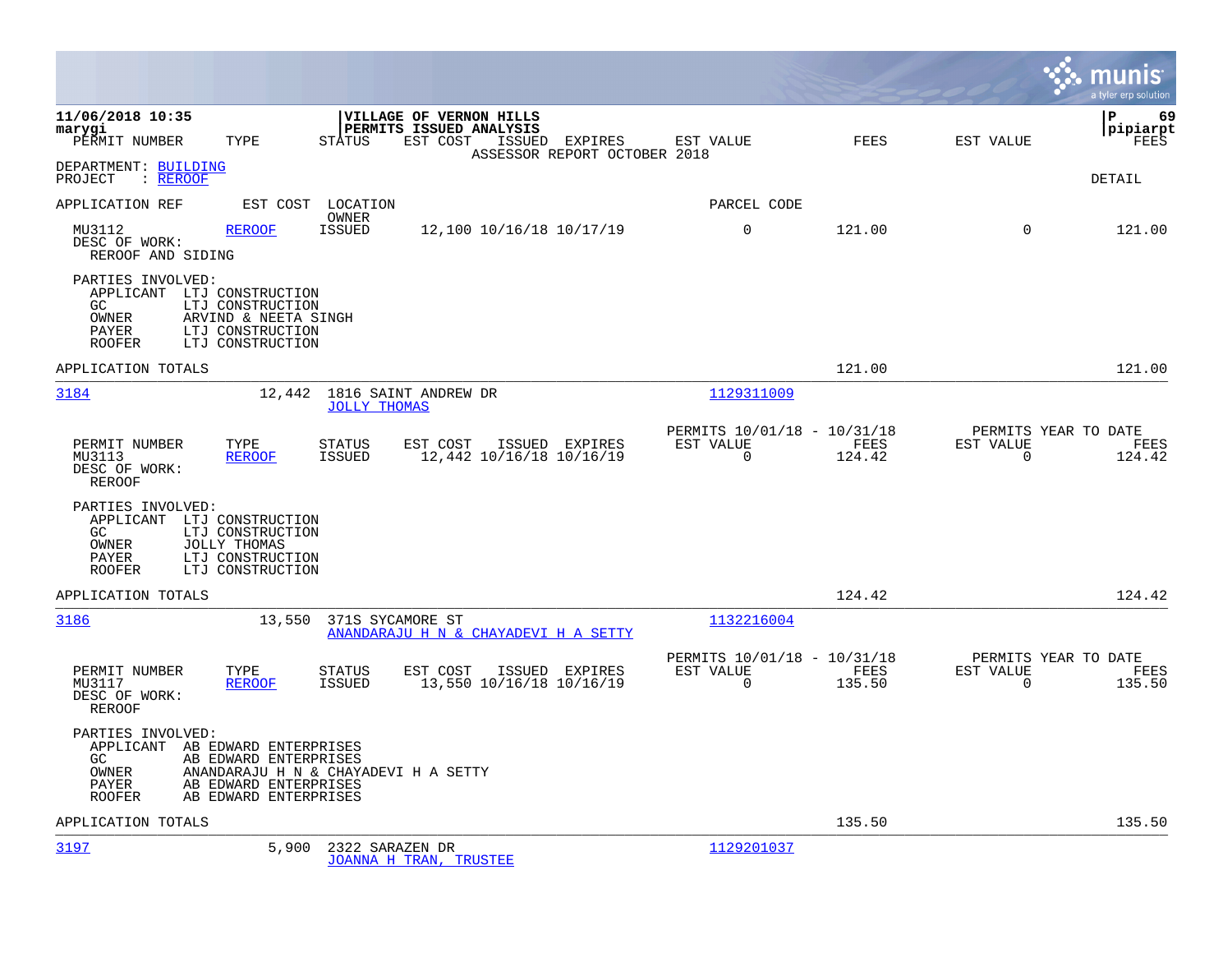|                                                                                                                                                                                                                                        |                                                                           | nıs<br>a tyler erp solution                                        |
|----------------------------------------------------------------------------------------------------------------------------------------------------------------------------------------------------------------------------------------|---------------------------------------------------------------------------|--------------------------------------------------------------------|
| 11/06/2018 10:35<br><b>VILLAGE OF VERNON HILLS</b><br>marygi<br><b>PERMITS ISSUED ANALYSIS</b>                                                                                                                                         |                                                                           | l P<br>70<br> pipiarpt                                             |
| PERMIT NUMBER<br>TYPE<br><b>STATUS</b><br>EST COST<br>ISSUED EXPIRES<br>ASSESSOR REPORT OCTOBER 2018                                                                                                                                   | PERMITS 10/01/18 - 10/31/18<br>EST VALUE<br>FEES                          | PERMITS YEAR TO DATE<br>EST VALUE<br>FEES                          |
| DEPARTMENT: BUILDING<br>PROJECT<br>: REROOF                                                                                                                                                                                            |                                                                           | DETAIL                                                             |
| LOCATION<br>APPLICATION REF<br>EST COST<br>OWNER                                                                                                                                                                                       | PARCEL CODE                                                               |                                                                    |
| <b>ISSUED</b><br>MU3130<br><b>REROOF</b><br>5,900 10/18/18 10/18/19<br>DESC OF WORK:<br>REROOF                                                                                                                                         | $\mathbf 0$<br>59.00                                                      | 59.00<br>0                                                         |
| PARTIES INVOLVED:<br>APPLICANT<br>BENJAMIN BROTHERS CONSTRUCTION<br>GC.<br>BENJAMIN BROTHERS CONSTRUCTION<br>OWNER<br>JOANNA H TRAN, TRUSTEE<br>BENJAMIN BROTHERS CONSTRUCTION<br>PAYER<br>BENJAMIN BROTHERS CONSTRUCTION<br>ROOFER    |                                                                           |                                                                    |
| APPLICATION TOTALS                                                                                                                                                                                                                     | 59.00                                                                     | 59.00                                                              |
| 3218<br>3,700<br>309 WESTMORELAND DR<br>CECILIO & MA LUISA L SANDOVAL                                                                                                                                                                  | 1508110007                                                                |                                                                    |
| TYPE<br>EST COST<br>ISSUED EXPIRES<br>PERMIT NUMBER<br><b>STATUS</b><br>3,700 10/22/18 10/22/19<br>MU3140<br><b>REROOF</b><br><b>ISSUED</b><br>DESC OF WORK:<br>REROOF                                                                 | PERMITS 10/01/18 - 10/31/18<br>EST VALUE<br>FEES<br>$\Omega$<br>50.00     | PERMITS YEAR TO DATE<br>EST VALUE<br>FEES<br>$\Omega$<br>50.00     |
| PARTIES INVOLVED:<br>APPLICANT<br>CECILIO & MA LUISA L SANDOVAL<br>CECILIO & MA LUISA L SANDOVAL<br>GC.<br>OWNER<br>CECILIO & MA LUISA L SANDOVAL<br>CECILIO & MA LUISA L SANDOVAL<br>PAYER<br>CECILIO & MA LUISA L SANDOVAL<br>ROOFER |                                                                           |                                                                    |
| APPLICATION TOTALS                                                                                                                                                                                                                     | 50.00                                                                     | 50.00                                                              |
| 3229<br>36,300<br>848N CREEK BEND DR<br>HERBERT H & LORI S FINN                                                                                                                                                                        | 1516101006                                                                |                                                                    |
| PERMIT NUMBER<br>TYPE<br><b>STATUS</b><br>EST COST<br>ISSUED EXPIRES<br><b>ISSUED</b><br>36,300 10/24/18 10/24/19<br>MU3170<br><b>REROOF</b><br>DESC OF WORK:<br><b>REROOF</b>                                                         | PERMITS 10/01/18 - 10/31/18<br>EST VALUE<br>FEES<br>$\mathbf 0$<br>363.00 | PERMITS YEAR TO DATE<br>EST VALUE<br>FEES<br>$\mathbf 0$<br>363.00 |
| PARTIES INVOLVED:<br>APPLICANT<br>CEDAR ROOFING COMPANY<br>GC.<br>CEDAR ROOFING COMPANY<br>OWNER<br>HERBERT H & LORI S FINN<br>CEDAR ROOFING COMPANY<br>PAYER<br>CEDAR ROOFING COMPANY<br>ROOFER                                       |                                                                           |                                                                    |
| APPLICATION TOTALS                                                                                                                                                                                                                     | 363.00                                                                    | 363.00                                                             |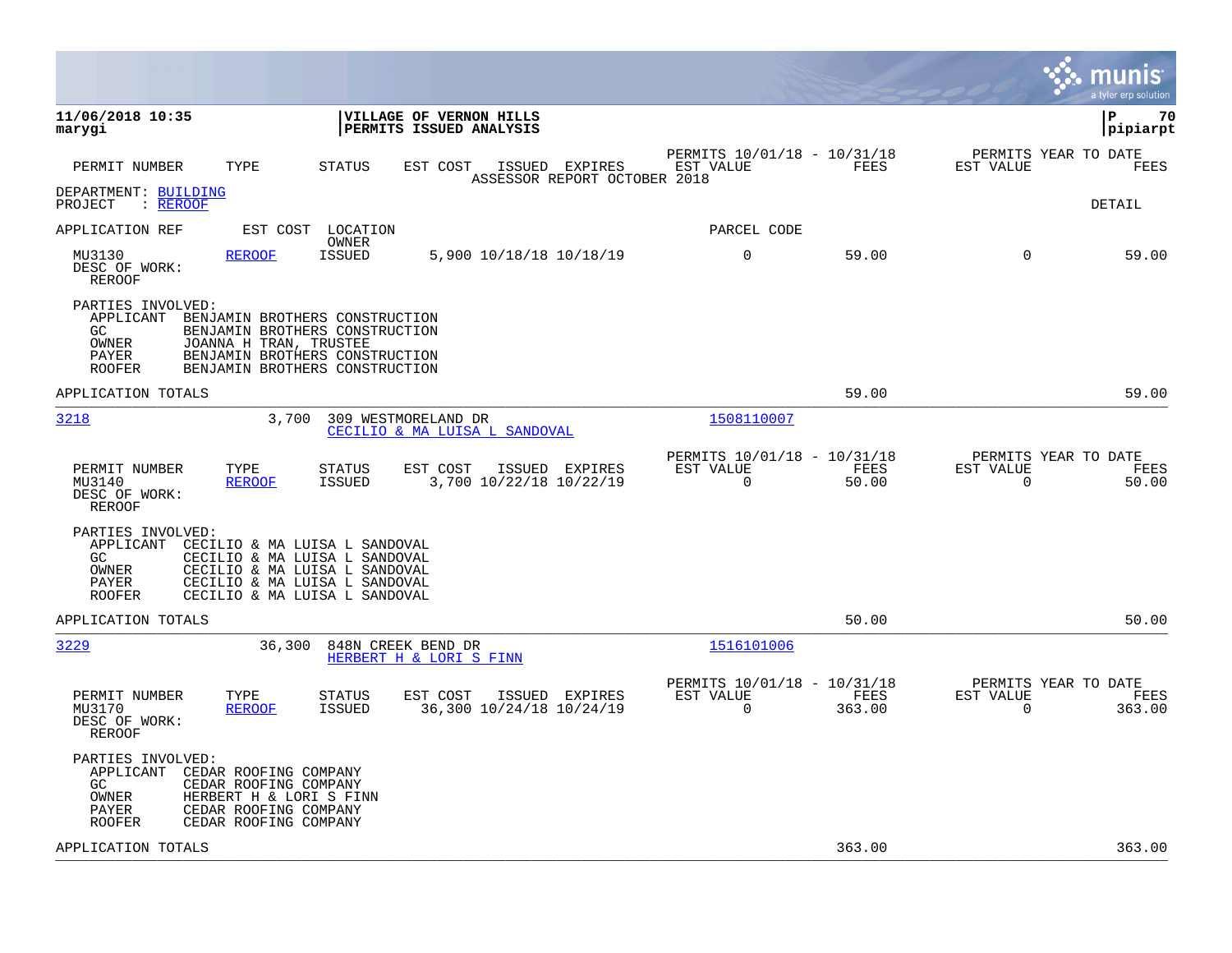|                                                                                                                                                                                                                                |                                                                 | munis<br>a tyler erp solution                                     |
|--------------------------------------------------------------------------------------------------------------------------------------------------------------------------------------------------------------------------------|-----------------------------------------------------------------|-------------------------------------------------------------------|
| 11/06/2018 10:35<br>VILLAGE OF VERNON HILLS<br>PERMITS ISSUED ANALYSIS<br>marygi<br>3233<br>231 COLONIAL DR<br>15,000<br>VAHE VATCHE & LAUREN MARIE AYVAZIAN                                                                   | 1128301006                                                      | P<br>71<br> pipiarpt                                              |
| TYPE<br>PERMIT NUMBER<br>STATUS<br>EST COST<br>ISSUED EXPIRES<br>ASSESSOR REPORT OCTOBER 2018                                                                                                                                  | PERMITS 10/01/18 - 10/31/18<br>FEES<br>EST VALUE                | PERMITS YEAR TO DATE<br>EST VALUE<br>FEES                         |
| DEPARTMENT: BUILDING<br>PROJECT<br>: REROOF                                                                                                                                                                                    |                                                                 | DETAIL                                                            |
| APPLICATION REF<br>EST COST<br>LOCATION<br>OWNER                                                                                                                                                                               | PARCEL CODE                                                     |                                                                   |
| MU3183<br><b>ISSUED</b><br>15,000 10/25/18 10/25/19<br>REROOF<br>DESC OF WORK:<br>REROOF                                                                                                                                       | 0<br>150.00                                                     | $\Omega$<br>150.00                                                |
| PARTIES INVOLVED:<br>APPLICANT<br>BETTER HOME CONSTRUCTION<br>GC<br>BETTER HOME CONSTRUCTION<br>VAHE VATCHE & LAUREN MARIE AYVAZIAN<br>OWNER<br>PAYER<br>BETTER HOME CONSTRUCTION<br><b>ROOFER</b><br>BETTER HOME CONSTRUCTION |                                                                 |                                                                   |
| APPLICATION TOTALS                                                                                                                                                                                                             | 150.00                                                          | 150.00                                                            |
| 3234<br>9,798 10 SOUTH DEERPATH DR                                                                                                                                                                                             | 1509101005                                                      |                                                                   |
| PERMIT NUMBER<br>TYPE<br><b>STATUS</b><br>EST COST<br>ISSUED EXPIRES<br>9,798 10/26/18 10/26/19<br>MU3187<br><b>ISSUED</b><br><b>REROOF</b><br>DESC OF WORK:<br>REROOF                                                         | PERMITS 10/01/18 - 10/31/18<br>EST VALUE<br>FEES<br>0<br>97.98  | PERMITS YEAR TO DATE<br>EST VALUE<br>FEES<br>97.98<br>$\mathbf 0$ |
| PARTIES INVOLVED:<br>APPLICANT<br>COUNTRYSIDE ROOFING SIDING & WINDOWS<br>COUNTRYSIDE ROOFING SIDING & WINDOWS<br>GC<br>OWNER                                                                                                  |                                                                 |                                                                   |
| OWNER<br>AMANDA PAUSTAIN<br>PAYER<br>COUNTRYSIDE ROOFING SIDING & WINDOWS<br>COUNTRYSIDE ROOFING SIDING & WINDOWS<br><b>ROOFER</b>                                                                                             |                                                                 |                                                                   |
| APPLICATION TOTALS                                                                                                                                                                                                             | 97.98                                                           | 97.98                                                             |
| 3236<br>20,553<br>68 WARSON CT<br>DONG Y KIM                                                                                                                                                                                   | 1128108038                                                      |                                                                   |
| PERMIT NUMBER<br>EST COST<br>ISSUED EXPIRES<br>TYPE<br>STATUS<br>20,553 10/26/18 10/26/19<br>MU3200<br><b>ISSUED</b><br><b>REROOF</b><br>DESC OF WORK:<br><b>REROOF</b>                                                        | PERMITS 10/01/18 - 10/31/18<br>EST VALUE<br>FEES<br>0<br>205.53 | PERMITS YEAR TO DATE<br>EST VALUE<br>FEES<br>0<br>205.53          |
| PARTIES INVOLVED:<br>APPLICANT AFH CONSTRUCTION INC<br>GC<br>AFH CONSTRUCTION INC<br>OWNER<br>DONG Y KIM<br>PAYER<br>AFH CONSTRUCTION INC<br><b>ROOFER</b><br>AFH CONSTRUCTION INC                                             |                                                                 |                                                                   |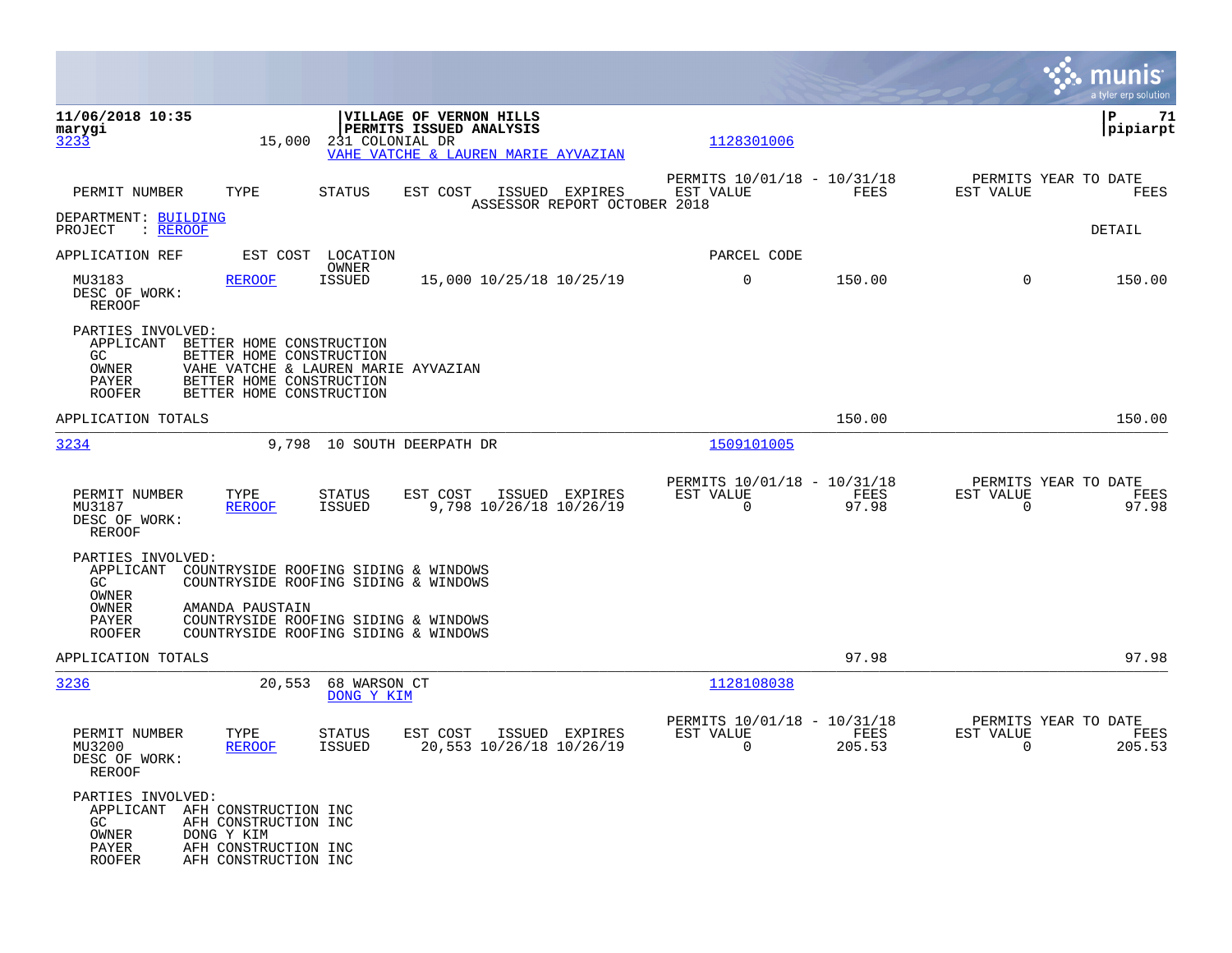|                                                                                                                                                                                                         |                                                                                          |                                                                                 | munis<br>a tyler erp solution                                      |
|---------------------------------------------------------------------------------------------------------------------------------------------------------------------------------------------------------|------------------------------------------------------------------------------------------|---------------------------------------------------------------------------------|--------------------------------------------------------------------|
| 11/06/2018 10:35<br>marygi                                                                                                                                                                              | VILLAGE OF VERNON HILLS<br>PERMITS ISSUED ANALYSIS<br>ASSESSOR REPORT OCTOBER 2018       |                                                                                 | P<br>72<br> pipiarpt                                               |
| DEPARTMENT: BUILDING<br>PROJECT<br>: <u>REROOF</u>                                                                                                                                                      |                                                                                          |                                                                                 | DETAIL                                                             |
| APPLICATION REF<br>EST COST                                                                                                                                                                             | LOCATION<br>OWNER                                                                        | PARCEL CODE                                                                     |                                                                    |
| APPLICATION TOTALS                                                                                                                                                                                      |                                                                                          | 205.53                                                                          | 205.53                                                             |
| 3237<br>26,933                                                                                                                                                                                          | 2097 BEAVER CREEK DR<br>SURESH & KANAK GULATI                                            | 1129201101                                                                      |                                                                    |
| PERMIT NUMBER<br>TYPE<br>MU3201<br><b>REROOF</b><br>DESC OF WORK:<br><b>REROOF</b>                                                                                                                      | <b>STATUS</b><br>EST COST<br>ISSUED EXPIRES<br><b>ISSUED</b><br>26,933 10/26/18 10/26/19 | PERMITS 10/01/18 - 10/31/18<br>EST VALUE<br>FEES<br>$\mathbf 0$<br>269.33       | PERMITS YEAR TO DATE<br>EST VALUE<br>FEES<br>$\mathbf 0$<br>269.33 |
| PARTIES INVOLVED:<br>APPLICANT<br>AFH CONSTRUCTION INC<br>GC.<br>AFH CONSTRUCTION INC<br>OWNER<br>SURESH & KANAK GULATI<br>PAYER<br>AFH CONSTRUCTION INC<br><b>ROOFER</b><br>AFH CONSTRUCTION INC       |                                                                                          |                                                                                 |                                                                    |
| APPLICATION TOTALS                                                                                                                                                                                      |                                                                                          | 269.33                                                                          | 269.33                                                             |
| 3238<br>14,900                                                                                                                                                                                          | 1718 WOODS WAY<br>Z GUAN J WU                                                            | 1128409005                                                                      |                                                                    |
| TYPE<br>PERMIT NUMBER<br>MU3205<br><b>REROOF</b><br>DESC OF WORK:<br><b>REROOF</b>                                                                                                                      | STATUS<br>EST COST<br>ISSUED EXPIRES<br>14,900 10/29/18 10/29/19<br><b>ISSUED</b>        | PERMITS 10/01/18 - 10/31/18<br>FEES<br>EST VALUE<br>$\mathbf 0$<br>149.00       | PERMITS YEAR TO DATE<br>EST VALUE<br>FEES<br>0<br>149.00           |
| PARTIES INVOLVED:<br>APPLICANT<br>C LOMBARDO INSTALLATIONS<br>GC.<br>C LOMBARDO INSTALLATIONS<br>Z GUAN J WU<br>OWNER<br>C LOMBARDO INSTALLATIONS<br>PAYER<br>C LOMBARDO INSTALLATIONS<br><b>ROOFER</b> |                                                                                          |                                                                                 |                                                                    |
| APPLICATION TOTALS                                                                                                                                                                                      |                                                                                          | 149.00                                                                          | 149.00                                                             |
| 3250<br>16,422                                                                                                                                                                                          | 1329 MAIDSTONE DR<br>MANOJ M & ANUPAMA M BHAT                                            | 1132104067                                                                      |                                                                    |
| PERMIT NUMBER<br>TYPE<br>MU3222<br><b>REROOF</b><br>DESC OF WORK:<br><b>REROOF</b>                                                                                                                      | STATUS<br>EST COST ISSUED EXPIRES<br><b>ISSUED</b><br>16,422 10/30/18 10/30/19           | PERMITS 10/01/18 - 10/31/18<br>EST VALUE<br>$_{\rm FEES}$<br>$\Omega$<br>164.22 | PERMITS YEAR TO DATE<br>EST VALUE<br>FEES<br>$\Omega$<br>164.22    |
| PARTIES INVOLVED:<br>APPLICANT ORIGINAL HOME IMPROVEMENT<br>GC<br>ORIGINAL HOME IMPROVEMENT<br>OWNER<br>MANOJ M & ANUPAMA M BHAT                                                                        |                                                                                          |                                                                                 |                                                                    |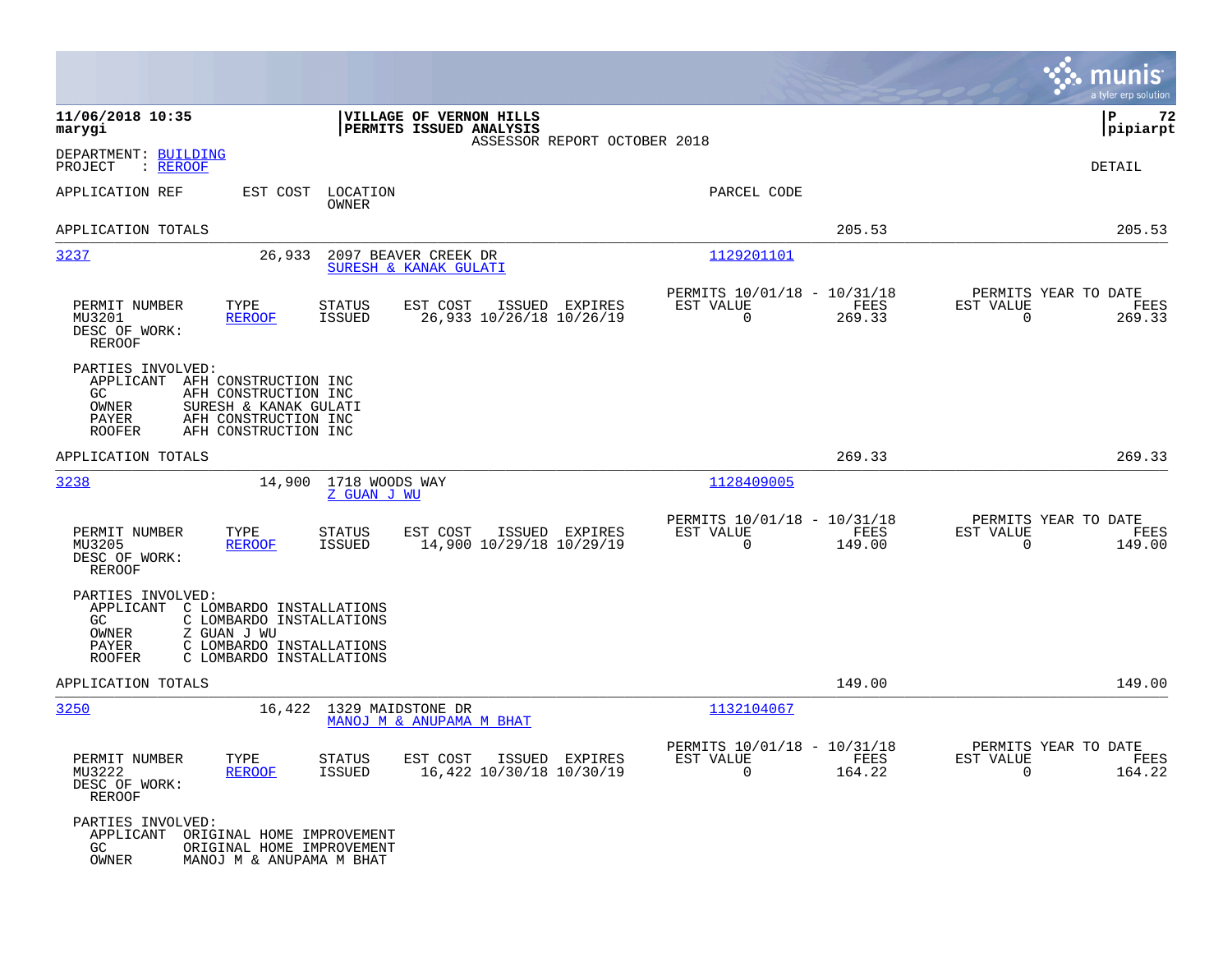|                                                                                                                                                                                 |                                                                               | munis<br>a tyler erp solution                                   |
|---------------------------------------------------------------------------------------------------------------------------------------------------------------------------------|-------------------------------------------------------------------------------|-----------------------------------------------------------------|
| 11/06/2018 10:35<br>VILLAGE OF VERNON HILLS<br>PERMITS ISSUED ANALYSIS<br>marygi<br>ASSESSOR REPORT OCTOBER 2018                                                                |                                                                               | Þ<br>73<br> pipiarpt                                            |
| DEPARTMENT: BUILDING<br>: REROOF<br>PROJECT                                                                                                                                     |                                                                               | <b>DETAIL</b>                                                   |
| EST COST LOCATION<br>APPLICATION REF<br>OWNER<br>ORIGINAL HOME IMPROVEMENT<br>PAYER<br><b>ROOFER</b><br>ORIGINAL HOME IMPROVEMENT                                               | PARCEL CODE                                                                   |                                                                 |
| APPLICATION TOTALS                                                                                                                                                              | 164.22                                                                        | 164.22                                                          |
| 3254<br>649 SYCAMORE ST<br>23,012<br>FEDERAL NATIONAL MORTGAGE ASSOCIATION                                                                                                      | 1132104040                                                                    |                                                                 |
| PERMIT NUMBER<br>TYPE<br><b>STATUS</b><br>EST COST<br>ISSUED EXPIRES<br><b>ISSUED</b><br>23,012 10/30/18 10/30/19<br>MU3228<br><b>REROOF</b><br>DESC OF WORK:<br><b>REROOF</b>  | PERMITS 10/01/18 - 10/31/18<br>EST VALUE<br><b>FEES</b><br>$\Omega$<br>230.12 | PERMITS YEAR TO DATE<br>EST VALUE<br>FEES<br>$\Omega$<br>230.12 |
| PARTIES INVOLVED:<br>APPLICANT<br>JSMM<br>GC.<br><b>JSMM</b><br>OWNER<br>FEDERAL NATIONAL MORTGAGE ASSOCIATION<br>PAYER<br><b>JSMM</b><br><b>ROOFER</b><br>JP PARCI             |                                                                               |                                                                 |
| APPLICATION TOTALS                                                                                                                                                              | 230.12                                                                        | 230.12                                                          |
| 221 CAMARGO CT<br>3256<br>21,970<br><b>ADINA L BOYER</b>                                                                                                                        | 1129406001                                                                    |                                                                 |
| PERMIT NUMBER<br>TYPE<br><b>STATUS</b><br>EST COST<br>ISSUED EXPIRES<br>21,970 10/31/18 10/31/19<br>MU3232<br><b>ISSUED</b><br><b>REROOF</b><br>DESC OF WORK:<br><b>REROOF</b>  | PERMITS 10/01/18 - 10/31/18<br>EST VALUE<br>FEES<br>$\Omega$<br>219.70        | PERMITS YEAR TO DATE<br>EST VALUE<br>FEES<br>219.70<br>$\Omega$ |
| PARTIES INVOLVED:<br>APPLICANT<br>LINDHOLM ROOFING<br>GC<br>LINDHOLM ROOFING<br>OWNER<br>ADINA L BOYER<br><b>PAYER</b><br>LINDHOLM ROOFING<br>LINDHOLM ROOFING<br><b>ROOFER</b> |                                                                               |                                                                 |
| APPLICATION TOTALS<br>PROJECT TOTALS                                                                                                                                            | 219.70<br>4,719.20<br>0                                                       | 219.70<br>4,719.20<br>$\Omega$                                  |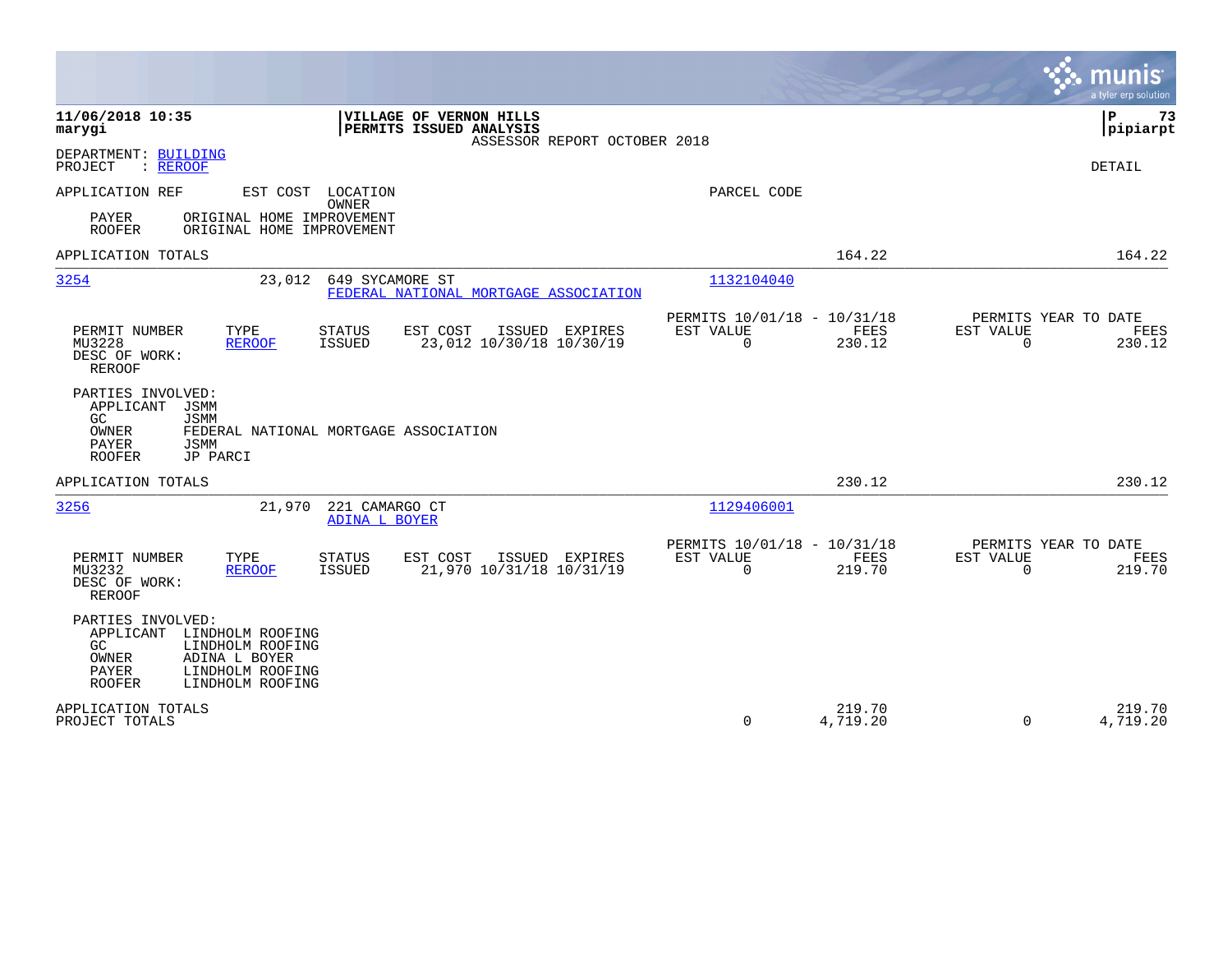|                                                                                                                                                                                                                            |                                                                          | a tyler erp solution                                              |
|----------------------------------------------------------------------------------------------------------------------------------------------------------------------------------------------------------------------------|--------------------------------------------------------------------------|-------------------------------------------------------------------|
| 11/06/2018 10:35<br>VILLAGE OF VERNON HILLS<br>PERMITS ISSUED ANALYSIS<br>marygi<br>ASSESSOR REPORT OCTOBER 2018                                                                                                           |                                                                          | ΙP<br>74<br> pipiarpt                                             |
| DEPARTMENT: BUILDING<br>: SECURITY SYSTEM<br>PROJECT                                                                                                                                                                       |                                                                          | <b>DETAIL</b>                                                     |
| EST COST<br>LOCATION<br>APPLICATION REF<br>OWNER                                                                                                                                                                           | PARCEL CODE                                                              |                                                                   |
| 3138<br>11,000<br>1115 NORTH MILWAUKEE AVENUE<br>PLACEHOLDER                                                                                                                                                               | 1134302003                                                               |                                                                   |
| TYPE<br>EST COST<br>PERMIT NUMBER<br><b>STATUS</b><br>ISSUED EXPIRES<br>11,000 10/08/18 10/08/19<br>MU3061<br>SEC SYSTEM ISSUED<br>DESC OF WORK:<br>SECURITY SYSTEM                                                        | PERMITS 10/01/18 - 10/31/18<br>EST VALUE<br>FEES<br>$\Omega$<br>110.00   | PERMITS YEAR TO DATE<br>EST VALUE<br>FEES<br>$\Omega$<br>110.00   |
| PARTIES INVOLVED:<br>APPLICANT<br>SMG SECURITY SYSTEMS<br>SMG SECURITY SYSTEMS<br>GC.<br>LOW VOLTAG SMG SECURITY SYSTEMS<br>OCCUPANT<br>LAZY DOG RESTAURANTS, LLC<br>OWNER<br>PLACEHOLDER<br>PAYER<br>SMG SECURITY SYSTEMS |                                                                          |                                                                   |
| APPLICATION TOTALS                                                                                                                                                                                                         | 110.00                                                                   | 110.00                                                            |
| 3169<br>347<br>701 NORTH MILWAUKEE AVE 276<br>INLAND REAL ESTATE CORPORATION                                                                                                                                               | 1503102018                                                               |                                                                   |
| PERMIT NUMBER<br>TYPE<br><b>STATUS</b><br>EST COST<br>ISSUED EXPIRES<br>347 10/12/18 10/12/19<br><b>SEC SYSTEM ISSUED</b><br>MU3098<br>DESC OF WORK:<br>SECURITY SYSTEM                                                    | PERMITS 10/01/18 - 10/31/18<br>EST VALUE<br>FEES<br>$\mathbf 0$<br>75.00 | PERMITS YEAR TO DATE<br>EST VALUE<br>FEES<br>$\mathbf 0$<br>75.00 |
| PARTIES INVOLVED:<br>ALARM<br>FE MORAN SECURITY<br>APPLICANT<br>FE MORAN SECURITY<br>FE MORAN SECURITY<br>GC.<br><b>SKECHERS</b><br>OCCUPANT<br>OWNER<br>INLAND REAL ESTATE CORPORATION<br>PAYER<br>FE MORAN SECURITY      |                                                                          |                                                                   |
| APPLICATION TOTALS<br>PROJECT TOTALS                                                                                                                                                                                       | 75.00<br>$\Omega$<br>185.00                                              | 75.00<br>$\Omega$<br>185.00                                       |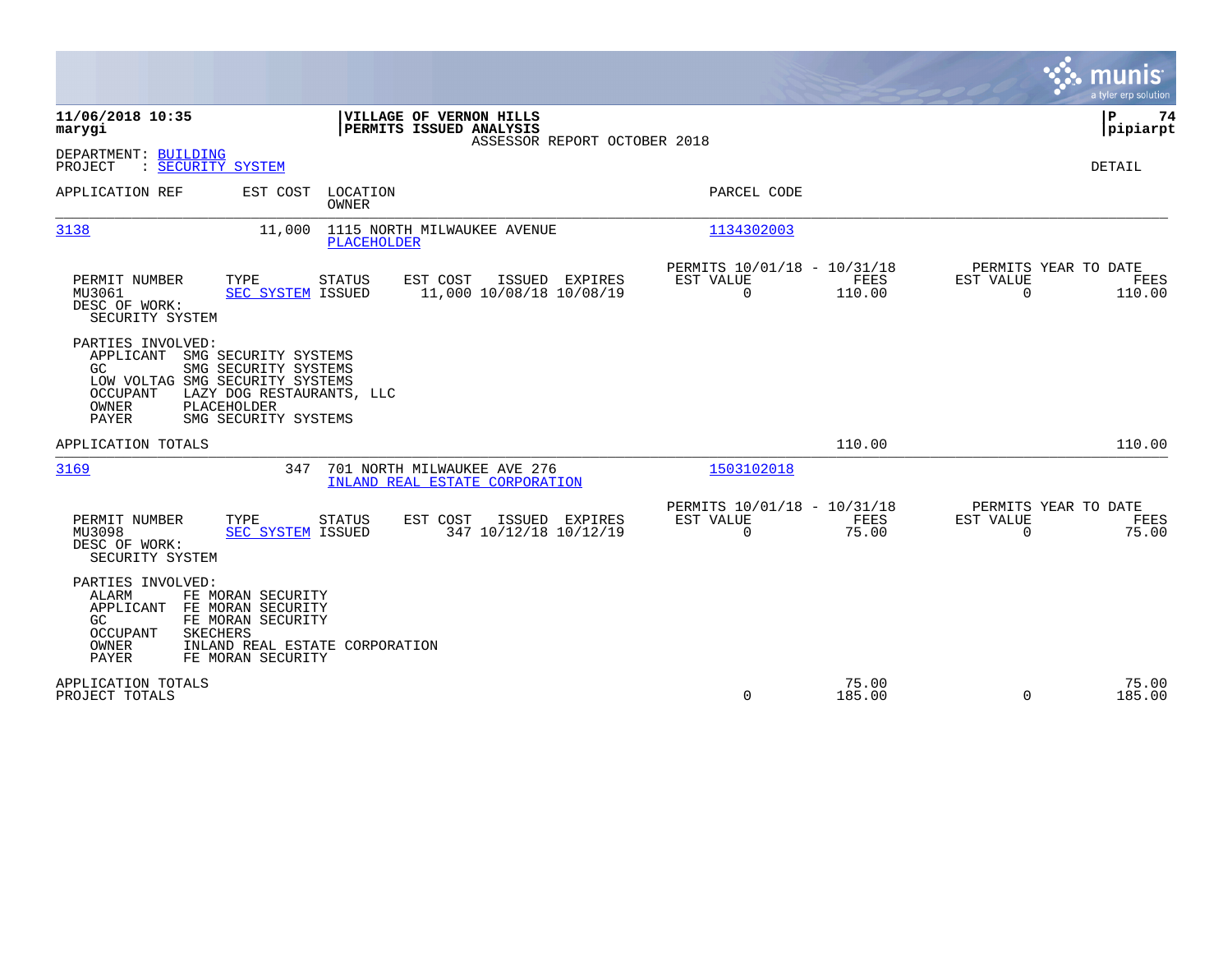|                                                                               |                                                                                                                        |                                                       |                                                         |               |                                                  | munis<br>a tyler erp solution |
|-------------------------------------------------------------------------------|------------------------------------------------------------------------------------------------------------------------|-------------------------------------------------------|---------------------------------------------------------|---------------|--------------------------------------------------|-------------------------------|
| 11/06/2018 10:35<br>marygi                                                    |                                                                                                                        | VILLAGE OF VERNON HILLS<br>PERMITS ISSUED ANALYSIS    | ASSESSOR REPORT OCTOBER 2018                            |               |                                                  | lР<br>75<br> pipiarpt         |
| DEPARTMENT: BUILDING<br>: SEWER REPAIR<br>PROJECT                             |                                                                                                                        |                                                       |                                                         |               |                                                  | DETAIL                        |
| APPLICATION REF                                                               | EST COST<br>LOCATION<br><b>OWNER</b>                                                                                   |                                                       | PARCEL CODE                                             |               |                                                  |                               |
| 3146                                                                          | 3,340<br><b>RUTH PECK</b>                                                                                              | 839 GLADSTONE DR                                      | 1132416100                                              |               |                                                  |                               |
| PERMIT NUMBER<br>MU3068<br>DESC OF WORK:<br>SEWER REPAIR                      | TYPE<br>STATUS<br><b>SEWER REP</b><br>COMPLT                                                                           | EST COST<br>ISSUED EXPIRES<br>3,340 10/09/18 10/10/19 | PERMITS 10/01/18 - 10/31/18<br>EST VALUE<br>$\mathbf 0$ | FEES<br>50.00 | PERMITS YEAR TO DATE<br>EST VALUE<br>$\mathbf 0$ | FEES<br>50.00                 |
| PARTIES INVOLVED:<br>APPLICANT<br>GC<br>OWNER<br><b>PAYER</b><br><b>SEWER</b> | DUANE BLANTON PLUMBING<br>DUANE BLANTON PLUMBING<br>RUTH PECK<br>DUANE BLANTON PLUMBING<br>DUANE BLANTON PLUMBING      |                                                       |                                                         |               |                                                  |                               |
| APPLICATION TOTALS                                                            |                                                                                                                        |                                                       |                                                         | 50.00         |                                                  | 50.00                         |
| 3147                                                                          | 6,200<br>203 COLONY CT                                                                                                 | TERESA A IMPASTATO                                    | 1132407047                                              |               |                                                  |                               |
| PERMIT NUMBER<br>MU3069<br>DESC OF WORK:<br>SEWER REPAIR                      | TYPE<br>STATUS<br>COMPLT<br>SEWER REP                                                                                  | EST COST<br>ISSUED EXPIRES<br>6,200 10/09/18 10/10/19 | PERMITS 10/01/18 - 10/31/18<br>EST VALUE<br>$\Omega$    | FEES<br>62.00 | PERMITS YEAR TO DATE<br>EST VALUE<br>$\Omega$    | FEES<br>62.00                 |
| PARTIES INVOLVED:<br>APPLICANT<br>GC<br>OWNER<br>PAYER<br><b>SEWER</b>        | WINDY CITY ROOTER<br>WINDY CITY ROOTER<br>TERESA A IMPASTATO<br>WINDY CITY ROOTER<br>WINDY CITY ROOTER                 |                                                       |                                                         |               |                                                  |                               |
| APPLICATION TOTALS                                                            |                                                                                                                        |                                                       |                                                         | 62.00         |                                                  | 62.00                         |
| 3167                                                                          | 6,500<br><b>PLACEHOLDER</b>                                                                                            | 285 EAST COURT OF SHOREWOOD                           | 1507205025                                              |               |                                                  |                               |
| PERMIT NUMBER<br>MU3096<br>DESC OF WORK:                                      | TYPE<br>STATUS<br><b>SEWER REP</b><br>COMPLT<br>UNDERGROUND SEWER AND CLEAN OUT OUTSIDE                                | EST COST<br>ISSUED EXPIRES<br>6,500 10/12/18 10/16/19 | PERMITS 10/01/18 - 10/31/18<br>EST VALUE<br>0           | FEES<br>65.00 | PERMITS YEAR TO DATE<br>EST VALUE<br>0           | FEES<br>65.00                 |
| PARTIES INVOLVED:<br>APPLICANT<br>GC<br>OWNER<br>PAYER<br><b>SEWER</b>        | ROQUES PLUMBING/SEWER<br>ROQUES PLUMBING/SEWER<br><b>PLACEHOLDER</b><br>ROQUES PLUMBING/SEWER<br>ROQUES PLUMBING/SEWER |                                                       |                                                         |               |                                                  |                               |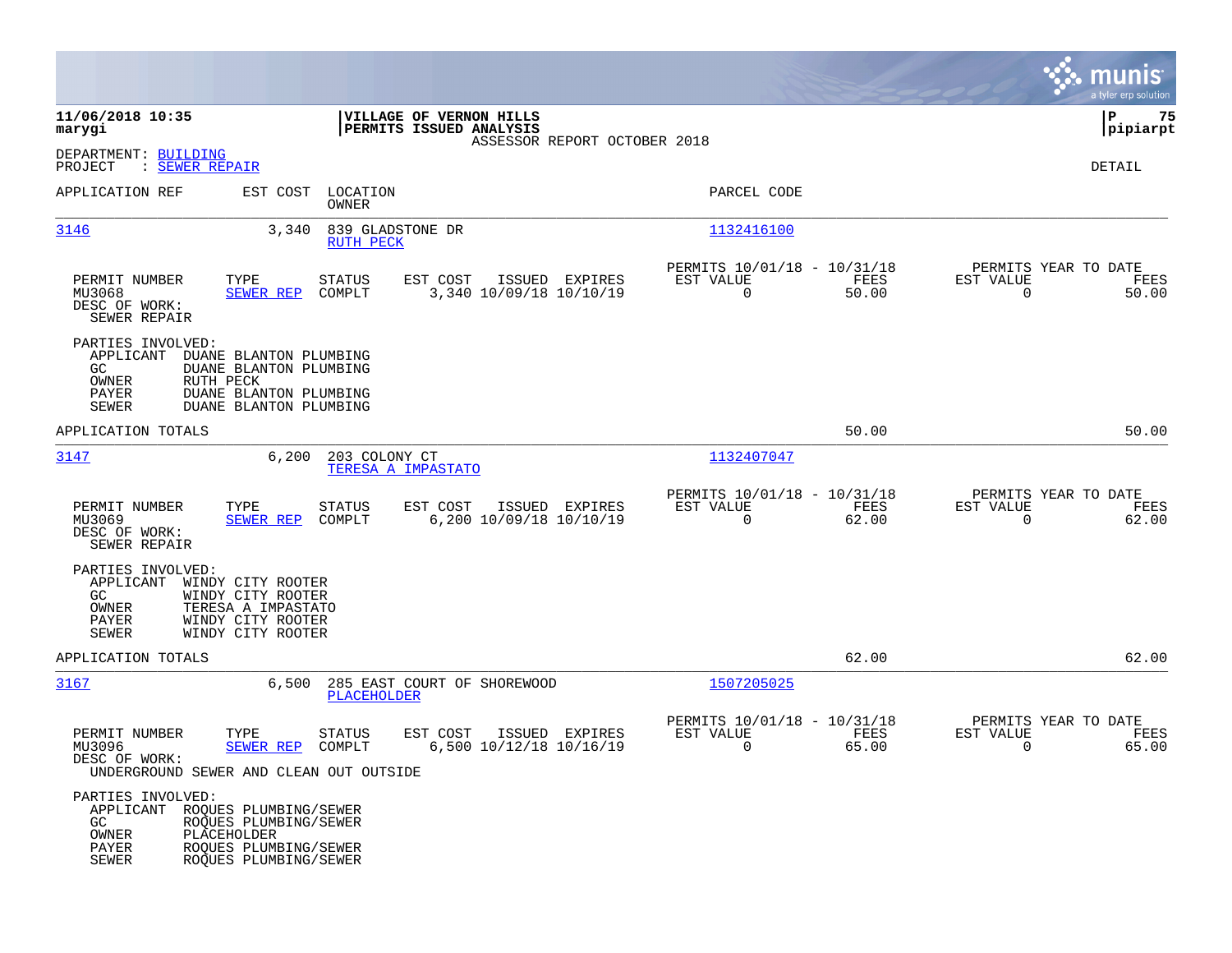|                                                                         |                                                                 |                                  |                                                                  |                              |                                                         |                 |                                        | <b>munis</b><br>a tyler erp solution |
|-------------------------------------------------------------------------|-----------------------------------------------------------------|----------------------------------|------------------------------------------------------------------|------------------------------|---------------------------------------------------------|-----------------|----------------------------------------|--------------------------------------|
| 11/06/2018 10:35<br>marygi                                              |                                                                 |                                  | <b>VILLAGE OF VERNON HILLS</b><br><b>PERMITS ISSUED ANALYSIS</b> | ASSESSOR REPORT OCTOBER 2018 |                                                         |                 |                                        | ∣P<br>76<br> pipiarpt                |
| DEPARTMENT: BUILDING<br>PROJECT                                         | : SEWER REPAIR                                                  |                                  |                                                                  |                              |                                                         |                 |                                        | DETAIL                               |
| APPLICATION REF                                                         | EST COST                                                        | LOCATION<br>OWNER                |                                                                  |                              | PARCEL CODE                                             |                 |                                        |                                      |
| APPLICATION TOTALS                                                      |                                                                 |                                  |                                                                  |                              |                                                         | 65.00           |                                        | 65.00                                |
| 3192                                                                    | 6,992                                                           | 776 CREEK BEND DR<br>SHAOOING DU |                                                                  |                              | 1516101029                                              |                 |                                        |                                      |
| PERMIT NUMBER<br>MU3127<br>DESC OF WORK:<br>SEWER REPAIR                | TYPE<br>SEWER REP                                               | STATUS<br>COMPLT                 | EST COST<br>ISSUED<br>6,992 10/17/18 10/17/19                    | EXPIRES                      | PERMITS 10/01/18 - 10/31/18<br>EST VALUE<br>$\mathbf 0$ | FEES<br>69.92   | PERMITS YEAR TO DATE<br>EST VALUE<br>0 | FEES<br>69.92                        |
| PARTIES INVOLVED:<br>APPLICANT<br>GC.<br>OWNER<br>PAYER<br><b>SEWER</b> | MR ROOTER<br>MR ROOTER<br>SHAOQING DU<br>MR ROOTER<br>MR ROOTER |                                  |                                                                  |                              |                                                         |                 |                                        |                                      |
| APPLICATION TOTALS<br>PROJECT TOTALS                                    |                                                                 |                                  |                                                                  |                              | 0                                                       | 69.92<br>246.92 | $\Omega$                               | 69.92<br>246.92                      |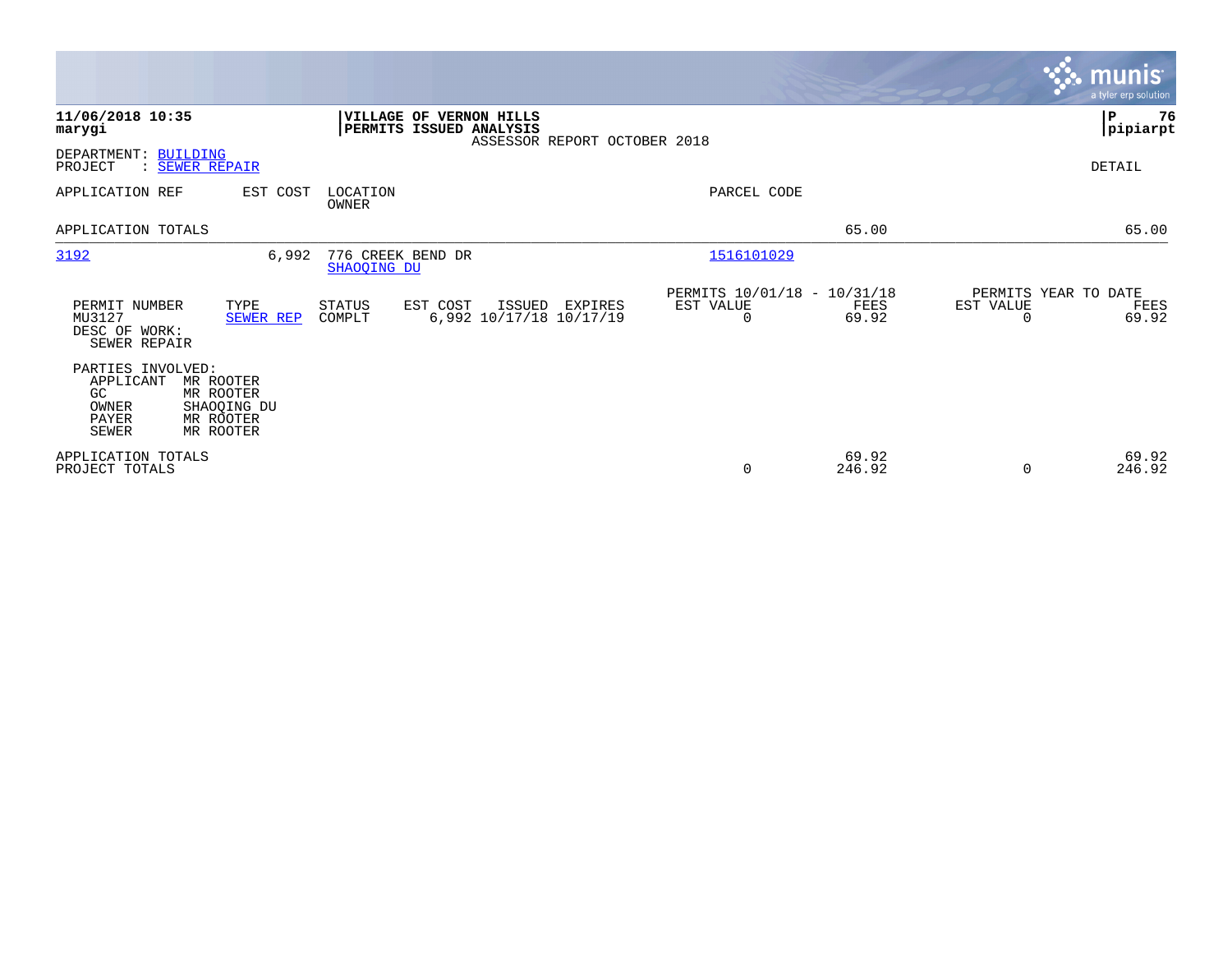|                                                                                                                                                                     |                                                                                                  |                                                                       | <b>munis</b><br>a tyler erp solution                           |
|---------------------------------------------------------------------------------------------------------------------------------------------------------------------|--------------------------------------------------------------------------------------------------|-----------------------------------------------------------------------|----------------------------------------------------------------|
| 11/06/2018 10:35<br>marygi                                                                                                                                          | <b>VILLAGE OF VERNON HILLS</b><br><b>PERMITS ISSUED ANALYSIS</b><br>ASSESSOR REPORT OCTOBER 2018 |                                                                       | ∣P<br>77<br> pipiarpt                                          |
| DEPARTMENT: BUILDING<br>: SHED<br>PROJECT                                                                                                                           |                                                                                                  |                                                                       | DETAIL                                                         |
| APPLICATION REF<br>EST COST                                                                                                                                         | LOCATION<br>OWNER                                                                                | PARCEL CODE                                                           |                                                                |
| 3083<br>850                                                                                                                                                         | 420W APPLETON DR<br>JAMES & MICHELLE CATANE                                                      | 1505204005                                                            |                                                                |
| PERMIT NUMBER<br>TYPE<br>MU3075<br><b>SHED</b><br>DESC OF WORK:<br>SHED                                                                                             | STATUS<br>EST COST<br>ISSUED<br>EXPIRES<br>850 10/09/18 10/09/19<br>ISSUED                       | PERMITS 10/01/18 - 10/31/18<br>EST VALUE<br>FEES<br>30.00<br>$\Omega$ | PERMITS YEAR TO DATE<br>EST VALUE<br>FEES<br>30.00<br>$\Omega$ |
| PARTIES INVOLVED:<br>APPLICANT<br>JAMES & MICHELLE CATANE<br>GC.<br>JAMES & MICHELLE CATANE<br>JAMES & MICHELLE CATANE<br>OWNER<br>PAYER<br>JAMES & MICHELLE CATANE |                                                                                                  |                                                                       |                                                                |
| APPLICATION TOTALS<br>PROJECT TOTALS                                                                                                                                |                                                                                                  | 30.00<br>30.00<br>0                                                   | 30.00<br>30.00<br>$\Omega$                                     |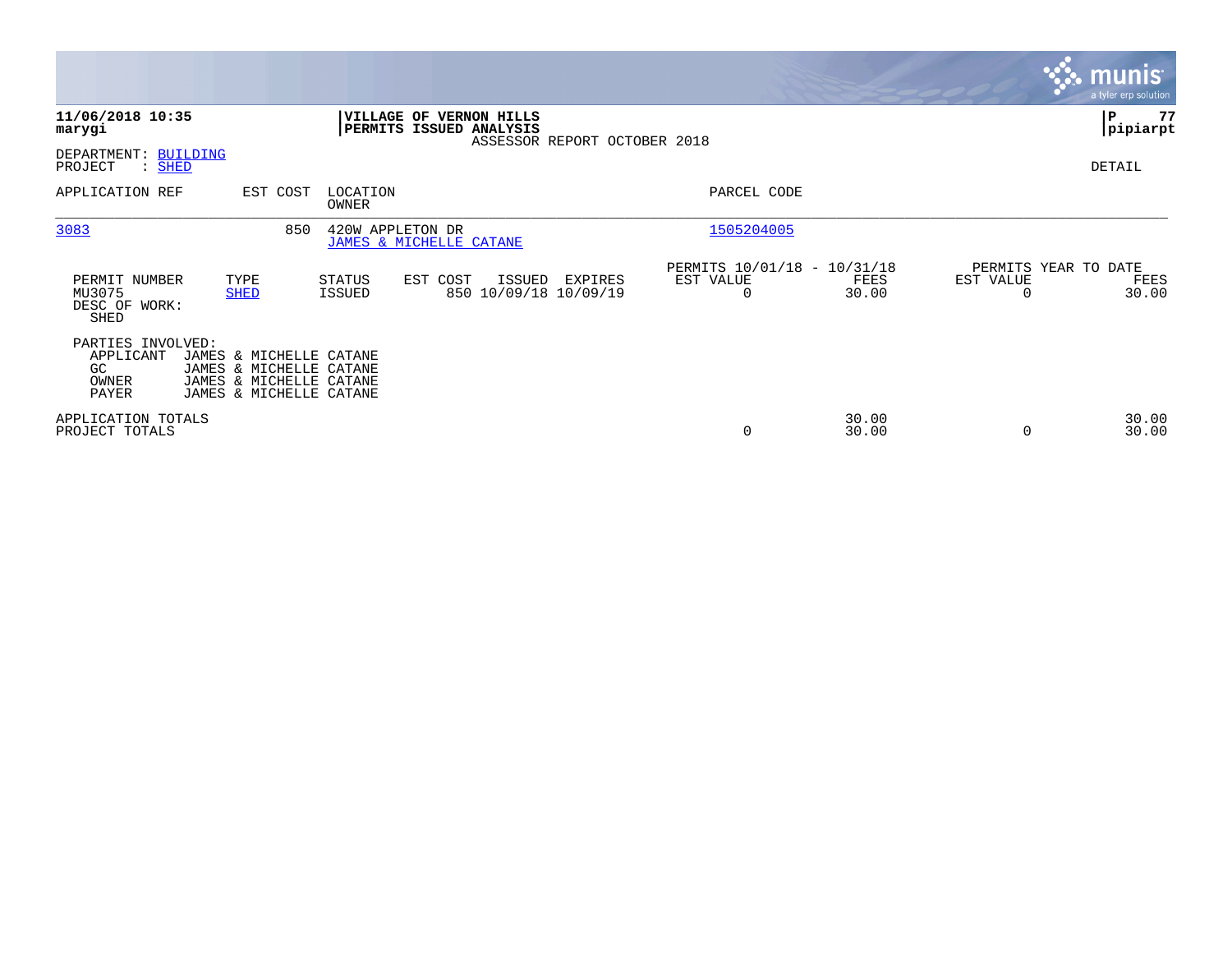|                                                                                                                                                                                                                             |                                                                           | munis<br>a tyler erp solution                                      |
|-----------------------------------------------------------------------------------------------------------------------------------------------------------------------------------------------------------------------------|---------------------------------------------------------------------------|--------------------------------------------------------------------|
| 11/06/2018 10:35<br>VILLAGE OF VERNON HILLS<br>PERMITS ISSUED ANALYSIS<br>marygi<br>ASSESSOR REPORT OCTOBER 2018                                                                                                            |                                                                           | lР<br>78<br> pipiarpt                                              |
| DEPARTMENT: BUILDING<br>: SIDING<br>PROJECT                                                                                                                                                                                 |                                                                           | DETAIL                                                             |
| APPLICATION REF<br>EST COST<br>LOCATION<br>OWNER                                                                                                                                                                            | PARCEL CODE                                                               |                                                                    |
| 3111<br>6,005<br>205 ABILENE LN<br>WILLIAM M DOMINGUEZ                                                                                                                                                                      | 1504306027                                                                |                                                                    |
| PERMIT NUMBER<br>TYPE<br>STATUS<br>EST COST<br>ISSUED EXPIRES<br>MU3028<br><b>SIDING</b><br><b>ISSUED</b><br>6,005 10/01/18 10/01/19<br>DESC OF WORK:<br>SIDING                                                             | PERMITS 10/01/18 - 10/31/18<br>EST VALUE<br>FEES<br>0<br>60.05            | PERMITS YEAR TO DATE<br>EST VALUE<br>FEES<br>$\mathbf 0$<br>60.05  |
| PARTIES INVOLVED:<br>APPLICANT<br>STYLE BY CARDEN EXTERIORS<br>STYLE BY CARDEN EXTERIORS<br>CARPENTER<br>GC<br>STYLE BY CARDEN EXTERIORS<br>OWNER<br>WILLIAM M DOMINGUEZ<br>STYLE BY CARDEN EXTERIORS<br>PAYER              |                                                                           |                                                                    |
| APPLICATION TOTALS                                                                                                                                                                                                          | 60.05                                                                     | 60.05                                                              |
| 3112<br>13,465<br>29 MONTEBELLO DR<br>EVGVENI & DIANA DIMITROVA                                                                                                                                                             | 1508206010                                                                |                                                                    |
| PERMIT NUMBER<br>TYPE<br>STATUS<br>EST COST<br>ISSUED EXPIRES<br>COMPLT<br>13,465 10/01/18 10/22/19<br>MU3030<br><b>SIDING</b><br>DESC OF WORK:<br>SIDING/FASCIA/SOFFIT                                                     | PERMITS 10/01/18 - 10/31/18<br>EST VALUE<br>FEES<br>$\mathbf 0$<br>134.65 | PERMITS YEAR TO DATE<br>EST VALUE<br>FEES<br>$\mathbf 0$<br>134.65 |
| PARTIES INVOLVED:<br>APPLICANT<br>WINDY CITY ROOFING & SIDING CONTRACTORS<br>GC<br>WINDY CITY ROOFING & SIDING CONTRACTORS<br><b>OWNER</b><br>EVGVENI & DIANA DIMITROVA<br>WINDY CITY ROOFING & SIDING CONTRACTORS<br>PAYER |                                                                           |                                                                    |
| APPLICATION TOTALS                                                                                                                                                                                                          | 134.65                                                                    | 134.65                                                             |
| 3171<br>4,750<br>181 MONTEITH CT<br>KASHIANA SINGH & DAPINDRA SINGH CHAWLA                                                                                                                                                  | 1506401020                                                                |                                                                    |
| PERMIT NUMBER<br>TYPE<br>STATUS<br>EST COST<br>ISSUED EXPIRES<br>MU3099<br>COMPLT<br>4,750 10/12/18 10/29/19<br><b>SIDING</b><br>DESC OF WORK:<br>SIDING                                                                    | PERMITS 10/01/18 - 10/31/18<br>EST VALUE<br>FEES<br>$\Omega$<br>50.00     | PERMITS YEAR TO DATE<br>EST VALUE<br>FEES<br>$\Omega$<br>50.00     |
| PARTIES INVOLVED:<br>APPLICANT<br>STERLING EXTERIORS INC<br>GC<br>STERLING EXTERIORS INC<br>OWNER<br>KASHIANA SINGH & DAPINDRA SINGH CHAWLA<br>STERLING EXTERIORS INC<br>PAYER                                              |                                                                           |                                                                    |
| APPLICATION TOTALS                                                                                                                                                                                                          | 50.00                                                                     | 50.00                                                              |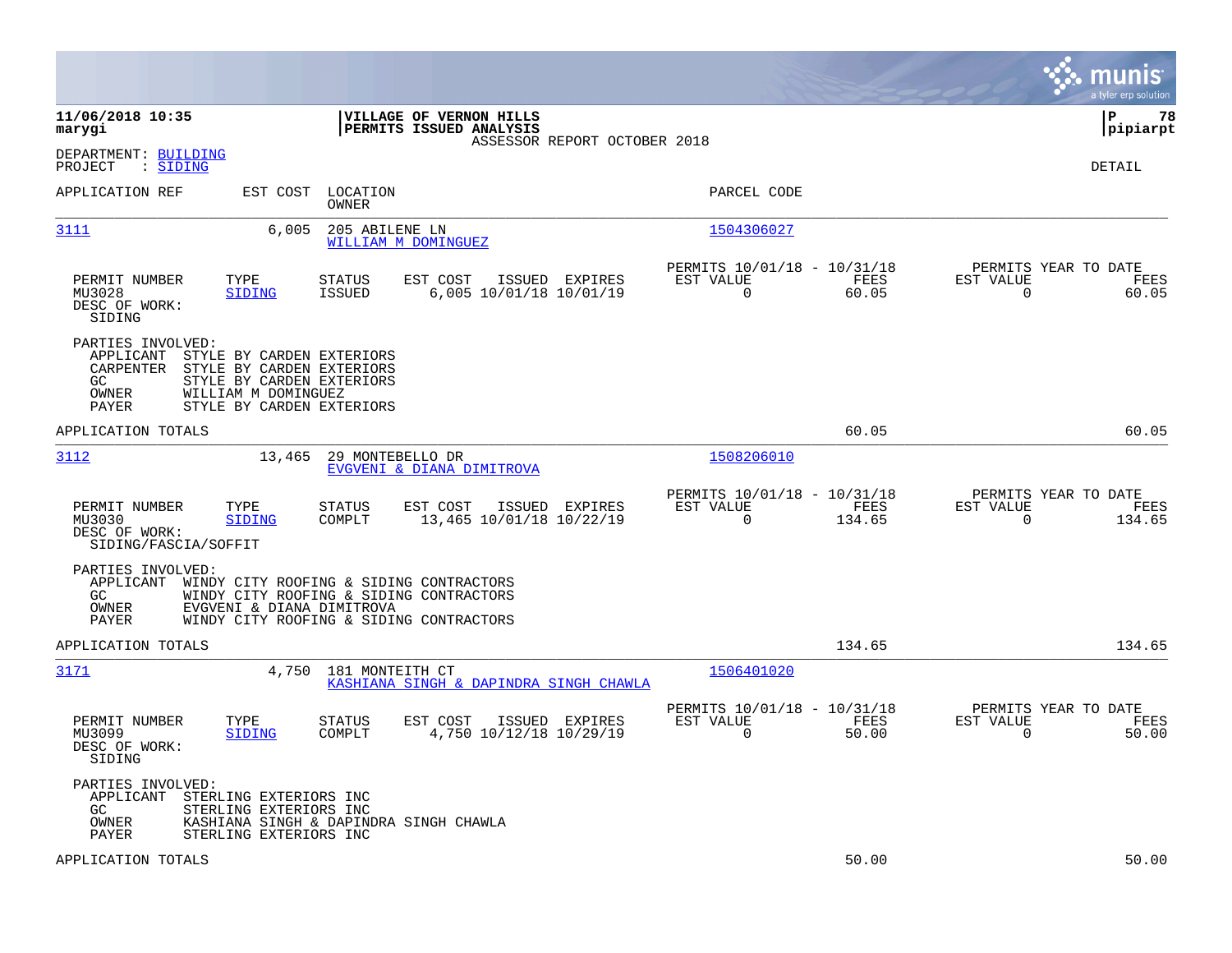|                                                                          |                                                                                            |                                     |                                                    |                                            |                                                         |                |                                                  | munis<br>a tyler erp solution |
|--------------------------------------------------------------------------|--------------------------------------------------------------------------------------------|-------------------------------------|----------------------------------------------------|--------------------------------------------|---------------------------------------------------------|----------------|--------------------------------------------------|-------------------------------|
| 11/06/2018 10:35<br>marygi                                               |                                                                                            |                                     | VILLAGE OF VERNON HILLS<br>PERMITS ISSUED ANALYSIS | ASSESSOR REPORT OCTOBER 2018               |                                                         |                |                                                  | ΙP<br>79<br> pipiarpt         |
| DEPARTMENT: BUILDING<br>: SIDING<br>PROJECT                              |                                                                                            |                                     |                                                    |                                            |                                                         |                |                                                  | DETAIL                        |
| APPLICATION REF                                                          | EST COST                                                                                   | LOCATION<br>OWNER                   |                                                    |                                            | PARCEL CODE                                             |                |                                                  |                               |
| 3178                                                                     | 24,519                                                                                     | 95 SOUTHFIELD DR<br>YAN YAN WU      |                                                    |                                            | 1506415005                                              |                |                                                  |                               |
| PERMIT NUMBER<br>MU3109<br>DESC OF WORK:<br>SIDING/REROOF                | TYPE<br><b>SIDING</b>                                                                      | <b>STATUS</b><br>ISSUED             | EST COST                                           | ISSUED EXPIRES<br>24,519 10/15/18 10/15/19 | PERMITS 10/01/18 - 10/31/18<br>EST VALUE<br>$\mathbf 0$ | FEES<br>245.19 | PERMITS YEAR TO DATE<br>EST VALUE<br>$\mathbf 0$ | FEES<br>245.19                |
| PARTIES INVOLVED:<br>APPLICANT<br>GC.<br>OWNER<br>PAYER<br><b>ROOFER</b> | OHS CONSTRUCTION<br>OHS CONSTRUCTION<br>YAN YAN WU<br>OHS CONSTRUCTION<br>OHS CONSTRUCTION |                                     |                                                    |                                            |                                                         |                |                                                  |                               |
| APPLICATION TOTALS                                                       |                                                                                            |                                     |                                                    |                                            |                                                         | 245.19         |                                                  | 245.19                        |
| 3207                                                                     | 19,895                                                                                     | 117 TENNIS LN<br><b>BIPUL DUTTA</b> |                                                    |                                            | 1507214003                                              |                |                                                  |                               |
| PERMIT NUMBER<br>MU3136<br>DESC OF WORK:<br>SIDING                       | TYPE<br><b>SIDING</b>                                                                      | STATUS<br>ISSUED                    | EST COST                                           | ISSUED EXPIRES<br>19,895 10/19/18 10/19/19 | PERMITS 10/01/18 - 10/31/18<br>EST VALUE<br>$\mathbf 0$ | FEES<br>198.95 | PERMITS YEAR TO DATE<br>EST VALUE<br>$\mathbf 0$ | FEES<br>198.95                |
| PARTIES INVOLVED:<br>APPLICANT<br>GC.<br>OWNER<br>PAYER                  | OHS CONSTRUCTION<br>OHS CONSTRUCTION<br>BIPUL DUTTA<br>OHS CONSTRUCTION                    |                                     |                                                    |                                            |                                                         |                |                                                  |                               |
| APPLICATION TOTALS                                                       |                                                                                            |                                     |                                                    |                                            |                                                         | 198.95         |                                                  | 198.95                        |
| <u>3219</u>                                                              | 15,430                                                                                     | 312 RICHARD CT<br>LORRAINE CIOFANI  |                                                    |                                            | 1508108067                                              |                |                                                  |                               |
| PERMIT NUMBER<br>MU3141<br>DESC OF WORK:<br>SIDING                       | TYPE<br>SIDING                                                                             | STATUS<br><b>ISSUED</b>             | EST COST                                           | ISSUED EXPIRES<br>15,430 10/23/18 10/23/19 | PERMITS 10/01/18 - 10/31/18<br>EST VALUE<br>$\mathbf 0$ | FEES<br>154.30 | PERMITS YEAR TO DATE<br>EST VALUE<br>0           | FEES<br>154.30                |
| PARTIES INVOLVED:<br>APPLICANT<br>GC.<br>OWNER<br>PAYER                  | WINDOW CONCEPTS<br>WINDOW CONCEPTS<br>LORRAINE CIOFANI<br>WINDOW CONCEPTS                  |                                     |                                                    |                                            |                                                         |                |                                                  |                               |
| APPLICATION TOTALS                                                       |                                                                                            |                                     |                                                    |                                            |                                                         | 154.30         |                                                  | 154.30                        |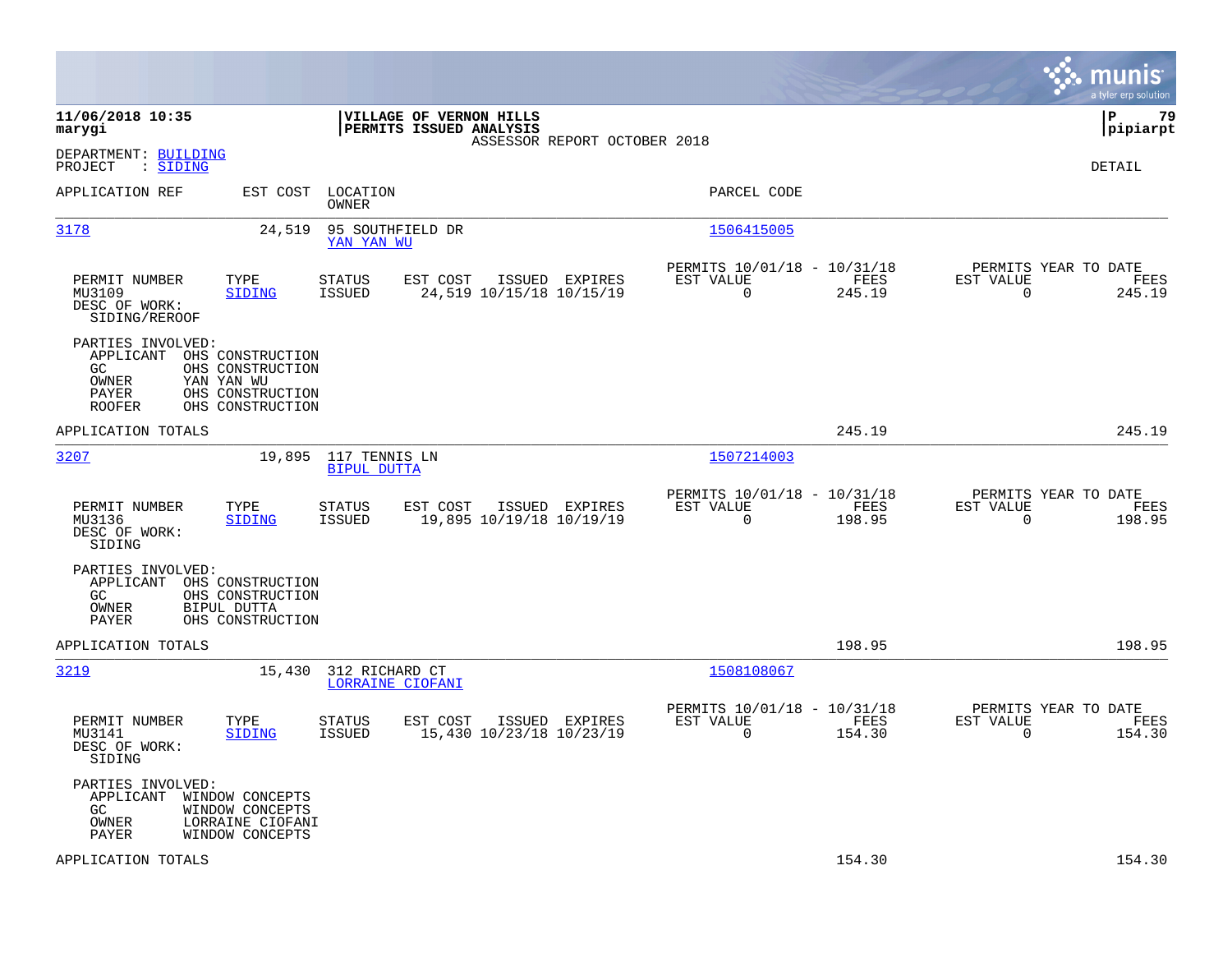|                                                         |                                                                                              |                   |                                                           |                              |                                                      |                 |                                   | <b>munis</b><br>a tyler erp solution |
|---------------------------------------------------------|----------------------------------------------------------------------------------------------|-------------------|-----------------------------------------------------------|------------------------------|------------------------------------------------------|-----------------|-----------------------------------|--------------------------------------|
| 11/06/2018 10:35<br>marygi                              |                                                                                              |                   | <b>VILLAGE OF VERNON HILLS</b><br>PERMITS ISSUED ANALYSIS | ASSESSOR REPORT OCTOBER 2018 |                                                      |                 |                                   | 80<br> P<br> pipiarpt                |
| DEPARTMENT: BUILDING<br>PROJECT<br>: SIDING             |                                                                                              |                   |                                                           |                              |                                                      |                 |                                   | DETAIL                               |
| APPLICATION REF                                         | EST COST                                                                                     | LOCATION<br>OWNER |                                                           |                              | PARCEL CODE                                          |                 |                                   |                                      |
| 3225                                                    | 3,300                                                                                        |                   | 239 WEST LAKESIDE DR<br>ARTHUR & IRENE Z NOPARSTAK        |                              | 1508106018                                           |                 |                                   |                                      |
| PERMIT NUMBER<br>MU3148<br>DESC OF WORK:<br>SIDING      | TYPE<br>SIDING                                                                               | STATUS<br>ISSUED  | EST COST<br>ISSUED<br>3,300 10/23/18 10/23/19             | EXPIRES                      | PERMITS 10/01/18 - 10/31/18<br>EST VALUE<br>$\Omega$ | FEES<br>50.00   | PERMITS YEAR TO DATE<br>EST VALUE | FEES<br>50.00                        |
| PARTIES INVOLVED:<br>APPLICANT<br>GC.<br>OWNER<br>PAYER | ALOHA CONSTRUCTION<br>ALOHA CONSTRUCTION<br>ARTHUR & IRENE Z NOPARSTAK<br>ALOHA CONSTRUCTION |                   |                                                           |                              |                                                      |                 |                                   |                                      |
| APPLICATION TOTALS<br>PROJECT TOTALS                    |                                                                                              |                   |                                                           |                              | 0                                                    | 50.00<br>893.14 |                                   | 50.00<br>893.14                      |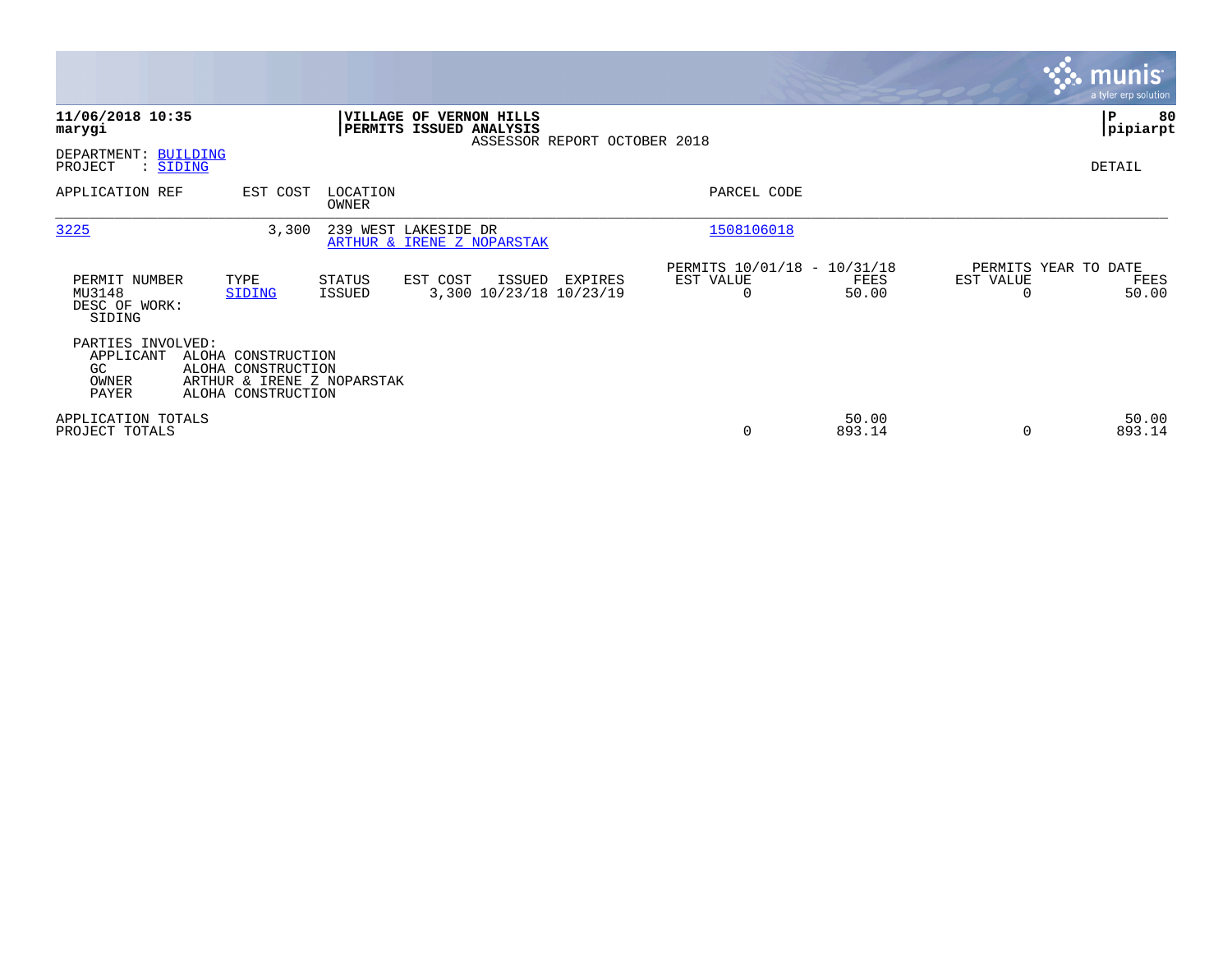|                                                                                                                                                                                                 |                                                                                     |                   |                                                                                                       |                |                                                      |             |                       | munis <sup>.</sup><br>a tyler erp solution |
|-------------------------------------------------------------------------------------------------------------------------------------------------------------------------------------------------|-------------------------------------------------------------------------------------|-------------------|-------------------------------------------------------------------------------------------------------|----------------|------------------------------------------------------|-------------|-----------------------|--------------------------------------------|
| 11/06/2018 10:35<br>marygi                                                                                                                                                                      |                                                                                     |                   | VILLAGE OF VERNON HILLS<br>PERMITS ISSUED ANALYSIS<br>ASSESSOR REPORT OCTOBER 2018                    |                |                                                      |             |                       | P<br>81<br> pipiarpt                       |
| DEPARTMENT: BUILDING<br>: SITE WORK<br>PROJECT                                                                                                                                                  |                                                                                     |                   |                                                                                                       |                |                                                      |             |                       | DETAIL                                     |
| APPLICATION REF                                                                                                                                                                                 | EST COST                                                                            | LOCATION<br>OWNER |                                                                                                       |                | PARCEL CODE                                          |             |                       |                                            |
| 2782                                                                                                                                                                                            | 545,000                                                                             | 950 LAKEVIEW PKY  | VERNON PARK DISTRICT                                                                                  |                | 1133301008                                           |             |                       |                                            |
| PERMIT NUMBER<br>MU3132<br>DESC OF WORK:                                                                                                                                                        | TYPE<br><b>SITE WORK</b>                                                            | STATUS<br>ISSUED  | EST COST<br>545,000 10/18/18 10/22/19<br>PARK RENOVATION: PARKING LOT, PRE-FAB RESTROOMS, WALKS/PATHS | ISSUED EXPIRES | PERMITS 10/01/18 - 10/31/18<br>EST VALUE<br>$\Omega$ | FEES<br>.00 | EST VALUE<br>$\Omega$ | PERMITS YEAR TO DATE<br>FEES<br>.00        |
| PARTIES INVOLVED:<br>APPLICANT VERNON PARK DISTRICT<br>ELECTRICIA JASCO<br>GC.<br>MISCELLANE JAMES ANDERSON CO<br>MISCELLANE J & R ASPHALT<br>MISCELLANE MACKIE CONSULTANTS<br>OWNER<br>PLUMBER | COPENHAVER CONSTRUCTION<br>VERNON PARK DISTRICT<br>SCHMID CONSTRUCTION PLUMBING SVC |                   |                                                                                                       |                |                                                      |             |                       |                                            |
| APPLICATION TOTALS<br>PROJECT TOTALS                                                                                                                                                            |                                                                                     |                   |                                                                                                       |                | $\Omega$                                             | .00<br>.00  |                       | .00<br>.00                                 |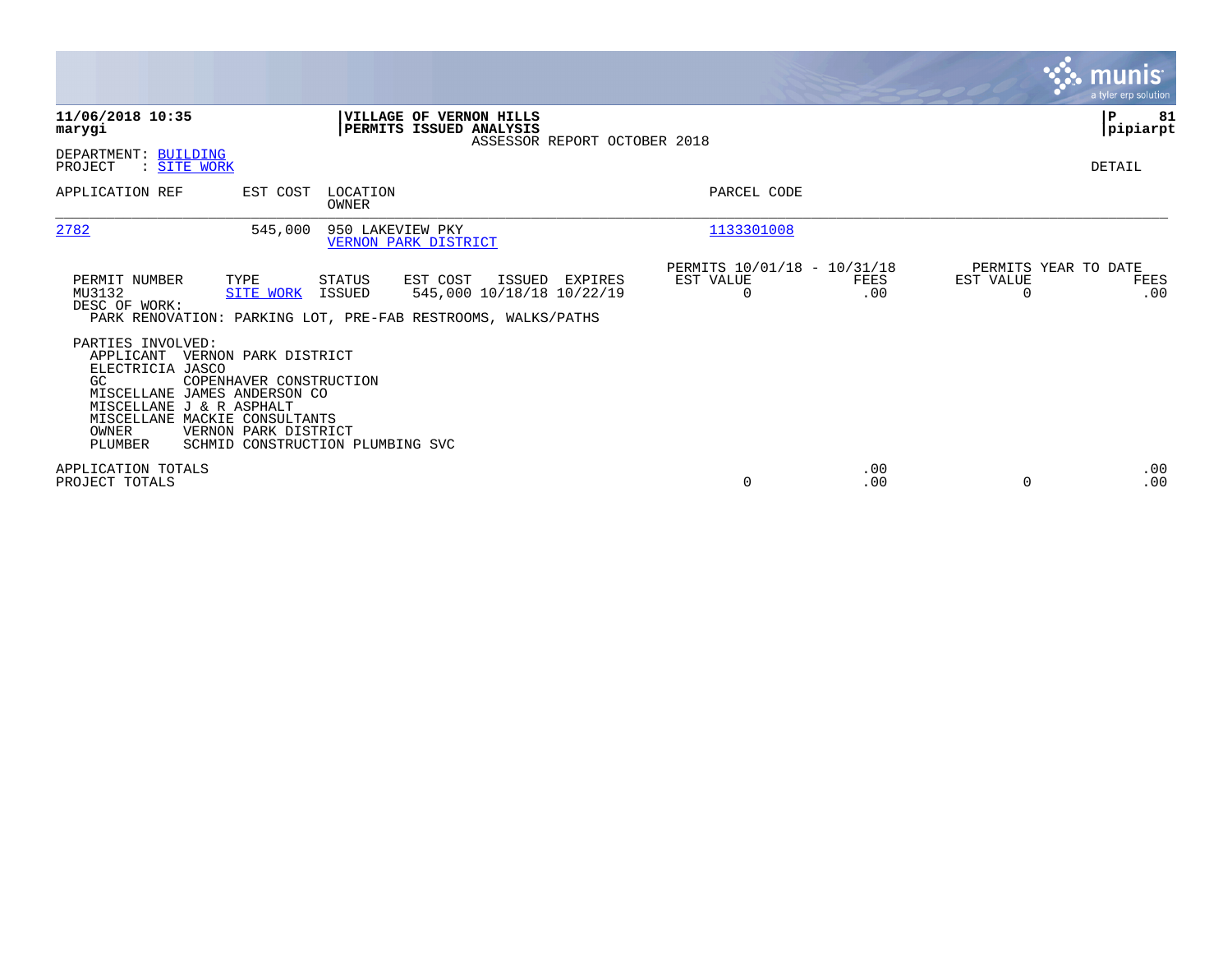|                                                                                                                                                                            |                                                                          | munis<br>a tyler erp solution                                     |
|----------------------------------------------------------------------------------------------------------------------------------------------------------------------------|--------------------------------------------------------------------------|-------------------------------------------------------------------|
| 11/06/2018 10:35<br><b>VILLAGE OF VERNON HILLS</b><br><b>PERMITS ISSUED ANALYSIS</b><br>marygi<br>ASSESSOR REPORT OCTOBER 2018                                             |                                                                          | l P<br>82<br> pipiarpt                                            |
| DEPARTMENT: BUILDING<br>: <b>TENT</b><br>PROJECT                                                                                                                           |                                                                          | DETAIL                                                            |
| APPLICATION REF<br>LOCATION<br>EST COST<br>OWNER                                                                                                                           | PARCEL CODE                                                              |                                                                   |
| 3108<br>0<br>849 NORTH MILWAUKEE AVENUE<br><b>PLACEHOLDER</b>                                                                                                              | 1134302008                                                               |                                                                   |
| EST COST<br>PERMIT NUMBER<br>TYPE<br><b>STATUS</b><br>ISSUED EXPIRES<br>MU3025<br><b>TENT</b><br>COMPLT<br>$0$ 10/01/18 10/08/19<br>DESC OF WORK:<br>TENT                  | PERMITS 10/01/18 - 10/31/18<br>EST VALUE<br>FEES<br>$\Omega$<br>75.00    | PERMITS YEAR TO DATE<br>EST VALUE<br>FEES<br>$\Omega$<br>75.00    |
| PARTIES INVOLVED:<br>APPLICANT<br>TOTAL EVENT RESOURCES<br>GC.<br>MARQUEE EVENT RENTAL<br>OWNER<br>PLACEHOLDER<br><b>ROOFER</b><br>TOTAL EVENT RESOURCES                   |                                                                          |                                                                   |
| APPLICATION TOTALS                                                                                                                                                         | 75.00                                                                    | 75.00                                                             |
| 3174<br>0<br>1720 NORTH MILWAUKEE AVE<br>VERNON HILLS FRESH MARKET VENTURE DST                                                                                             | 1128411013                                                               |                                                                   |
| PERMIT NUMBER<br>TYPE<br><b>STATUS</b><br>EST COST<br>ISSUED EXPIRES<br>$0$ 10/15/18 10/17/19<br>MU3102<br>COMPLT<br>TENT<br>DESC OF WORK:<br>TENT                         | PERMITS 10/01/18 - 10/31/18<br>EST VALUE<br>FEES<br>$\mathbf 0$<br>75.00 | PERMITS YEAR TO DATE<br>EST VALUE<br>FEES<br>$\mathbf 0$<br>75.00 |
| PARTIES INVOLVED:<br>APPLICANT MARIANOS<br>GC<br>INDESTRUCTO RENTAL COMPANY<br>OCCUPANT<br>MARIANOS<br>OWNER<br>VERNON HILLS FRESH MARKET VENTURE DST<br>MARIANOS<br>PAYER |                                                                          |                                                                   |
| APPLICATION TOTALS                                                                                                                                                         | 75.00                                                                    | 75.00                                                             |
| 3188<br>670 LAKEVIEW PKY<br>$\Omega$<br>GLACIER VENTURES LLC                                                                                                               | 1504111027                                                               |                                                                   |
| PERMIT NUMBER<br>TYPE<br><b>STATUS</b><br>EST COST<br>ISSUED EXPIRES<br><b>ISSUED</b><br>$0$ 10/16/18 10/16/19<br>MU3120<br><b>TENT</b><br>DESC OF WORK:<br>TENT           | PERMITS 10/01/18 - 10/31/18<br>EST VALUE<br>FEES<br>$\Omega$<br>75.00    | PERMITS YEAR TO DATE<br>EST VALUE<br>FEES<br>$\Omega$<br>75.00    |
| PARTIES INVOLVED:<br>GC.<br>GLACIER ICE ARENA<br>GLACIER ICE ARENA<br><b>OCCUPANT</b><br>OWNER<br>GLACIER VENTURES LLC<br>PAYER<br>GLACIER ICE ARENA                       |                                                                          |                                                                   |
| APPLICATION TOTALS                                                                                                                                                         | 75.00                                                                    | 75.00                                                             |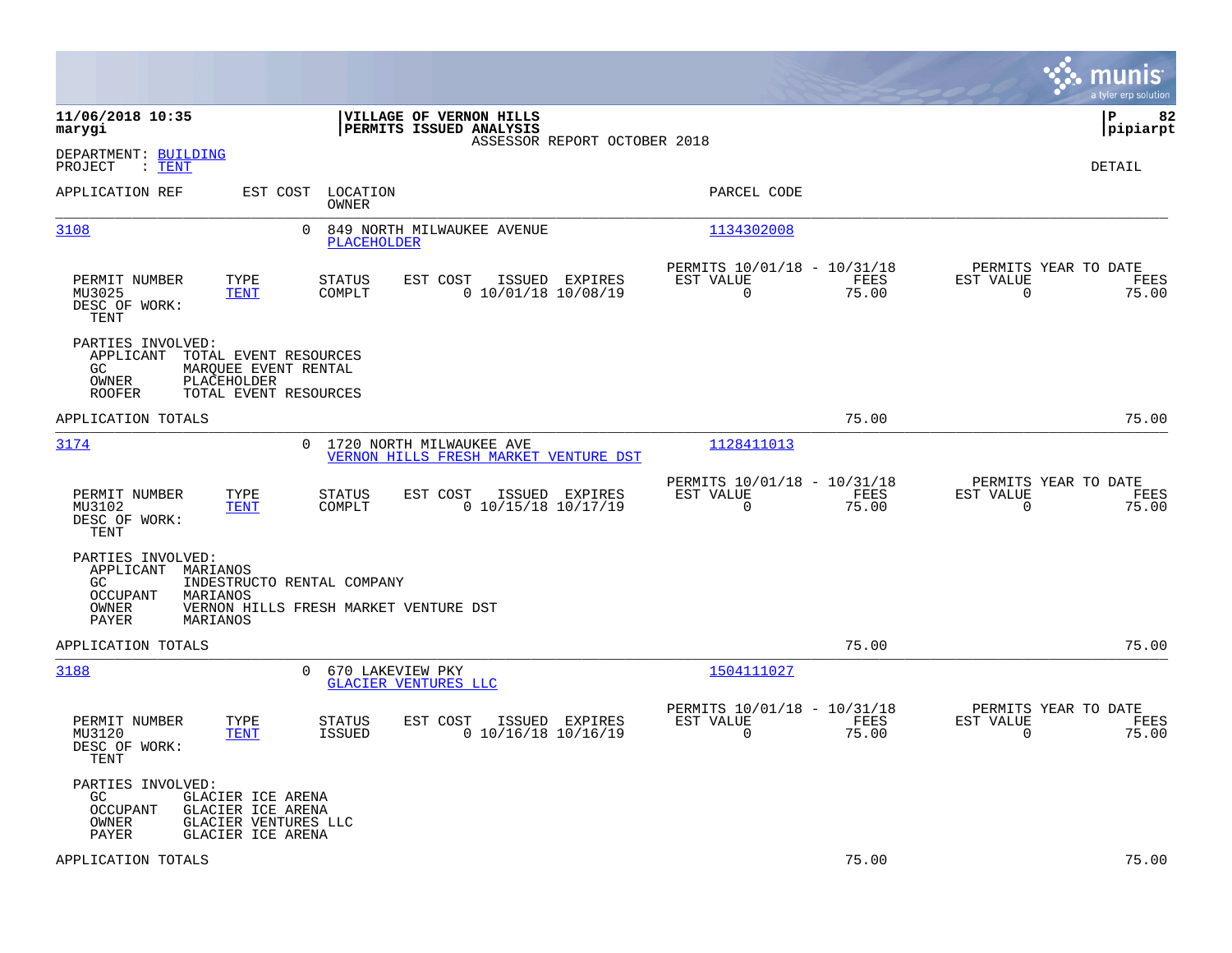|                                                  |          |                   |                                                    |                              |             |        | munis<br>a tyler erp solution |        |
|--------------------------------------------------|----------|-------------------|----------------------------------------------------|------------------------------|-------------|--------|-------------------------------|--------|
| 11/06/2018 10:35<br>marygi                       |          |                   | VILLAGE OF VERNON HILLS<br>PERMITS ISSUED ANALYSIS | ASSESSOR REPORT OCTOBER 2018 |             |        | P<br> pipiarpt                | 83     |
| DEPARTMENT: BUILDING<br>PROJECT<br>: <u>TENT</u> |          |                   |                                                    |                              |             |        | DETAIL                        |        |
| APPLICATION REF                                  | EST COST | LOCATION<br>OWNER |                                                    |                              | PARCEL CODE |        |                               |        |
| PROJECT TOTALS                                   |          |                   |                                                    |                              | $\Omega$    | 225.00 |                               | 225.00 |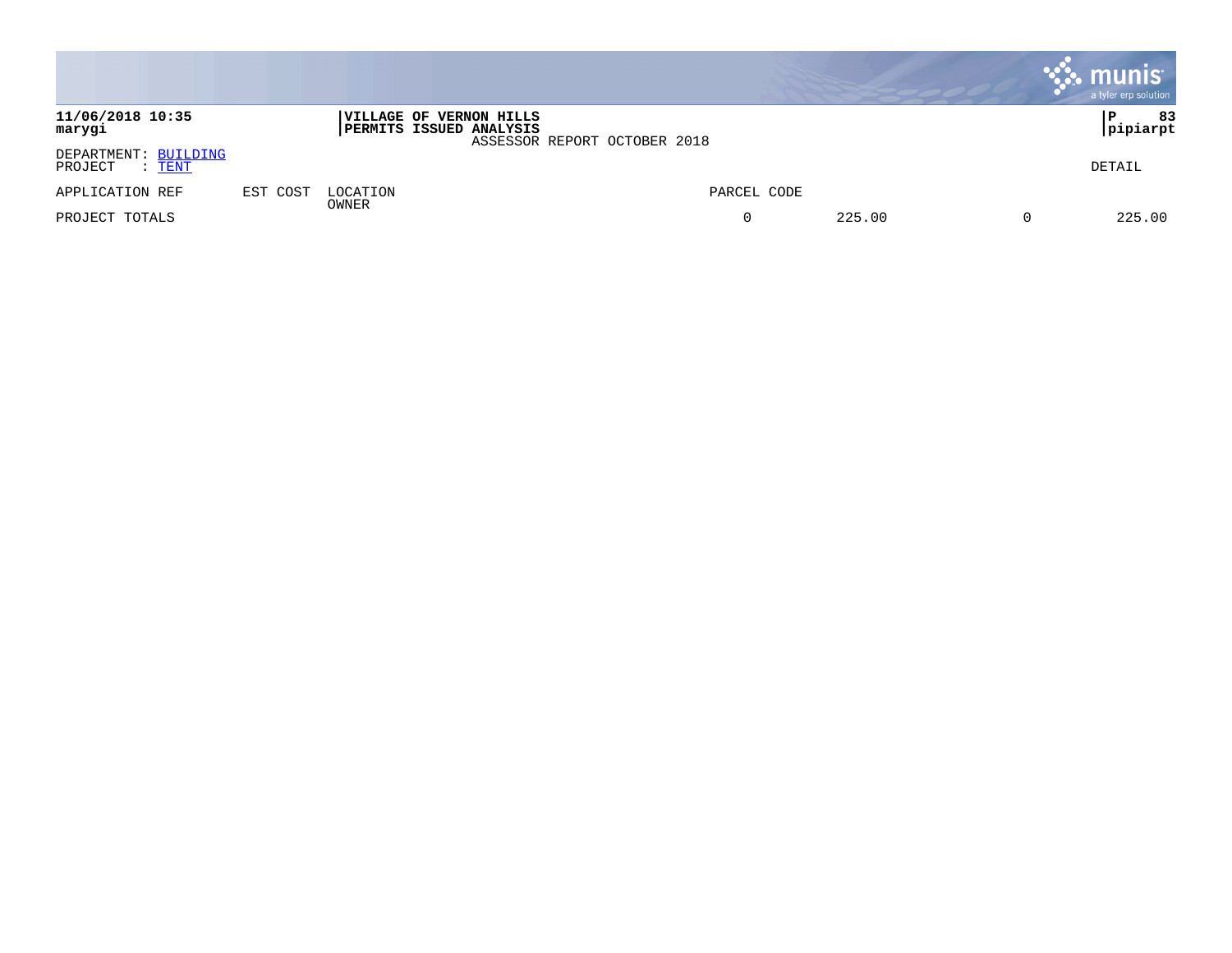|                                                                           |                                                                                                                                                    |                                                           |                              |                                                         |                |                                                     | munis<br>a tyler erp solution |
|---------------------------------------------------------------------------|----------------------------------------------------------------------------------------------------------------------------------------------------|-----------------------------------------------------------|------------------------------|---------------------------------------------------------|----------------|-----------------------------------------------------|-------------------------------|
| 11/06/2018 10:35<br>marygi                                                |                                                                                                                                                    | VILLAGE OF VERNON HILLS<br>PERMITS ISSUED ANALYSIS        |                              |                                                         |                |                                                     | ΙP<br>84<br> pipiarpt         |
| DEPARTMENT: BUILDING<br>PROJECT<br>: <u>VOICE/DATA</u>                    |                                                                                                                                                    |                                                           | ASSESSOR REPORT OCTOBER 2018 |                                                         |                |                                                     | DETAIL                        |
| APPLICATION REF                                                           | EST COST<br>LOCATION<br>OWNER                                                                                                                      |                                                           |                              | PARCEL CODE                                             |                |                                                     |                               |
| 3200                                                                      | 10,000                                                                                                                                             | 335 NORTH MILWAUKEE AVE<br>WALMART STORES INC             |                              | 1503301034                                              |                |                                                     |                               |
| PERMIT NUMBER<br>MU3133<br>DESC OF WORK:<br>DATA                          | TYPE<br>STATUS<br><b>VOICE/DATA ISSUED</b>                                                                                                         | EST COST<br>ISSUED EXPIRES<br>10,000 10/19/18 10/19/19    |                              | PERMITS 10/01/18 - 10/31/18<br>EST VALUE<br>$\mathbf 0$ | FEES<br>100.00 | PERMITS YEAR TO DATE<br>EST VALUE<br>$\overline{0}$ | FEES<br>100.00                |
| PARTIES INVOLVED:<br>GC.<br>OCCUPANT<br>OWNER<br>PAYER                    | APPLICANT KWASIGROCH ELECTRIC<br>KWASIGROCH ELECTRIC<br>LOW VOLTAG KWASIGROCH ELECTRIC<br>SAM'S CLUB<br>WALMART STORES INC<br>KWASIGROCH ELECTRIC  |                                                           |                              |                                                         |                |                                                     |                               |
| APPLICATION TOTALS                                                        |                                                                                                                                                    |                                                           |                              |                                                         | 100.00         |                                                     | 100.00                        |
| 3204                                                                      |                                                                                                                                                    | 87,570 544 LAKEVIEW PARKWAY 201<br>COLLIERS INTERNATIONAL |                              | 1504202152                                              |                |                                                     |                               |
| PERMIT NUMBER<br>MU3135<br>DESC OF WORK:<br>VOICE/DATA                    | TYPE<br>STATUS<br><b>VOICE/DATA ISSUED</b>                                                                                                         | EST COST<br>ISSUED EXPIRES<br>87,570 10/19/18 10/19/19    |                              | PERMITS 10/01/18 - 10/31/18<br>EST VALUE<br>$\mathbf 0$ | FEES<br>875.70 | PERMITS YEAR TO DATE<br>EST VALUE<br>$\Omega$       | FEES<br>875.70                |
| PARTIES INVOLVED:<br>APPLICANT<br>GC<br><b>OCCUPANT</b><br>OWNER<br>PAYER | PINNACLE SERVICES INC<br>ELECTRICIA PINNACLE SERVICES INC<br>PINNACLE SERVICES INC<br>WONDERLIC<br>COLLIERS INTERNATIONAL<br>PINNACLE SERVICES INC |                                                           |                              |                                                         |                |                                                     |                               |
| APPLICATION TOTALS                                                        |                                                                                                                                                    |                                                           |                              |                                                         | 875.70         |                                                     | 875.70                        |
| 3235                                                                      | 24,325                                                                                                                                             | 1115 NORTH MILWAUKEE AVENUE<br><b>PLACEHOLDER</b>         |                              | 1134302003                                              |                |                                                     |                               |
| PERMIT NUMBER<br>MU3209<br>DESC OF WORK:<br>VOICE, DATA, PHONE            | TYPE STATUS<br><b>VOICE/DATA ISSUED</b>                                                                                                            | EST COST ISSUED EXPIRES<br>24,325 10/29/18 10/29/19       |                              | PERMITS 10/01/18 - 10/31/18<br>EST VALUE<br>$\Omega$    | FEES<br>243.25 | PERMITS YEAR TO DATE<br>EST VALUE<br>$\Omega$       | FEES<br>243.25                |
| PARTIES INVOLVED:<br>GC                                                   | APPLICANT KACE COMMUNICATIONS<br>KACE COMMUNICATIONS<br>LOW VOLTAG KACE COMMUNICATIONS                                                             |                                                           |                              |                                                         |                |                                                     |                               |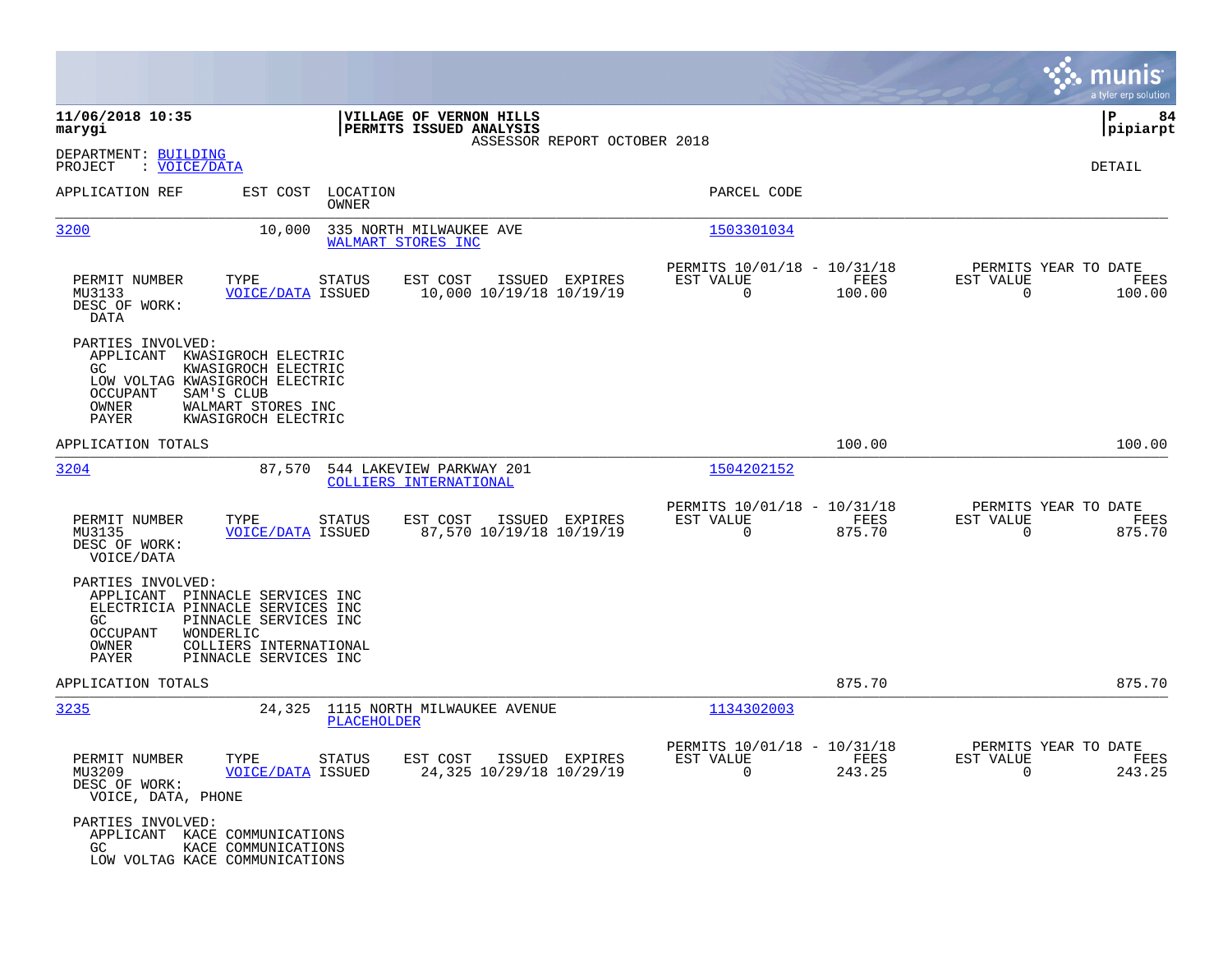|                                                                                                                                                                                                            |                                                                                    |                                                      |                                         | munis<br>a tyler erp solution          |
|------------------------------------------------------------------------------------------------------------------------------------------------------------------------------------------------------------|------------------------------------------------------------------------------------|------------------------------------------------------|-----------------------------------------|----------------------------------------|
| 11/06/2018 10:35<br>marygi                                                                                                                                                                                 | VILLAGE OF VERNON HILLS<br>PERMITS ISSUED ANALYSIS<br>ASSESSOR REPORT OCTOBER 2018 |                                                      |                                         | 85<br>l P<br>pipiarpt                  |
| DEPARTMENT: BUILDING<br>PROJECT<br>: VOICE/DATA                                                                                                                                                            |                                                                                    |                                                      |                                         | DETAIL                                 |
| APPLICATION REF<br><b>OCCUPANT</b><br>LAZY DOG<br>OWNER<br>PLACEHOLDER<br>PAYER<br>KACE COMMUNICATIONS                                                                                                     | EST COST LOCATION<br><b>OWNER</b>                                                  | PARCEL CODE                                          |                                         |                                        |
| APPLICATION TOTALS                                                                                                                                                                                         |                                                                                    |                                                      | 243.25                                  | 243.25                                 |
| 3244<br>15,000                                                                                                                                                                                             | 1115 NORTH MILWAUKEE AVENUE<br>PLACEHOLDER                                         | 1134302003                                           |                                         |                                        |
| PERMIT NUMBER<br>TYPE<br>MU3214<br><b>VOICE/DATA ISSUED</b><br>DESC OF WORK:<br>SOUND                                                                                                                      | EST COST<br>ISSUED EXPIRES<br><b>STATUS</b><br>15,000 10/30/18 10/30/19            | PERMITS 10/01/18 - 10/31/18<br>EST VALUE<br>$\Omega$ | FEES<br>EST VALUE<br>$\Omega$<br>150.00 | PERMITS YEAR TO DATE<br>FEES<br>150.00 |
| PARTIES INVOLVED:<br>APPLICANT MBP ENTERPRISES<br>GC.<br>MBP ENTERPRISES<br>LOW VOLTAG MBP ENTERPRISES<br>OCCUPANT<br>LAZY DOG<br>OWNER<br>PLACEHOLDER<br><b>PAYER</b><br>MBP ENTERPRISES                  |                                                                                    |                                                      |                                         |                                        |
| APPLICATION TOTALS                                                                                                                                                                                         |                                                                                    |                                                      | 150.00                                  | 150.00                                 |
| 3245                                                                                                                                                                                                       | 3,000 875 NORTH MILWAUKEE AVENUE 600<br><b>PLACEHOLDER</b>                         | 1134302008                                           |                                         |                                        |
| PERMIT NUMBER<br>TYPE<br>MU3215<br><b>VOICE/DATA ISSUED</b><br>DESC OF WORK:<br>SOUND                                                                                                                      | EST COST<br>ISSUED EXPIRES<br><b>STATUS</b><br>3,000 10/30/18 10/30/19             | PERMITS 10/01/18 - 10/31/18<br>EST VALUE<br>$\Omega$ | FEES<br>EST VALUE<br>75.00<br>$\Omega$  | PERMITS YEAR TO DATE<br>FEES<br>75.00  |
| PARTIES INVOLVED:<br>APPLICANT MBP ENTERPRISES<br>MBP ENTERPRISES<br>GC.<br>LOW VOLTAG MBP ENTERPRISES<br>OCCUPANT<br>ROTI MODERN MEDITERRANEAN<br>OWNER<br><b>PLACEHOLDER</b><br>PAYER<br>MBP ENTERPRISES |                                                                                    |                                                      |                                         |                                        |
| APPLICATION TOTALS<br>PROJECT TOTALS                                                                                                                                                                       |                                                                                    | $\mathbf 0$                                          | 75.00<br>1,443.95<br>$\Omega$           | 75.00<br>1,443.95                      |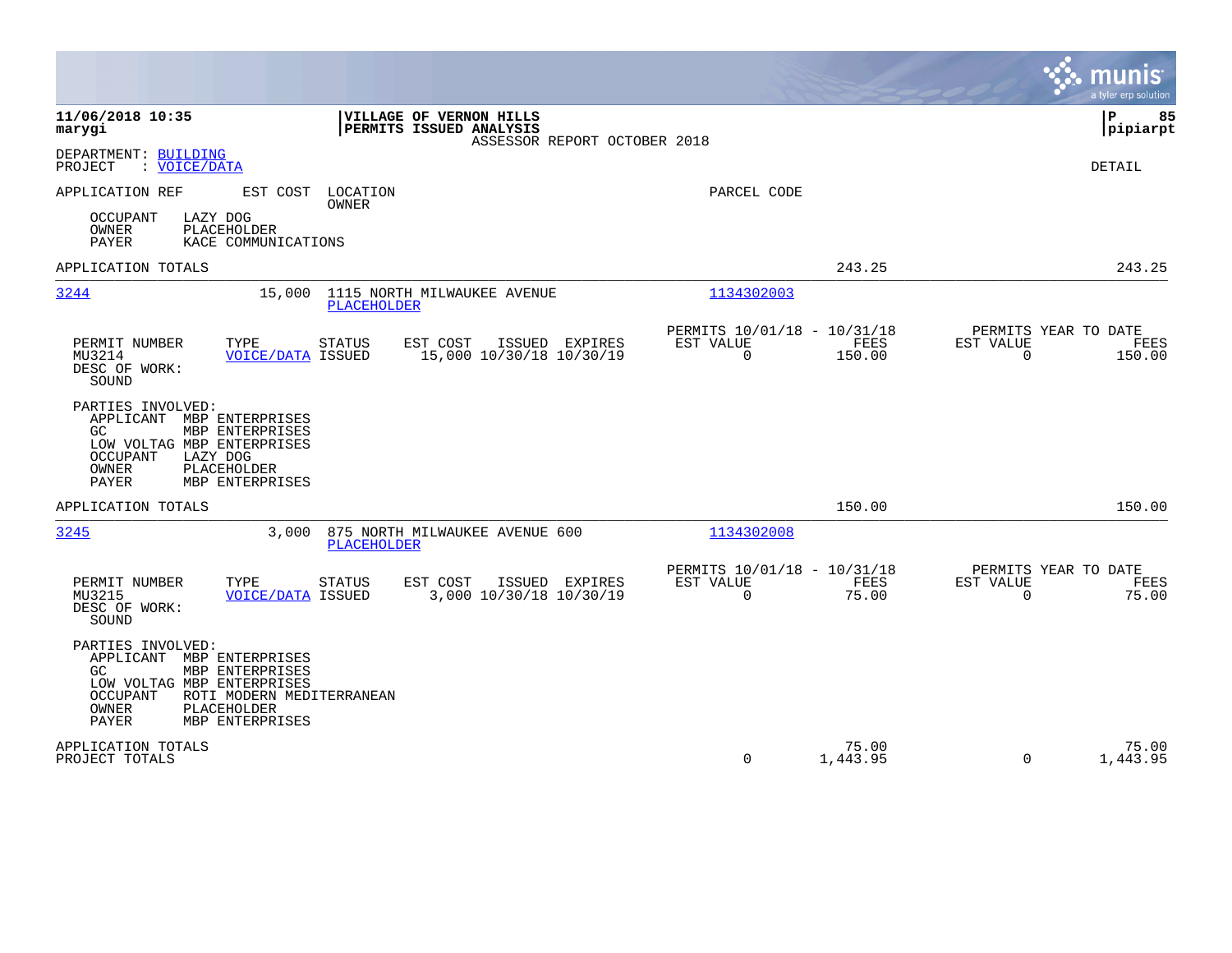|                                                                                                                                                                                                             |                                                    |                                           |                                                         |                    | munis<br>a tyler erp solution                                    |
|-------------------------------------------------------------------------------------------------------------------------------------------------------------------------------------------------------------|----------------------------------------------------|-------------------------------------------|---------------------------------------------------------|--------------------|------------------------------------------------------------------|
| 11/06/2018 10:35<br>marygi                                                                                                                                                                                  | VILLAGE OF VERNON HILLS<br>PERMITS ISSUED ANALYSIS |                                           |                                                         |                    | ΙP<br>86<br> pipiarpt                                            |
| DEPARTMENT: BUILDING<br>PROJECT<br>: WATER HEATER                                                                                                                                                           |                                                    | ASSESSOR REPORT OCTOBER 2018              |                                                         |                    | DETAIL                                                           |
| APPLICATION REF<br>EST COST                                                                                                                                                                                 | LOCATION<br>OWNER                                  |                                           | PARCEL CODE                                             |                    |                                                                  |
| 3110<br>1,201                                                                                                                                                                                               | 372 BAY TREE CIR<br>MORRIS ARON                    |                                           | 1133104044                                              |                    |                                                                  |
| TYPE<br>PERMIT NUMBER<br>MU3027<br>WATER HEAT COMPLT<br>DESC OF WORK:<br>WATER HEATER                                                                                                                       | <b>STATUS</b><br>EST COST                          | ISSUED EXPIRES<br>1,201 10/01/18 10/19/19 | PERMITS 10/01/18 - 10/31/18<br>EST VALUE<br>$\mathbf 0$ | FEES<br>.00        | PERMITS YEAR TO DATE<br>EST VALUE<br>FEES<br>$\mathsf{O}$<br>.00 |
| PARTIES INVOLVED:<br>APPLICANT<br>MORRIS ARON<br>GC<br>MORRIS ARON<br>OWNER<br>MORRIS ARON<br>PLUMBER<br>ABT<br><b>PAYER</b><br>MORRIS ARON                                                                 |                                                    |                                           |                                                         |                    |                                                                  |
| APPLICATION TOTALS                                                                                                                                                                                          |                                                    |                                           |                                                         | .00                | .00                                                              |
| 3123<br>530                                                                                                                                                                                                 | 248 CAMARGO CT<br>ATUL H & JAYSHREE MISTRY         |                                           | 1132213007                                              |                    |                                                                  |
| PERMIT NUMBER<br>TYPE<br>MU3038<br>WATER HEAT COMPLT<br>DESC OF WORK:<br>WATER HEATER                                                                                                                       | EST COST<br><b>STATUS</b>                          | ISSUED EXPIRES<br>530 10/02/18 10/22/19   | PERMITS 10/01/18 - 10/31/18<br>EST VALUE<br>$\mathbf 0$ | FEES<br>.00        | PERMITS YEAR TO DATE<br>EST VALUE<br>FEES<br>$\mathbf 0$<br>.00  |
| PARTIES INVOLVED:<br>APPLICANT ATUL H & JAYSHREE MISTRY<br>GC.<br>ATUL H & JAYSHREE MISTRY<br>ATUL H & JAYSHREE MISTRY<br>OWNER<br>PLUMBER<br>ATUL H & JAYSHREE MISTRY<br>PAYER<br>ATUL H & JAYSHREE MISTRY |                                                    |                                           |                                                         |                    |                                                                  |
| APPLICATION TOTALS                                                                                                                                                                                          |                                                    |                                           |                                                         | .00                | .00                                                              |
| 3137<br>1,800                                                                                                                                                                                               | 724 NORTH ASPEN DR<br>RONALD & ANDREA HARRIS       |                                           | 1505208155                                              |                    |                                                                  |
| PERMIT NUMBER<br>TYPE<br>MU3060<br>WATER HEAT COMPLT<br>DESC OF WORK:<br>WATER HEATER                                                                                                                       | EST COST<br>STATUS                                 | ISSUED EXPIRES<br>1,800 10/08/18 10/12/19 | PERMITS 10/01/18 - 10/31/18<br>EST VALUE<br>0           | <b>FEES</b><br>.00 | PERMITS YEAR TO DATE<br>EST VALUE<br>FEES<br>0<br>.00            |
| PARTIES INVOLVED:<br>APPLICANT AMY WILLIAMS<br>AMY WILLIAMS<br>GC<br>OWNER<br>RONALD & ANDREA HARRIS<br>PLUMBER<br>DRF TRUSTED PROPERTY SOLUTIONS<br>PAYER<br>AMY WILLIAMS                                  |                                                    |                                           |                                                         |                    |                                                                  |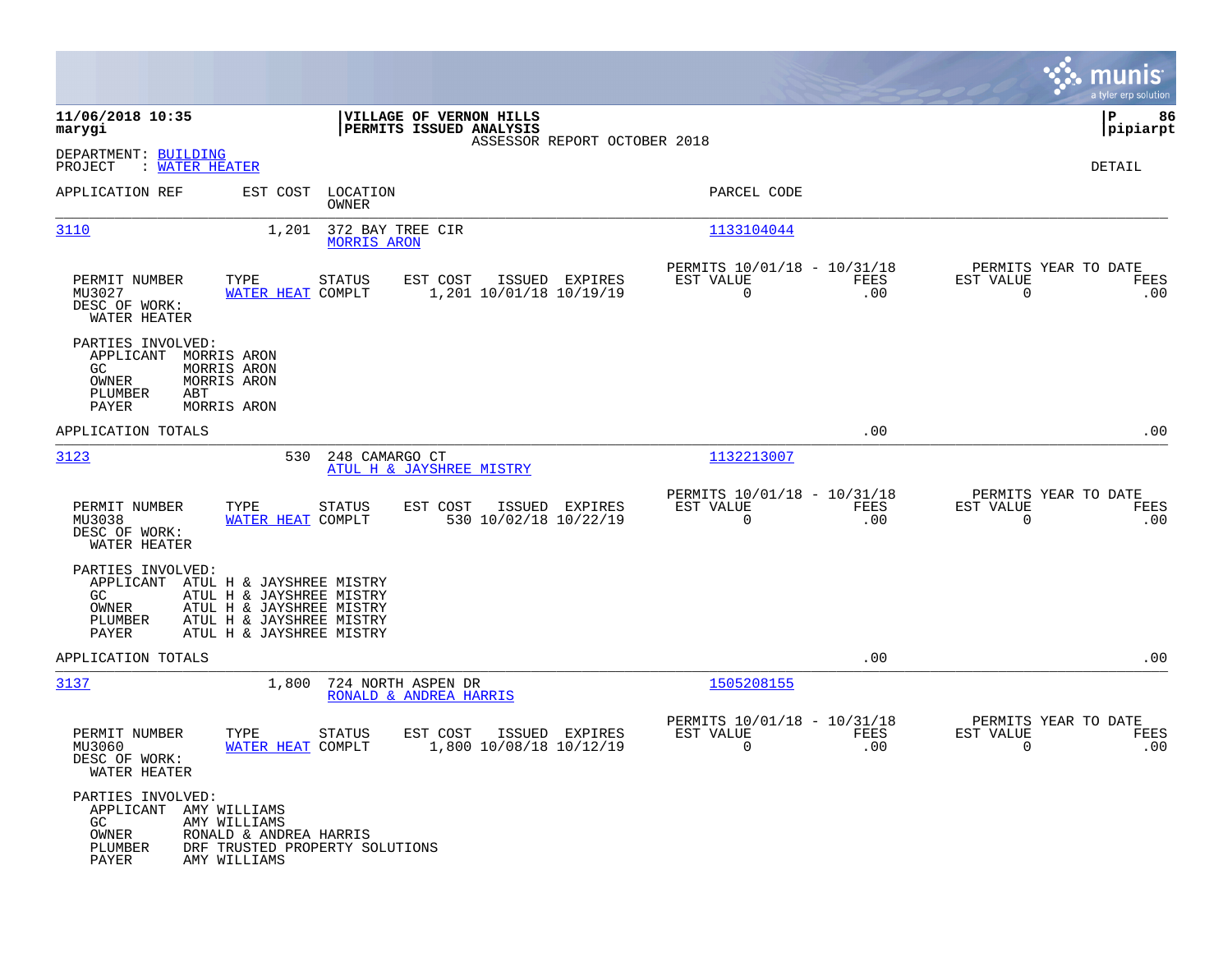|                                                                                                                                                                                   |                                                                        | munis<br>a tyler erp solution                                   |
|-----------------------------------------------------------------------------------------------------------------------------------------------------------------------------------|------------------------------------------------------------------------|-----------------------------------------------------------------|
| 11/06/2018 10:35<br>VILLAGE OF VERNON HILLS<br>PERMITS ISSUED ANALYSIS<br>marygi<br>ASSESSOR REPORT OCTOBER 2018                                                                  |                                                                        | 87<br> P<br> pipiarpt                                           |
| DEPARTMENT: BUILDING<br>PROJECT<br>: WATER HEATER                                                                                                                                 |                                                                        | DETAIL                                                          |
| APPLICATION REF<br>EST COST<br>LOCATION<br>OWNER                                                                                                                                  | PARCEL CODE                                                            |                                                                 |
| APPLICATION TOTALS                                                                                                                                                                | .00                                                                    | .00                                                             |
| 3143<br>700<br>208 SOUTH DEERPATH DR<br><b>SEAN AINES</b>                                                                                                                         | 1508209016                                                             |                                                                 |
| TYPE<br>PERMIT NUMBER<br><b>STATUS</b><br>EST COST<br>ISSUED EXPIRES<br>MU3066<br>WATER HEAT COMPLT<br>700 10/08/18 10/16/19<br>DESC OF WORK:<br>WATER HEATER                     | PERMITS 10/01/18 - 10/31/18<br>EST VALUE<br>FEES<br>$\mathbf 0$<br>.00 | PERMITS YEAR TO DATE<br>EST VALUE<br>FEES<br>$\mathbf 0$<br>.00 |
| PARTIES INVOLVED:<br>APPLICANT<br>SEAN AINES<br>GC.<br><b>SEAN AINES</b><br>OWNER<br><b>SEAN AINES</b><br>PLUMBER<br>DRF TRUSTED PROPERTY SOLUTIONS<br>PAYER<br><b>SEAN AINES</b> |                                                                        |                                                                 |
| APPLICATION TOTALS                                                                                                                                                                | .00                                                                    | .00                                                             |
| 3150<br>529<br>1257 GEORGETOWN WAY<br><b>PLACEHOLDER</b>                                                                                                                          | 1515204022                                                             |                                                                 |
| TYPE<br>EST COST<br>PERMIT NUMBER<br>STATUS<br>ISSUED EXPIRES<br>529 10/09/18 10/12/19<br>MU3071<br>WATER HEAT COMPLT<br>DESC OF WORK:<br>WATER HEATER                            | PERMITS 10/01/18 - 10/31/18<br>EST VALUE<br>FEES<br>$\mathbf 0$<br>.00 | PERMITS YEAR TO DATE<br>EST VALUE<br>FEES<br>$\mathbf 0$<br>.00 |
| PARTIES INVOLVED:<br>APPLICANT<br>JOHN WELKER<br>GC.<br>JOHN & DEBORAH WELKER<br>OWNER<br>PLACEHOLDER<br>PLUMBER<br>DRF TRUSTED PROPERTY SOLUTIONS<br><b>JOHN WELKER</b><br>PAYER |                                                                        |                                                                 |
| APPLICATION TOTALS                                                                                                                                                                | .00                                                                    | .00                                                             |
| 3163<br>1,980<br>357 TORREY PINES WAY<br>KUMAR & ANUPAMA MISHRA                                                                                                                   | 1132211004                                                             |                                                                 |
| PERMIT NUMBER<br>TYPE<br>STATUS<br>EST COST ISSUED EXPIRES<br>MU3093<br>WATER HEAT COMPLT<br>1,980 10/11/18 10/16/19<br>DESC OF WORK:<br>WATER HEATER                             | PERMITS 10/01/18 - 10/31/18<br>EST VALUE<br>FEES<br>$\Omega$<br>.00    | PERMITS YEAR TO DATE<br>EST VALUE<br>FEES<br>$\Omega$<br>.00    |
| PARTIES INVOLVED:<br>APPLICANT KUMAR & ANUPAMA MISHRA<br>GC.<br>KUMAR & ANUPAMA MISHRA<br>OWNER<br>KUMAR & ANUPAMA MISHRA                                                         |                                                                        |                                                                 |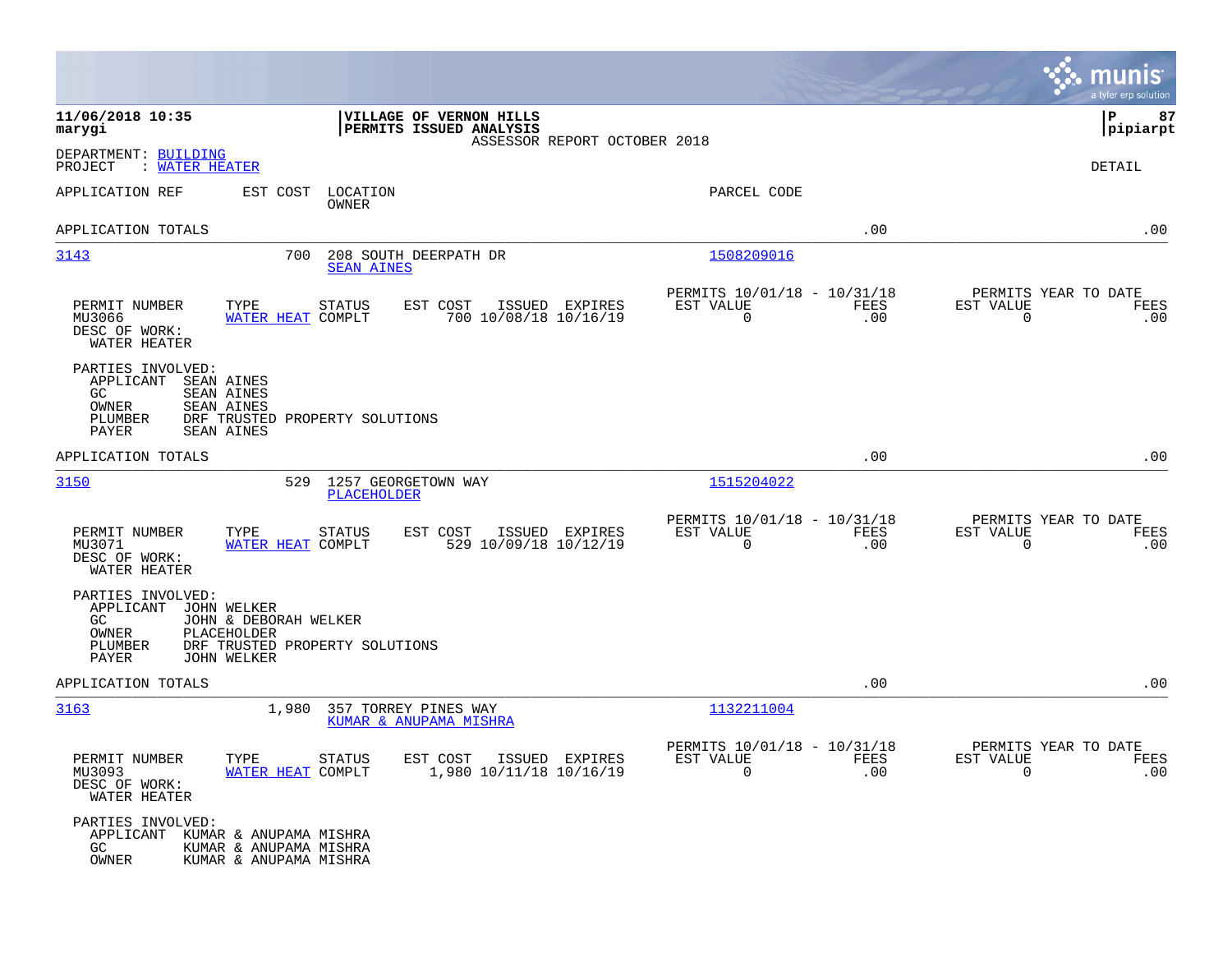|                                                                                                                                                                                                                                  |                                                                     | munis<br>a tyler erp solution                                |
|----------------------------------------------------------------------------------------------------------------------------------------------------------------------------------------------------------------------------------|---------------------------------------------------------------------|--------------------------------------------------------------|
| 11/06/2018 10:35<br>VILLAGE OF VERNON HILLS<br>PERMITS ISSUED ANALYSIS<br>marygi<br>ASSESSOR REPORT OCTOBER 2018                                                                                                                 |                                                                     | lР<br>88<br> pipiarpt                                        |
| DEPARTMENT: BUILDING<br>PROJECT<br>: WATER HEATER                                                                                                                                                                                |                                                                     | DETAIL                                                       |
| APPLICATION REF<br>EST COST<br>LOCATION<br>OWNER                                                                                                                                                                                 | PARCEL CODE                                                         |                                                              |
| PLUMBER<br>ABT<br>PAYER<br>KUMAR & ANUPAMA MISHRA                                                                                                                                                                                |                                                                     |                                                              |
| APPLICATION TOTALS                                                                                                                                                                                                               | .00                                                                 | .00                                                          |
| 3182<br>699<br>1825 CRENSHAW CIR<br><b>PLACEHOLDER</b>                                                                                                                                                                           | 1128413035                                                          |                                                              |
| PERMIT NUMBER<br>TYPE<br><b>STATUS</b><br>EST COST<br>ISSUED EXPIRES<br>699 10/16/18 10/19/19<br>MU3111<br>WATER HEAT COMPLT<br>DESC OF WORK:<br>WATER HEATER                                                                    | PERMITS 10/01/18 - 10/31/18<br>EST VALUE<br><b>FEES</b><br>0<br>.00 | PERMITS YEAR TO DATE<br>EST VALUE<br>FEES<br>0<br>.00        |
| PARTIES INVOLVED:<br>APPLICANT ABT<br>GC<br>ABT<br>OWNER<br>PLACEHOLDER<br>PLUMBER<br>ABT<br><b>PAYER</b><br>ABT                                                                                                                 |                                                                     |                                                              |
| APPLICATION TOTALS                                                                                                                                                                                                               | .00                                                                 | .00                                                          |
| 3222<br>2,383 1636 CYPRESS POINTE DR<br>DAVID MEGGS                                                                                                                                                                              | 1129403008                                                          |                                                              |
| TYPE<br>EST COST<br>ISSUED EXPIRES<br>PERMIT NUMBER<br><b>STATUS</b><br>MU3144<br>WATER HEAT ISSUED<br>2,383 10/23/18 10/23/19<br>DESC OF WORK:<br>WATER HEATER                                                                  | PERMITS 10/01/18 - 10/31/18<br>EST VALUE<br>FEES<br>0<br>.00        | PERMITS YEAR TO DATE<br>EST VALUE<br>FEES<br>$\Omega$<br>.00 |
| PARTIES INVOLVED:<br>APPLICANT<br>DRF TRUSTED PROPERTY SOLUTIONS<br>GC.<br>DRF TRUSTED PROPERTY SOLUTIONS<br>DAVID MEGGS<br>OWNER<br>PLUMBER<br>DRF TRUSTED PROPERTY SOLUTIONS<br><b>PAYER</b><br>DRF TRUSTED PROPERTY SOLUTIONS |                                                                     |                                                              |
| APPLICATION TOTALS<br>PROJECT TOTALS                                                                                                                                                                                             | .00<br>0<br>.00                                                     | .00<br>$\Omega$<br>.00                                       |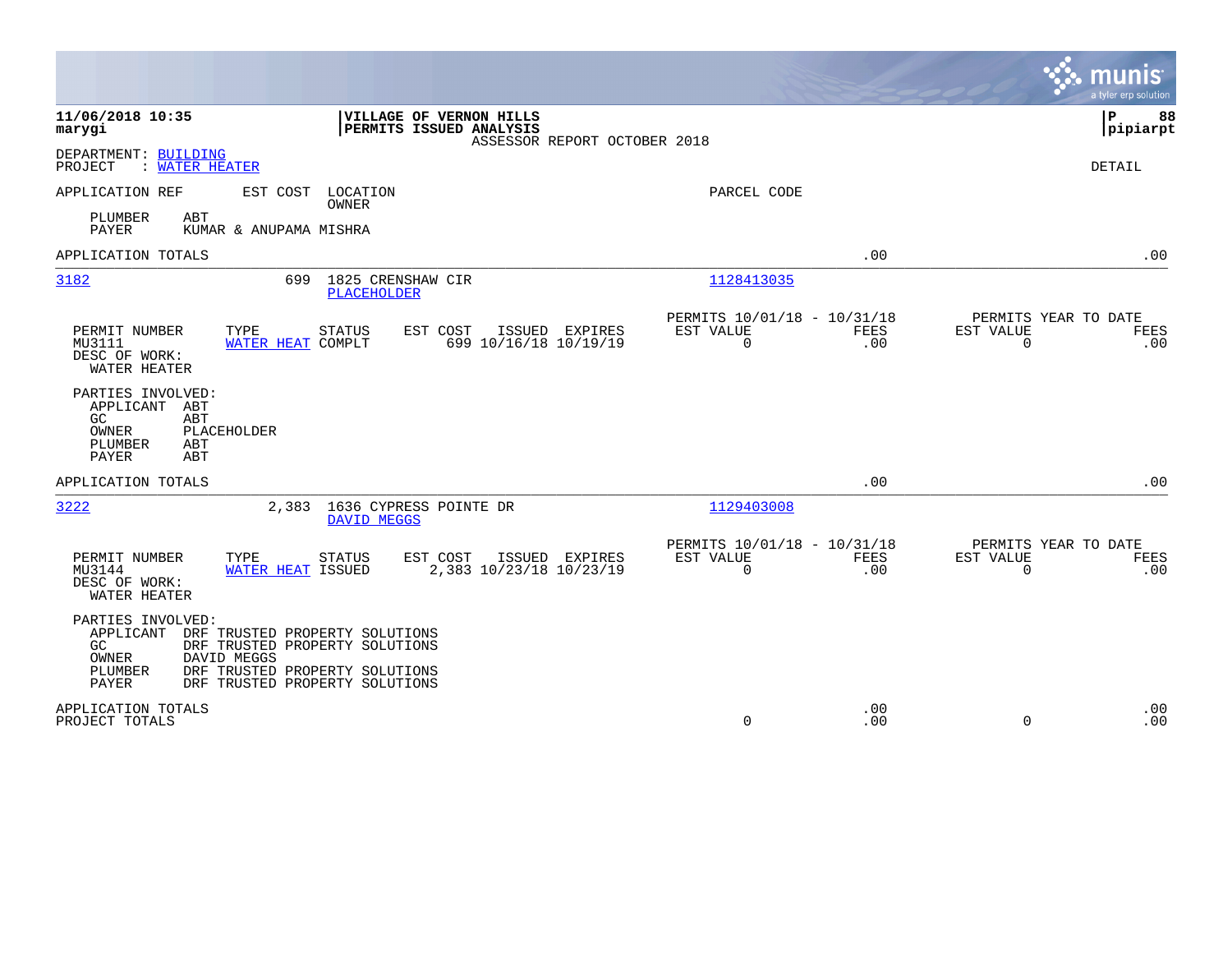|                                                                                                                                                                                                       |                                                |                                                            |                              |                                                                        |                       |                                                       | munis<br>a tyler erp solution |
|-------------------------------------------------------------------------------------------------------------------------------------------------------------------------------------------------------|------------------------------------------------|------------------------------------------------------------|------------------------------|------------------------------------------------------------------------|-----------------------|-------------------------------------------------------|-------------------------------|
| 11/06/2018 10:35<br>marygi                                                                                                                                                                            |                                                | VILLAGE OF VERNON HILLS<br>PERMITS ISSUED ANALYSIS         | ASSESSOR REPORT OCTOBER 2018 |                                                                        |                       |                                                       | lР<br>89<br> pipiarpt         |
| DEPARTMENT: BUILDING<br>: CO/CART/KIOSK<br>PROJECT                                                                                                                                                    |                                                |                                                            |                              |                                                                        |                       |                                                       | <b>DETAIL</b>                 |
| APPLICATION REF<br>EST COST                                                                                                                                                                           | LOCATION<br>OWNER                              |                                                            |                              | PARCEL CODE                                                            |                       |                                                       |                               |
| 3155                                                                                                                                                                                                  | $\Omega$<br>9014 HAWTHORN CENTER<br>CENTENNIAL |                                                            |                              | 1133401086                                                             |                       |                                                       |                               |
| PERMIT NUMBER<br>TYPE<br>MU3230<br>CO NO FEE<br>MU3084<br>$CO-C/K$<br>DESC OF WORK:<br>CO: POLARX                                                                                                     | <b>STATUS</b><br>COMPLT<br>COMPLT              | EST COST<br>$0$ 10/31/18 10/31/19<br>$0$ 10/10/18 10/30/19 | ISSUED EXPIRES               | PERMITS 10/01/18 - 10/31/18<br>EST VALUE<br>$\mathbf 0$<br>$\mathbf 0$ | FEES<br>.00<br>100.00 | PERMITS YEAR TO DATE<br>EST VALUE<br>0<br>$\mathbf 0$ | FEES<br>.00<br>100.00         |
| PARTIES INVOLVED:<br>GC.<br>SIONILLI, INC<br>OCCUPANT<br>POLARX<br>OWNER<br>CENTENNIAL<br>PAYER                                                                                                       |                                                |                                                            |                              |                                                                        |                       |                                                       |                               |
| APPLICATION TOTALS                                                                                                                                                                                    |                                                |                                                            |                              |                                                                        | 100.00                |                                                       | 100.00                        |
| 3240                                                                                                                                                                                                  | $\Omega$<br>1035 HAWTHORN CTR<br>CENTENNIAL    |                                                            |                              | 1133401086                                                             |                       |                                                       |                               |
| TYPE<br>PERMIT NUMBER<br>MU3206<br>$CO-C/K$<br>DESC OF WORK:<br>CART: NRG GLOBAL                                                                                                                      | <b>STATUS</b><br>COMPLT                        | EST COST<br>$0$ 10/29/18 11/01/19                          | ISSUED EXPIRES               | PERMITS 10/01/18 - 10/31/18<br>EST VALUE<br>$\mathbf 0$                | FEES<br>100.00        | PERMITS YEAR TO DATE<br>EST VALUE<br>$\mathbf 0$      | FEES<br>100.00                |
| PARTIES INVOLVED:<br>GC.<br>NRG GLOBAL INC<br>OCCUPANT<br>NRG GLOBAL INC<br><b>OWNER</b><br>CENTENNIAL<br>PAYER<br>NRG GLOBAL INC                                                                     |                                                |                                                            |                              |                                                                        |                       |                                                       |                               |
| APPLICATION TOTALS                                                                                                                                                                                    |                                                |                                                            |                              |                                                                        | 100.00                |                                                       | 100.00                        |
| 3252                                                                                                                                                                                                  | 2135 HAWTHORN CENTER<br>0<br>CENTENNIAL        |                                                            |                              | 1133401086                                                             |                       |                                                       |                               |
| TYPE<br>PERMIT NUMBER<br>$CO-C/K$<br>MU3226<br>DESC OF WORK:<br>KIOSK - AXN E-CIGARETTE & VAPE                                                                                                        | <b>STATUS</b><br><b>ISSUED</b>                 | EST COST<br>$0$ 10/30/18 11/05/19                          | ISSUED EXPIRES               | PERMITS 10/01/18 - 10/31/18<br>EST VALUE<br>$\mathbf 0$                | FEES<br>100.00        | PERMITS YEAR TO DATE<br>EST VALUE<br>$\mathbf 0$      | FEES<br>100.00                |
| PARTIES INVOLVED:<br>APPLICANT AXN E-CIGARETTE AND VAPE<br>GC.<br>AXN E-CIGARETTE AND VAPE<br><b>OCCUPANT</b><br>AXN E-CIGARETTE AND VAPE<br>OWNER<br>CENTENNIAL<br>PAYER<br>AXN E-CIGARETTE AND VAPE |                                                |                                                            |                              |                                                                        |                       |                                                       |                               |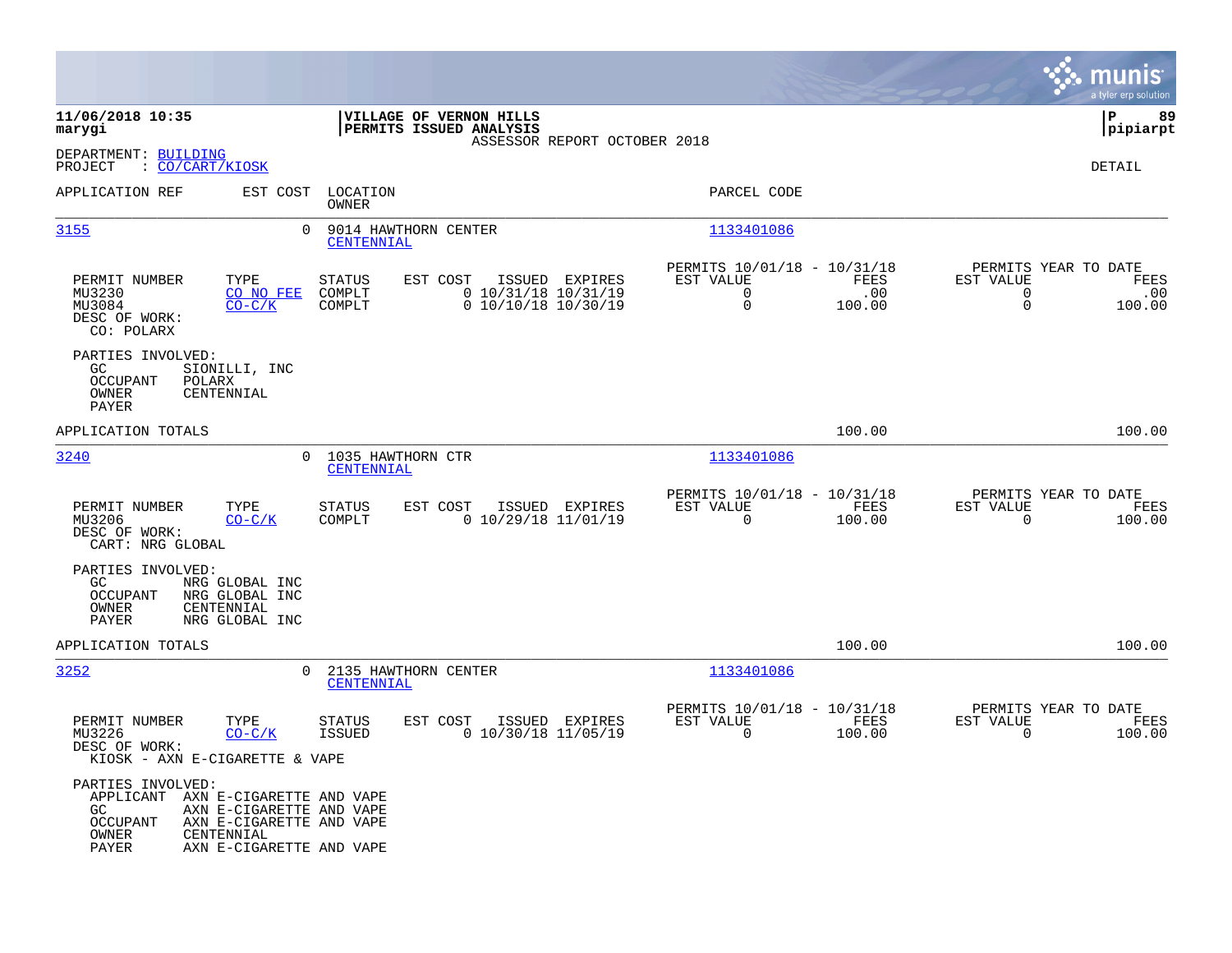|                                                                        |                                                                   |                                    |                                                                                    |                |                                                    |                              |                                   | <b>munis</b><br>a tyler erp solution |
|------------------------------------------------------------------------|-------------------------------------------------------------------|------------------------------------|------------------------------------------------------------------------------------|----------------|----------------------------------------------------|------------------------------|-----------------------------------|--------------------------------------|
| 11/06/2018 10:35<br>marygi<br>APPLICATION TOTALS                       |                                                                   |                                    | VILLAGE OF VERNON HILLS<br>PERMITS ISSUED ANALYSIS<br>ASSESSOR REPORT OCTOBER 2018 |                |                                                    | 100.00                       |                                   | P<br>90<br>pipiarpt<br>100.00        |
| DEPARTMENT: BUILDING<br>PROJECT                                        | : <u>CO/CART/KIOSK</u>                                            |                                    |                                                                                    |                |                                                    |                              |                                   | DETAIL                               |
| APPLICATION REF                                                        | EST COST                                                          | LOCATION<br>OWNER                  |                                                                                    |                | PARCEL CODE                                        |                              |                                   |                                      |
| 3253                                                                   | 0                                                                 | 2140 HAWTHORN CENTER<br>CENTENNIAL |                                                                                    |                | 1133401086                                         |                              |                                   |                                      |
| PERMIT NUMBER<br>MU3231<br>MU3227<br>DESC OF WORK:<br>KIOSK - CUSTOM T | TYPE<br>CO NO FEE<br>$CO-C/K$                                     | STATUS<br>COMPLT<br>COMPLT         | EST COST<br>ISSUED<br>0 10/31/18 10/31/19<br>$0$ 10/30/18 10/30/19                 | <b>EXPIRES</b> | PERMITS 10/01/18 - 10/31/18<br>EST VALUE<br>0<br>0 | <b>FEES</b><br>.00<br>100.00 | PERMITS YEAR TO DATE<br>EST VALUE | <b>FEES</b><br>.00<br>100.00         |
| PARTIES INVOLVED:<br>APPLICANT<br>GC<br>OCCUPANT<br>OWNER<br>PAYER     | CUSTOM T<br><b>CUSTOM T</b><br>CUSTOM T<br>CENTENNIAL<br>CUSTOM T |                                    |                                                                                    |                |                                                    |                              |                                   |                                      |
| APPLICATION TOTALS<br>PROJECT TOTALS                                   |                                                                   |                                    |                                                                                    |                | $\mathbf 0$                                        | 100.00<br>400.00             | $\Omega$                          | 100.00<br>400.00                     |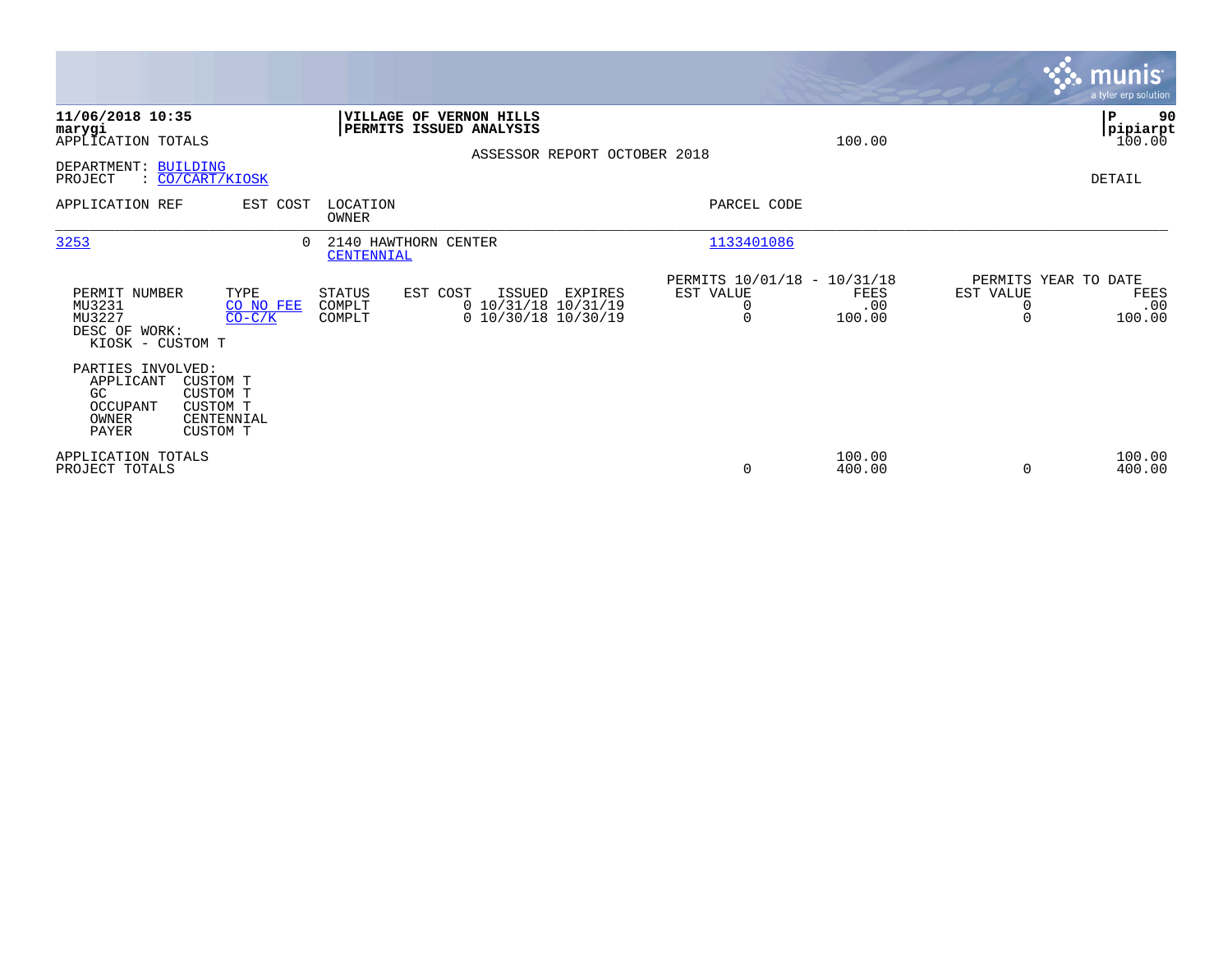|                                                                                                                                                                                                                                                                |                                                                                         |                                                                          | munis<br>a tyler erp solution                                      |
|----------------------------------------------------------------------------------------------------------------------------------------------------------------------------------------------------------------------------------------------------------------|-----------------------------------------------------------------------------------------|--------------------------------------------------------------------------|--------------------------------------------------------------------|
| 11/06/2018 10:35<br>marygi                                                                                                                                                                                                                                     | VILLAGE OF VERNON HILLS<br>PERMITS ISSUED ANALYSIS<br>ASSESSOR REPORT OCTOBER 2018      |                                                                          | ΙP<br>91<br> pipiarpt                                              |
| DEPARTMENT: BUILDING<br>PROJECT<br>: SIGN                                                                                                                                                                                                                      |                                                                                         |                                                                          | DETAIL                                                             |
| APPLICATION REF<br>EST COST                                                                                                                                                                                                                                    | LOCATION<br><b>OWNER</b>                                                                | PARCEL CODE                                                              |                                                                    |
| 2,500<br>2738                                                                                                                                                                                                                                                  | 903 HAWTHORN CTR<br>CENTENNIAL                                                          | 1133401086                                                               |                                                                    |
| PERMIT NUMBER<br>TYPE<br>MU3058<br><b>SIGN</b><br>DESC OF WORK:<br>SIGN - SHEE GOO                                                                                                                                                                             | EST COST<br><b>STATUS</b><br>ISSUED EXPIRES<br><b>ISSUED</b><br>2,500 10/05/18 10/05/19 | PERMITS 10/01/18 - 10/31/18<br>EST VALUE<br>FEES<br>0<br>91.00           | PERMITS YEAR TO DATE<br>EST VALUE<br>FEES<br>0<br>91.00            |
| PARTIES INVOLVED:<br>APPLICANT SIGNARAMA<br>ELECTRICIA CENTRAL STATES SIGNS<br>GC.<br>SIGNARAMA<br>OWNER<br>CENTENNIAL<br>PAYER<br>SIGNARAMA<br>SIGN<br>SIGNARAMA                                                                                              |                                                                                         |                                                                          |                                                                    |
| APPLICATION TOTALS                                                                                                                                                                                                                                             |                                                                                         | 91.00                                                                    | 91.00                                                              |
| 2928                                                                                                                                                                                                                                                           | 3,214 24021 US HIGHWAY 45<br><b>PLACEHOLDER</b>                                         | 1509300033                                                               |                                                                    |
| PERMIT NUMBER<br>TYPE<br>MU3178<br><b>SIGN</b><br>DESC OF WORK:<br>2 MONUMENT SIGNS: WOODLAND CHASE                                                                                                                                                            | <b>STATUS</b><br>EST COST<br>ISSUED EXPIRES<br>3,214 10/25/18 10/25/19<br><b>ISSUED</b> | PERMITS 10/01/18 - 10/31/18<br>EST VALUE<br>FEES<br>$\mathbf 0$<br>88.00 | PERMITS YEAR TO DATE<br>EST VALUE<br>FEES<br>88.00<br>0            |
| PARTIES INVOLVED:<br>APPLICANT<br>ICON BUILDING GROUP<br>WOODLAND CHASE PARTNERS, LLC<br>GC.<br>WOODLAND CHASE PARTNERS, LLC<br>OCCUPANT<br>OWNER<br>PLACEHOLDER<br>PAYER<br>ICON BUILDING GROUP<br>WOODLAND CHASE PARTNERS, LLC<br>PAYER<br>SIGNARAMA<br>SIGN |                                                                                         |                                                                          |                                                                    |
| APPLICATION TOTALS                                                                                                                                                                                                                                             |                                                                                         | 88.00                                                                    | 88.00                                                              |
| 2931<br>5,200                                                                                                                                                                                                                                                  | 701 NORTH MILWAUKEE AVE 180<br>INLAND REAL ESTATE CORPORATION                           | 1503102018                                                               |                                                                    |
| PERMIT NUMBER<br>TYPE<br>MU3094<br><b>SIGN</b><br>DESC OF WORK:<br>SIGN: ELEMENTS MASSAGE                                                                                                                                                                      | <b>STATUS</b><br>EST COST<br>ISSUED EXPIRES<br>5,200 10/11/18 10/11/19<br><b>ISSUED</b> | PERMITS 10/01/18 - 10/31/18<br>FEES<br>EST VALUE<br>0<br>104.00          | PERMITS YEAR TO DATE<br>EST VALUE<br>FEES<br>$\mathbf 0$<br>104.00 |
| PARTIES INVOLVED:<br>APPLICANT ALL AMERICAN SIGN CO<br>ELECTRICIA WATTS ELECTRICAL & CONSTRUCTION                                                                                                                                                              |                                                                                         |                                                                          |                                                                    |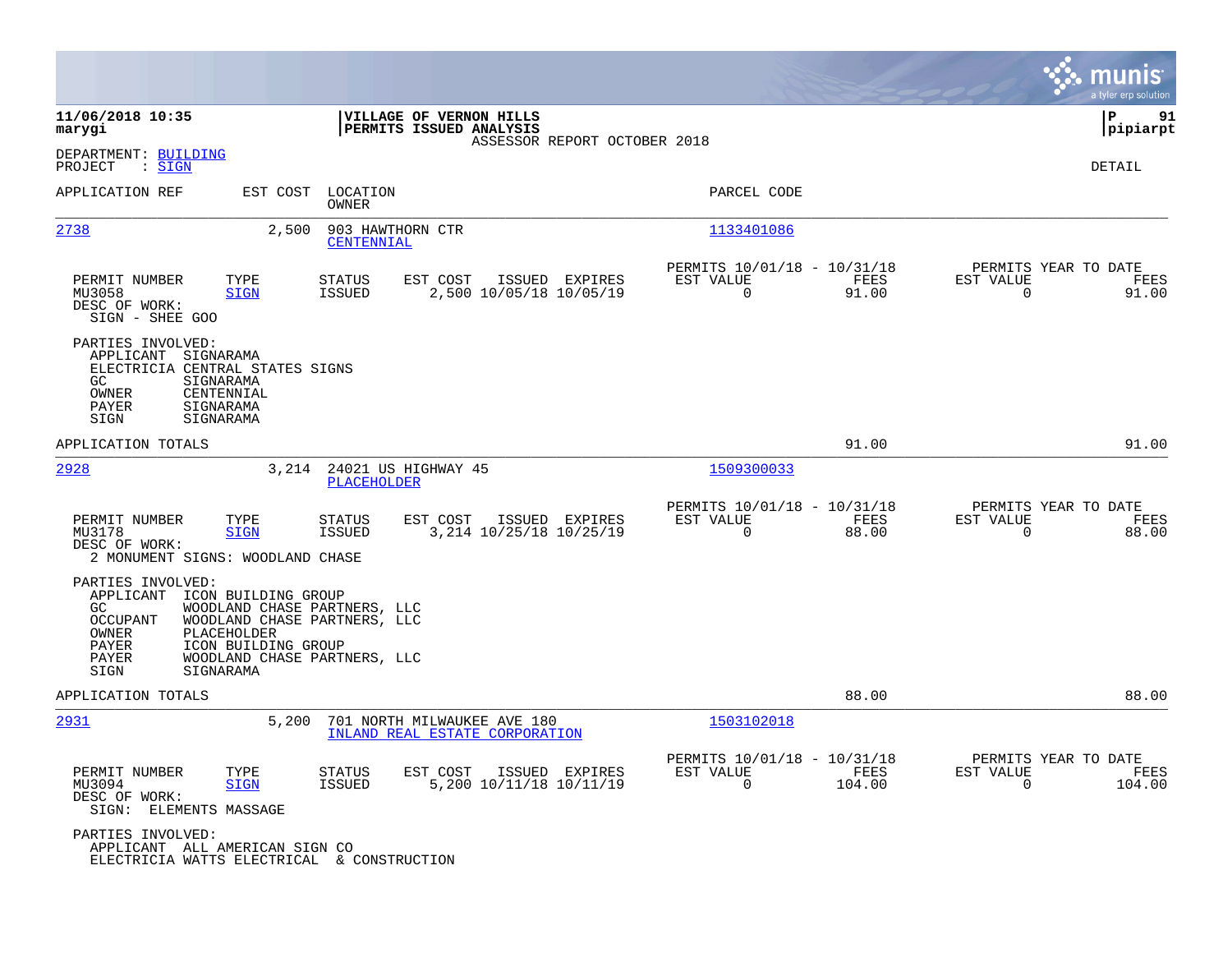|                                                                                                                                                                                                                                             |                       |                                               |                          | munis<br>a tyler erp solution          |
|---------------------------------------------------------------------------------------------------------------------------------------------------------------------------------------------------------------------------------------------|-----------------------|-----------------------------------------------|--------------------------|----------------------------------------|
| 11/06/2018 10:35<br>VILLAGE OF VERNON HILLS<br>PERMITS ISSUED ANALYSIS<br>marygi<br>ASSESSOR REPORT OCTOBER 2018                                                                                                                            |                       |                                               |                          | l P<br>92<br> pipiarpt                 |
| DEPARTMENT: BUILDING<br>: SIGN<br>PROJECT                                                                                                                                                                                                   |                       |                                               |                          | DETAIL                                 |
| APPLICATION REF<br>EST COST LOCATION<br>OWNER<br>GC<br>ALL AMERICAN SIGN CO<br><b>OCCUPANT</b><br>ELEMENTS MASSAGE<br>INLAND REAL ESTATE CORPORATION<br>OWNER<br>PAYER<br>ALL AMERICAN SIGN CO<br>SIGN<br>ALL AMERICAN SIGN CO              | PARCEL CODE           |                                               |                          |                                        |
| APPLICATION TOTALS                                                                                                                                                                                                                          |                       | 104.00                                        |                          | 104.00                                 |
| 3095<br>2,731<br>701 NORTH MILWAUKEE AVE 316<br>INLAND REAL ESTATE CORPORATION                                                                                                                                                              | 1503102018            |                                               |                          |                                        |
| PERMIT NUMBER<br>EST COST<br>ISSUED EXPIRES<br>TYPE<br><b>STATUS</b><br>2,731 10/19/18 10/19/19<br>MU3134<br><b>SIGN</b><br><b>ISSUED</b><br>DESC OF WORK:<br>SIGN: KUMA'S SUSHI BOWL                                                       | EST VALUE<br>$\Omega$ | PERMITS 10/01/18 - 10/31/18<br>FEES<br>99.00  | EST VALUE<br>$\mathbf 0$ | PERMITS YEAR TO DATE<br>FEES<br>99.00  |
| PARTIES INVOLVED:<br>APPLICANT KUMA'S SUSHI BOWL<br>ELECTRICIA SAAYU ELECTRIC<br>KUMA'S SUSHI BOWL<br>GC<br>OCCUPANT<br>KUMA'S SUSHI BOWL<br>OWNER<br>INLAND REAL ESTATE CORPORATION<br>KUMA'S SUSHI BOWL<br>PAYER<br>MONSIBIC, INC<br>SIGN |                       |                                               |                          |                                        |
| APPLICATION TOTALS                                                                                                                                                                                                                          |                       | 99.00                                         |                          | 99.00                                  |
| 3104<br>7,500<br>700 NORTH MILWAUKEE AVE 138<br>HAWTHORN HILLS SOUARE 1687 LLC                                                                                                                                                              | 1504201051            |                                               |                          |                                        |
| ISSUED EXPIRES<br>PERMIT NUMBER<br>TYPE<br><b>STATUS</b><br>EST COST<br>7,500 10/15/18 10/15/19<br>MU3108<br>COMPLT<br><b>SIGN</b><br>DESC OF WORK:<br>SIGN: MASSAGE ENVY                                                                   | EST VALUE<br>$\Omega$ | PERMITS 10/01/18 - 10/31/18<br>FEES<br>125.00 | EST VALUE<br>$\Omega$    | PERMITS YEAR TO DATE<br>FEES<br>125.00 |
| PARTIES INVOLVED:<br>APPLICANT DOYLE SIGNS<br>ELECTRICIA DOYLE SIGNS<br>GC<br>DOYLE SIGNS<br>OCCUPANT<br><b>MASSAGE ENVY</b><br>OWNER<br>HAWTHORN HILLS SQUARE 1687 LLC<br>SIGN<br>DOYLE SIGNS                                              |                       |                                               |                          |                                        |
| APPLICATION TOTALS<br>PROJECT TOTALS                                                                                                                                                                                                        | $\mathbf 0$           | 125.00<br>507.00                              | $\mathbf 0$              | 125.00<br>507.00                       |
| DEPARTMENT TOTALS                                                                                                                                                                                                                           | 7,697,124             | 193,766.93                                    | 7,697,124                | 193,766.93                             |
| REPORT TOTALS                                                                                                                                                                                                                               | 7,697,124             | 193,766.93                                    | 7,697,124                | 193,766.93                             |